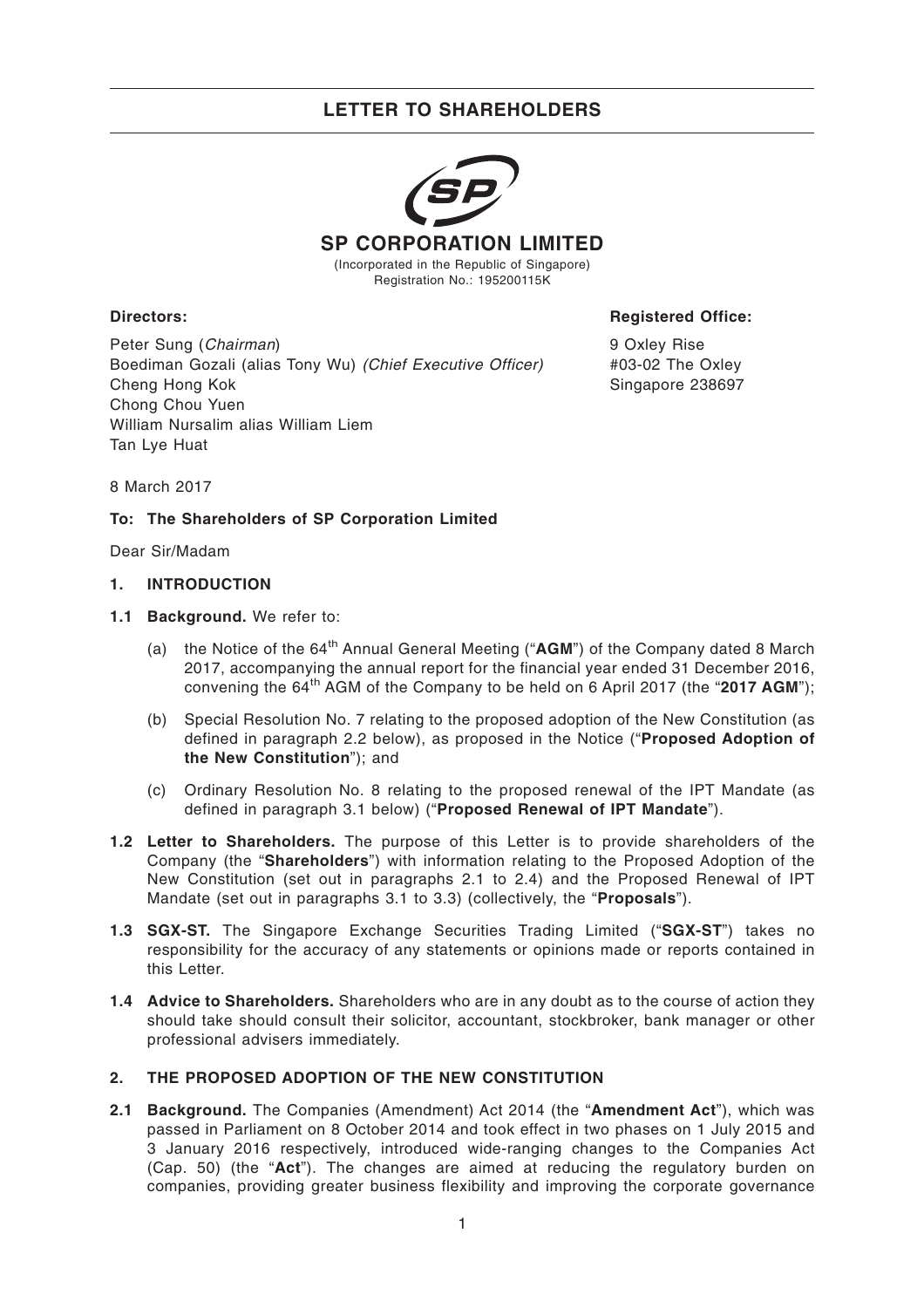landscape in Singapore. The key changes include the introduction of a multiple proxies regime to enfranchise indirect investors and CPF investors, the simplification of the procedures for a company's use of electronic transmission to serve notice and documents on members, and the merger of the memorandum and articles of association of a company into a single document called the "constitution".

**2.2 Rationale for the New Constitution.** Pursuant to new Section 4(13) of the Act (as amended by the Amendment Act), the memorandum and articles of association of the Company that were in force immediately before 3 January 2016 are collectively deemed to constitute, and have effect as, the constitution of the Company with effect from 3 January 2016 (the "**Existing Constitution**").

Instead of making alterations throughout the Existing Constitution in order to update and streamline its provisions to be in line with the changes to the regulatory framework, the Company is proposing to adopt a new constitution (the "**New Constitution**") in place of the Existing Constitution. The New Constitution will contain provisions, inter alia, that take into account the changes to the Act introduced pursuant to the Amendment Act. Pursuant to Rule 730(2) of the Listing Manual, if an issuer amends its articles of association or other constituent documents, they must be made consistent with all the listing rules of the SGX-ST prevailing at the time of the amendment. The Board confirms that the proposed New Constitution contains updated provisions which are consistent with the listing rules of the SGX-ST prevailing as at 23 February 2017 (the "**Latest Practicable Date**"), in compliance with Rule 730(2) of the listing manual of the SGX-ST (the "**Listing Manual**"). The New Constitution also includes provisions to address the personal data protection regime in Singapore.

In this regard, Special Resolution No. 7 in relation to the Proposed Adoption of the New Constitution will be proposed as a special resolution for Shareholders' approval at the 2017 AGM.

**2.3 Summary of Principal Provisions.** The following is a summary of the principal provisions of the New Constitution which are significantly different from the equivalent provisions in the Existing Constitution, or which have been included in the New Constitution as new provisions.

## **2.3.1 Table A**

The Fourth Schedule of the Act containing Table A has been repealed by clause 181 of the Amendment Act. Accordingly, it is proposed that Article 1 of the Existing Constitution be excluded from the New Constitution.

## **2.3.2 Interpretation clause**

The Act recognises that key management officers of a company employed in an executive capacity have control and influence over the decisions of a company. Accordingly, the Amendment Act imposes new obligations on such key management officers. The definition of "**Chief Executive Officer**" has been introduced to clarify who such key management officers are.

The provisions in Division 7A of Part IV of the Act relating to the Central Depository System have been repealed and replicated in the Securities and Futures Act. Consequential amendments have been made to the definitions of "**Depository**", "**Depository Agent**" and "**Depository Register**" as a result. The definition of "**Securities and Futures Act**" has also been added, while the definition of "**Depositor**" has been removed.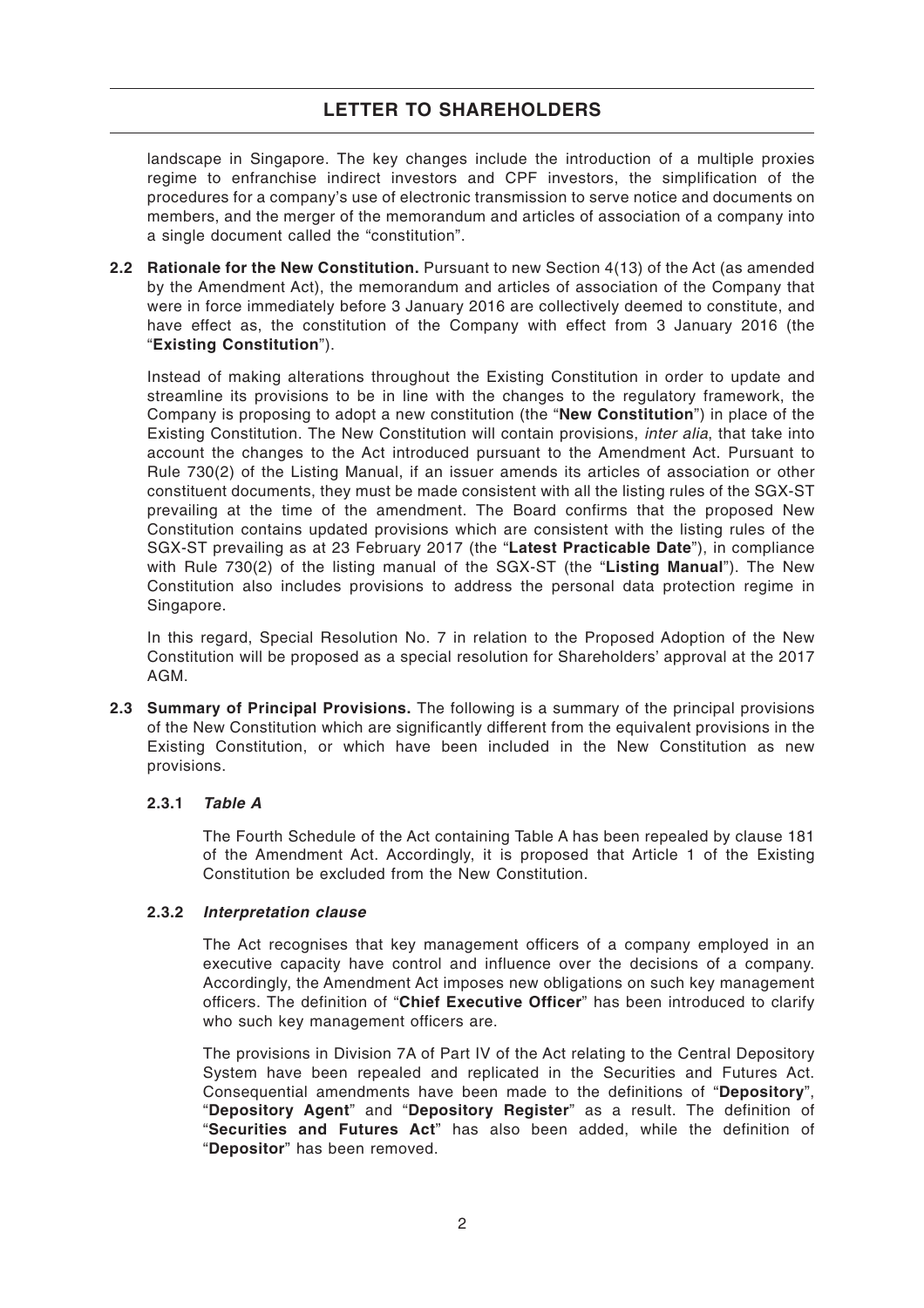The definition of "**Member**" has been simplified and amended to reflect that a member of the Company is (a) where the Depository is named in the Depository Register as the holder of shares, a Depositor in respect of the number of shares which stand in credit against his name in the Depository Register as at 72 hours before the relevant general meeting of the Company; and (b) in any other case, a person whose name appears on the Register of Members as a member of the Company, but shall exclude the Company itself where it is such a member by reason of its holding shares as treasury shares.

The introduction of the definition of "**Relevant Intermediary**" is provided for under the New Constitution to reflect the current position of the Act, which allows, *inter alia*, nominee companies and custodian banks to appoint multiple proxies.

The introduction of new definitions such as "**electronic communication**" and "**treasury shares**" are provided for under the New Constitution for a clearer reading of the New Constitution.

The interpretation clause has been renumbered to Article 1 of the New Constitution.

#### **2.3.3 Issue of shares by directors**

Under new Section 7(1A) of the Act, a person would be deemed to have an interest in shares if he has authority (whether formal or informal, or express or implied) to dispose of, or to exercise control over the disposal of, those shares.

Article 3 of the Existing Constitution provides, *inter alia*, that the ordinary shares in the capital of the Company (the "**Shares**") shall be under the control of the directors of the Company (the "**Directors**"), who may allot and issue the same to such persons on such terms and conditions and at such times as the Directors think fit. As Article 3 of the Existing Constitution is broadly worded, it may give rise to confusion or misunderstanding that the Directors have authority to dispose of, or to exercise control over the disposal of, Shares.

Accordingly it is proposed that Article 3 of the Existing Constitution be amended to clarify that the Directors have the power to issue and allot Shares, but do not have the authority to dispose of, or to exercise control over the disposal of, Shares.

The amended Article 3 shall correspond to Article 6 of the New Constitution.

#### **2.3.4 Payment of expenses in issue of shares**

New Section 67 of the Act allows a company to use its share capital to pay any expenses incurred directly in the issue of new shares. The new provision reflects the commercial reality that it is normal for a company to use the amount raised from its share capital for its business needs.

Accordingly, it is proposed that a new Article 7 be inserted to reflect that any expenses incurred by the Company in the issue of new shares may be paid out of its share capital and to clarify that such payment will not be taken as a reduction of the Company's share capital.

Consistent with the above changes, it is also proposed that new Article 17 be inserted to provide that the Company may pay commissions or brokerage on any issue of shares at such rate or amount and in such manner as the Directors may deem fit.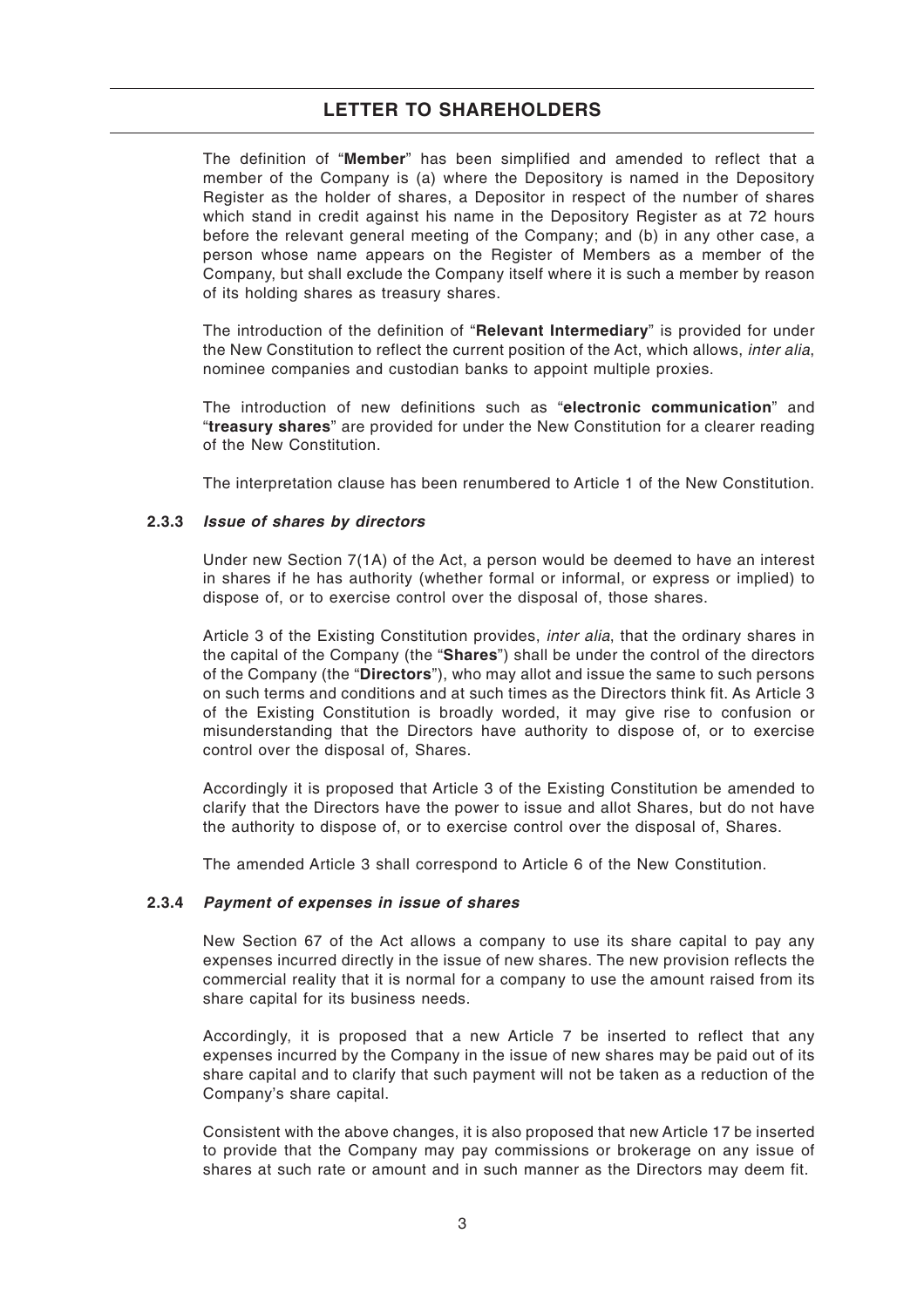#### **2.3.5 Issue of shares for no consideration**

New Section 68 of the Act permits a company having a share capital to issue shares for which no consideration is payable to the issuing company.

Accordingly, it is proposed that a new Article 8(B) be inserted to empower the Company to issue shares for no consideration. This would provide the Company with greater flexibility around rules of capital maintenance.

#### **2.3.6 Power to charge interest on capital**

In line with Section 78 of the Act, which was introduced by Companies (Amendment) Act 2005, it is proposed that new Article 18 be inserted to provide that if any shares of the Company are issued for the purpose of raising money to defray the expenses of the construction of any works or buildings or the provision of any plant which cannot be made profitable for a lengthened period, the Company may, subject to the conditions and restrictions in the Act, pay interest on so much of the share capital as is for the time being paid up (except treasury shares) and may charge the same to capital as part of the cost of the construction or provision.

#### **2.3.7 Notice of refusal to register transfer**

Pursuant to the Amendment Act, Section 128 of the Act has been repealed; new Section 130AB of the Act deals with the refusal by a public company to register a transfer of any share, debenture or other interest, as the case may be.

Section 130AB(2) of the Act provides that a public company shall not refuse registration of any transfer of shares where an application is made to the company for a person to be registered as a member in respect of shares which have been transferred or transmitted to him by act of parties or operation of law, unless it has served on the applicant a written notice stating the facts which are considered to justify refusal within 30 days beginning with the day on which the application was made.

This is in contrast with the previous Section 128 of the Act, which stated that the notice of refusal had to be served within a month beginning with the day on which the application was made.

It is proposed that Article 26 of the Existing Constitution be amended accordingly. The amended Article 26 shall correspond to Article 32 of the New Constitution. Article 32 of the New Constitution now provides, *inter alia*, that Directors may refuse to register a transfer of shares, provided always that in the event of such refusal, the Directors shall give notice within 30 days, or in the event of the Company being listed on the SGX-ST, within 10 market days beginning with the day on which the application for such transfer of shares was made.

#### **2.3.8 Directors may give notice to any person entitled to a share**

Pursuant to new Article 39A of the New Constitution, the Directors may at any time give notice requiring any person entitled to a Share by transmission to elect either to be registered himself (i.e. to be registered as the holder of such shares himself) or to transfer such Share (to a third party), and if the notice is not complied with within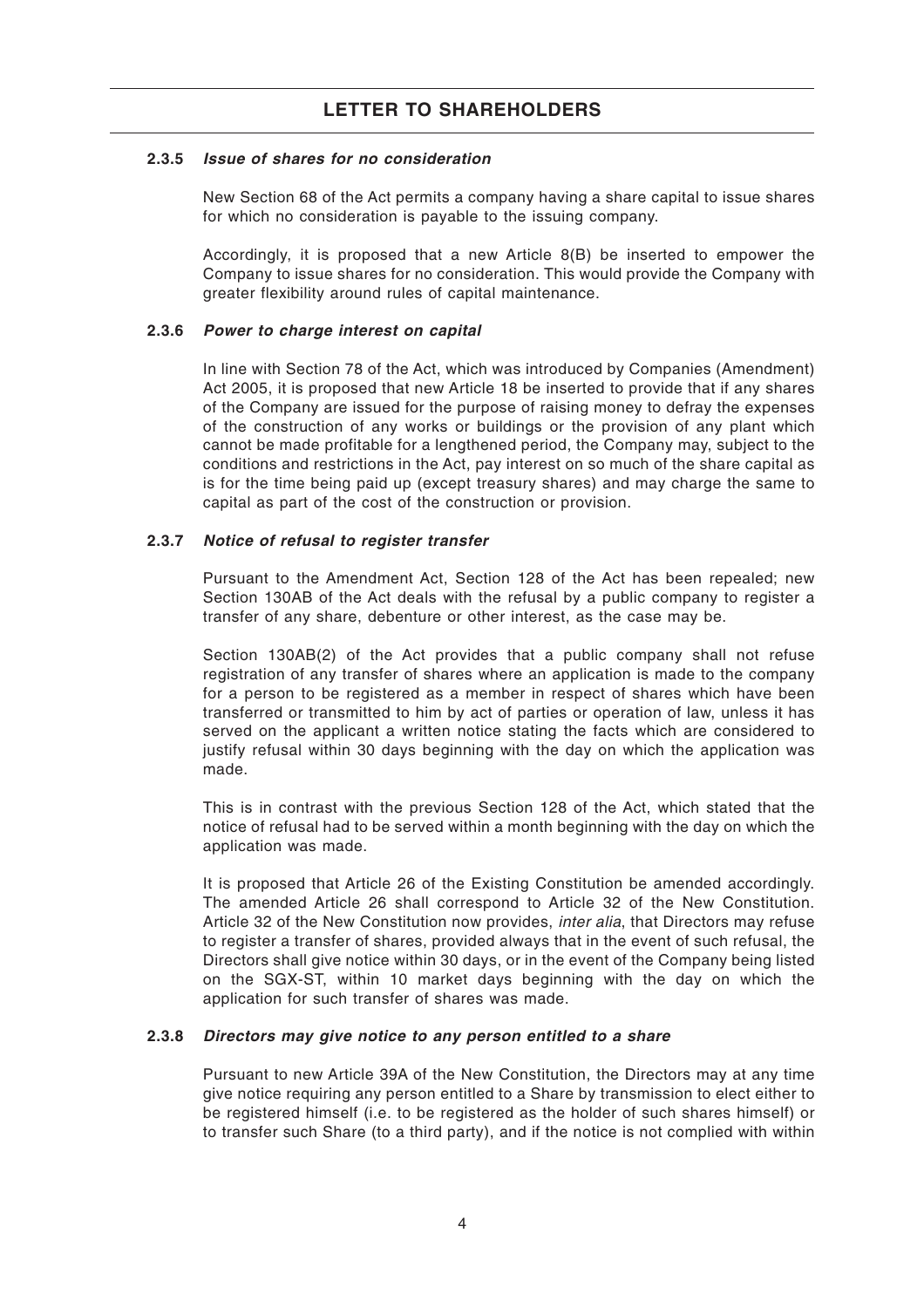90 days the Directors may thereafter withhold payment of all dividends, or other monies payable in respect of the Share until the requirements of the notice have been complied with.

The purpose of this Article is to prevent shares from being held indefinitely in the name of a deceased member.

#### **2.3.9 Redenomination of shares**

New Section 73 of the Act sets out the procedure by which a company may convert its share capital or any class of shares from one currency to another.

Accordingly, it is proposed that a new sub clause (4) be inserted to Article 49 of the Existing Constitution to empower the Company to redenominate its share capital or any class of its shares from one currency to another currency.

Article 49 of the Existing Constitution shall correspond to Article 55 of the New Constitution.

## **2.3.10 Holding of general meetings in Singapore**

The SGX-ST announced on 31 July 2013 that the listing rules of the SGX-ST would be amended with effect from 1 January 2014 to require issuers to hold their general meetings in Singapore (unless restricted by the relevant laws and regulations in the jurisdiction of their incorporation) in order to promote more active participation and engagement of shareholders.

The provisions of the Existing Constitution do not require general meetings to be held in Singapore. It is therefore proposed that Article 57 of the Existing Constitution be amended to require general meetings to be held at such places in Singapore as may be determined by the Directors. Consequential amendments are also proposed to Articles 54, 63 and 67 of the Existing Constitution.

The amended Articles 54, 57, 63 and 67 shall correspond to Articles 60, 63, 69 and 73 of the New Constitution respectively.

## **2.3.11 Resolutions in writing**

Article 64 of the New Constitution, which corresponds with Article 58 of the Existing Constitution, deals with resolutions in writing by members, clarifies that the expressions "in writing" and "signed" include approval by telefax, telex, cable or telegram or such other electronic communication by any such member.

Article 110 of the Existing Constitution provides that a resolution in writing signed or approved by letter, telex, facsimile or telegram by a majority of the Directors for the time being and constituting a quorum shall be as effective as if it had been passed at a meeting of the Directors duly convened and held. Article 116 of the New Constitution which corresponds with Article 110(1) of the Existing Constitution provides that such resolutions in writing may be approved by any form of electronic communication so as to promote business efficacy generally.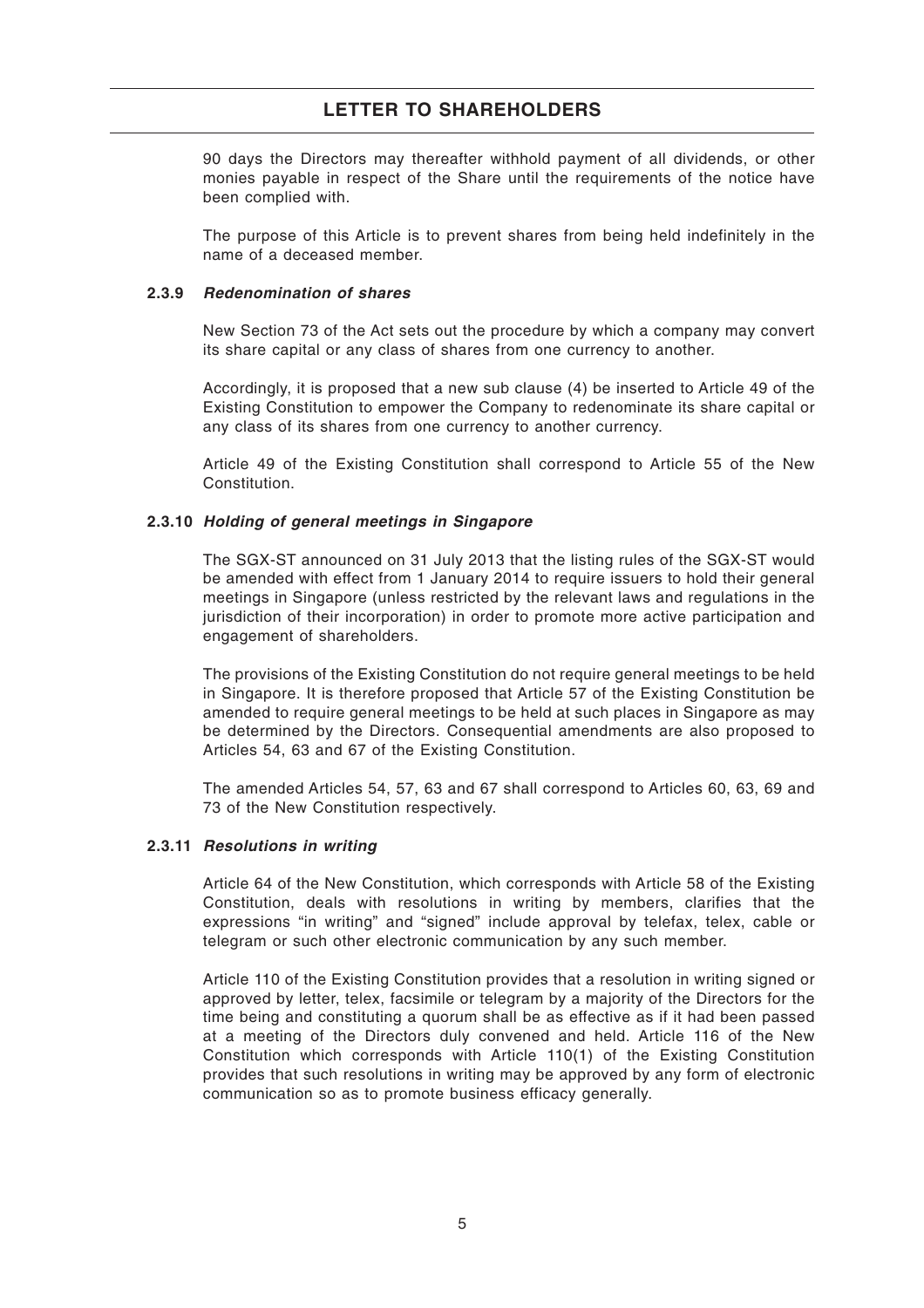## **2.3.12 Directors' statement to be annexed to the accounts**

Clause 116 of the Amendment Act has removed the requirement for directors to issue a report to be attached to the Company's accounts. Instead, pursuant to new Section 201(16) of the Act, the directors' report has been replaced with a statement signed by 2 directors on behalf of the directors of the company containing the information set out in the Twelfth Schedule of the Act.

It is proposed that Article 59 of the Existing Constitution be amended to comply with the requirements of Section 201(16) of the Act.

The amended Article 59 shall correspond to Article 65 of the New Constitution.

## **2.3.13 Voting of resolutions by poll and lowering of threshold for eligibility to demand for poll at general meetings**

The SGX-ST announced on 31 July 2013 that the listing rules of the SGX-ST would be amended with effect from 1 August 2015 to require issuers to conduct the voting of all resolutions put to general meetings by poll so as to enhance transparency of the voting process and encourage greater shareholder participation. The amended listing rules also require at least one scrutineer to be appointed for each general meeting.

In addition, Section  $178(1)(b)(ii)$  and Section  $178(1)(b)(iii)$  of the Act have been amended to lower the thresholds of 10% of total voting rights and 10% of the total sum paid up on shares conferring a right to vote for eligibility to demand a poll to 5% of total voting rights and 5% of the total sum paid up on shares conferring a right to vote respectively so as to encourage voting by poll which is more representative of shareholders' rights. This would also enhance standards of corporate governance.

Article 64 of the Existing Constitution provides that at any general meeting, a resolution put to the vote of the meeting shall be decided on a show of hands unless a poll is demanded before or on the declaration of the result of the show of hands by either (i) the chairman of the meeting; (ii) not less than two members of the Company present in person or by proxy and entitled to vote at the meeting; (iii) a member or members present in person or by proxy and representing not less than 10% of the total voting rights of all the members having the right to vote at the meeting; or (iv) a member or members present in person or by proxy and holding not less than 10% of the total number of paid up shares of the Company (excluding treasury shares).

To align Article 64 with the listing rules of the SGX-ST as well as the amended Sections 178(1)(b)(ii) and 178(1)(b)(iii) of the Act, it is proposed that Article 64 of the Existing Constitution be amended to require that at a general meeting, all resolutions put to the vote of the meeting shall be decided by poll and that the threshold for eligibility to demand a poll be lowered from 10% to 5% of (i) the total voting rights of the members having the right to vote at the meeting, or (ii) the total sum paid up on all the shares conferring that right.

It is also proposed that Article 64 be further amended to clarify that where a resolution put to the vote of a general meeting is to be decided by show of hands, (i) a member of the Company who is not a relevant intermediary and who is represented by two proxies, only one of the two proxies as determined by such member, or failing such determination, by the chairman of the meeting (or by a person authorised by the chairman) in his sole discretion, shall be entitled to vote on a show of hands, and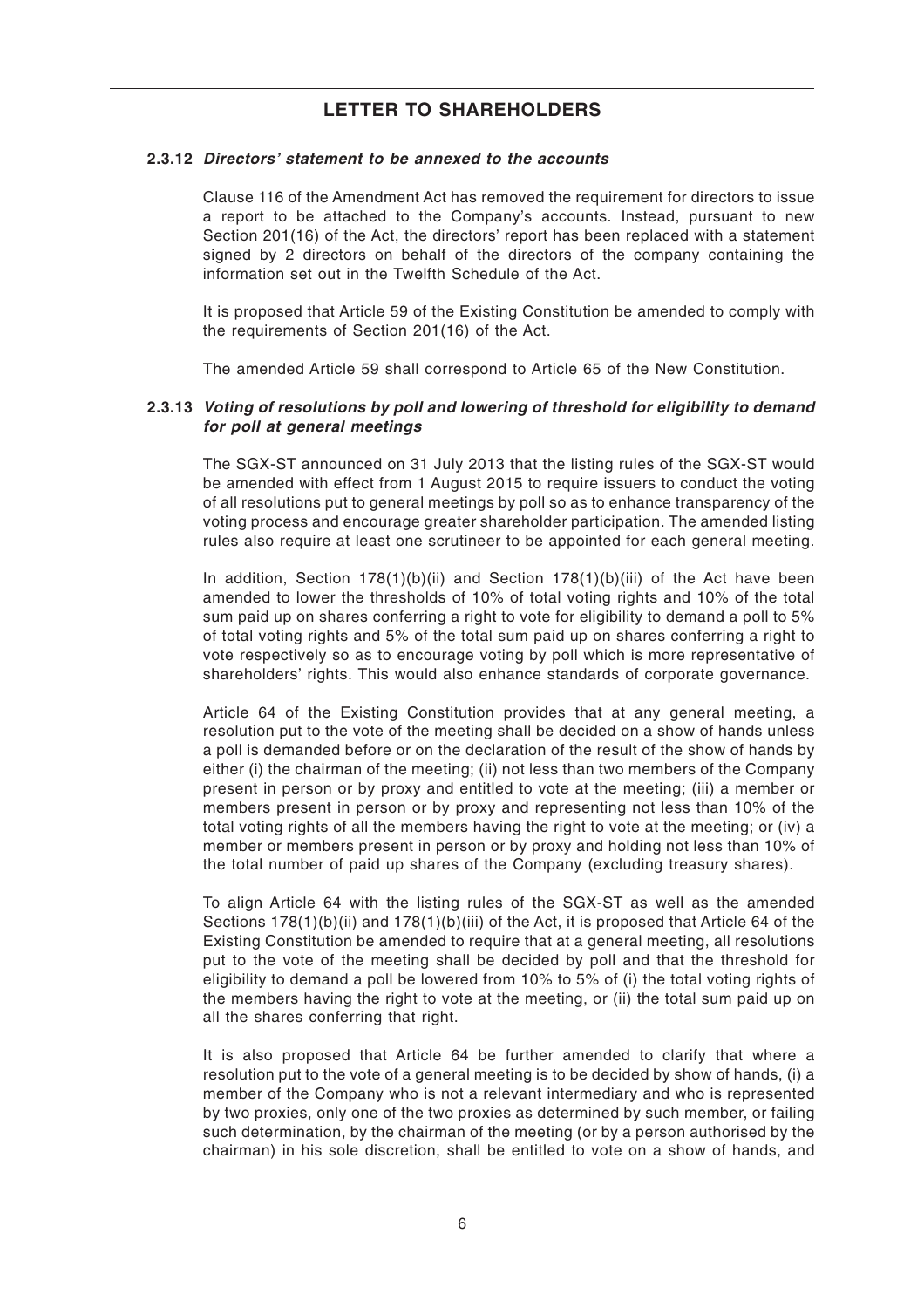(ii) where a member of the Company who is a relevant intermediary and is represented by two or more proxies, each proxy shall be entitled to vote on a show of hands.

In connection with the foregoing, consequential amendments are also being proposed to Article 65 and Article 67 of the Existing Constitution.

The amended Articles 64, 65 and 67 shall correspond to Articles 70, 71 and 73 of the New Constitution respectively.

## **2.3.14 References to unsound mind**

Articles 73 and 97(3) of the Existing Constitution, which correspond to Articles 79 and 103(5) of the New Constitution, have been updated to substitute the references to lunatic persons and persons of unsound mind with references to persons who are mentally disordered and incapable of managing himself and his affairs. This is in line with the enactment of the Mental Health (Care and Treatment) Act (Cap. 178A), which repealed and replaced the Mental Disorders and Treatment Act.

## **2.3.15 Multiple proxies for members providing custodial or nominee services/ enfranchising CPF members who purchased shares using CPF funds**

The Code of Corporate Governance encourages companies to amend their articles of association to avoid imposing a limit on the number of proxies for nominee companies so that shareholders who hold shares through nominees can attend annual general meetings as proxies. Article 75 of the Existing Constitution is in line with the recommendation as set out in the Code of Corporate Governance.

The Amendment Act introduced new provisions which make clear that where shares in a company are held through a nominee company or a custodian bank, the nominee company or custodian bank is entitled to appoint multiple proxies to attend and vote at general meetings, provided that only one proxy is appointed in respect of each specified block of shares. The 'multiple proxies' regime has also been extended to CPFIS investors, such that the Central Provident Fund Board may also appoint more than two proxies.

New Section 181(1C) of the Act provides, *inter alia*, that, a member who is a "relevant intermediary" may appoint more than two proxies in relation to a meeting to exercise all or any of his rights to attend and to speak and vote at the meeting, but each proxy must be appointed to exercise the rights attached to a different share or shares held by him (which number and class of shares shall be specified). The Act does not impose a limit on the number of proxies which a relevant intermediary may appoint.

A "relevant intermediary" is defined in Section 181(6) of the Act to mean "(a) a banking corporation licensed under the Banking Act (Cap. 19) or a wholly-owned subsidiary of such a banking corporation, whose business includes the provision of nominee services and who holds shares in that capacity; (b) a person holding a capital markets services licence to provide custodial services for securities under the Securities and Futures Act (Cap. 289) and who holds shares in that capacity; or (c) the Central Provident Fund Board established by the Central Provident Fund Act (Cap. 36), in respect of shares purchased under the subsidiary legislation made under the Central Provident Fund Act providing for the making of investments from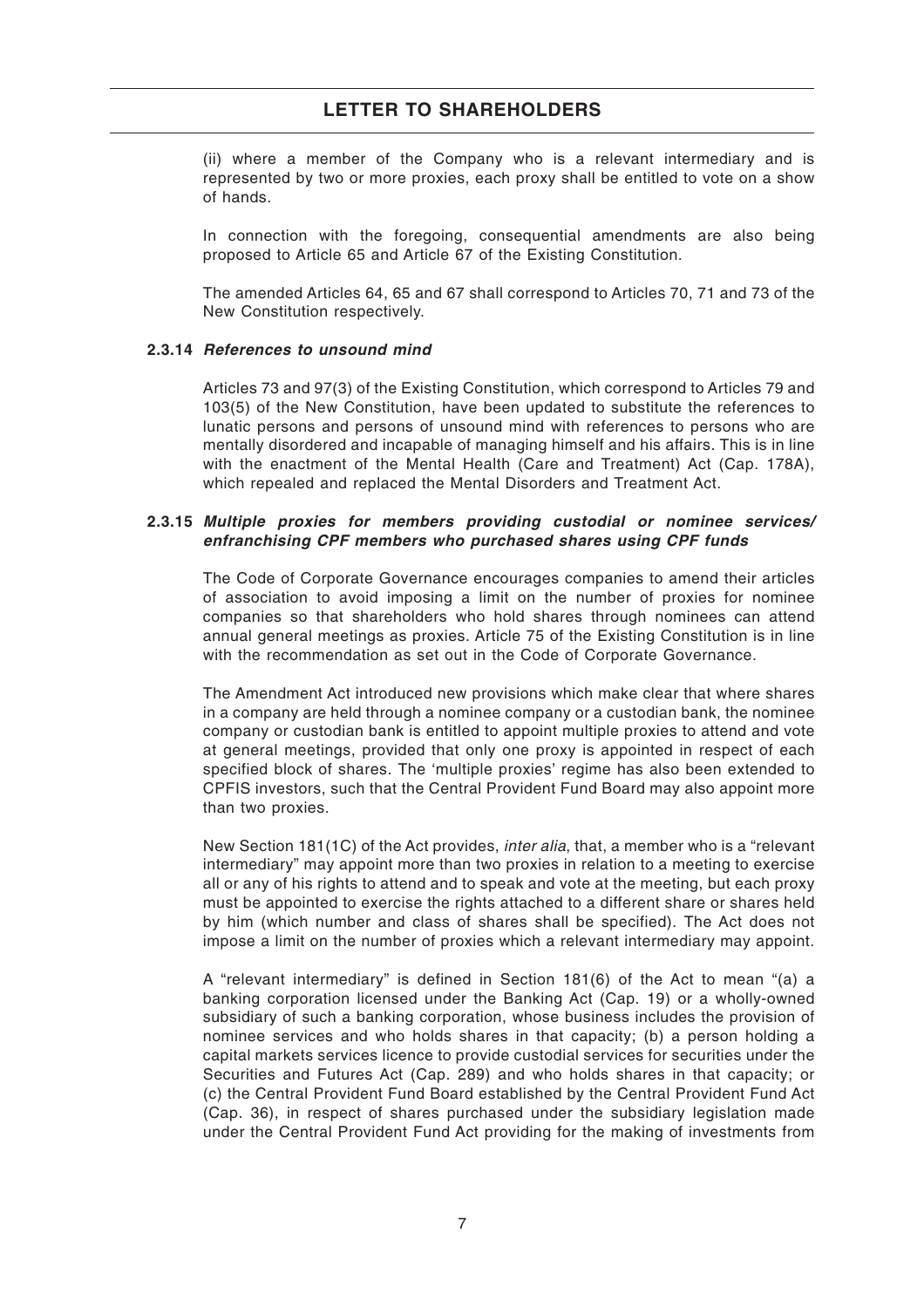the contributions and interest standing to the credit of members of the Central Provident Fund, if the Board holds those shares in the capacity of an intermediary pursuant to or in accordance with that subsidiary legislation."

Accordingly, it is proposed that Article 75 of the Existing Constitution be amended to reflect the new position set out in Section 181(1C) of the Act.

In view of the potential increase in the number of proxies attending general meetings, it is also proposed that Article 76 of the Existing Constitution be amended to provide the Company more time to process the increased number of proxy forms. Article 76 of the Existing Constitution states that a proxy form must be deposited at the registered office of the Company not less than 48 hours before the time for holding the meeting or adjourned meeting. It is proposed that the cut-off timeline of 48 hours for filing of proxy forms be lengthened to 72 hours. This is in line with Section 178(1)(c) of the Act, as amended pursuant to the Amendment Act.

Consequential amendments are also proposed to be made to the definition of "**Member**" in Article 2 of the Existing Constitution.

The amended Articles 75 and 76 shall correspond to Articles 81 and 82 of the New Constitution respectively.

#### **2.3.16 Proxy voting**

The Existing Constitution does not address the situation where a Shareholder submits a proxy form and subsequently attends the general meeting in person.

It is proposed that Article 76 of the Existing Constitution be amended to be in line with Practice Note 7.5 of the Listing Manual (which took effect from 1 January 2014) which states that where a shareholder submits a proxy form and subsequently attends the meeting in person and votes, the appointment of the proxy should be revoked.

The amended Article 76 shall correspond to Article 82 of the New Constitution.

## **2.3.17 Corporation acting by representatives at meeting**

Article 79 of the Existing Constitution provides that a corporation which has given authority to a person to act as its representative at any meeting of the Company or of any class of members shall be entitled to exercise the same powers on behalf of the corporation which he represents as that corporation could exercise if it were an individual member.

It is proposed that Article 79 of the Existing Constitution be amended to include the provision that such person appointed to act as corporate representative shall not otherwise be entitled to be present at the meeting as a member, proxy or corporate representative of another member. The inclusion of the provision is in line with amended Section 179(4)(b) of the Act, which provides that for a corporation to be deemed personally present at the meeting, its corporate representative must not be otherwise entitled to be present at the general meeting as a member or a proxy, or as a corporate representative of another member.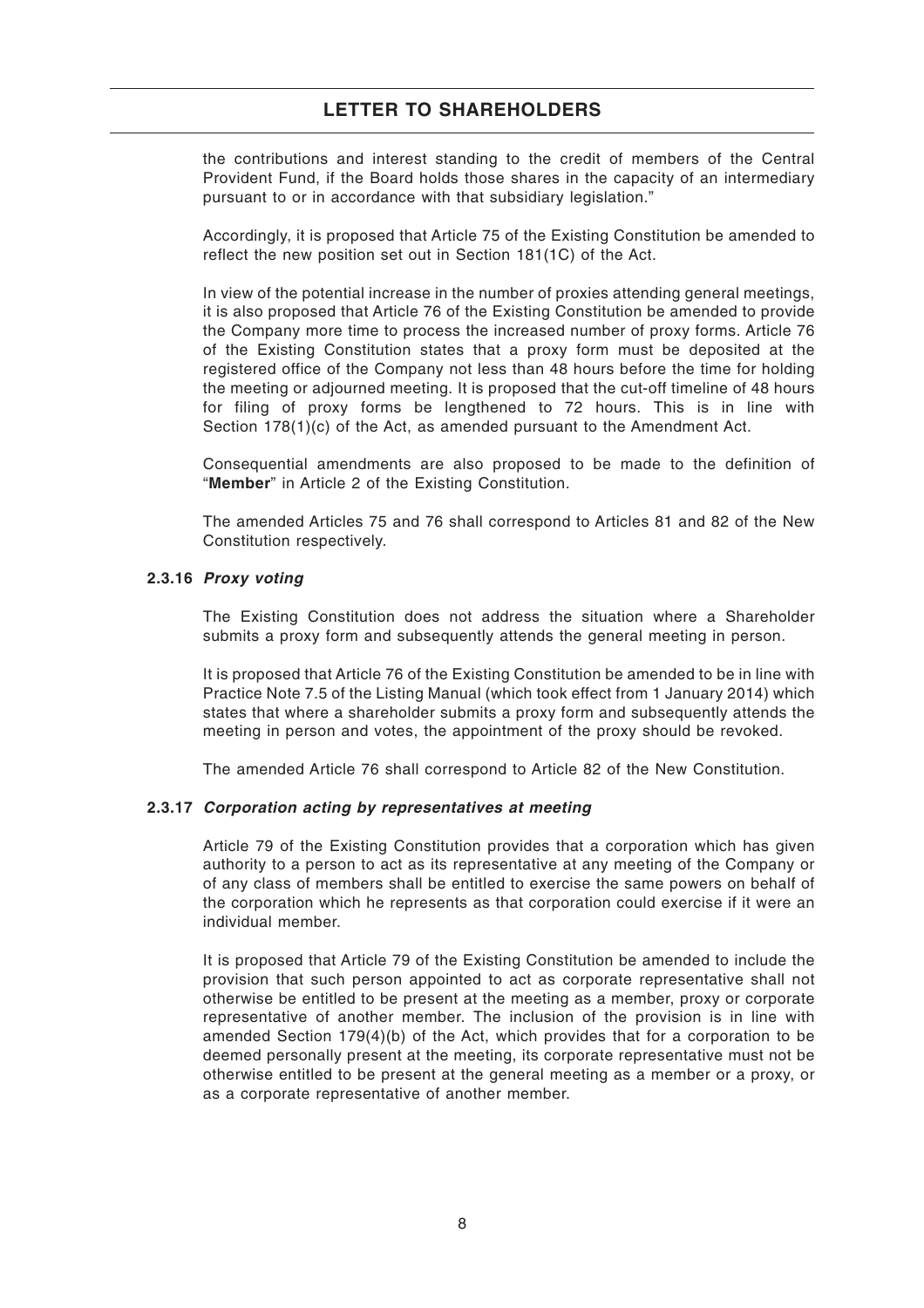The effect of the amendment is that a corporate representative cannot be a member of the company whose meeting he attends, a proxy of a member or a corporate representative of another member. If the corporate representative falls into one of those categories, the corporation which he represents is not deemed to be personally present at the meeting.

The amended Article 79 shall correspond to Article 85 of the New Constitution.

#### **2.3.18 Removal of maximum age limit for directors**

Section 153 of the Act, which previously prohibited the appointment of a person of or above 70 years of age as a director of a public company or a subsidiary of a public company unless his appointment or re-appointment is by ordinary resolution passed at an annual general meeting, has been repealed.

Accordingly, it is proposed that Article 82 of the Existing Constitution be amended to remove any prohibition against the appointment or re-appointment, as the case may be, of a Director who is of or above 70 years of age.

The amended Article 82 shall correspond to Article 88 of the New Constitution.

#### **2.3.19 Supervisory role of directors**

Section 157A(1) of the Act provides that the business of a company shall be managed by or under the direction of the directors. The Amendment Act recognises that the board of directors plays a supervisory role besides managing or giving direction to the company. Accordingly Section 157A(1) of the Act has been amended to provide for the supervisory powers of the board of directors.

It is proposed that Article 86 of the Existing Constitution be amended to align with Section 157A(1) of the Act to better reflect the powers and responsibilities of the board of Directors.

The amended Article 86 shall correspond to Article 92 of the New Constitution.

#### **2.3.20 Registers of directors, chief executive officers, secretaries and auditors**

It is no longer mandatory for companies to keep a register of directors, secretaries, auditors and managers under the Act. Section 173 of the Act was repealed and re-enacted, and new Sections 173(9) and (10) of the Act provide that a certificate issued by the Registrar that a person named as director, chief executive officer, secretary or auditor in the registers of directors, chief executive officers, secretaries and auditors maintained by the Accounting and Corporate Regulatory Authority ("**ACRA**") will constitute prima facie evidence of that fact unless a notification of change has been given to the Registrar. Pursuant to Section 173A of the Act (which was repealed and re-enacted), the Company is nevertheless required to file any change in the registers of directors, chief executive officers, secretaries or auditors, as the case may be, with ACRA.

It is proposed that Article 92 of the Existing Constitution be amended to reflect that the Company is no longer required to maintain a register of Directors but it is still required to keep records of the appointments of any director, chief executive officer, secretary or auditor of the Company, and to file any change of the same with ACRA. Article 92 has also been updated to provide that records of the Company (which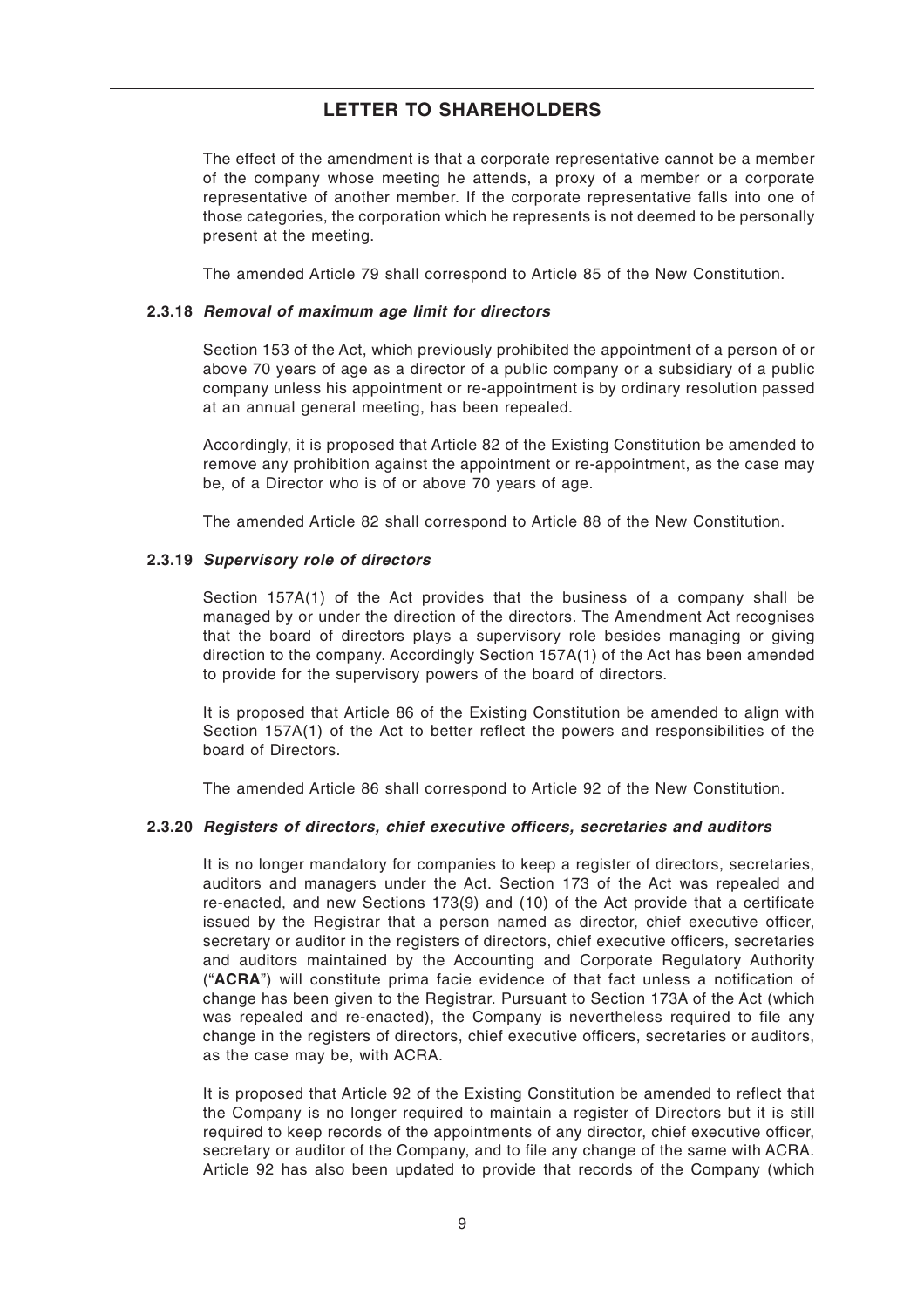include accounting records) may be kept either in hard copy or in electronic form, so as to be in line with new Section 395 of the Act. Consequential amendment is also made to Article 123 of the Existing Constitution.

The amended Articles 92 and 123 shall correspond to Articles 98 and 130 of the New Constitution respectively.

#### **2.3.21 Disclosure of interest**

The requirement imposed on a director of a company to disclose his interest in a transaction or proposed transaction with the company in Section 156 of the Act has been extended to include the chief executive officer of the company as well.

The chief executive officer may disclose his interest pursuant to Section 156 of the Act by declaring the nature of his interest and provide relevant details thereof at a meeting of the directors or by sending a written notice to the company containing details on the nature, character and extent of his interest.

Accordingly, Article 94 of the Existing Constitution shall be amended to align the wordings in that Article with the requirements of the Act.

The amended Article 94 shall correspond to Article 100 of the New Constitution.

#### **2.3.22 Vacation of office of director**

A director may be disqualified under the Act in 2 separate ways – firstly, the director may be automatically disqualified from acting as a director of the company or from taking part in the management of the company, and secondly, the director may be disqualified from acting as a director of the company pursuant to a court order.

Article 97 of the Existing Constitution does not specifically provide for the vacation of office of a Director where such Director is automatically disqualified under the Act from acting as a Director or from taking part in the management of the Company. It is proposed that Article 97 be amended to include the situations where a Director may be automatically disqualified.

The amended Article 97 shall correspond to Article 103 of the New Constitution.

#### **2.3.23 Debarment from acting as secretary of company**

The new Section 155B of the Act empowers the Registrar to make an order prohibiting any person who is a director or secretary of a company from accepting a new appointment to act as director or secretary, as the case may be, of any company if the first-mentioned company is in default of any provision of the Act which requires any return, account or other document to be filed with, delivered or sent, or notice of any matter to be given, to the Registrar.

It is proposed that Article 111 of the Existing Constitution be amended to incorporate the express prohibition against the appointment of any person debarred under Section 155B of the Act as company secretary.

The amended Article 111 shall correspond to Article 117 of the New Constitution.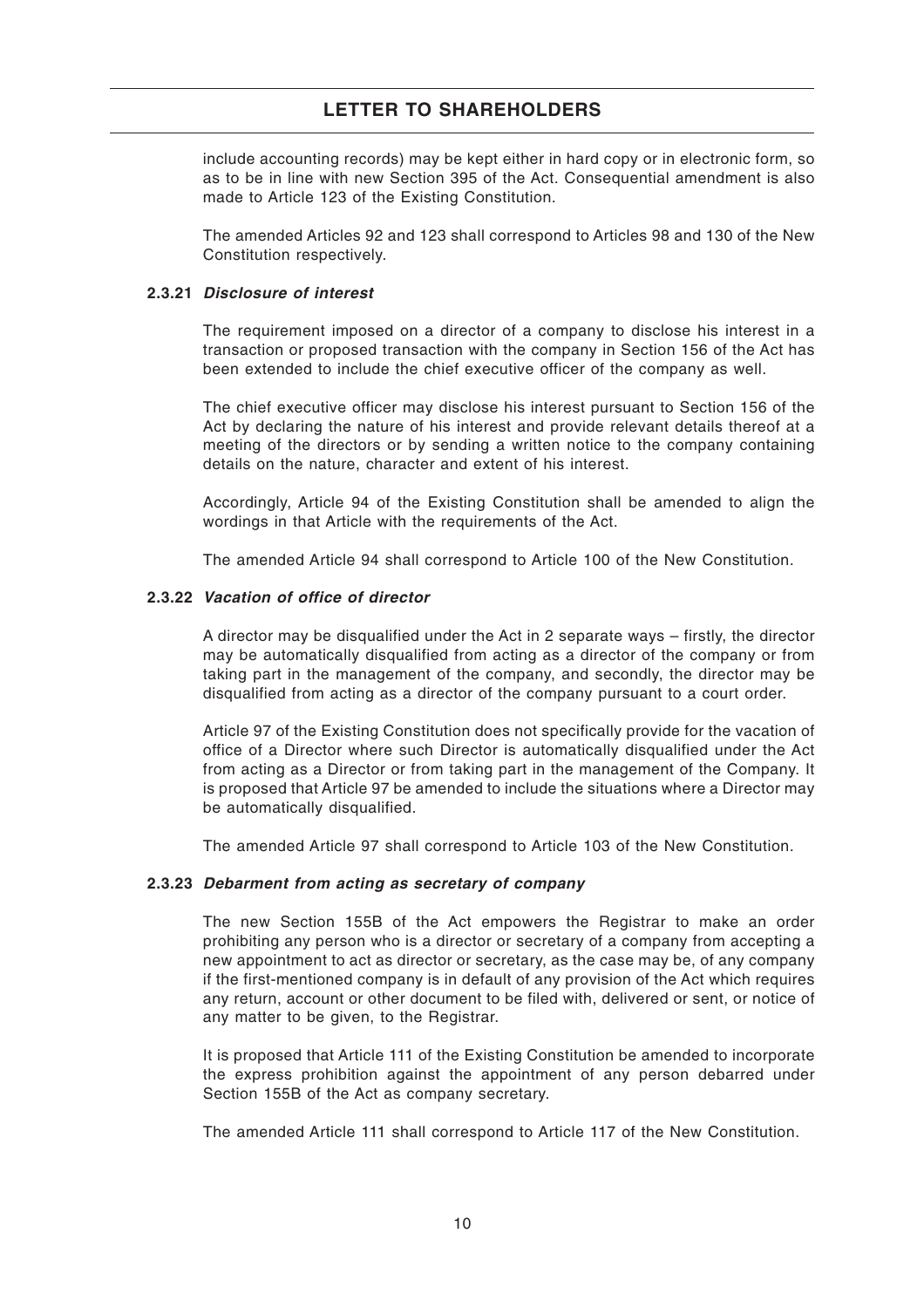## **2.3.24 Financial statements**

Before the Amendment Act came into force, there was no express requirement that other components of accounts besides the balance sheets and profit and loss accounts of the company have to be "true and fair". There was also no requirement that the other components of accounts, including the cash flow statement and statement of changes in equity, were to be filed with ACRA together with the annual return.

Pursuant to the Amendment Act, the words "accounts" and "profit and loss accounts" have been substituted with "financial statements" under Part VI of the Companies Act. The amendments are to reflect that the requirements relating to accounts in the Act would apply to a full set of accounts.

Consistent with this, Section 201(2) of the Act now provides, *inter alia*, that the financial statements to be laid before a company at its annual general meeting shall comply with the requirements of the Singapore Financial Reporting Standards.

Accordingly, it is proposed that references to "accounts" and "profit and loss accounts" in Articles 59, 123, 125, 126 and 127 of the Existing Constitution be replaced with the words "financial statements" to be in line with the provisions of the Act. Consequential amendments are also proposed to be made to Article 6 and Article 124 of the Existing Constitution.

The amended Articles 6, 59, 123, 124, 125, 126 and 127 shall correspond to Articles 10, 65, 130, 131, 132, 133 and 135 of the New Constitution respectively.

#### **2.3.25 Scrip Dividend Scheme**

Article 126 is a new provision which allows the implementation of scrip dividend payments. Article 126 specifies, *inter alia*, details on how scrip dividend payments are to be implemented, and to provide the Directors the power to determine the manner in which scrip dividend payments are implemented. Article 126 also allows the implementation of a scrip dividend scheme for holders of any particular class of shares in the capital of the Company, and not only for ordinary shares.

For avoidance of doubt, the Company will at all times comply with Part IX of Chapter 8 of the Listing Manual on any implementation of scrip dividend payments pursuant to Article 126.

#### **2.3.26 Sending of financial statements**

Under Article 126 of the Existing Constitution, a copy of every balance sheet and profit and loss account which is to be laid before a general meeting of the Company shall be sent to, *inter alia*, every member of the Company not less than 14 days before the date appointed for holding the meeting.

Section 203(2) of the Act now provides that financial statements (including every document required by law to be attached thereto) may be sent less than 14 days before the date of a general meeting if all the persons entitled to receive notice of general meetings of the company so agree. The reference to debenture holders has also been deleted.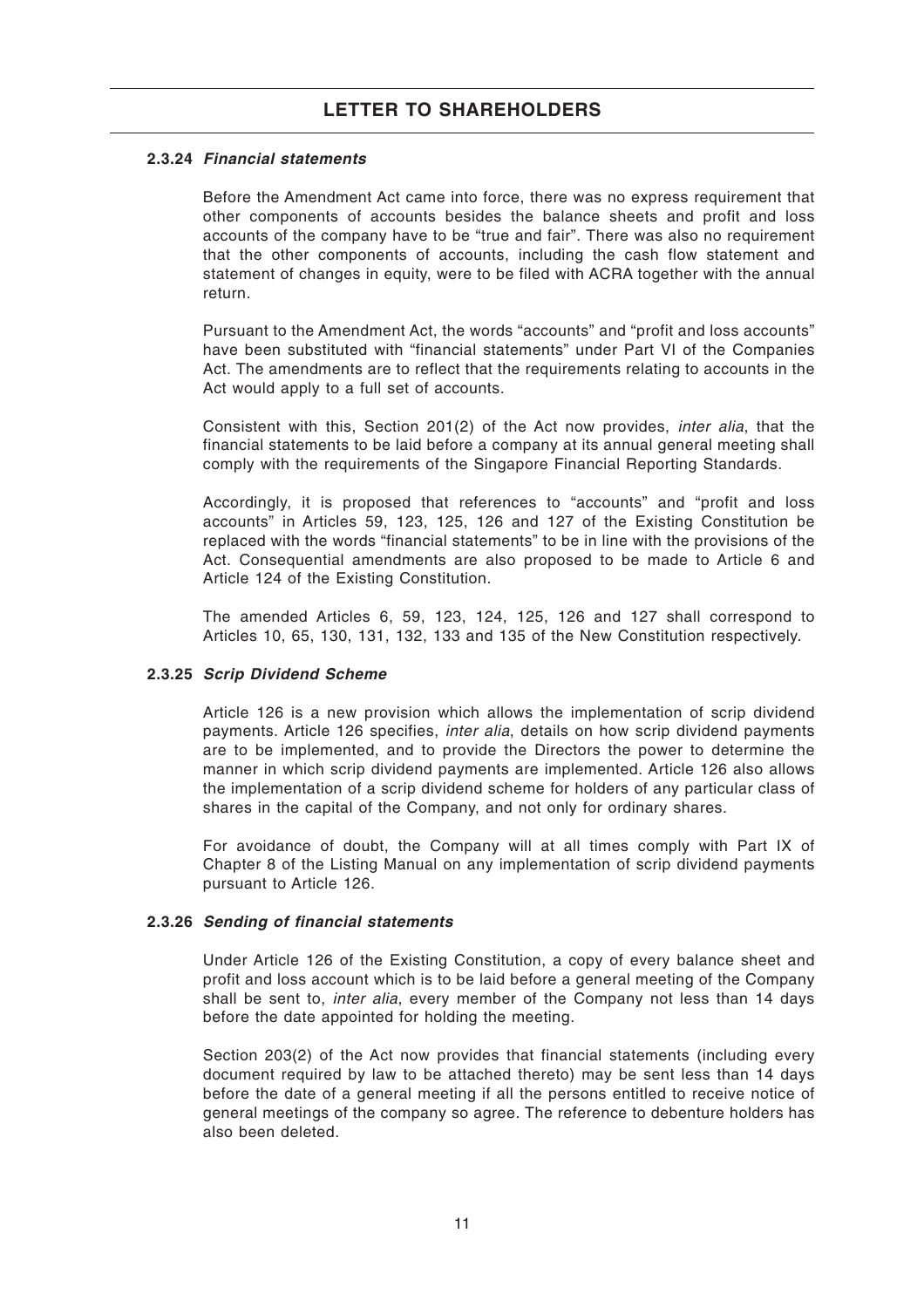It is proposed that Article 126 of the Existing Constitution be amended to provide that the financial statements may be sent less than 14 days before the date of the general meeting with the agreement of all persons entitled to receive notices of general meetings (to the extent permitted by the listing rules of the SGX-ST), and that the requirement to send those documents to debenture holders be removed. Rule 707(2) of the Listing Manual currently provides that an issuer must issue its annual report to shareholders and the SGX-ST at least 14 days before the date of its annual general meeting.

The amended Article 126 shall correspond to Article 133 of the New Constitution.

## **2.3.27 Capitalisation of Profits and Reserves**

Articles 122 of the Existing Constitution relates, *inter alia*, to the capitalisation of profits and reserves. It is proposed that Article 122 be amended to specifically address the capitalisation of profits by way of issue of bonus shares, as the issue of scrip dividends is specifically addressed by Article 126 of the New Constitution.

Article 129 of the New Constitution which corresponds with the above-mentioned Article, also permits the Company to issue bonus shares for which no consideration is payable.

#### **2.3.28 Electronic transmission of notices and documents**

New Section 387C of the Act liberalises the use of electronic transmission for the giving of notices and sending of documents by a company or directors of the company to the members, subject to certain safeguards. The use of electronic transmission for the giving of notices and sending of documents will enable the Company to reduce cost and increase efficiency.

It is proposed that Article 128 of the Existing Constitution be amended to provide for the use of (i) electronic communications generally where a notice or document is required or permitted to be given, sent or served under the Act to a member of the Company and (ii) specific forms of electronic communications, such as electronic mail, the posting of notices or information on a specified website and the sending of data storage devices.

Article 135 of the New Constitution also makes clear that in order for the Company to effect electronic transmission of notices and documents to a member of the Company, the member must have given express, implied or deemed consent to the use of such electronic communications.

A member has given express consent if such member has agreed in writing to the use of the electronic communications. Under Section 387C(2) of the Act, a member has given implied consent if the constitution of the company (i) provides for the use of electronic communications; (ii) specifies the manner in which electronic communications is to be used; and (iii) provides that the member shall agree to receive such notice or document by way of such electronic communications and shall not have a right to elect to receive a physical copy of such notice or document. Section 387C(3) of the Act also provides that a member shall be deemed to have consented if (i) the constitution of the company provides for the use of electronic communications; (ii) the constitution of the company specifies the manner in which electronic communications is to be used; (iii) the constitution of the company specifies that the member will be given an opportunity to elect within a specified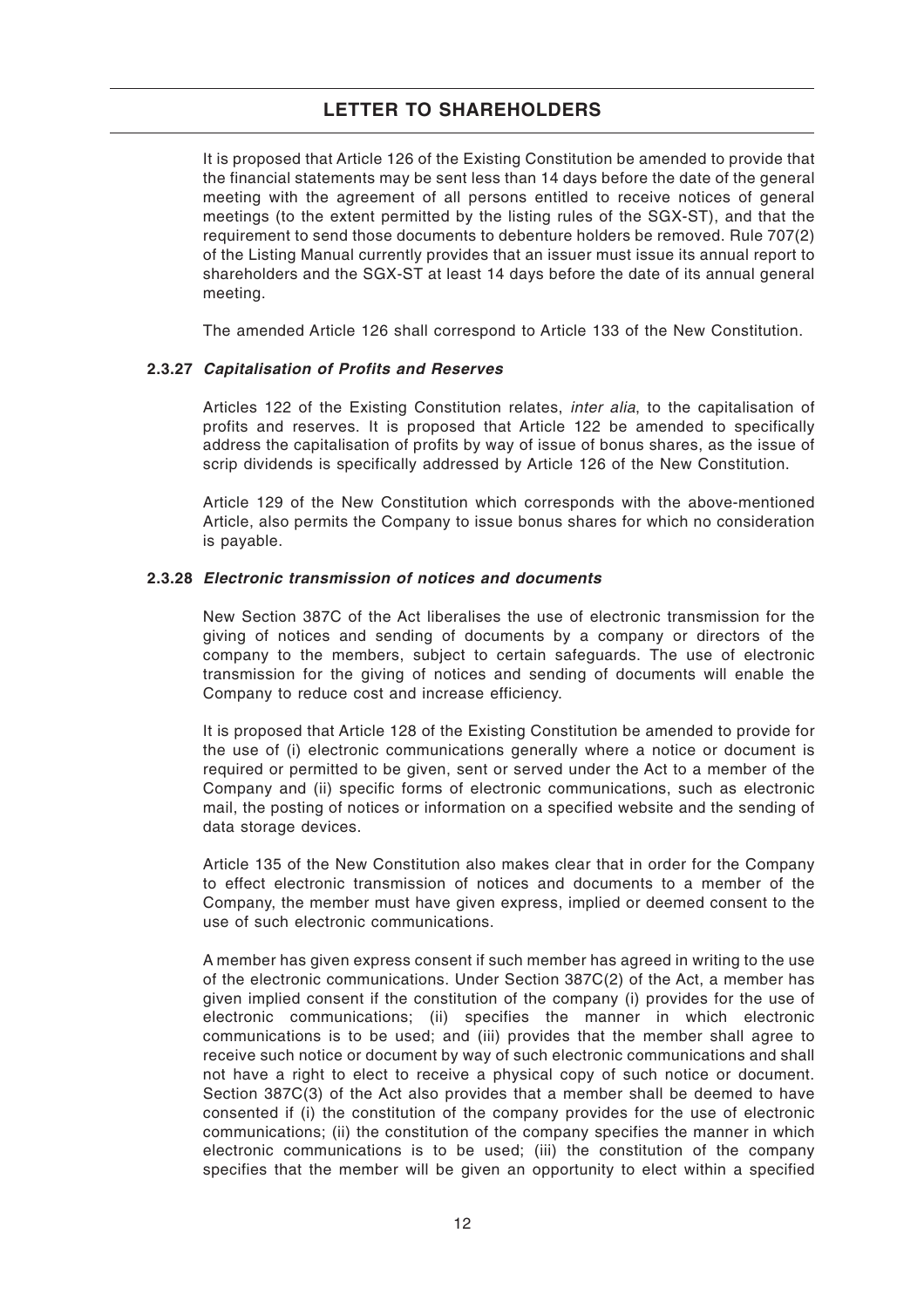period of time whether to receive such notice or document by way of electronic communications or as a physical copy; and (iv) the member was given an opportunity to elect whether to receive such notice or document by way of such electronic communications or as a physical copy, and he failed to make an election within the specified time.

The use of electronic communications under Section 387C of the Act is subject to safeguards set out in new Regulation 89C of the Companies Regulations which provide, inter alia, that the company must allow a member who has agreed to receive notices and documents by way of electronic communications to make a fresh election at any time to receive notices or documents by way of electronic communications or as a physical copy. Such election by the member conveyed to the company last in time prevails over all previous elections as the member's valid and subsisting election in relation to all documents and notices to be given or served to the member. For avoidance of doubt, such safeguards shall apply regardless of whether the member has given express consent, implied consent or deemed consent to the use of electronic communications.

#### **Shareholders should note that if they do not agree with the proposed amendments to Article 128 of the Existing Constitution (or any other proposed amendment to the Existing Constitution), they may vote against the Special Resolution.**

As at the Latest Practicable Date, the outcome of a public consultation by the SGX-ST on, inter alia, whether listed issuers should be allowed to send notices and documents to shareholders electronically under the new deemed consent and implied consent regimes permitted under the Act is not known yet. In its consultation, the SGX-ST had also asked for comments on additional safeguards in relation to the new regimes. There is no certainty that the listing rules will be amended to allow electronic transmission of notices and documents under the new regimes. Going forward, for so long as the Company is listed on the SGX-ST, the Company will not make use of the new regimes to transmit notices or documents electronically to Shareholders unless the SGX-ST's listing rules allow it, and the Company will comply with the SGX-ST's listing rules on the subject.

The Company will adhere to its current practice to send a physical copy of its annual report to each Shareholder.

The amended Article 128 shall correspond to Article 135 of the New Constitution.

## **2.3.29 When service deemed effected**

As existing Article 131 does not state when a notice or document is deemed to have been sent where such notice or document is sent by electronic communication, it is proposed that Article 131 be amended to provide for, and to clarify that, any notice or document sent by electronic communication shall be deemed to have been duly given, sent, served or delivered upon transmission of the electronic communication to the current address of the recipient or as otherwise provided under the Act and/or any other applicable regulations, law or procedures.

The amended Article 131 shall correspond to Article 138 of the New Constitution.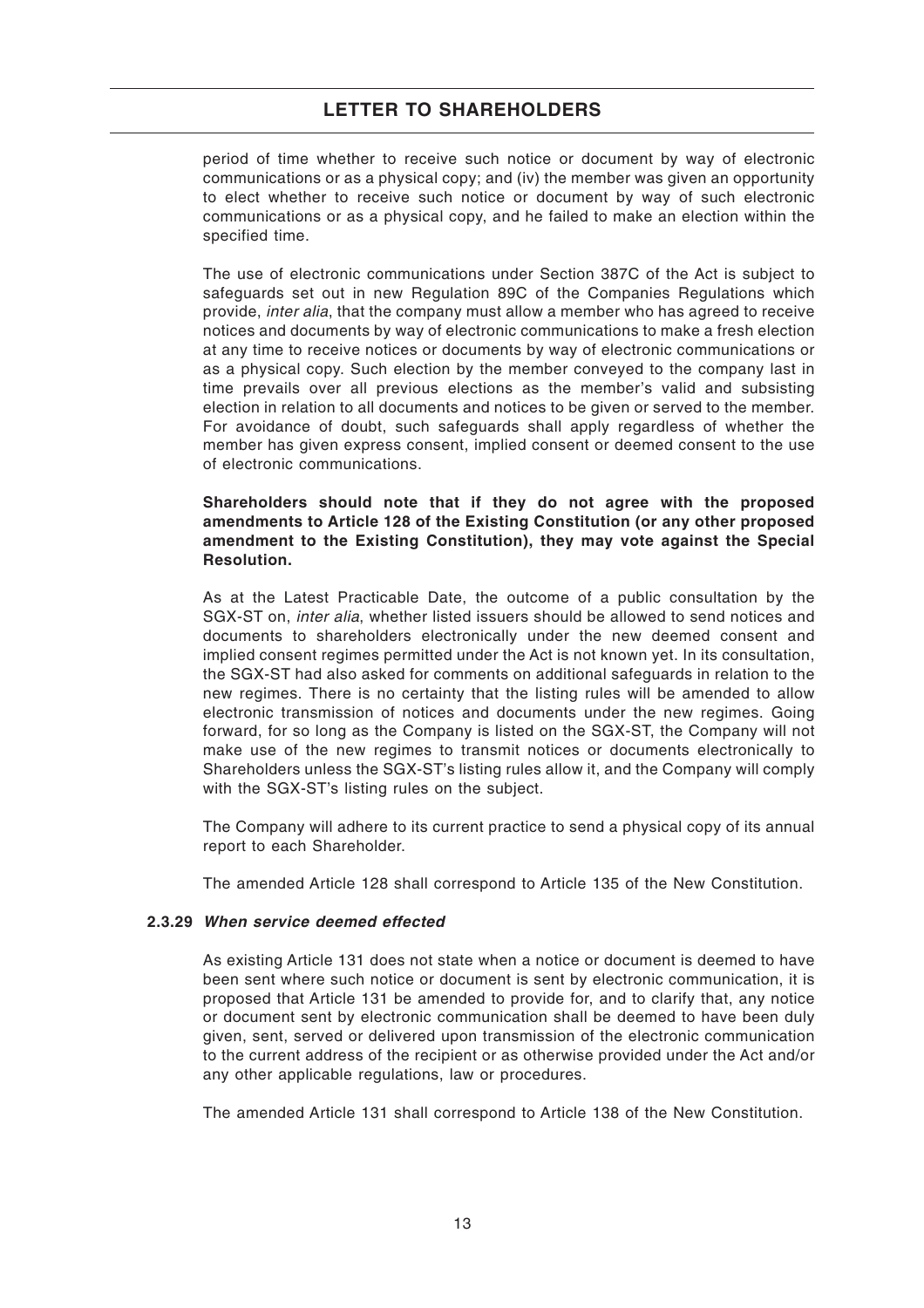# **2.3.30 Indemnity for directors**

Section 172(2) of the Act (which was repealed and re-enacted) now provides that any provision by which a company directly or indirectly provides an indemnity (to any extent) for an officer of the company against any liability attaching to him in connection with any negligence, default, breach of duty or breach of trust in relation to the company is void, except as permitted by Section 172A or Section 172B of the Act.

Section 172A, which is a new provision, permits a company to purchase and maintain for an officer of the company insurance against liability that would otherwise attach to him in connection with any negligence, default, breach of duty or breach of trust. Pursuant to new Section 172B of the Act, companies are also allowed to indemnify their officers against claims brought by third parties, subject to certain restrictions set out in Section 172B(1)(a) of the Act and Section 172B(1)(b) of the Act.

Article 133 of the Existing Constitution is proposed to be modified to clarify that no Director or other officer of the Company shall be indemnified against any liability referred to in Section 172B of the Act.

The amended Article 133 shall correspond to Article 140 of the New Constitution.

## **2.3.31 Secrecy**

It is proposed that new Article 143 be inserted to clarify that members of the Company shall have no access to any information relating to trade secrets of the Company, save as may be authorised by law or the Listing Manual.

## **2.3.32 Personal Data**

In general, under the Personal Data Protection Act 2012, an organisation can only collect, use or disclose the personal data of an individual with the individual's consent, and for a reasonable purpose which the organisation has made known to the individual. Article 144 of the New Constitution specifies, *inter alia*, the purposes for which the Company and/or its agents and service providers would collect, use and disclose personal data of Shareholders and their appointed proxies or representatives.

**2.4 Appendices A and B.** The proposed New Constitution is set out in **Appendix A** to this Letter. The text of the principal provisions in the New Constitution which are significantly different from the equivalent provisions in the Existing Constitution, or which have been included in the New Constitution as new provisions, is set out in **Appendix B** to this Letter and the main differences are blacklined. The Proposed Adoption of the New Constitution is subject to Shareholders' approval.

## **3. THE PROPOSED RENEWAL OF IPT MANDATE**

**3.1 Background.** At the 63<sup>rd</sup> Annual General Meeting of the Company held on 5 April 2016 (the "**63rd AGM**"), Shareholders had approved the renewal of a shareholders' mandate for the purposes of Chapter 9 of the Listing Manual to enable the Company, its subsidiaries and associated companies that are considered to be "entities at risk" within the meaning of Chapter 9 of the Listing Manual, or any of them, to enter into certain types of transactions with specified classes of the Company's interested persons, provided that such transactions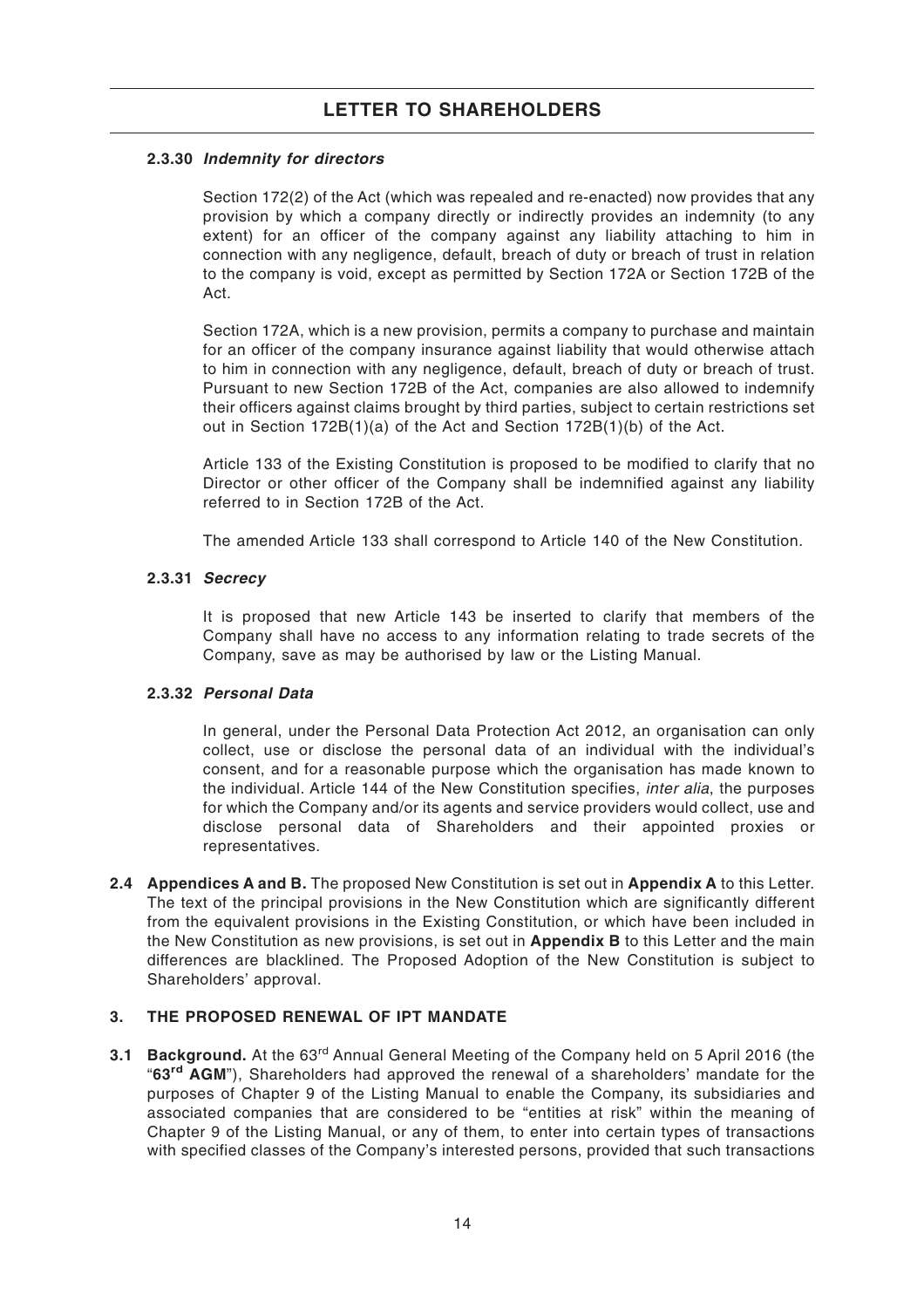entered into in the ordinary course of business, are on normal commercial terms and are not prejudicial to the interests of the Company and its minority Shareholders (the "**IPT Mandate**" or "**Shareholders' Mandate**").

**3.2 Renewal of the IPT Mandate.** Under Chapter 9 of the Listing Manual, a general mandate for transactions with interested persons is subject to annual renewal. The IPT Mandate approved at the 63<sup>rd</sup> AGM was expressed to continue in force until the next annual general meeting of the Company, being the 2017 AGM, which is to be held on 6 April 2017. Accordingly, it is proposed that the IPT Mandate be renewed at the 2017 AGM, to take effect until the conclusion of the next annual general meeting of the Company.

The types of transactions and classes of interested persons in respect of which the IPT Mandate is sought to be renewed remain unchanged. Particulars of the IPT Mandate, including the rationale for, the benefits to be derived by the Company, as well as the review procedures for determining transaction prices with the specified classes of interested persons, are set out in **Appendix C** of this Letter.

General information on the listing rules relating to interested person transactions, including the meanings of terms such as "associate", "controlling shareholder" and "interested person" used in Chapter 9 of the Listing Manual, is set out in **Appendix D** of this letter.

- **3.3 Audit and Risk Committee's Statement.** The Audit and Risk Committee of the Company confirms that:
	- (a) the methods or procedures for determining the transaction prices under the IPT Mandate have not changed since the 63<sup>rd</sup> AGM; and
	- (b) the methods or procedures referred to in (a) above are sufficient to ensure that the transactions will be carried out on normal commercial terms and will not be prejudicial to the interests of the Company and its minority Shareholders.

## **4. DIRECTORS' AND SUBSTANTIAL SHAREHOLDERS' INTERESTS**

- **4.1 Proposed Adoption of the New Constitution.** None of the Directors or the substantial Shareholders has any interest, direct or indirect, in the Proposed Adoption of the New Constitution.
- **4.2 Proposed Renewal of IPT Mandate.** Certain Directors, namely, Messrs Peter Sung, Boediman Gozali (alias Tony Wu), Chong Chou Yuen and William Nursalim alias William Liem are regarded as being interested in the proposed renewal of the IPT Mandate. Mr William Nursalim alias William Liem is within the classes of interested persons covered by the IPT Mandate. Mr Boediman Gozali (alias Tony Wu) is the uncle of Mr William Nursalim alias William Liem. Mr Peter Sung had declared himself non-independent in November 2005. Mr Chong Chou Yuen is the Chief Financial Officer of Tuan Sing Holdings Limited (the Company's holding company).

The aforesaid Directors and their respective associates will abstain from voting their respective shareholdings (if any) on Ordinary Resolution No. 8 relating to the renewal of the IPT Mandate at the forthcoming 2017 AGM.

Tuan Sing Holdings Limited, Nuri Holdings (S) Pte Ltd, and their respective associates, being within the classes of interested persons in relation to the proposed renewal of the IPT Mandate, will abstain from voting their respective shareholdings (if any) on Ordinary Resolution No. 8 relating to the renewal of the IPT Mandate at the forthcoming 2017 AGM.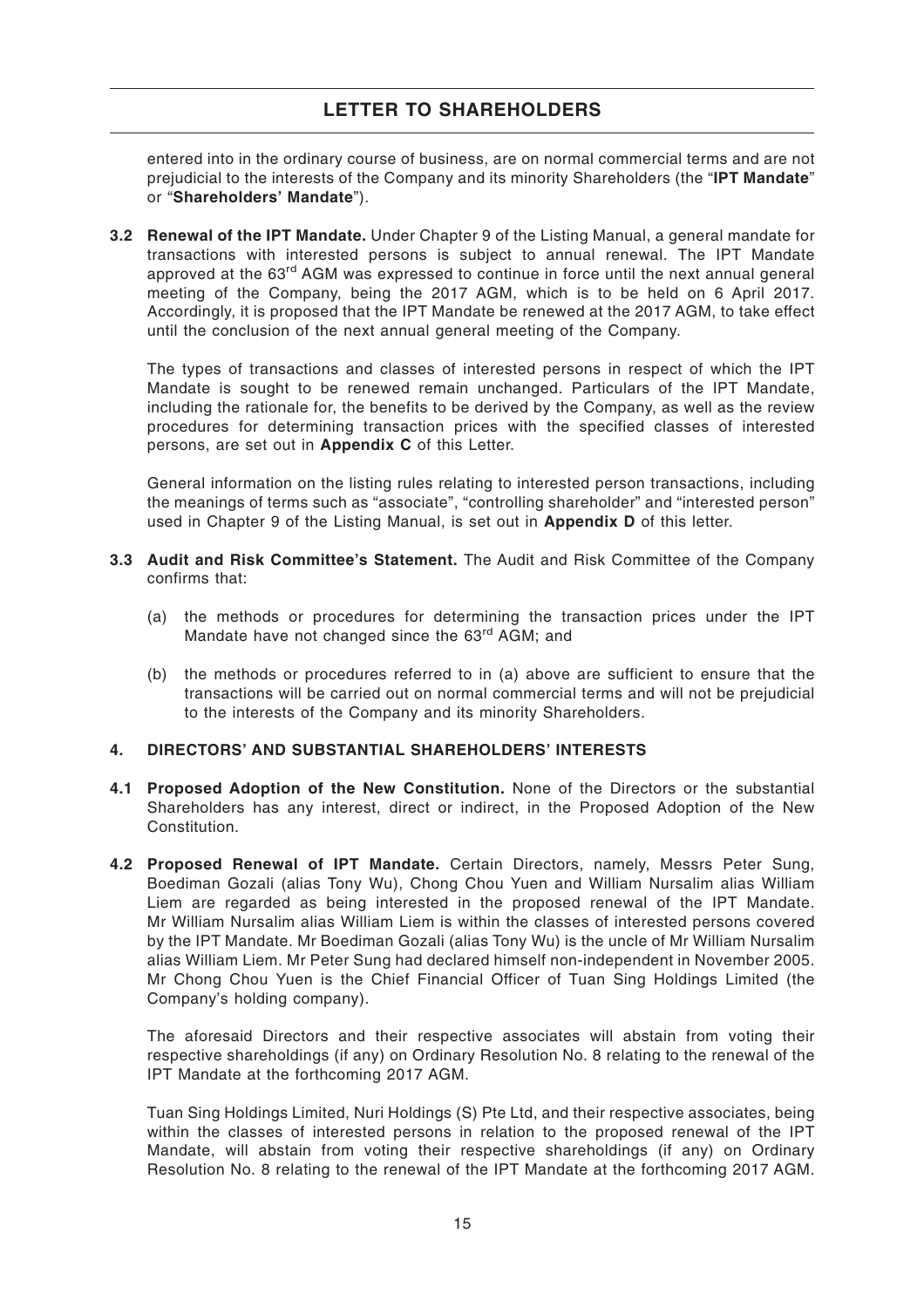The interests of the Directors and substantial Shareholders in the issued shares of the Company can respectively be found in the 'Directors' Statement' and 'Shareholding Statistics' of the Company's 2016 Annual Report.

## **5. DIRECTORS' RECOMMENDATIONS**

- **5.1 Proposed Adoption of the New Constitution.** The Directors, after having considered the rationale for the Proposed Adoption of the New Constitution, are of the opinion that the same is in the best interests of the Company. Accordingly, the Directors recommend that Shareholders vote in favour of Special Resolution No. 7, being the special resolution relating to the Proposed Adoption of the New Constitution, to be proposed at the 2017 AGM.
- **5.2 Proposed Renewal of IPT Mandate.** The Directors who are considered independent for the purposes of the Proposed Renewal of IPT Mandate are Messrs Cheng Hong Kok and Tan Lye Huat. They are of the opinion that the entry into of the Interested Person Transactions (as described in paragraph 2 of **Appendix C**) between the SP Group (as described in paragraph 1 of **Appendix C**) and the Interested Persons (as described in paragraph 3 of **Appendix C**) in the ordinary course of business will enhance the efficiency of the SP Group and is in the best interests of the Company. For the reasons set out in paragraphs 1 and 2 of **Appendix C**, they recommend that Shareholders vote in favour of Ordinary Resolution No. 8 for the Proposed Renewal of IPT Mandate at the forthcoming 2017 AGM.

# **6. DOCUMENTS AVAILABLE FOR INSPECTION**

The following documents are available for inspection at the registered office of the Company during normal business hours on any weekday from the date of this Letter up to and including the date of the 2017 AGM:

- (a) the Existing Constitution; and
- (b) the proposed New Constitution.

## **7. RESPONSIBILITY STATEMENT**

The Directors collectively and individually accept full responsibility for the accuracy of the information given in this Letter and confirm after making all reasonable enquiries that, to the best of their knowledge and belief, this Letter constitutes full and true disclosure of all material facts about the Proposals, the Company and its subsidiaries which are relevant to the Proposals, and the Directors are not aware of any facts the omission of which would make any statement in this Letter misleading.

Where information in this Letter has been extracted from published or otherwise publicly available sources or obtained from a named source, the sole responsibility of the Directors has been to ensure that such information has been accurately and correctly extracted from those sources and/or reproduced in this Letter in its proper form and context.

For and on behalf of the Board of Directors of **SP Corporation Limited**

**Peter Sung** Chairman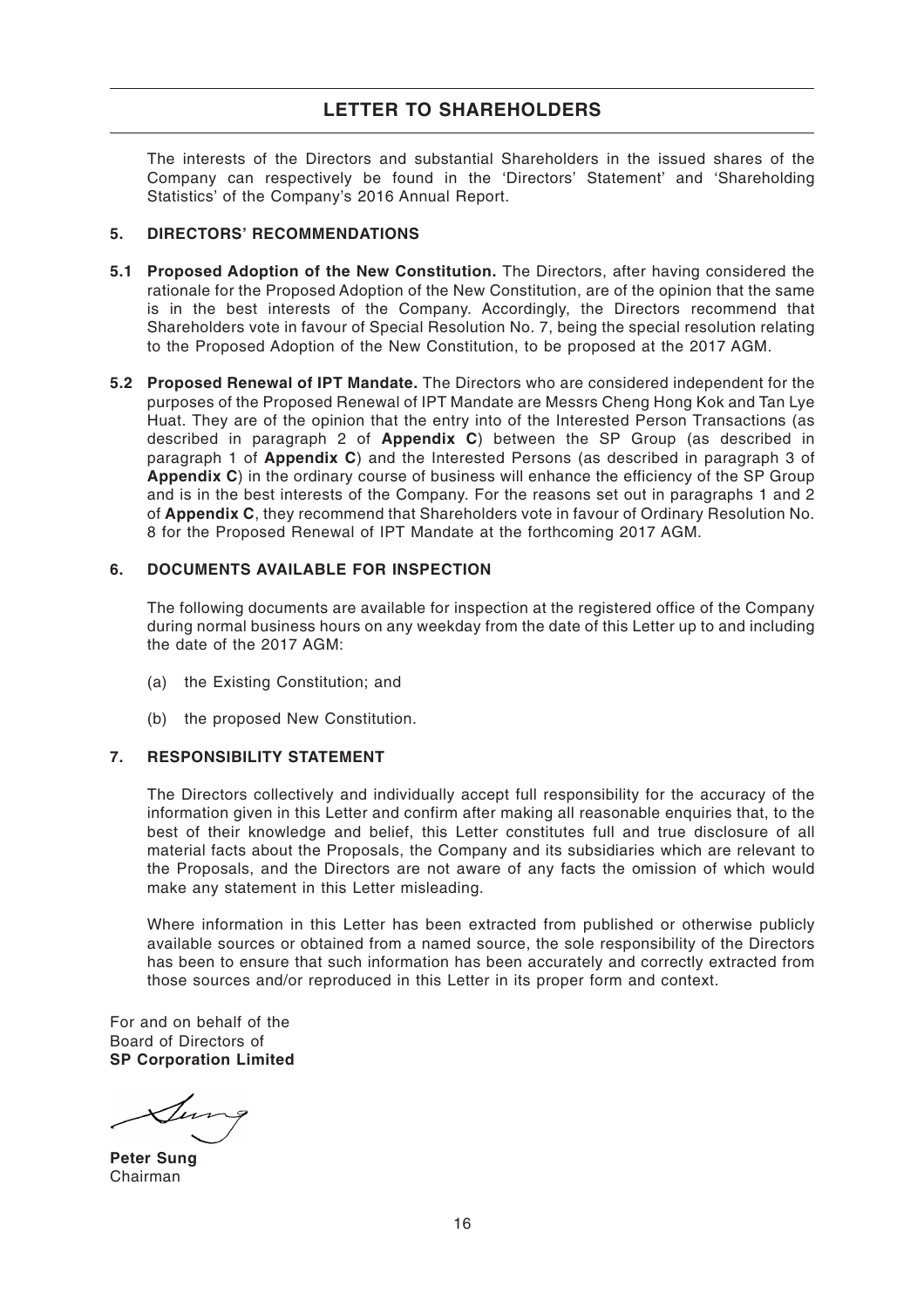# **APPENDIX A**

## **THE COMPANIES ACT (CAP. 50)**

# **PUBLIC COMPANY LIMITED BY SHARES**

## **CONSTITUTION OF SP CORPORATION LIMITED**

(Adopted by special resolution passed on [●] 2017)

## **INTERPRETATION**

1. **INTERPRETATION CLAUSE**. In this Constitution the words standing in the first column of the Table next hereinafter contained shall bear the meanings set opposite to them respectively in the second column thereof, if not inconsistent with the subject or context.

| <b>WORDS</b>                   |          | <b>MEANINGS</b>                                                                                                                                                       |
|--------------------------------|----------|-----------------------------------------------------------------------------------------------------------------------------------------------------------------------|
| Act                            |          | The Companies Act (Cap. 50) of Singapore, as may<br>be amended or modified from time to time.                                                                         |
| <b>Articles</b>                | .        | The provisions of this Constitution as originally<br>framed or as altered from time to time by special<br>resolution.                                                 |
| Company                        | .        | SP Corporation Limited.                                                                                                                                               |
| Constitution                   | $\cdots$ | The constitution of the Company as may be<br>amended from time to time.                                                                                               |
| <b>Chief Executive Officer</b> | .        | Any one or more persons, by whatever name<br>described, who:                                                                                                          |
|                                |          | is in direct employment of, or acting for or by<br>(a)<br>arrangement with, the Company; and                                                                          |
|                                |          | is principally responsible for the management<br>(b)<br>and conduct of the business of the Company,<br>or part of the business of the Company, as the<br>case may be. |
| <b>Directors</b>               | $\cdots$ | The Directors for the time being of the Company.                                                                                                                      |
| electronic communication       | .        | Communication transmitted (whether from one<br>person to another, from one device to another, from<br>a person to a device or from a device to a person):             |
|                                |          | by means of a telecommunication system; or<br>(a)                                                                                                                     |
|                                |          | by other means but while in an electronic form,<br>(b)                                                                                                                |
|                                |          | such that it can (where particular conditions are<br>met) be received in legible form or be made legible<br>following receipt in non-legible form.                    |
| Market Day                     | .        | A day on which the Securities Exchange is open for<br>securities trading.                                                                                             |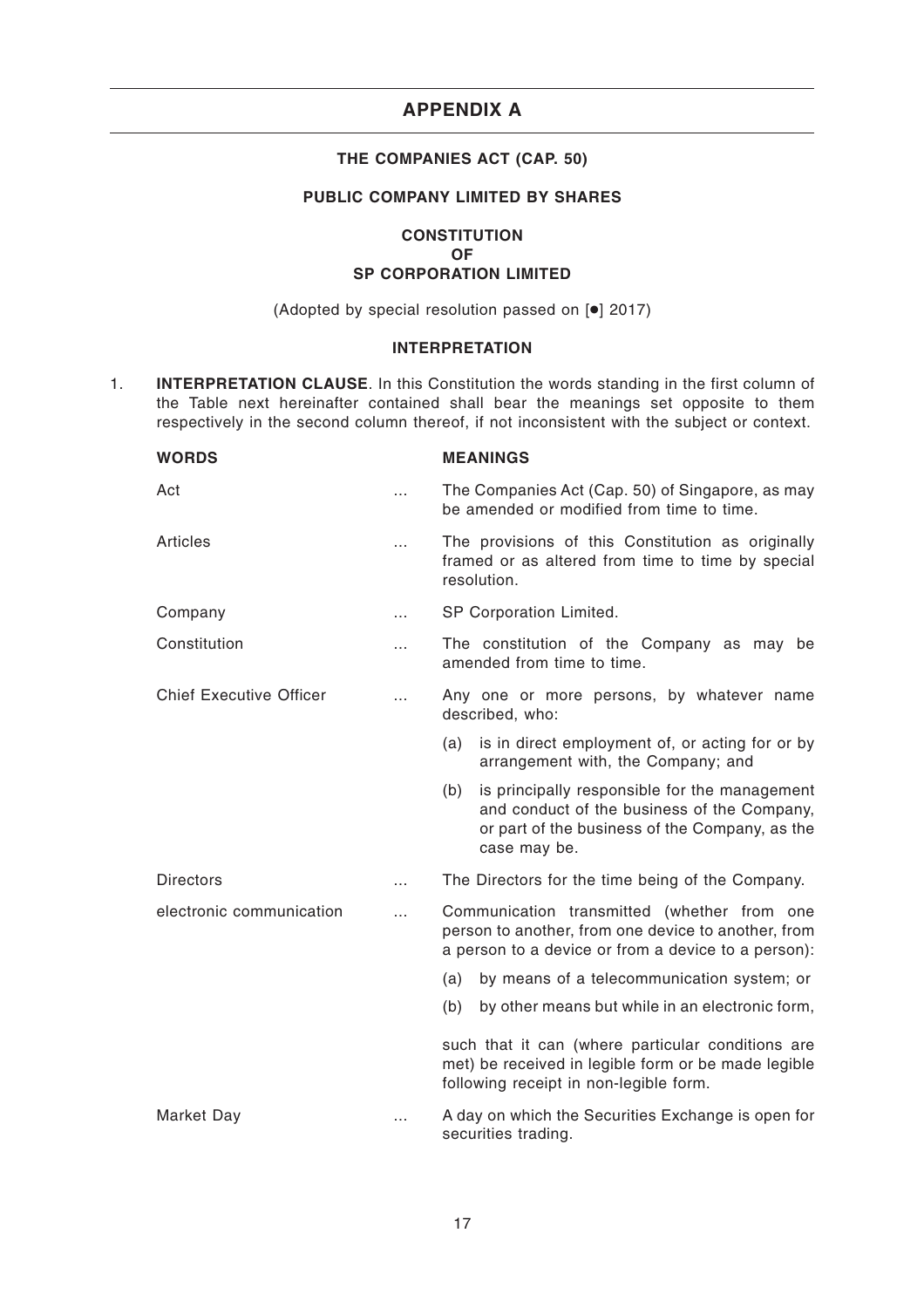| Member (and any<br>references to a<br>shareholder) | $\cdots$ | where the Depository or its nominee (as the<br>(a)<br>case may be) is named in the Depository<br>Register as the holder of shares, a Depositor<br>in respect of the number of shares which stand<br>in credit against his name in the Depository<br>Register as at 72 hours before the time of the<br>relevant general meeting of the Company as<br>certified by the Depository to the Company;<br>and |
|----------------------------------------------------|----------|--------------------------------------------------------------------------------------------------------------------------------------------------------------------------------------------------------------------------------------------------------------------------------------------------------------------------------------------------------------------------------------------------------|
|                                                    |          | in any other case, a person whose name<br>(b)<br>appears on the Register of Members as a<br>member of the Company,                                                                                                                                                                                                                                                                                     |
|                                                    |          | but shall exclude the Company itself where it is<br>such a member by reason of its holding shares as<br>treasury shares.                                                                                                                                                                                                                                                                               |
| Office                                             |          | The registered office for the time being of the<br>Company.                                                                                                                                                                                                                                                                                                                                            |
| <b>Register of Members</b>                         |          | The register of members of the<br>Company<br>maintained<br>by<br>the<br>Company<br>pursuant<br>to<br>Section 190 of the Act on which the Company shall<br>enter the name of every person who is a registered<br>holder of shares in the Company including the<br>PROVIDED ALWAYS<br>Depository<br>THAT<br>the<br>Depository shall be deemed not to be a member of<br>the Company.                      |
| Relevant Intermediary                              |          | Shall have the meaning ascribed to it under<br>Section 181 of the Act.                                                                                                                                                                                                                                                                                                                                 |
| Seal                                               | $\cdots$ | The Common Seal of the Company.                                                                                                                                                                                                                                                                                                                                                                        |
| <b>Securities Account</b>                          | $\cdots$ | The securities account maintained by a Depositor<br>with the Depository.                                                                                                                                                                                                                                                                                                                               |
| Securities and Futures Act                         |          | The Securities and Futures Act (Cap. 289) of<br>Singapore, as may be amended or modified from<br>time to time.                                                                                                                                                                                                                                                                                         |
| Securities Exchange                                | $\cdots$ | The Singapore Exchange Securities<br>Trading<br>Limited.                                                                                                                                                                                                                                                                                                                                               |
| <b>Statutes</b>                                    | $\cdots$ | The Act and every other legislation for the time<br>being in force concerning companies and affecting<br>the Company.                                                                                                                                                                                                                                                                                  |
| treasury shares                                    | $\cdots$ | Shall have the meaning ascribed to it under the Act.                                                                                                                                                                                                                                                                                                                                                   |

The expressions "Depositor", "Depository", "Depository Agent" and "Depository Register" shall have the meanings ascribed to them respectively in Part IIIA of the Securities and Futures Act.

The expression "Secretary" shall include any person appointed by the Directors to perform any of the duties of the Secretary of the Company and where two or more persons are appointed to act as Joint Secretaries shall include any one of those persons.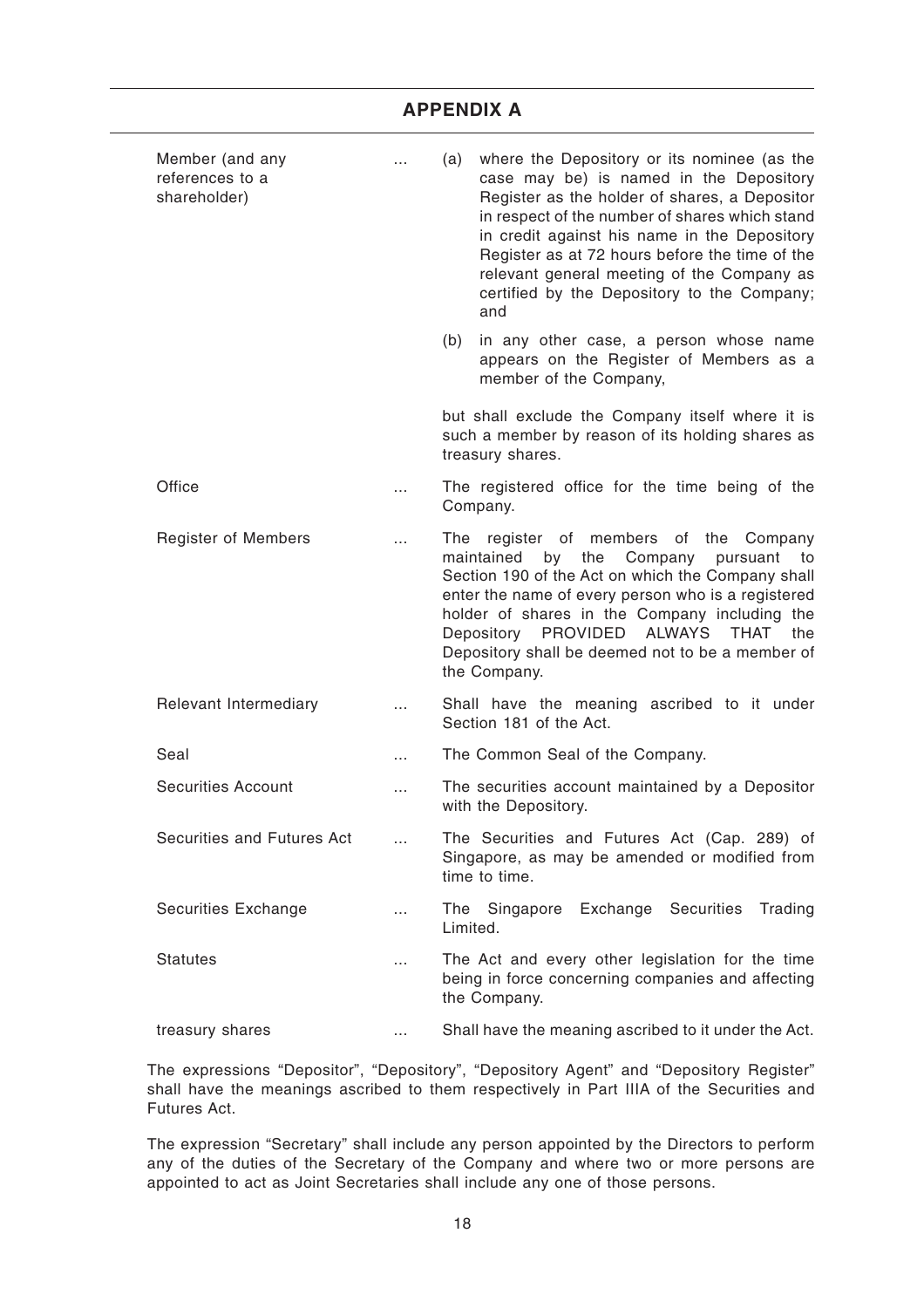# **APPENDIX A**

Expressions referring to writing shall, unless the contrary intention appears, be construed as including references to printing, lithography, photography, and other modes of representing or reproducing words in a visible form.

Words denoting the singular shall, where applicable, include the plural and vice versa. Words denoting the masculine gender shall, where applicable, include the feminine gender and neuter gender and vice versa. Words denoting persons shall, where applicable, include corporations.

Subject as aforesaid, any words or expressions defined in the Statutes shall, unless the context otherwise requires, bear the same meanings in this Constitution.

## **NAME**

2. The name of the company is **SP CORPORATION LIMITED**.

## **REGISTERED OFFICE**

3. The Office will be situated in the Republic of Singapore.

#### **OBJECTS**

- 4. Subject to the provisions of the Act and any other written law and the Constitution, the Company has:
	- (a) full capacity to carry on or undertake any business or activity, do any act or enter into any transaction; and
	- (b) for the purposes of paragraph (a) above, full rights, powers and privileges.

## **LIABILITY OF MEMBERS**

5. The liability of the Members is limited.

#### **SHARES**

- 6. **ISSUE OF SHARES**. The shares taken by the subscribers to the Constitution shall be issued by the Directors. Subject as aforesaid and to this Constitution, the Directors may allot and issue the same to such persons on such terms and conditions and at such times as the Directors think fit.
- 7. **PAYMENT OF EXPENSES IN ISSUE OF SHARES**. Any expenses (including brokerage or commission) incurred directly by the Company in the issue of new shares may be paid out of the proceeds of the issue or the Company's share capital. Such payment shall not be taken as reducing the amount of share capital of the Company.

# 8. **SPECIAL RIGHTS**.

(A) Without prejudice to any special rights previously conferred on the holders of any existing shares or class of shares, any share in the Company may be issued with such preferred, deferred or other special rights or such restrictions, whether in regard to dividend, voting, return of capital or otherwise as the Company may from time to time by ordinary resolution determine; PROVIDED ALWAYS THAT the total number of issued preference shares shall not at any time exceed the total number of issued ordinary shares of the Company.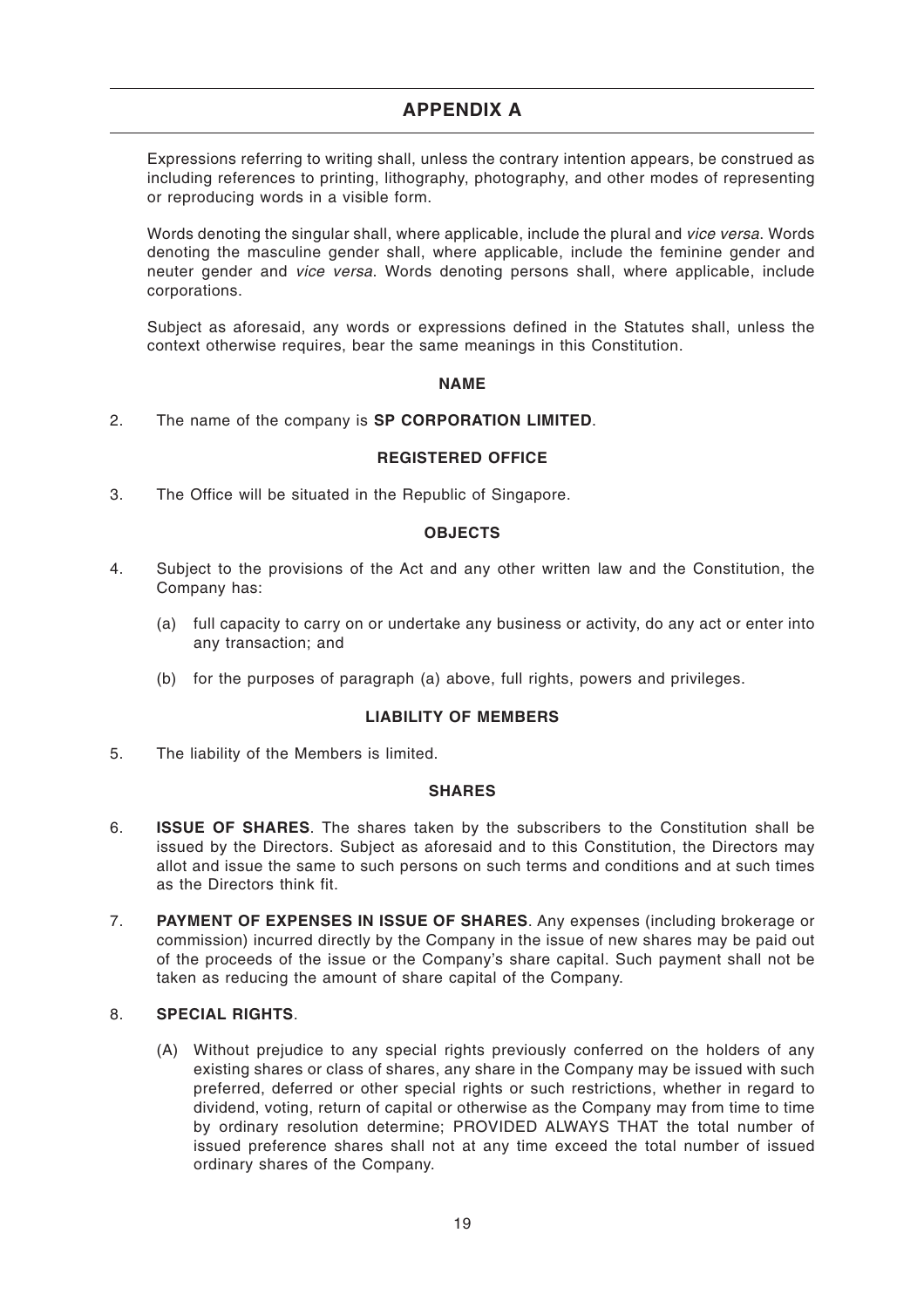- (B) The Company may issue shares for which no consideration is payable to the Company.
- 9. **REDEEMABLE PREFERENCE SHARES**. Subject (but not limited) to the Act, any preference shares may be issued on the terms that they are, or at the option of the Company are liable, to be redeemed. The Company shall also have the power to issue further preference shares ranking equally with or in priority to any preference shares already issued.
- 10. **RIGHTS OF PREFERENCE SHAREHOLDERS**. Holders of preference shares shall have the same rights as ordinary shareholders as regards receiving notices, reports and financial statements, and attending general meetings of the Company. They shall have the right to vote at any meeting convened for the purpose of reducing the capital or winding up or sanctioning a sale of the undertaking of the Company, or where the proposition to be submitted to the meeting directly affects their rights and privileges, or when the dividends on the preference shares are in arrears for more than 6 months.
- 11. **MODIFICATION OF RIGHTS OF PREFERENCE SHAREHOLDERS**. The repayment of preference capital other than redeemable preference capital, or any other alteration of preference shareholders' rights, may only be made pursuant to a special resolution of the preference shareholders concerned; PROVIDED ALWAYS THAT where the necessary majority for such a special resolution is not obtained at the meeting, consent in writing, if obtained from the holders of three-fourths of the preference shares concerned within 2 months of the meeting, shall be as valid and effectual as a special resolution carried at the meeting.
- 12. **RIGHTS NOT VARIED BY ISSUE OF ADDITIONAL SHARES**. The rights conferred upon the holders of the shares of any class issued with preferred or other rights shall not unless otherwise expressly provided by the terms of issue of the shares of that class be deemed to be varied by the creation or issue of further shares ranking pari passu therewith.
- 13. **NO TRUSTS RECOGNISED**. No person, other than the Depository, shall be recognised by the Company as holding any share upon any trust, and the Company shall not be bound by or be required in any way to recognise (even when having notice thereof) any equitable, contingent future or partial interest in any share or any other rights in respect of any share other than an absolute right to the entirety thereof in the registered holder, except only as by this Constitution otherwise provided for or as required by the Statutes or pursuant to any order of Court.
- 14. **OFFER OF NEW SHARES**. Subject to any direction to the contrary that may be given by the Company in general meeting or except as permitted under the Securities Exchange's listing rules, all new shares of whatever kind shall, before issue, be offered to such persons who as at the date of the offer are entitled to receive notices from the Company of general meetings in proportion, as far as the circumstances admit, to the number of the existing shares to which they are entitled. The offer shall be made by notice specifying the number of shares offered, and limiting a time within which the offer, if not accepted, will be deemed to be declined and, after the expiration of that time or on the receipt of an intimation from the person to whom the offer is made that he declines to accept the shares offered, the Directors may dispose of those shares in such manner as they think most beneficial to the Company. The Directors may likewise so dispose of any new shares which (by reason of the ratio which the new shares bear to shares held by persons entitled to an offer of new shares) cannot, in the opinion of the Directors, be conveniently offered under this Article.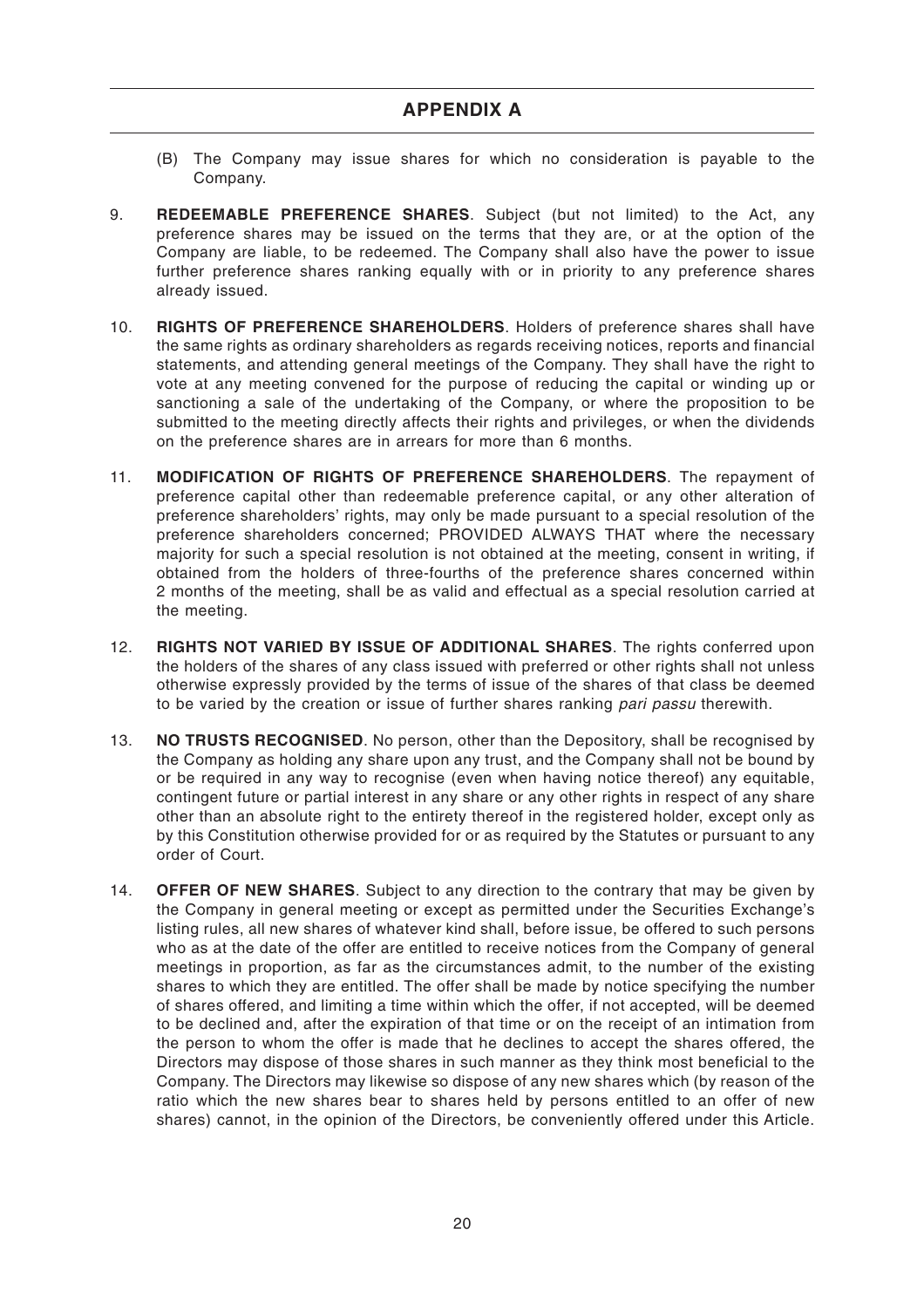- 15. **SHARE CERTIFICATES**. Unless otherwise resolved by the Directors, securities will be allotted and certificates issued under the Seal in such form as the Directors may approve, in the name of and despatched to every person whose name is entered as a Member in the Register of Members or allotted and despatched to the Depository for the account of every Depositor who is a Member, within 10 Market Days (or such other periods as may be approved by any stock exchange upon which the shares of the Company may be listed) of the final applications closing date for an issue of securities or as the case may be after the lodgement of any registrable transfer. Every person whose name is entered as a Member in the Register of Members or in the name of the Depository, as the case may be, shall be entitled without payment to one certificate under the Seal in respect of each class of shares held by him for all his shares in that class or several certificates in reasonable denominations each for one or more of his shares in any one class upon payment of \$2.00 (or such sum as the Directors shall from time to time determine) for every certificate after the first. Stamp duty payable on such certificate shall be borne by such Member unless otherwise directed by the Directors; PROVIDED ALWAYS THAT in the case of joint holders (including Depositors) the Company shall not be bound to issue more than one certificate and delivery of such certificate to any one of them, or in the case of shares registered in the name of the Depository, to the Depository, shall be sufficient delivery to all such holders (including Depositors). PROVIDED FURTHER THAT the Company shall not be bound to register more than three persons as the joint holders of any share except in the case of executors or administrators of the estate of a deceased Member.
- 16. **RENEWAL OF CERTIFICATES**. Subject to the provisions of the Act, if a share certificate be worn out, defaced, destroyed, lost or stolen, it may be renewed on payment of such fee not exceeding \$2.00 or in the event of the Company being listed on the Securities Exchange such other sum as may from time to time be prescribed by the Securities Exchange and on such terms as the Directors think fit, if any, as to evidence and indemnity being given by the shareholder, transferee, person entitled, purchaser member of the Securities Exchange or on behalf of its/their client(s) and, in the case of destruction, loss or theft, on payment by the shareholder or person entitled to whom such renewed certificate is given of out-ofpocket expenses of the Company of investigating evidence including the payment of stamp duty on such certificate or in the case of defacement or wearing out, on delivery up of the old certificate. Any duplicate certificate issued on or after 30 January 2006 in respect of a share certificate issued before that date shall state, in place of the historical nominal value of the shares, the amount paid on the shares and the amount (if any) unpaid on the shares.
- 17. **POWER TO PAY COMMISSION AND BROKERAGE**. The Company may pay commissions or brokerage on any issue of shares at such rate or amount and in such manner as the Directors may deem fit. Such commissions or brokerage may be satisfied by the payment in cash or the allotment of fully or partly paid shares or partly in one way and partly in the other. The Company may, in addition to, or in lieu of, such commission, in consideration of any person so subscribing or agreeing to subscribe, or of his procuring or agreeing to procure subscriptions, for any shares in the Company, confer on any such person an option call within a specified time for a specified number of shares in the Company at a specified price or on such other terms and conditions as the Directors may deem fit.
- 18. **POWER TO CHARGE INTEREST ON CAPITAL**. If any shares of the Company are issued for the purpose of raising money to defray the expenses of the construction of any works or buildings or the provision of any plant which cannot be made profitable for a lengthened period, the Company may, subject to the conditions and restrictions mentioned in the Act, pay interest on so much of the share capital as is for the time being paid up (except treasury shares) and may charge the same to capital as part of the cost of the construction or provision.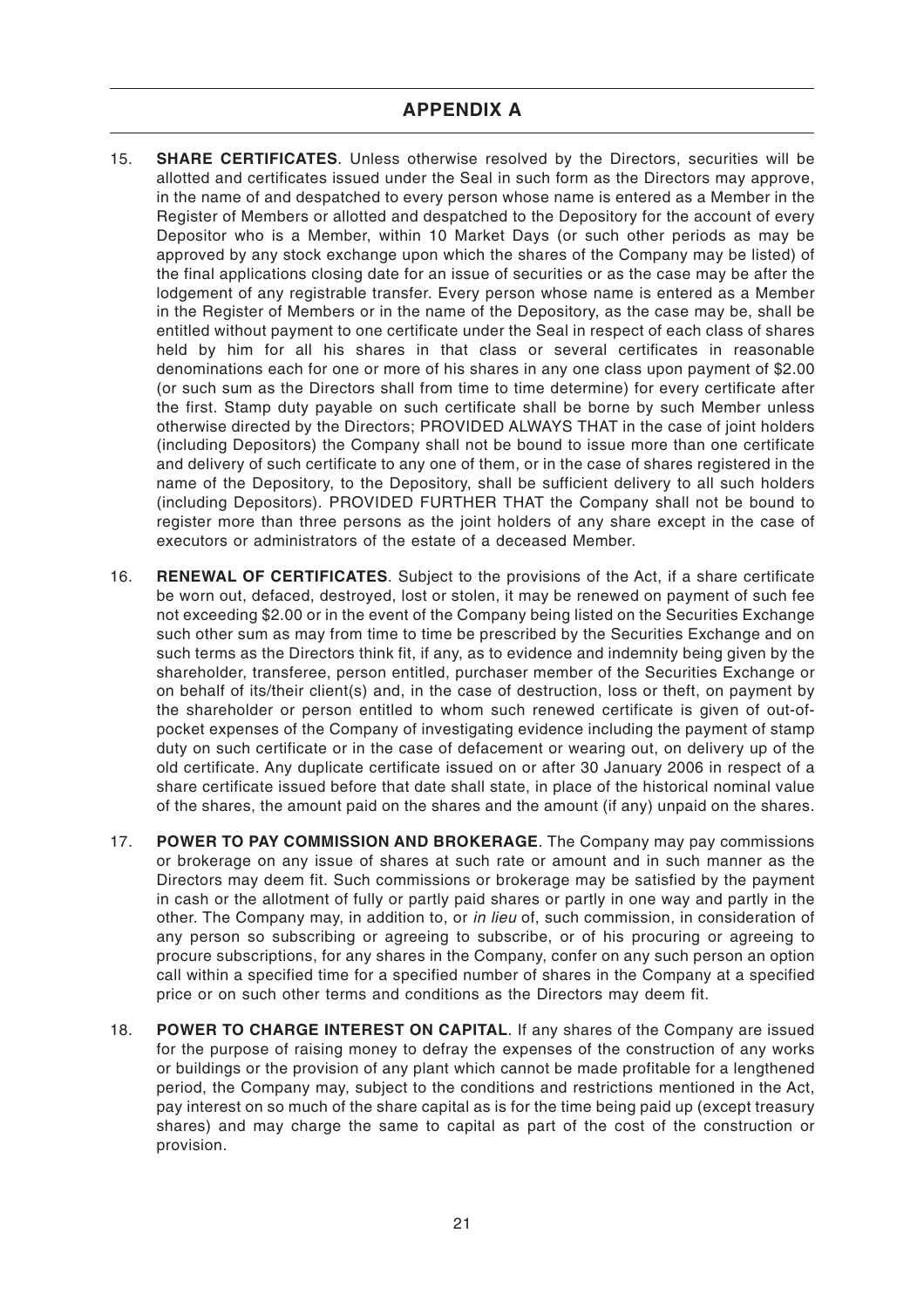# **APPENDIX A**

#### **LIEN**

- 19. **COMPANY TO HAVE LIEN ON SHARES AND DIVIDENDS**. The Company shall have a lien on every share not being a fully-paid share for all monies (whether presently payable or not) called or payable at a fixed time in respect of such share, and for all monies as the Company may be called upon by law to pay in respect of the shares of the Member or deceased Member. The Company's lien, if any, on a share shall extend to all dividends payable thereon. The Company's lien shall be restricted to unpaid calls and instalments upon the specific shares in respect of which such monies are due and unpaid, and to such amounts as the Company may be called upon by law to pay in respect of the shares of the Member or deceased Member.
- 20. **LIEN MAY BE ENFORCED BY SALE OF SHARES**. The Directors may sell any shares subject to such lien at such time or times and in such manner as they think fit, but no sale shall be made until such time as the monies in respect of which such lien exists or some part thereof are or is presently payable or a liability or engagement in respect of which such lien exists is liable to be presently fulfilled or discharged, and until a demand and notice in writing stating the amount due or specifying the liability or engagement and demanding payment or fulfilment or discharge thereof, and giving notice of intention to sell in default, shall have been served on such Member or the persons (if any) entitled by transmission to the shares, and default in payment, fulfilment or discharge shall have been made by him or them for 7 days after such notice.
- 21. **DIRECTORS MAY AUTHORISE TRANSFER AND ENTER PURCHASER'S NAME IN REGISTER**. To give effect to any such sale the Directors may authorise some person to transfer the shares sold to the purchaser and may enter the purchaser's name in the Register of Members as holder of the shares, and the purchaser shall not be bound to see to the application of the purchase money, nor shall his title to the shares be affected by any irregularity or invalidity in the proceedings in reference to the sale.
- 22. **APPLICATION OF PROCEEDS OF SALE**. The net proceeds of sale whether of a share forfeited by the Company or of a share over which the Company has a lien, shall be applied in or towards satisfaction of the amount due to the Company, or of the liability, as the case may be, and any residue after the satisfaction of the unpaid calls and accrued interest and expenses, shall be paid to the person whose shares have been forfeited, or his executors, administrators or assignees or as he directs.
- 23. **MEMBER NOT ENTITLED TO PRIVILEGES OF MEMBERSHIP UNTIL ALL CALLS PAID**. No Member shall be entitled to receive any dividend or to exercise any privilege as a Member until he shall have paid all calls for the time being due and payable on every share held by him, whether in his own name or in a Securities Account, and whether alone or jointly with any other person, together with interest and expenses (if any).

## **CALLS ON SHARES**

- 24. **DIRECTORS MAY MAKE CALLS**. The Directors may, subject to the provisions of this Constitution, from time to time make such calls upon the Members in respect of all monies unpaid on their shares as they think fit; PROVIDED ALWAYS THAT 14 days' notice at least is given in respect of each call and each Member shall be liable to pay the amount of every call so made upon him to the persons, by the instalments (if any) and at the times and places appointed by the Directors. A call may be revoked or postponed as the Directors may determine.
- 25. **WHEN CALL DEEMED TO HAVE BEEN MADE**. A call shall be deemed to have been made at the time when the resolution of the Directors authorising such call was passed.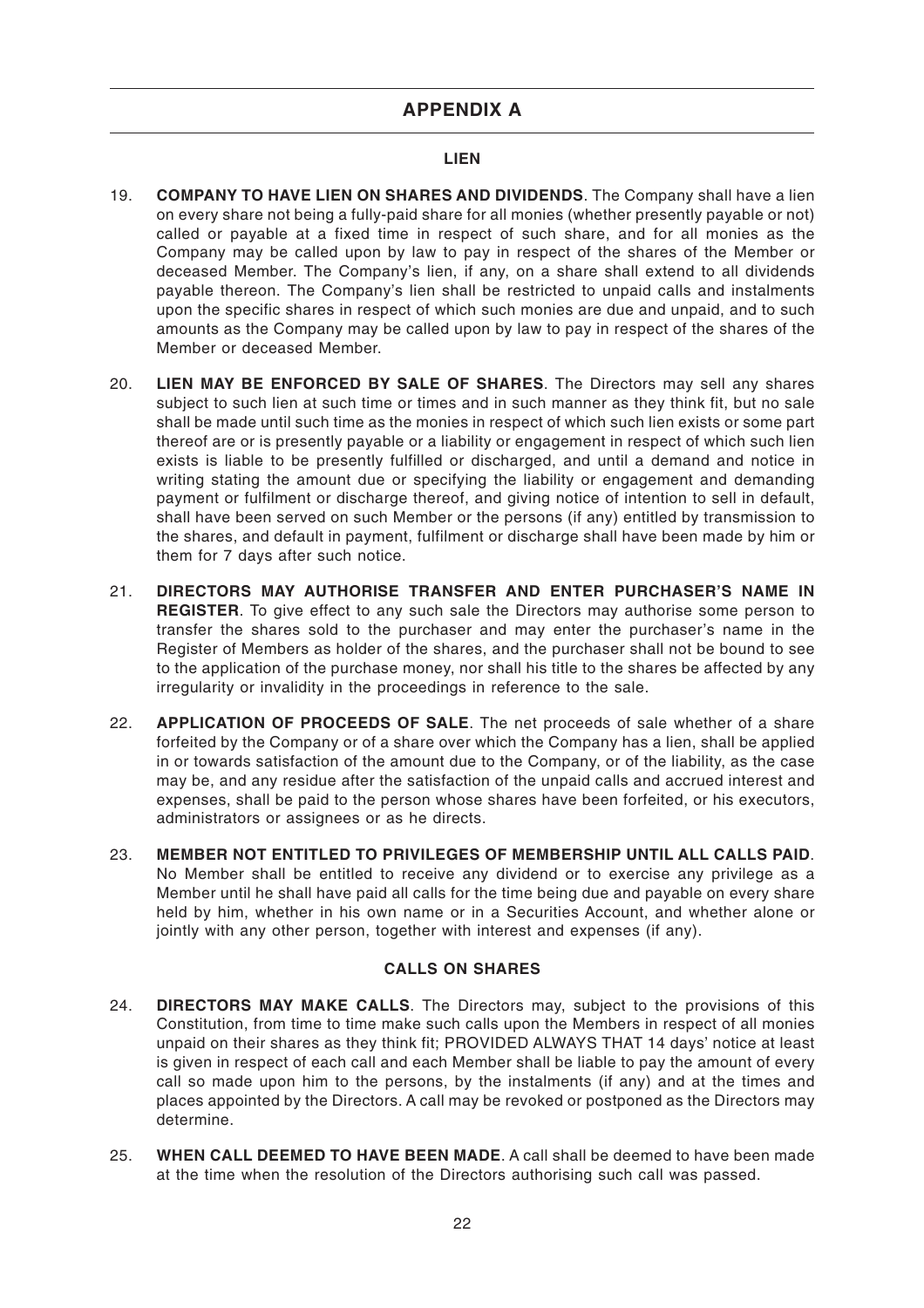- 26. **LIABILITY OF JOINT HOLDERS**. The joint holders or joint Depositors of a share shall be jointly and severally liable to pay all calls and instalments in respect thereof.
- 27. **INTEREST ON UNPAID CALL**. If before or on the day appointed for payment thereof a call or instalment payable in respect of a share is not paid, the person from whom the same is due shall pay interest on the amount of the call or instalment at such rate as the Directors shall fix from the day appointed for payment thereof to the time of actual payment, but the Directors may waive payment of such interest wholly or in part.
- 28. **PAYMENTS IN ADVANCE OF CALLS**. Any Member may pay to the Company and the Directors may, if they think fit, receive from any Member willing to advance the same, all or any part of the monies for the time being remaining uncalled on his shares but the monies so paid in advance shall not, whilst carrying interest, confer a right to participate in the profits of the Company.
- 29. **MONIES PAID IN ADVANCE OF CALLS**. In respect of any monies paid in advance of any call, or so much thereof as exceeds the amount for the time being called up on the shares in respect of which such advance has been made, the Directors may pay or allow such interest as may be agreed between them and such Member, in addition to the dividend payable upon such part of the share in respect of which such advance has been made as is actually called up.
- 30. **SUM PAYABLE ON ALLOTMENT DEEMED TO BE A CALL**. Any sum which by the terms of allotment of a share is made payable upon allotment or at any fixed date, shall, for all purposes of this Constitution, be deemed to be a call duly made and payable on the date fixed for payment, and in case of non-payment the provisions of this Constitution as to payment of interest and expenses, forfeiture and the like, and all the relevant provisions of this Constitution, shall apply as if such sum were a call duly made and notified as hereby provided.
- 31. **DIFFERENCE IN CALLS**. The Directors may, from time to time, make arrangements on the issue of shares for a difference between the holders of such shares in the amount of calls to be paid and in the time of payment of such calls.

## **TRANSFER OF SHARES**

- 32. **TRANSFER OF SHARES**. There shall be no restriction on the transfer of fully paid up shares (except where required by law or, where the Company is listed on the Securities Exchange, the rules, bye-laws or listing rules of the Securities Exchange) but the Directors may in their discretion refuse to register a transfer to a transferee of whom they do not approve, in the case of shares not fully paid up, PROVIDED ALWAYS THAT in the event of the Directors refusing to register a transfer of shares, they shall within 30 days, or in the event of the Company being listed on the Securities Exchange, within 10 Market Days beginning with the day on which the application for such transfer of shares was made, serve a notice in writing to the applicant stating the facts which are considered to justify the refusal as required by the Act.
- 33. **FORM OF TRANSFER**. Every transfer shall be in writing in the form approved by the Directors and in the event of the Company being listed on the Securities Exchange, by the Securities Exchange. Every instrument of transfer must be in respect of only one class of shares and must be duly stamped in accordance with any applicable law for the time being in force relating to stamp duty and shall be left at the Office accompanied by the Certificate of the shares to be transferred and such other evidence (if any) as the Directors may reasonably require to show the right of the transferor to make the transfer.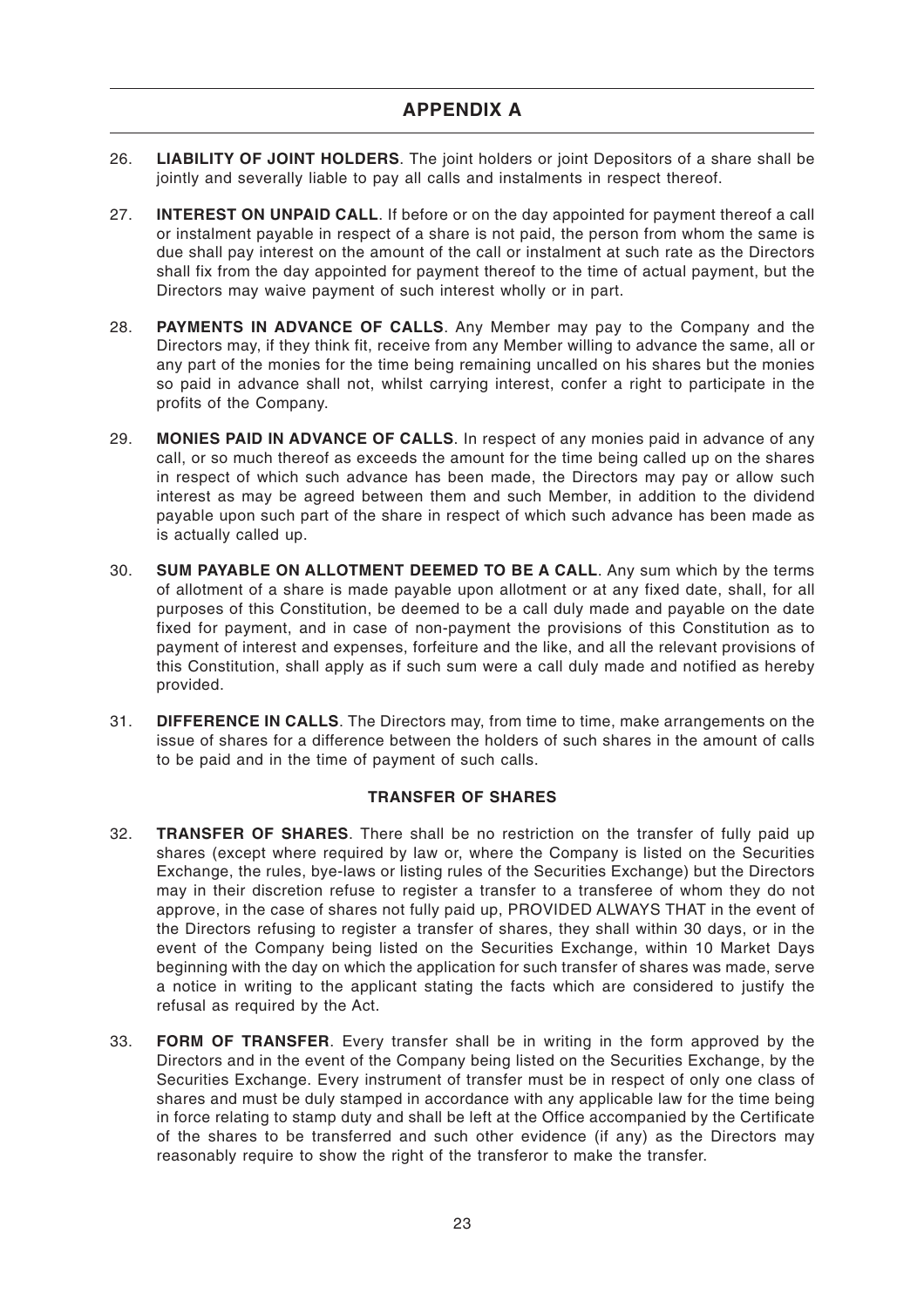- 34. **TRANSFERS TO BE EXECUTED BY BOTH PARTIES**. The instrument of transfer of any share shall be executed by or on behalf of both the transferor and the transferee and be witnessed, PROVIDED ALWAYS THAT the Depository shall not be required to sign, as transferee, any instrument of transfer relating to the transfer of shares to it and PROVIDED FURTHER THAT, at the discretion of the Directors, the signature of any other transferee may be dispensed with. The transferor shall be deemed to remain the holder of the share until the name of the transferee is entered in the Register of Members in respect thereof.
- 35. **TRANSFER FEE**. The Company shall be entitled to charge a fee not exceeding \$2.00 for each instrument of transfer or in the event of the Company being listed on the Securities Exchange, such other sum as may from time to time be prescribed by the Securities Exchange on the registration of every transfer.
- 36. **REGISTRATION OF TRANSFERS**. The Directors may decline to register any transfer of shares unless all the preceding requirements are fully complied with. All instruments of transfer which are registered may be retained by the Company.
- 37. **REGISTRATION OF TRANSFERS MAY BE SUSPENDED**. The registration of transfers may be suspended at such times and for such periods as the Directors may from time to time determine; PROVIDED ALWAYS THAT such registration shall not be suspended for more than 30 days in any year.

## **TRANSMISSION OF SHARES**

- 38. **ON DEATH OF MEMBER, SURVIVOR OR EXECUTOR ONLY RECOGNISED**. In the case of the death of a Member, the survivor or survivors, where the deceased was a joint holder, and the executors or administrators of the deceased, where he was a sole or only surviving holder, shall be the only persons recognised by the Company as having any title to his shares, but the Directors may require such evidence as they may deem fit in relation to such title to the shares. But nothing herein contained shall release the estate of a deceased joint holder from any liability in respect of any share jointly held by him.
- 39. **PERSON ENTITLED MAY RECEIVE DIVIDENDS WITHOUT BEING REGISTERED AS A MEMBER, BUT MAY NOT EXERCISE OTHER RIGHTS**. A person entitled to a share by transmission shall be entitled to receive, and may give a discharge for, any dividends or other monies payable in respect of the share, but he shall not be entitled in respect of it to receive notice of or to attend or vote at meetings of the Company or, save as aforesaid, to exercise any of the rights or privileges as a Member unless and until he shall become a Member in respect of the share.
- 39A. **DIRECTORS MAY GIVE NOTICE TO PERSON ENTITLED**. The Directors may at any time give notice requiring any person entitled to a share by transmission to elect either to be registered himself or to transfer such share, and if the notice is not complied with within 90 days the Directors may thereafter withhold payment of all dividends, or other monies payable in respect of the share until the requirements of the notice have been complied with.

## **FORFEITURE OF SHARES**

40. **PAYMENT OF CALL WITH INTEREST AND EXPENSES**. If any Member fails to pay the whole or any part of any call or instalment of a call on or before the day appointed for the payment thereof, the Directors may at any time thereafter, during such time as the call or instalment or any part thereof remains unpaid, serve a notice on him or on the person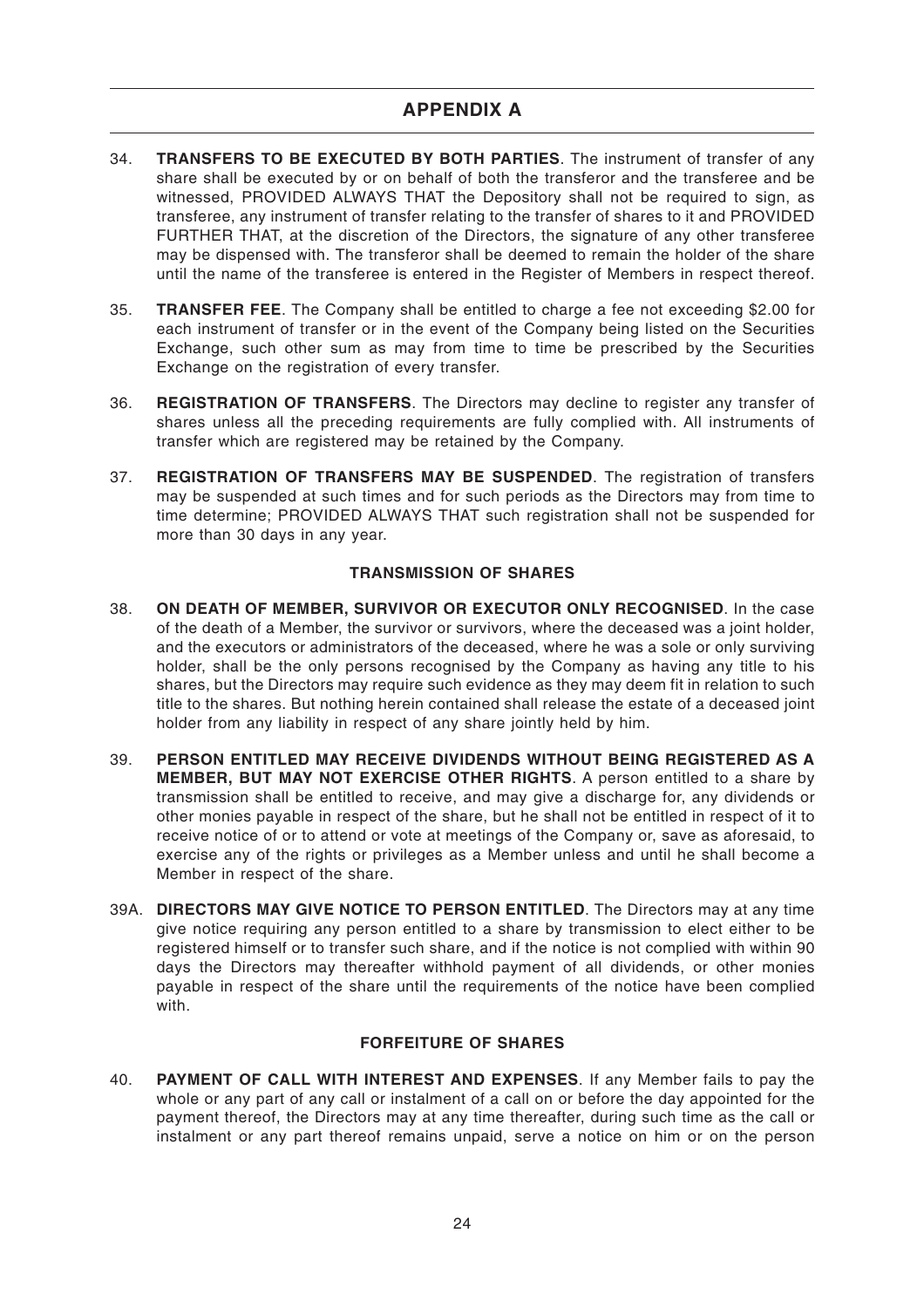# **APPENDIX A**

entitled to the share by transmission requiring him to pay such call or instalment or such part thereof as remains unpaid, together with interest at such rate as the Directors shall determine, and any expenses that may have accrued by reason of such non-payment.

- 41. **NOTICE REQUIRING PAYMENT TO CONTAIN CERTAIN PARTICULARS**. The notice shall name a further day (not earlier than the expiration of 7 days from the date of the notice) on or before which such call or instalment, or such part as aforesaid, and all interest and expenses that have accrued by reason of such non-payment, are to be paid. It shall also name the place where payment is to be made, and shall state that, in the event of non-payment at or before the time and at the place appointed, the shares in respect of which such call was made will be liable to be forfeited.
- 42. **ON NON-COMPLIANCE WITH NOTICE SHARES FORFEITED ON RESOLUTION OF DIRECTORS**. If the requirements of any such notice as aforesaid are not complied with, any share in respect of which such notice has been given may at any time thereafter, before the payment required by the notice has been made, be forfeited by a resolution of the Directors to that effect. A forfeiture of shares shall include all dividends in respect of the shares not actually paid before the forfeiture notwithstanding that they shall have been declared.
- 43. **NOTICE OF FORFEITURE TO BE GIVEN AND ENTERED IN REGISTER OF MEMBERS**. When any share has been forfeited in accordance with this Constitution, notice of the forfeiture shall forthwith be given to the holder of the share or to the person entitled to the share by transmission, as the case may be, and an entry of such notice having been given and of the forfeiture with the date thereof, shall forthwith be made in the Register of Members opposite to the shares; but the provisions of this Article are directory only, and no forfeiture shall be in any manner invalidated by any omission or neglect to give such notice or to make such entry as aforesaid.
- 44. **DIRECTORS MAY ANNUL FORFEITURE UPON TERMS**. Notwithstanding any such forfeiture as aforesaid the Directors may, at any time before the forfeited share has been otherwise disposed of, annul the forfeiture upon the terms of payment of all calls and interest due thereon and all expenses incurred in respect of the share and upon such further terms (if any) as they shall see fit to impose.
- 45. **DIRECTORS MAY DISPOSE OF FORFEITED SHARES**. Every share which shall be forfeited may be sold, re-allotted or otherwise disposed of, either to the person who was before forfeiture the holder thereof or entitled thereto, or to any other person upon such terms and in such manner as the Directors shall think fit, and the Directors may, if necessary, authorise some person to transfer the same to such other person as aforesaid.
- 46. **FORMER HOLDER OF FORFEITED SHARES LIABLE FOR CALL MADE BEFORE FORFEITURE**. A shareholder whose shares have been forfeited shall, notwithstanding such forfeiture, be liable to pay to the Company all calls made and not paid on such shares at the time of forfeiture, and interest thereon to the date of payment, in the same manner in all respects as if the shares had not been forfeited, and to satisfy all (if any) the claims and demands which the Company might have enforced in respect of the shares at the time of forfeiture, without any deduction of allowance for the value of the shares at the time of forfeiture.
- 47. **CONSEQUENCES OF FORFEITURE**. The forfeiture of a share shall involve the extinction at the time of forfeiture of all interests in and all claims and demands against the Company in respect of the share and all other rights and liabilities incidental to the share as between the shareholder whose share is forfeited and the Company, except only such of those rights and liabilities as are by this Constitution expressly saved or as are by the Statutes given or imposed in the case of past Members.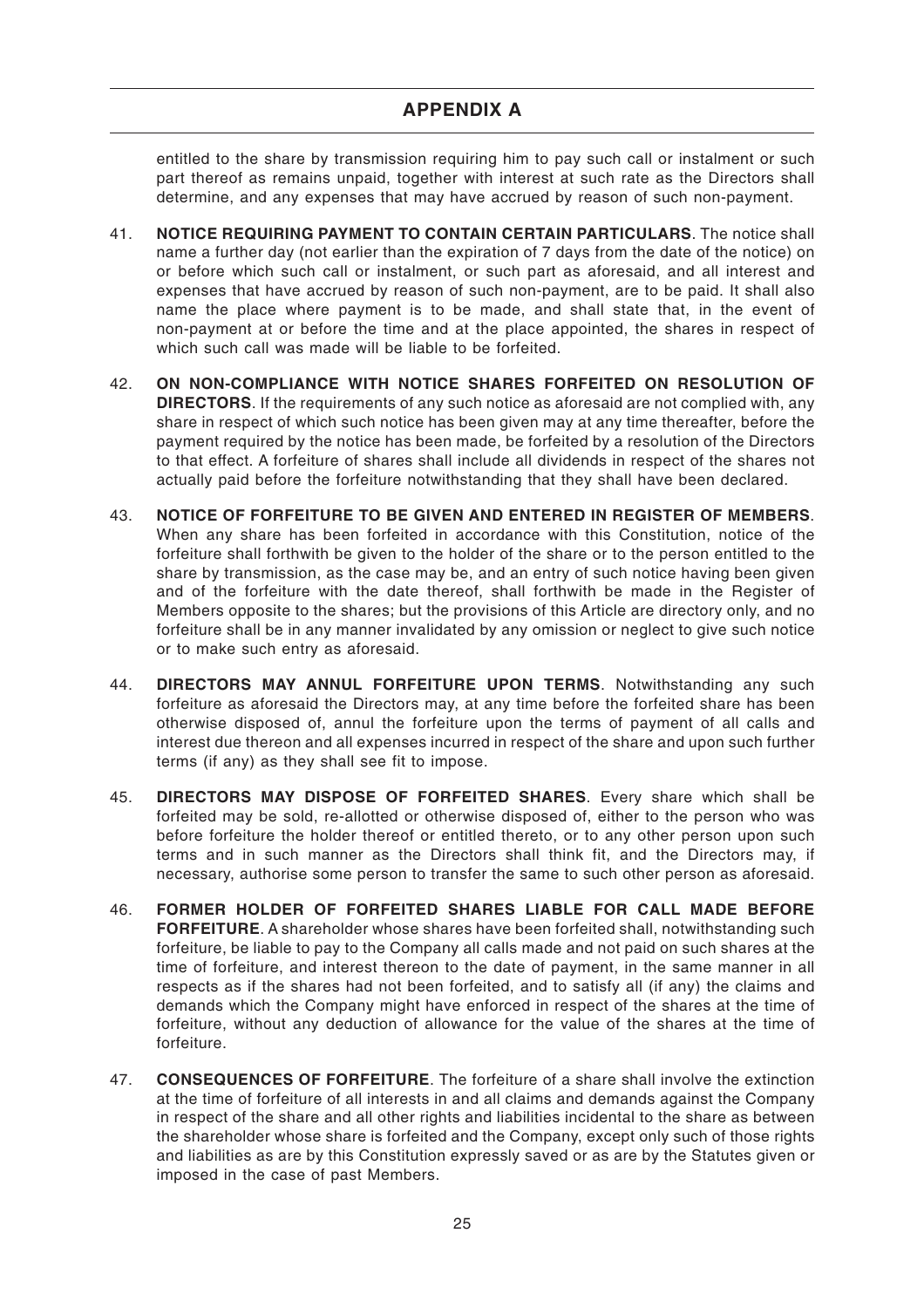48. **TITLE TO FORFEITED SHARE**. A statutory declaration in writing that the declarant is a Director of the Company and that a share has been duly forfeited in pursuance of this Constitution and stating the date upon which it was forfeited shall, as against all persons claiming to be entitled to the share adversely to the forfeiture thereof, be conclusive evidence of the facts therein stated, and such declaration, together with the receipt of the Company for the consideration (if any) given for the share on the sale or disposition thereof, and a certificate of proprietorship of the share under the Seal delivered to the person to whom the same is sold or disposed of, shall constitute a good title to the share, and (subject to the execution of any necessary transfer) such person shall be registered as the holder of the share, or where such person is a Depositor, the Company shall procure that his name be entered in the Depository Register in respect of the share so sold or disposed of. Such person shall be discharged from all calls made prior to such sale or disposition, and shall not be bound to see to application of the purchase money (if any) nor shall his title to the share be affected by any act, omission or irregularity relating to or connected with the proceedings in reference to the forfeiture, sale, re-allotment or disposal of the share.

# **CONVERSION OF SHARES INTO STOCK**

- 49. **POWER TO CONVERT INTO STOCK**. The Company may from time to time by ordinary resolution passed at a general meeting convert any paid-up shares into stock and reconvert any stock into paid-up shares of any denomination.
- 50. **TRANSFER OF STOCK**. The holders of stock may transfer the same or any part thereof in the same manner and subject to the same regulations as and subject to which the shares from which the stock arose might prior to conversion have been transferred or as near thereto as circumstances admit; but the Directors may from time to time fix the minimum amount of stock transferable and restrict or forbid the transfer of fractions of that minimum.
- 51. **RIGHTS OF STOCKHOLDERS**. The holders of stock shall according to the number of the stock held by them have the same rights privileges and advantages as regards dividends, voting at meetings of the Company and other matters as if they held the shares from which the stock arose, but no such privilege or advantage (except participation in the dividends and profits of the Company and in the assets on winding up) shall be conferred by any such aliquot part of stock which would not if existing in shares have conferred that privilege or advantage.
- 52. **INTERPRETATION**. Such of the regulations of the Company as are applicable to paid up shares shall apply to stock, and the words "share" and "shareholder" therein shall include "stock" and "stockholder".

# **ALTERATION OF CAPITAL**

- 53. **COMPANY MAY INCREASE ITS CAPITAL**. The Company in general meeting may from time to time increase its capital by the creation and issue of new shares, such aggregate increase to be of such number as the Company by the resolution authorising such increase directs.
- 54. **POWER TO ISSUE INSTRUMENTS.** Notwithstanding the provisions herein, the Company may by ordinary resolution in general meeting give to the Directors general authority, either unconditionally or subject to such conditions as may be specified in the ordinary resolution, to:
	- (A) (i) issue shares in the capital of the Company whether by way of rights, bonus or otherwise; and/or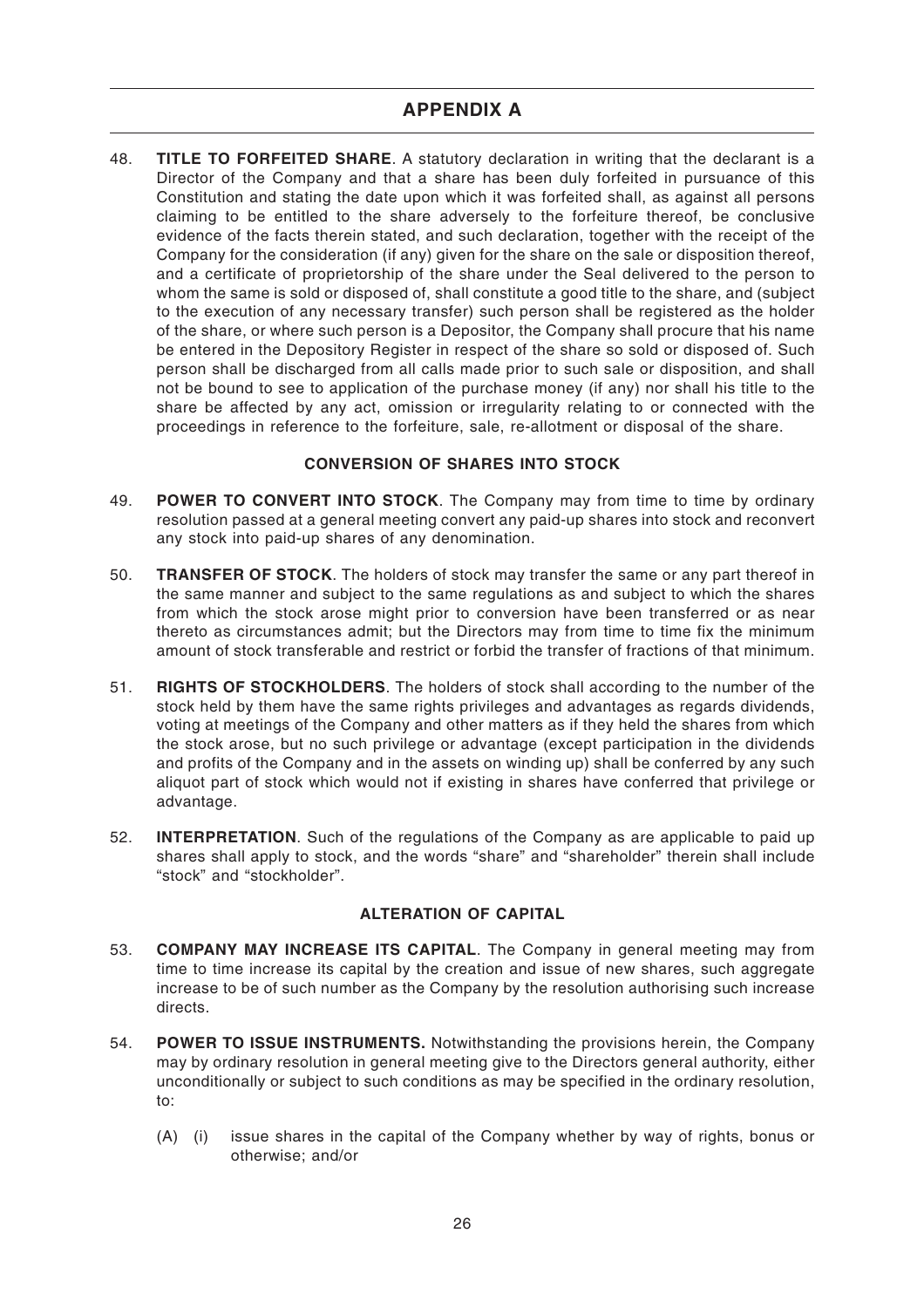- (ii) make or grant offers, agreements or options (collectively "**Instruments**") that might or would require shares to be issued, including but not limited to the creation and issue of (as well as adjustments to) warrants, debentures or other instruments convertible into shares; and
- (B) (notwithstanding that the authority conferred by the ordinary resolution may have ceased to be in force) issue shares in pursuance of any Instrument made or granted by the Directors while the ordinary resolution was in force;

Provided that:

- (1) the aggregate number of shares to be issued pursuant to the ordinary resolution (including shares to be issued in pursuance of Instruments made or granted pursuant to the ordinary resolution) shall be subject to such limits and manner of calculation as may be prescribed by the rules or by any supplemental measures of the Securities Exchange from time to time;
- (2) in exercising the authority conferred by the ordinary resolution, the Company shall comply with the provisions of the listing rules or by any supplemental measures of the Securities Exchange for the time being in force (unless such compliance is waived by the Securities Exchange) and this Constitution; and
- (3) (unless revoked or varied by the Company in general meeting) the authority conferred by the ordinary resolution shall not continue in force beyond the conclusion of the Annual General Meeting of the Company next following the passing of the ordinary resolution, or the date by which such Annual General Meeting of the Company is required by law to be held, or the expiration of such other period as may be prescribed by the Statutes (whichever is the earliest).

## 55. **COMPANY MAY ALTER ITS CAPITAL**. The Company may by ordinary resolution:–

- (1) consolidate and divide all or any of its share capital;
- (2) cancel any number of shares which at the date of the passing of the resolution have not been taken, or agreed to be taken, by any person or which have been forfeited and diminish the amount of its capital by the number of shares so cancelled;
- (3) sub-divide shares, or any of them, (subject, nevertheless, to the provisions of the Statutes), and so that the resolution whereby any share is sub-divided may determine that, as between the holders of the shares resulting from such sub-division, one or more of such shares may have any such preferred or other special rights over, or may have such deferred rights, or be subject to any restrictions as compared with the others as the Company has power to attach to unissued or new shares; or
- (4) subject to the provisions of this Constitution and the Statutes, convert its share capital or any class of shares from one currency to another currency.
- 56. **COMPANY MAY REDUCE ITS CAPITAL**. The Company may by special resolution reduce its share capital in any manner authorised and subject to any conditions prescribed by the Statutes. Where the Company's share capital is reduced in accordance with the provisions of the Act, a Member (past or present) shall not be liable in respect of the issue price of any share to any call or contribution greater in amount than the difference (if any) between (i) the issue price of the share; and (ii) the aggregate of the amount paid up on the share (if any) and the amount reduced on the share. This provision shall not apply to treasury shares held by the Company, and the Company is entitled to cancel its shares in the manner prescribed by the Act.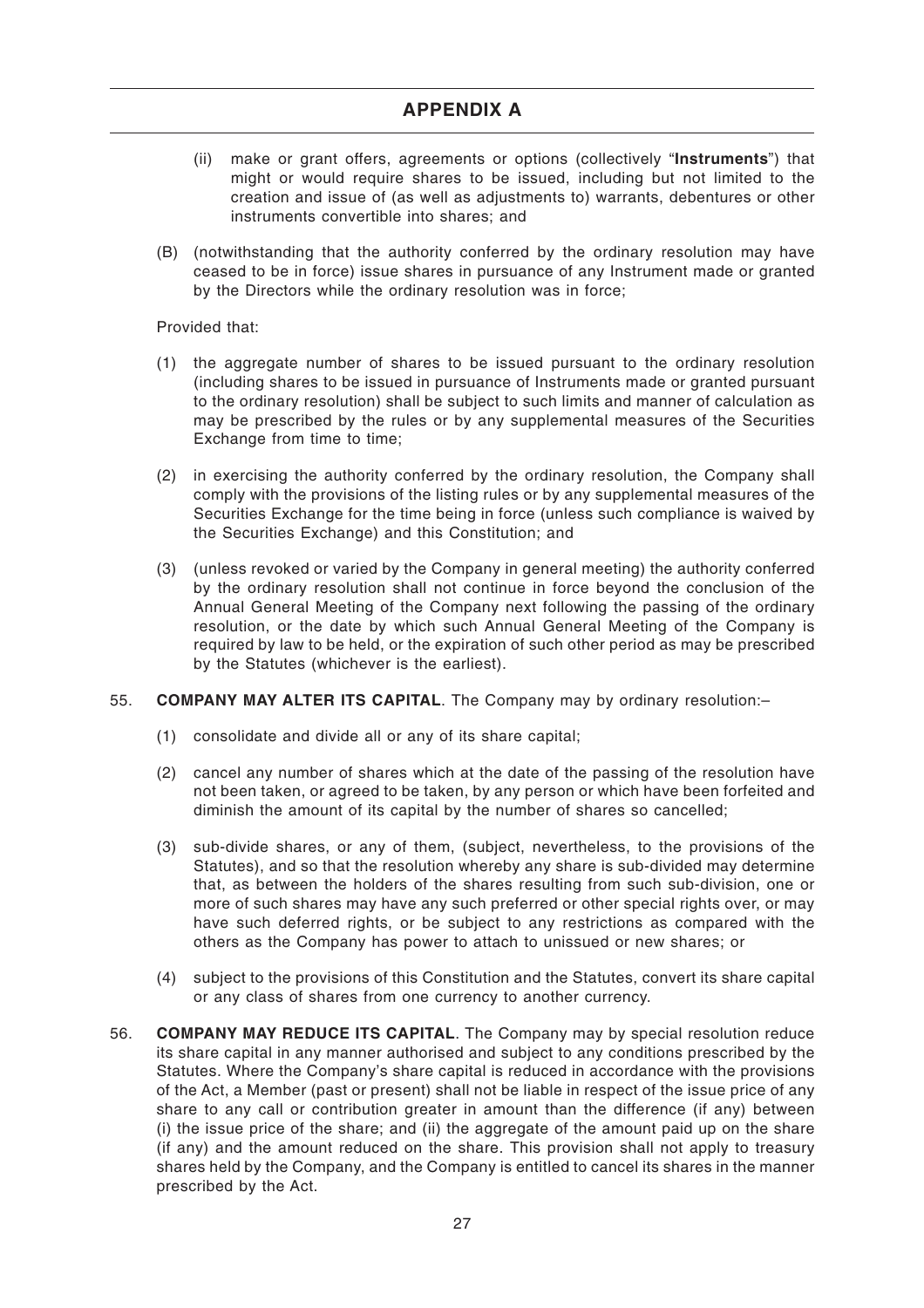57. **SHARE REPURCHASE**. Subject to and in accordance with the provisions of the Act, the listing rules of the Securities Exchange, and other written law, the Company may purchase or otherwise acquire ordinary shares, stocks, preference shares, options, debentures, debenture stocks, bonds, obligations, securities, and all other equity, derivative, debt and financial instruments issued by it on such terms as the Company may think fit and in the manner prescribed by the Act.

Where ordinary shares or stocks are purchased or acquired by the Company in accordance with the provisions of the Act, the Company may hold the shares or stocks (or any of them) or deal with any of them, at any time.

Any ordinary share which is so purchased or acquired by the Company shall be deemed to be cancelled immediately on purchase or acquisition by the Company unless held in treasury; preference shares that are purchased or acquired by the Company shall be deemed to be cancelled immediately on purchase or acquisition. On the cancellation of any share as aforesaid, the rights and privileges attached to that share shall expire. In any other instance, the Company may deal with any such share which is so purchased or acquired by it in such manner as may be permitted by, and in accordance with the Act.

58. **TREASURY SHARES**. If the Company has only one class of shares, the aggregate number of shares held as treasury shares shall not at any time exceed 10% of the total number of shares of the Company at that time.

Where the share capital of the Company is divided into shares of different classes, the aggregate number of shares of any class held as treasury shares shall not at any time exceed 10% of the total number of the shares in that class at that time.

In event of contravention of the above, the Company shall dispose of or cancel the excess shares in the manner provided by the Act.

The Company shall not exercise any right in respect of the treasury shares, including any right to attend or vote at meetings. The Company shall be treated as having no right to vote and the treasury shares shall be treated as having no voting rights. Any purported exercise of such a right is void.

No dividend may be paid, and no other distribution (whether in cash or otherwise) of the Company's assets (including any distribution of assets to Members on a winding up) may be made to the Company in respect of the treasury shares save as specifically provided for in the Act.

## **MODIFICATION OF CLASS RIGHTS**

59. **RIGHTS OF SHAREHOLDERS MAY BE ALTERED**. Subject (but not limited) to the provisions of the Act, all or any of the rights, privileges or conditions for the time being attached or belonging to any class of shares for the time being forming part of the share capital of the Company may from time to time be modified, affected, varied, extended or surrendered in any manner with the consent in writing of the holders of not less than three-fourths of the issued shares of that class or with the sanction of a special resolution passed at a separate meeting of the Members of that class. To any such separate meeting all the provisions of this Constitution as to general meetings of the Company shall mutatis mutandis apply, but so that the necessary quorum shall be Members of the class holding or representing by proxy one-third of the share capital paid or credited as paid on the issued shares of the class, and every holder of shares of the class in question shall be entitled on a poll to one vote for every such share held by him.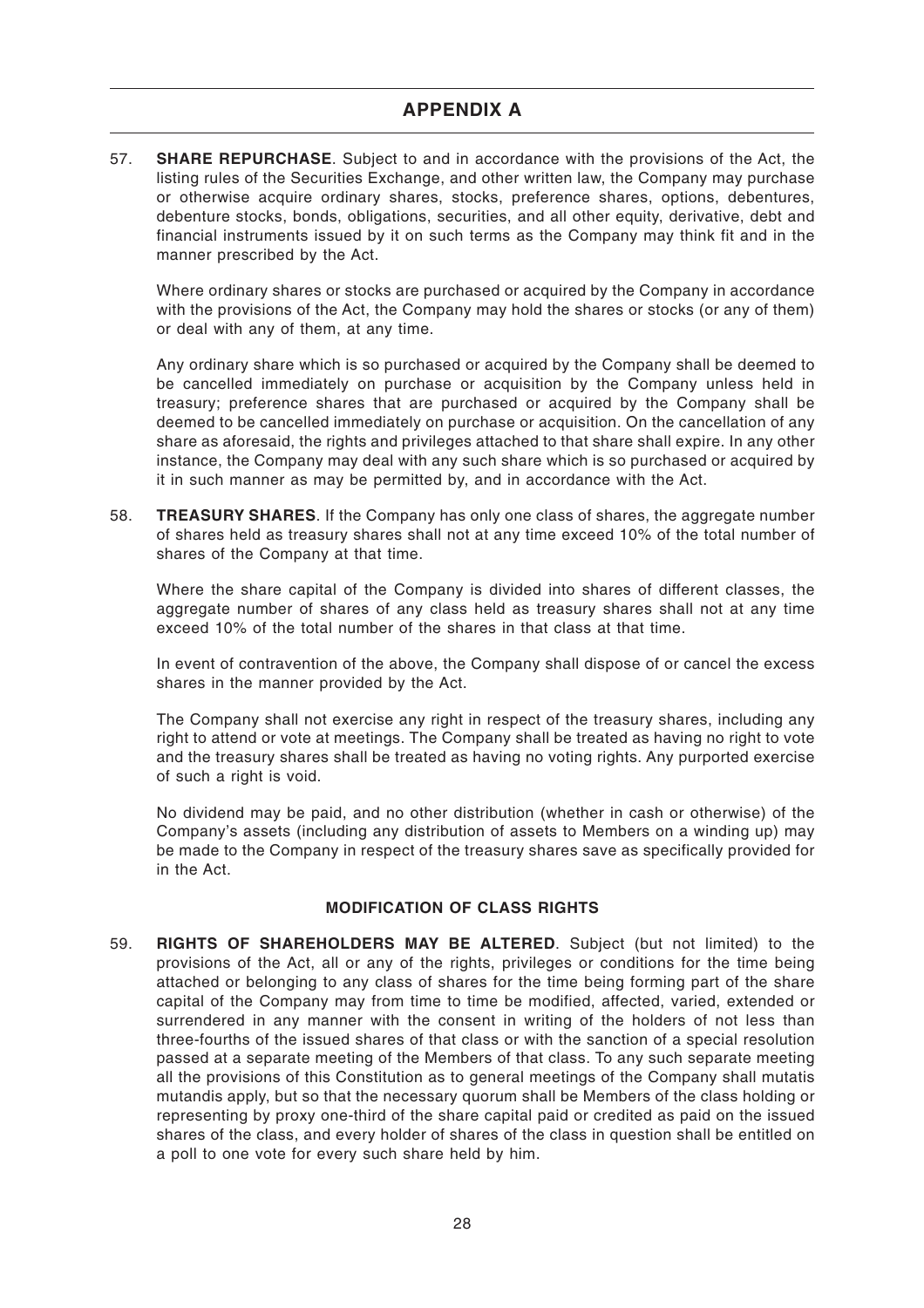# **APPENDIX A**

## **GENERAL MEETINGS**

- 60. **ANNUAL GENERAL MEETINGS**. A general meeting shall be held once in every calendar year and in accordance with the requirements of the Act, at such time and place in Singapore as may be determined by the Directors, but not more than 4 months or such other period as may be prescribed by the Act, shall be allowed to elapse between the close of each financial year and such general meeting.
- 61. **ANNUAL GENERAL AND EXTRAORDINARY GENERAL MEETINGS**. The general meetings referred to in Article 60 shall be called annual general meetings. All other general meetings shall be called extraordinary general meetings.
- 62. **EXTRAORDINARY GENERAL MEETINGS**. The Directors may call an extraordinary general meeting whenever they think fit, and extraordinary general meetings shall also be convened on such requisition, or in default may be convened by such requisitionists, as provided by the Act.
- 63. **NOTICE OF GENERAL MEETING**. Any general meeting at which it is proposed to pass a special resolution or a resolution of which special notice is required and has been given to the Company, shall be called by 21 days' notice in writing at the least and an annual general meeting and any other extraordinary general meeting by 14 days' notice in writing at the least. The period of notice shall in each case be exclusive of the date of notice and of the date of meeting; PROVIDED ALWAYS THAT a general meeting notwithstanding that it has been called by a shorter notice than that specified above shall be deemed to have been duly called if it is so agreed:
	- (a) in the case of an annual general meeting, by all the Members entitled to attend and vote thereat; and
	- (b) in the case of an extraordinary general meeting, by a majority in number of the Members having a right to attend and vote thereat, being a majority together holding not less than 95% of the total voting rights of all the Members having a right to vote at that meeting.

Every notice calling a general meeting shall specify the place (which shall be in Singapore) and the day and the hour of meeting and be given in a manner hereinafter mentioned to such persons as are under the provisions of this Constitution and the Act entitled to receive notices of general meetings from the Company. Any notice of a meeting called to consider special business shall be accompanied by a statement regarding the effect of any proposed resolution in respect of such special business and if any resolution is to be proposed as a special resolution or as requiring special notice, the notice shall contain a statement to that effect. So long as the shares of the Company are listed on the Securities Exchange, at least 14 days' notice of any general meeting shall be given by advertisement in the daily press and in writing to the Securities Exchange.

The accidental omission to give notice to or the non-receipt of notice by any person entitled thereto shall not invalidate the proceedings at any general meeting.

64. **RESOLUTION SIGNED BY THE MEMBERS AS EFFECTIVE AS IF PASSED AT GENERAL MEETING**. Subject to the Statutes, a resolution in writing signed by the Members (in accordance with the requirements of the Act) for the time being entitled to receive notice of and attend and vote at general meetings (or being corporations by their duly authorised representatives) shall be valid and effective as if the same had been passed at a general meeting of the Company duly convened and held, and may consist of several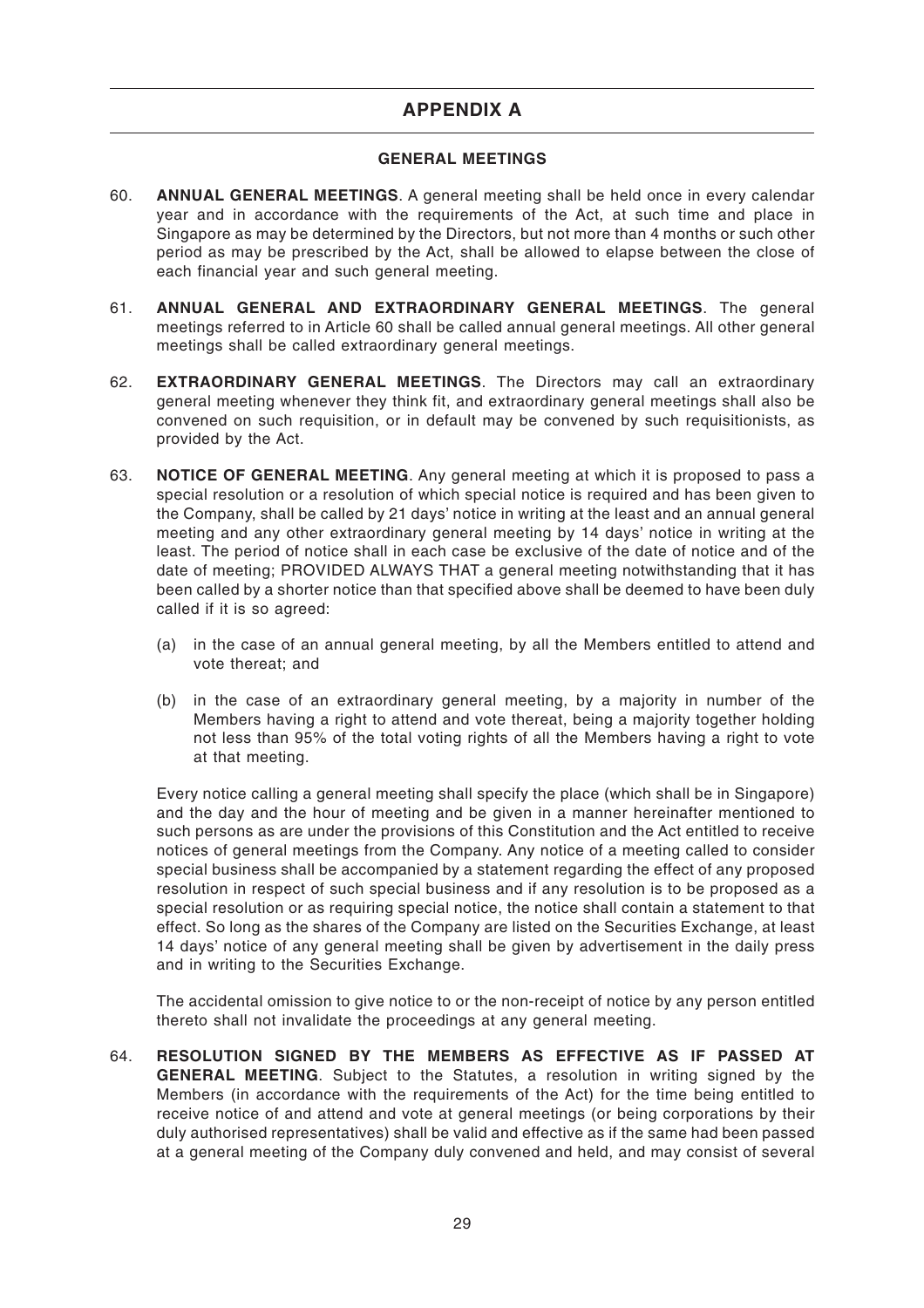documents in the like form each signed by one or more Members. The expressions 'in writing' and 'signed' include approval by telefax, telex, cable or telegram or such other electronic communication by any such Member.

## **PROCEEDINGS AT GENERAL MEETINGS**

- 65. **SPECIAL BUSINESS**. All business shall be deemed special that is transacted at an extraordinary general meeting, and also all that is transacted at an annual general meeting, with the exception of declaring a dividend, the consideration of the financial statements, Directors' statement and Auditors' report, and any other documents required by law to be annexed to the financial statements, appointing Directors to fill vacancies arising at the general meeting on retirement whether by rotation or otherwise, appointing or re-appointing Auditors, fixing the remuneration of the Directors proposed to be paid in respect of their office as such under this Constitution and fixing the remuneration of the Auditors or determining the manner in which such remuneration is to be fixed.
- 66. **NO BUSINESS TO BE TRANSACTED UNLESS QUORUM PRESENT**. No business shall be transacted at any general meeting unless a quorum is present when the meeting proceeds to business. For all purposes the quorum shall be 2 Members personally present or represented by proxy.
- 67. **IF NO QUORUM MEETING ADJOURNED OR DISSOLVED**. If within half an hour from the time appointed for the holding of a general meeting a quorum is not present, the meeting, if convened on the requisition of Members, shall be dissolved. In any other case it shall stand adjourned to the same day in the next week at the same time and place, and if at such adjourned meeting a quorum is not present within half an hour from the time appointed for holding the meeting, the Members present shall be a quorum.
- 68. **CHAIRMAN OF BOARD TO PRESIDE AT ALL MEETINGS**. The Chairman of the Board of Directors shall preside as Chairman at every general meeting. If at any meeting the Chairman be not present within 15 minutes after the time appointed for holding the meeting or be unwilling to act, the Members present shall choose one of the Directors to be Chairman of the meeting, or if no Director be present or if all the Directors present decline to take the chair, one of their number present shall be Chairman.
- 69. **NOTICE OF ADJOURNED MEETINGS**. The Chairman may, with the consent of any meeting at which a quorum is present and shall, if so directed by the meeting, adjourn any meeting from time to time and from place to place as the meeting shall determine PROVIDED ALWAYS THAT the place of the adjourned meeting shall be in Singapore. Whenever a meeting is adjourned for 10 days or more, notice of the adjourned meeting shall be given in the same manner as in the case of an original meeting. Save as aforesaid, no Member shall be entitled to any notice of any adjournment or of the business to be transacted at an adjourned meeting. No business shall be transacted at any adjourned meeting other than the business which might have been transacted at the meeting from which the adjournment took place.

# 70. **HOW RESOLUTION DECIDED**.

- (A) If required by the listing rules of the Securities Exchange, all resolutions at general meetings shall be voted by poll.
- (B) Subject to Article 70(A), at any general meeting a resolution put to the vote of the meeting shall be decided on a show of hands, unless before or on the declaration of the result of the show of hands, a poll is demanded by either:–
	- (i) the chairman of the meeting; or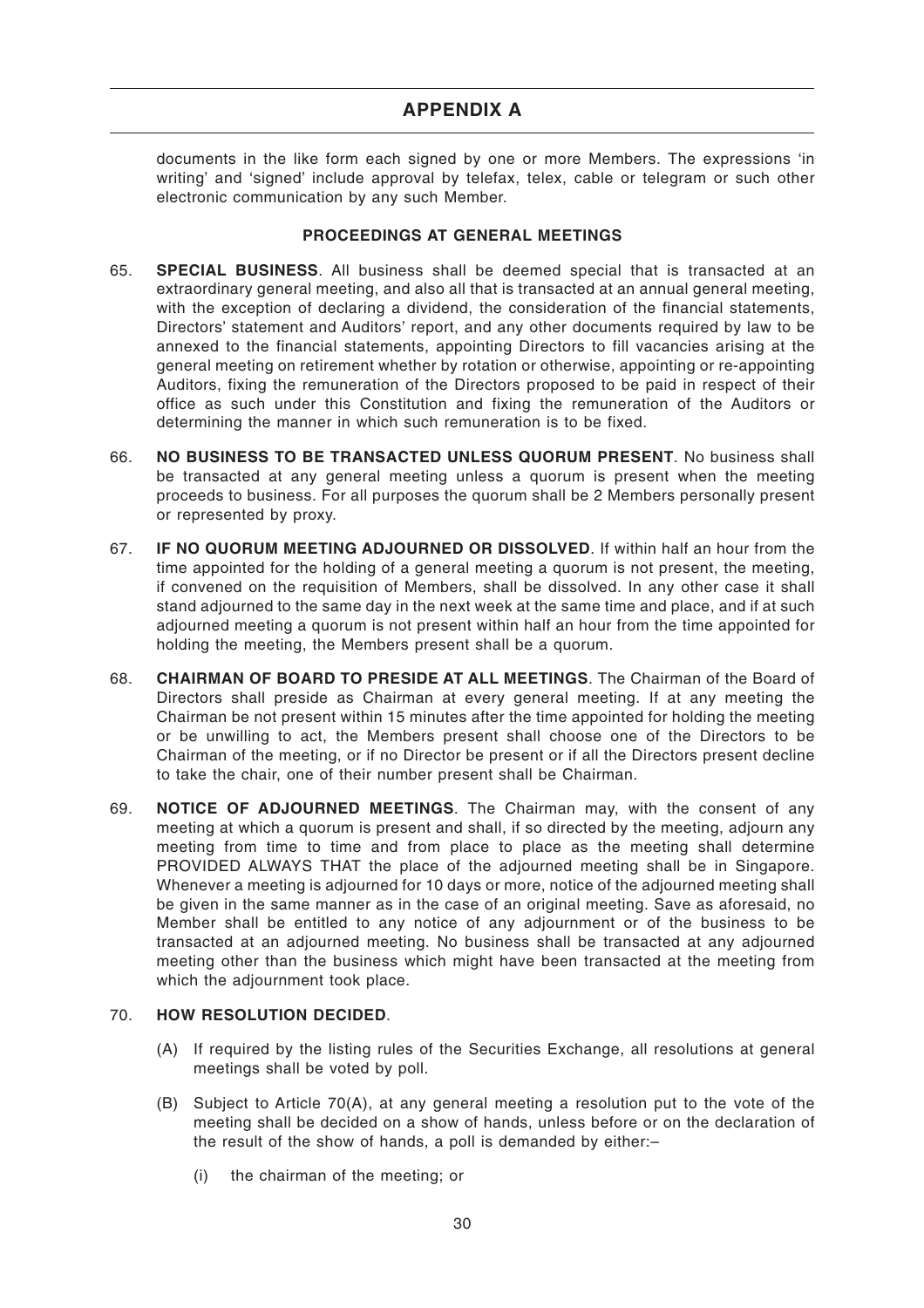- (ii) not less than two Members present in person or by proxy and entitled to vote at the meeting; or
- (iii) a Member or Members present in person or by proxy and representing not less than 5% of the total voting rights of all the Members having the right to vote at the meeting; or
- (iv) a Member or Members present in person or by proxy and holding not less than 5% of the total number of paid-up shares of the Company (excluding treasury shares).
- (C) Subject to Article 70(A), where a resolution put to the vote of the general meeting is to be decided on a show of hands:–
	- (i) in the case of a Member who is not a Relevant Intermediary and who is represented by two proxies, only one of the two proxies as determined by such Member or, failing such determination, by the chairman of the meeting (or by a person authorised by the chairman) in his sole discretion, shall be entitled to vote on a show of hands; and
	- (ii) in the case of a Member who is a Relevant Intermediary and who is represented by two or more proxies, each proxy shall be entitled to vote on a show of hands.
- 71. **RESULT OF VOTING.** A demand for a poll made pursuant to Article 70(B) may be withdrawn. Unless a poll be so demanded (and the demand be not withdrawn) or is required pursuant to Article 70(A), a declaration by the chairman that a resolution has been carried, or carried unanimously, or by a particular majority, or lost, and an entry to that effect in the book containing the minutes of the proceedings of the Company shall be conclusive evidence thereof without proof of the number or proportion of the votes recorded in favour of or against such resolution.
- 72. **VOTES COUNTED IN ERROR.** If any votes shall be counted which ought not to have been counted, or might have been rejected, the error shall not vitiate the result of the voting unless it be pointed out at the same meeting or at any adjournment thereof, and not in that case unless it shall in the opinion of the chairman be of sufficient magnitude.
- 73. **HOW POLL TO BE TAKEN**. A poll on the choice of the chairman of a meeting or on a question of adjournment shall be taken immediately. A poll taken on any other question shall be taken at such time and place in Singapore, and in such manner as the chairman directs, and the result of the poll shall be deemed to be the resolution of the meeting at which the poll was taken. The chairman may (and if required by the listing rules of the Securities Exchange or if so directed by the meeting shall) appoint scrutineer(s) and may adjourn the meeting to some place in Singapore and time fixed by him for the purpose of declaring the results of the poll. Any business other than that upon which a poll has been taken may be proceeded with at a meeting pending the taking of the poll.
- 74. **CHAIRMAN TO HAVE CASTING VOTE**. In the case of an equality of votes, whether on a show of hands or on a poll, the chairman shall be entitled to a second or casting vote.

## **VOTES OF MEMBERS**

75. **NUMBER OF VOTES**. Subject to any rights or restrictions for the time being attached to any class or classes of shares, every Member present in person or by proxy or by attorney shall have one vote on a show of hands and on a poll, every Member present in person or by proxy or by attorney shall have one vote for each share which he holds or represents.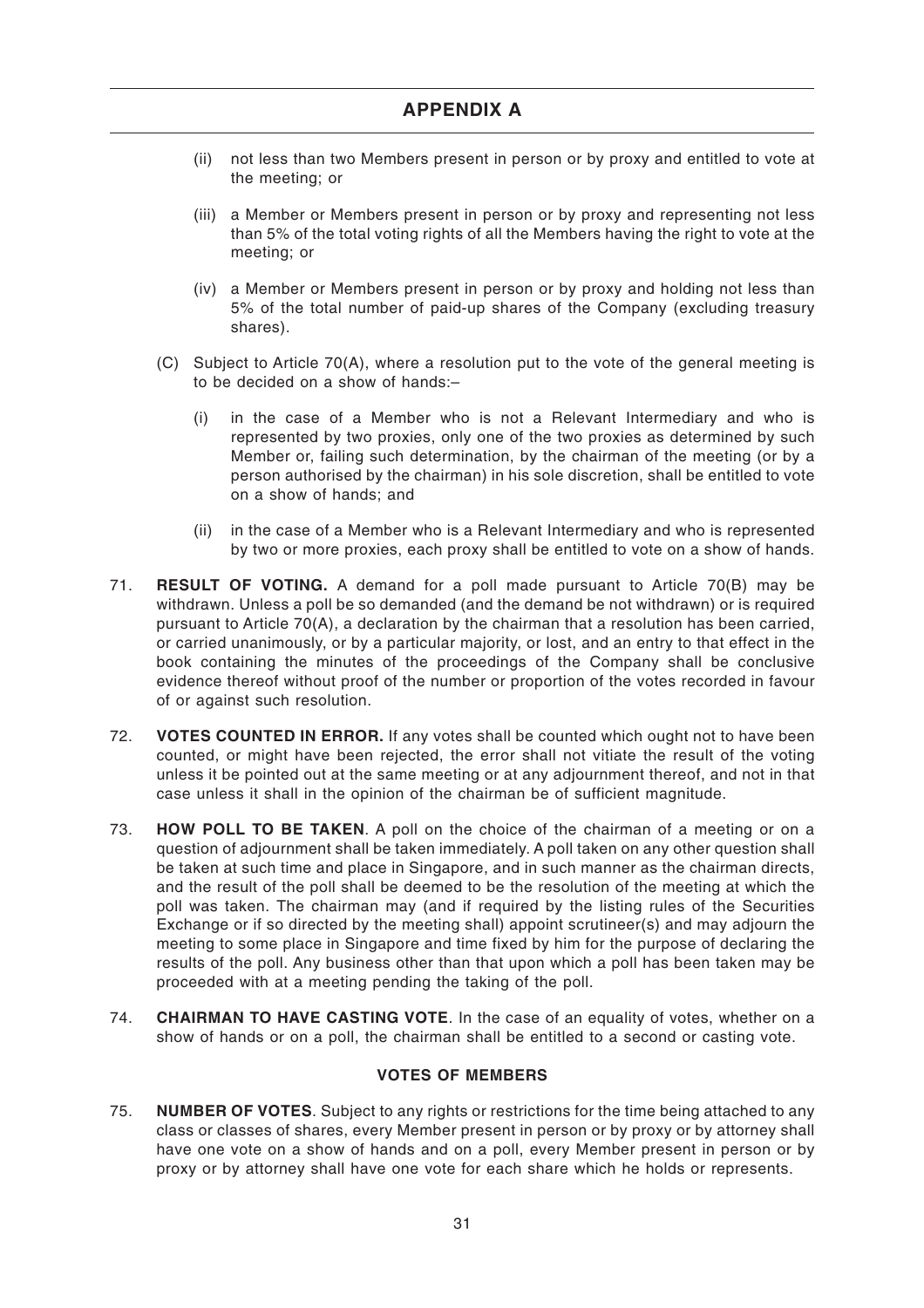- 76. **VOTING IN ABSENTIA**. Subject to this Constitution and the provisions of the Act, the Directors may, at their sole discretion approve and implement, subject to such security measures as may be deemed necessary or expedient, such voting methods to allow Members who are unable to vote in person at any general meeting the option to vote in absentia, including but not limited to voting by mail, electronic mail or facsimile.
- 77. **SPLIT VOTES**. On a poll a Member entitled to more than one vote need not, if he votes, use all his votes or cast all the votes he uses in the same way.
- 78. **VOTES OF JOINT HOLDERS OF SHARES**. In the case of joint holders any one of such persons may vote, but if more than one of such persons be present at a meeting, the vote of the senior who tenders a vote whether in person or by proxy shall be accepted to the exclusion of the votes of the other joint holder; and for this purpose seniority shall be determined by the order in which the names stand in the Register of Members or the Depository Register (as the case may be).
- 79. **VOTES OF MEMBERS WHO ARE MENTALLY DISORDERED**. A Member who is mentally disordered and incapable of managing himself or his affairs, or in respect of whom an order has been made by any court having jurisdiction in lunacy, may vote, whether on a show of hands or on a poll, by his committee, receiver, curator bonis, or other legal curator and such last-mentioned persons may give their votes either personally or by proxy.
- 80. **MEMBERS INDEBTED TO COMPANY IN RESPECT OF SHARES NOT ENTITLED TO VOTE**. No Member shall be entitled to vote at any general meeting unless all calls or other sums presently payable by him in respect of shares held by him in the Company, whether in his own name or in a Securities Account, and whether alone or jointly with any other person, have been paid.
- 81. **APPOINTMENT OF PROXIES**. A Member shall be entitled to be present and to vote on any question either personally or by proxy, or as proxy for another Member at any General Meeting, or upon a poll and to be reckoned in a quorum in respect of any fully paid-up shares and of any shares upon which calls due and payable to the Company shall have been paid. A proxy need not be a Member of the Company. A Member may appoint not more than 2 proxies to attend and vote at the same general meeting provided that no limit shall be imposed on the number of proxies for Relevant Intermediaries. Each proxy appointed by a Relevant Intermediary must be appointed to exercise the rights attached to a different share or shares held by such Relevant Intermediary (which number and class of shares shall be specified). Shareholders holding shares through Relevant Intermediaries may attend any general meeting as proxies. No Member shall be entitled so to vote or be recognised in a quorum in respect of any shares upon which any call or other sum so due and payable shall be unpaid. An instrument of proxy shall be deemed to confer authority to demand, join in demanding and vote on a poll.
- 82. **INSTRUMENT APPOINTING A PROXY TO BE LEFT AT THE OFFICE**. The instrument appointing a proxy and the power of attorney or other authority, if any, under which it is signed, or a notarially certified copy of that power or authority shall be deposited at the Office (or such other place, if any, as is specified for the purpose in the notice convening the meeting) not less than 72 hours before the time for holding the meeting or adjourned meeting at which the person named in the instrument proposes to vote, and in default the instrument of proxy shall not be treated as valid. The deposit of an instrument appointing a proxy does not preclude a Member concerned from attending and voting in person at the meeting, as well as for any adjournment of the meeting to which it relates. In such an event, the appointment of the proxy or proxies is deemed to be revoked by the Member concerned at the point when the Member attends the meeting.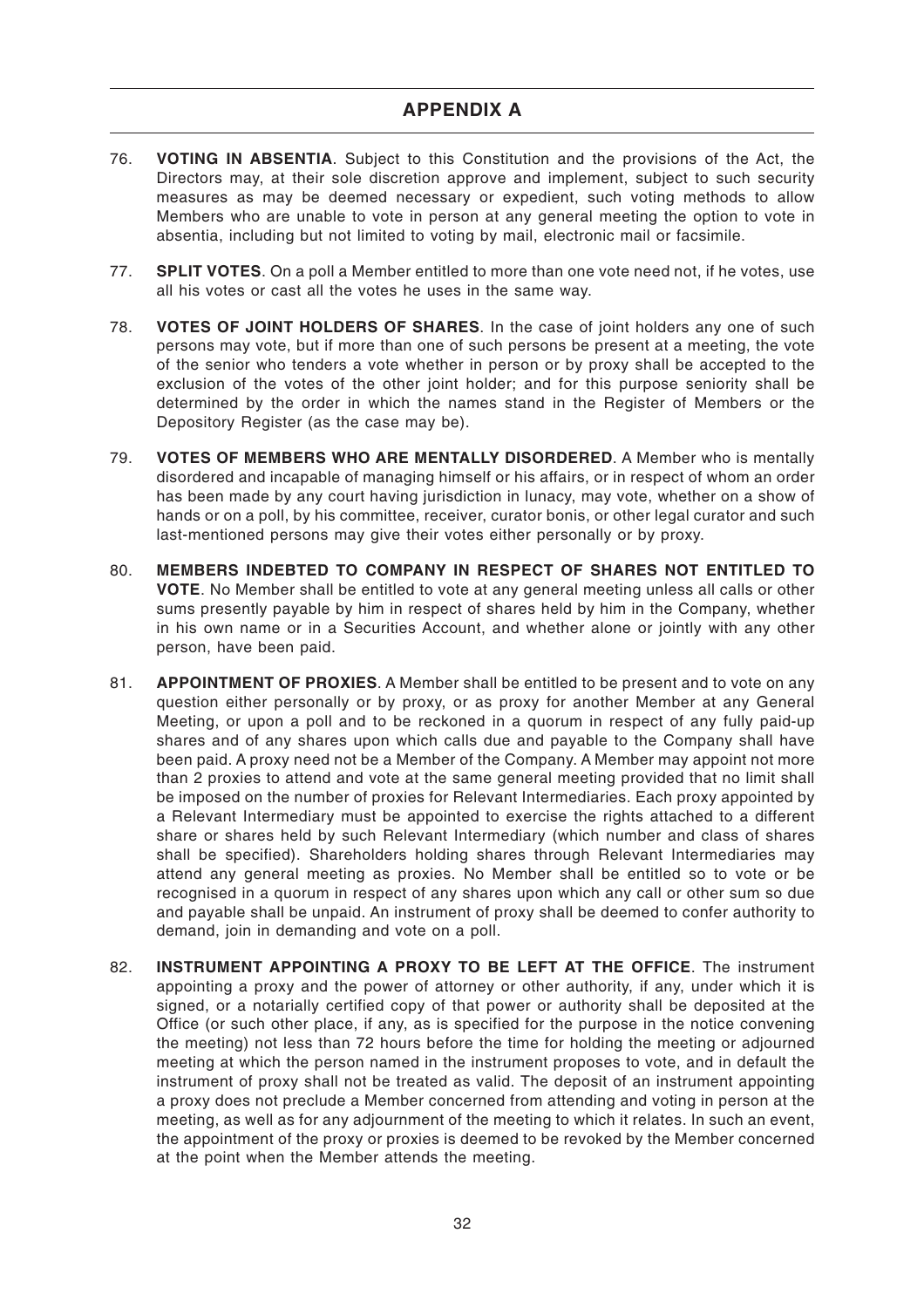- 83. **FORM OF PROXY**. An instrument appointing a proxy or representative shall be in writing in the common form or any other form approved by the Directors and:–
	- (1) in the case of an individual, shall be signed by the appointor or by his attorney; and
	- (2) in the case of a corporation, shall be either under its common seal or signed by its attorney or by an authorised officer on behalf of the corporation.
- 84. **OMISSION TO INCLUDE PROXY FORM**. In the event that forms of proxy are sent to Members of the Company together with any notice of meeting, the accidental omission to include the form of proxy to, or the non-receipt of such form of proxy by any person entitled to receive a notice of meeting shall not invalidate any resolution passed or any proceeding at any such meeting.
- 85. **CORPORATION ACTING BY REPRESENTATIVES AT MEETING**. Any corporation which is a Member of the Company may by resolution of its directors or other governing body authorise such person as it thinks fit to act as its representative at any meeting of the Company or of any class of Members of the Company, and the person so authorised shall be entitled to exercise the same powers on behalf of the corporation which he represents as that corporation could exercise if it were an individual Member of the Company and such corporation shall for the purposes of this Constitution (but subject to the Act) be deemed to be present in person at any such meeting if a person so authorised is present thereat, save that such person shall not be otherwise entitled to attend the meeting as a Member or proxy or corporate representative of another Member.

#### **DIRECTORS**

- 86. **NUMBER OF DIRECTORS**. All the Directors of the Company shall be natural persons. Until otherwise determined by a general meeting the number of Directors shall not be less than 2 and there shall not be any maximum number.
- 87. **POWER TO ADD TO DIRECTORS**. The Directors shall have power from time to time and at any time to appoint additional Directors; PROVIDED ALWAYS THAT the total number of Directors shall not exceed the prescribed maximum (if any). A Director so appointed shall retire from office at the close of the next annual general meeting, but shall be eligible for re-election. Such Director shall not be taken into account in determining the number of Directors who are to retire by rotation at such meeting pursuant to Article 105(2).
- 88. **DIRECTOR'S SHARE QUALIFICATION**. A Director shall not be required to hold any share qualification in the Company.
- 89. **ALTERNATE DIRECTORS**. Any Director may from time to time and at any time appoint any person (not disapproved by a majority of the other Directors for the time being and who shall not be a person who is already a Director of the Company and who is not already an alternate Director of the Company) to act as his alternate, and may at any time remove the alternate Director so appointed by him from office. An alternate Director so appointed may be reimbursed by the Company such expenses as might properly be reimbursed to him as if he were a Director and he shall be entitled to receive from the Company such proportion (if any) of the remuneration otherwise payable to his appointor as such appointor may by notice in writing to the Company from time to time direct, but save as aforesaid he shall not in respect of such appointment be entitled to receive any remuneration from the Company. He is also entitled to receive notices of and attend all meetings of the Directors, and to vote as a Director at any such meeting at which the Director appointing him is not present, and generally in the absence of his appointor to perform all the functions of his appointor as a Director. Any fee paid by the Company to the alternate Director shall be deducted from the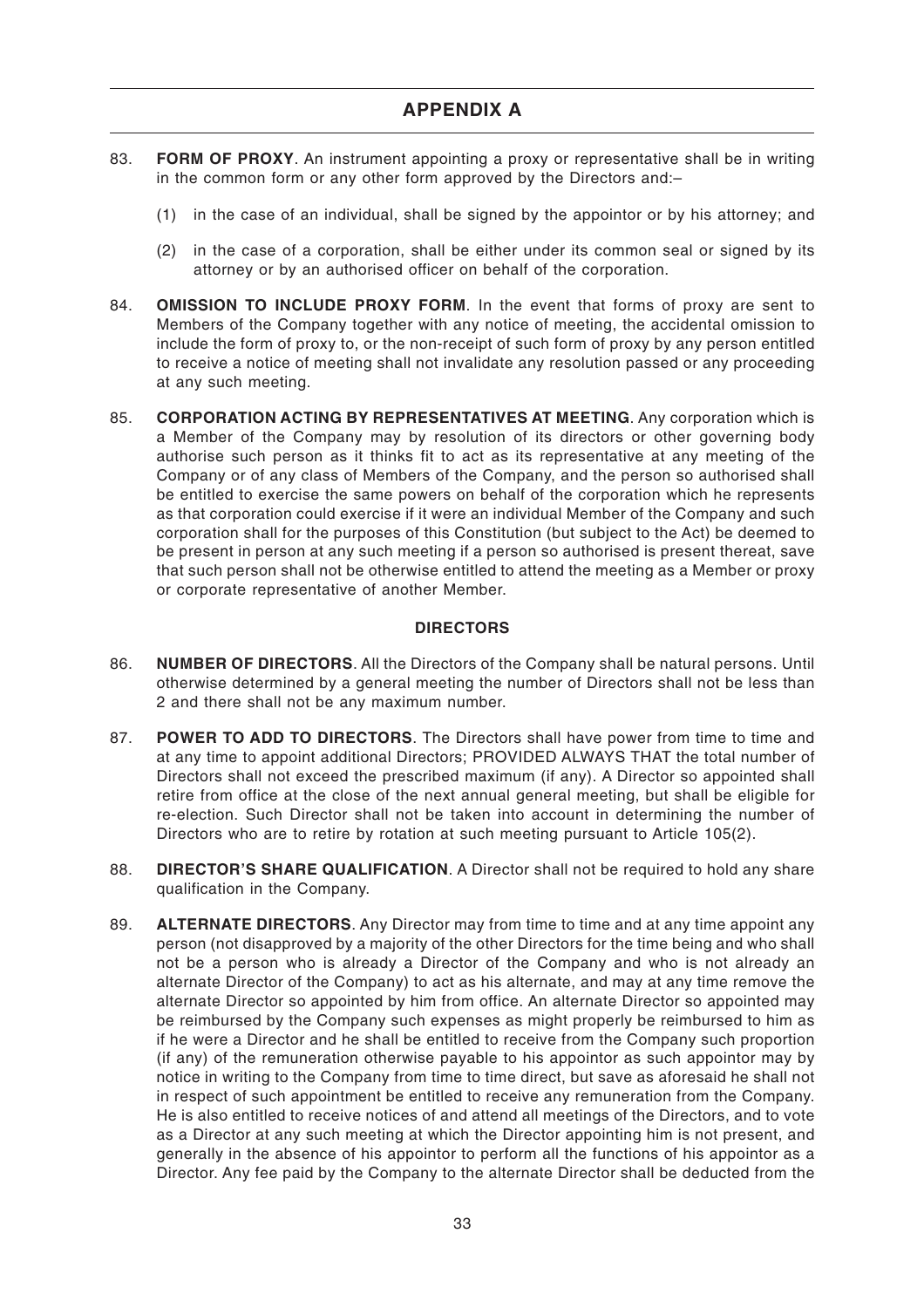# **APPENDIX A**

remuneration payable to his appointor. All appointments and removals of alternate Directors made by any Director in pursuance of the provisions of this Article shall be in writing under the hand of the Director making the same and left at the Office. The nomination of an alternate Director shall be valid if made by facsimile; PROVIDED ALWAYS THAT such nomination shall be confirmed within 3 months from the date of such facsimile by a written nomination complying with the abovementioned requirements, and any act done by the alternate Director nominated in such facsimile between the date thereof and the date of the receipt within the prescribed period by the Company of the written nomination shall be as valid and effectual as if such alternate Director had been duly appointed in the first instance, whether such written nomination shall be received by the Company within the prescribed period or not.

- 90. **DIRECTORS' REMUNERATION**. Fees payable to the Directors shall from time to time be determined by the Company in general meeting and such fees shall not be increased except pursuant to an ordinary resolution passed at a general meeting where notice of the proposed increase shall have been given in the notice convening the meeting. Unless otherwise directed by the said ordinary resolution, such fees shall be divided among the Directors in such proportions and manner as they may agree and in default of agreement equally, except that if a Director has held office for part only of the period in respect of which such fees are payable, such a Director shall be entitled only to that proportion of the fees as is related to the period during which he has held office. Fees payable to non-executive directors shall be by a fixed sum and not by way of commission on or percentage of profits or turnover. Salaries payable to executive directors may not include a commission on or percentage of turnover. The Directors shall also be paid such travelling, hotel and other expenses as may reasonably be incurred by them in the execution of their duties including any such expenses incurred in connection with their attendance at meetings of Directors. If by arrangement with the other Directors any Director shall perform or render any special duties or services outside his ordinary duties as a Director, the Directors may pay him special remuneration, in addition to his ordinary remuneration, and such special remuneration may be by way of additional salary or otherwise, as may be arranged PROVIDED ALWAYS THAT such special remuneration, if payable by way of fees to non-executive directors shall be by a fixed sum, and not by a commission on or percentage of profits or turnover, and if payable by way of salaries to executive directors may not include a commission on or percentage of turnover.
- 91. **DIRECTOR MAY BE INTERESTED IN OTHER COMPANIES**. A Director of the Company may be or become a Director or other officer of, or otherwise be interested in, any company promoted by the Company or in which the Company may be interested as shareholder or otherwise, and no such Director shall be accountable to the Company for any remuneration or other benefits received by him as a Director or officer of, or from his interest in, such other company unless the Company otherwise directs.

## **POWERS AND DUTIES OF DIRECTORS**

92. **DIRECTOR TO MANAGE COMPANY'S BUSINESS**. The business of the Company shall be managed by or under the direction or the supervision of the Directors. The Directors may exercise all such powers of the Company and do on behalf of the Company all such acts as may be exercised and done by the Company, and as are not by the Statutes or by this Constitution required to be exercised or done by the Company in general meeting, subject nevertheless to any regulations of this Constitution, to the provisions of the Statutes, and to such regulations being not inconsistent with the aforesaid regulations or provisions as may be prescribed by the Company in general meeting, but no regulation made by the Company in general meeting shall invalidate any prior act of the Directors which would have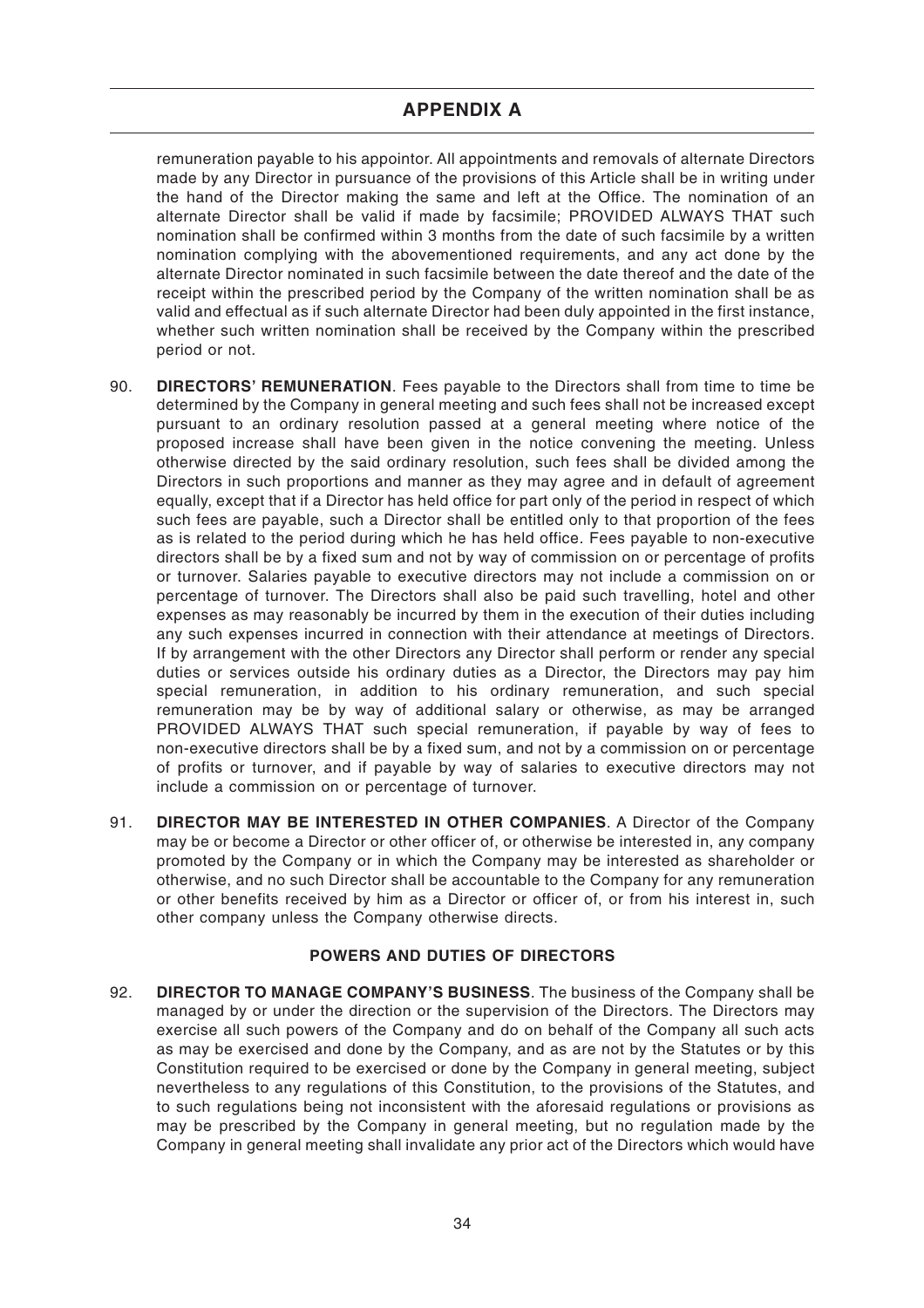been valid if such regulation had not been made; PROVIDED ALWAYS THAT any sale or disposal by the Directors of the Company's main undertaking shall be subject to approval by shareholders in general meeting in accordance with the Act.

- 93. **CHAIRMAN**. The Directors may from time to time elect one of their body to be chairman of the Company. Without prejudice to any claim a Director so appointed may have for damages for breach of any contract of service between him and the Company, his appointment shall be subject to determination ipso facto if he ceases from any cause to be a Director, or if the Directors resolve that his term of office be determined. A Director holding such office as aforesaid shall receive such remuneration as the Directors may determine subject to Article 90.
- 94. **CHIEF EXECUTIVE OFFICER OR PRESIDENT**. The Directors may from time to time appoint a Chief Executive Officer or president (or other equivalent position or positions) of the Company and, subject to the provisions of any contract of service entered into in any particular case, may remove or dismiss him or them from office and appoint another or others in his or their places. Where an appointment is for a fixed period such period shall not exceed 5 years.

A Chief Executive Officer or president (or person holding an equivalent position) who is a Director shall (subject to the provisions of any contract of service between him and the Company) be subject to the same provisions as to retirement by rotation, resignation and removal as the other Directors.

The appointment of a Director as Chief Executive Officer or president (or other equivalent position) shall not automatically determine if he ceases from any cause to be a Director, unless the contract of service or resolution under which he holds office shall expressly state otherwise, in which event such determination shall be without prejudice to any claim he may have for damages for breach of any contract of service between him and the Company.

A Chief Executive Officer or president (or person holding an equivalent position) shall receive such remuneration as the Directors may determine but shall not under any circumstances be remunerated by a commission on or a percentage of turnover.

A Chief Executive Officer or president (or person holding an equivalent position) shall at all times be under the control of the Directors but subject thereto the Directors may entrust to and confer upon a Chief Executive Officer or president (or person holding an equivalent position) for the time being any of the powers exercisable by them as Directors upon such terms and conditions and with such restrictions as they think fit, and either collaterally with or to the exclusion of their own powers, and may from time to time revoke, alter or vary all or any such powers.

- 95. **ATTORNEYS**. The Directors may from time to time and at any time by power of attorney appoint any corporation, firm, limited liability partnership or person or body of persons, whether nominated directly or indirectly by the Directors, to be the attorney or attorneys of the Company for such purposes and with such powers, authorities and discretions (not exceeding those vested in or exercisable by the Directors under this Constitution) and for such period and subject to such conditions as they may think fit, and any such power of attorney may contain such provisions for the protection and convenience of persons dealing with any such attorney as the Directors may think fit, and may also authorise any such attorney to delegate all or any of the powers, authorities and discretions vested in him.
- 96. **DIRECTORS' BORROWING POWERS**. The Directors may borrow or raise from time to time for the purposes of the Company or secure the payment of such sums as they may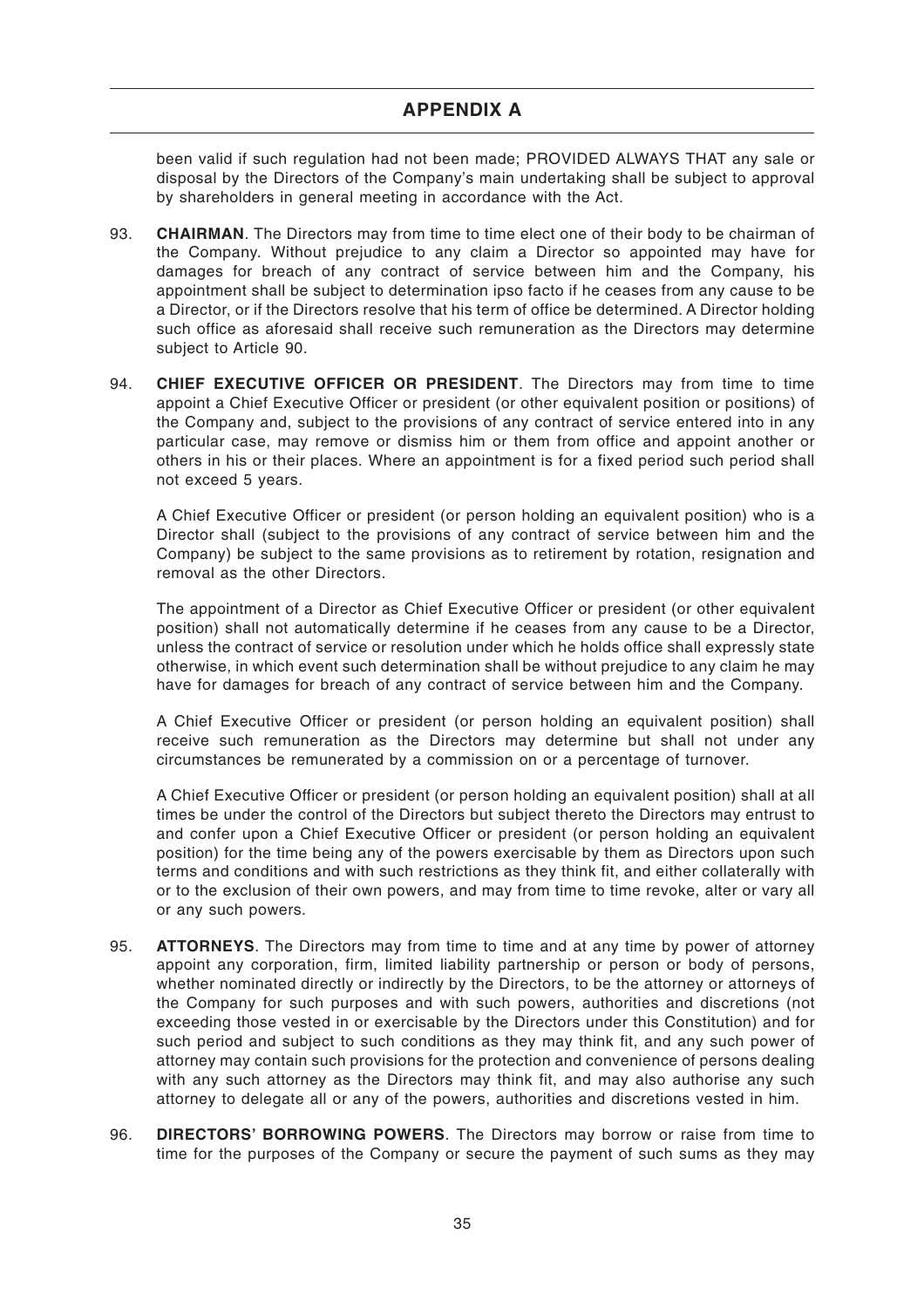think fit, and may secure the repayment or payment of any such sums by mortgage or charge upon all or any of the property or assets of the Company or by the issue of debentures or otherwise as they may think fit.

- 97. **VACANCIES IN BOARD**. The continuing Directors may act at any time notwithstanding any vacancy in their body; PROVIDED ALWAYS THAT in case the Directors shall at any time be reduced in number to less than the minimum number prescribed by this Constitution, it shall be lawful for them to act as Directors for the purpose of filling up vacancies in their body, or of summoning a general meeting of the Company, but not for any other purpose.
- 98. **DIRECTORS TO COMPLY WITH THE STATUTES**. The Directors shall duly comply with the provisions of the Statutes, and particularly the provisions as to keeping records of the appointment of any Director, Chief Executive Officer, Secretary or Auditor, registering and keeping copies of mortgages and charges, keeping of the Register of Members, and entering all necessary particulars therein, and sending a copy thereof or a notification of any changes therein to the Registrar of Companies, and sending to such Registrar an annual return, together with the Certificates and particulars required (but not limited) by the Act, notices as to increase of capital, returns of allotments and contracts relating thereto, copies of resolutions and agreements and other particulars connected with the above. The Company may exercise the powers conferred upon it by the Act with regard to the keeping of a branch register, and the Directors may make and vary such regulations in respect of the keeping of such register as they may think fit. Such company records shall be kept in hard copy form or in electronic form and arranged in such manner that the Directors think fit.
- 99. **DIRECTORS TO CAUSE MINUTES TO BE MADE**. The Directors shall cause proper minutes to be made of all general meetings of the Company and also of all appointments of officers, and of the proceedings of all meetings of Directors and committees, and of the attendances thereat, and of all business transacted at such meetings; and any such minute of any meeting, if purporting to be signed by the chairman of such meeting or by the chairman of the next succeeding meeting shall be conclusive evidence without any further proof of the facts thereon stated.
- 100. **DIRECTORS MAY CONTRACT WITH COMPANY**. A Director or Chief Executive Officer, as the case may be, may contract with and be interested in any transaction or proposed transaction with the Company and shall not be liable to account for any profit made by him by reason of any such contract; PROVIDED ALWAYS THAT the Director or the Chief Executive Officer, as the case may be, (i) declares the nature of his interest in any such contract or transaction at a meeting of the Directors; or (ii) sends a written notice to the Company containing details on the nature, character and extent of his interest in the transaction or proposed transaction with the Company in accordance with the provisions of the Act. No Director shall vote as a Director in respect of any contract, arrangement or transaction in which he has directly or indirectly a personal material interest, although he shall be counted in the quorum present at the meeting.
- 101. **DIRECTORS MAY HOLD OTHER OFFICE OF PROFIT**. A Director may hold any other office or place of profit with the Company (except that of Auditor) in conjunction with his office of Director for such period and on such terms as to remuneration and otherwise as the Directors may determine.
- 102. **DIRECTORS MAY ACT PROFESSIONALLY**. A Director may act by himself or his firm in any professional capacity for the Company (except as Auditor) and he or his firm shall be entitled to remuneration for professional services as if he were not a Director.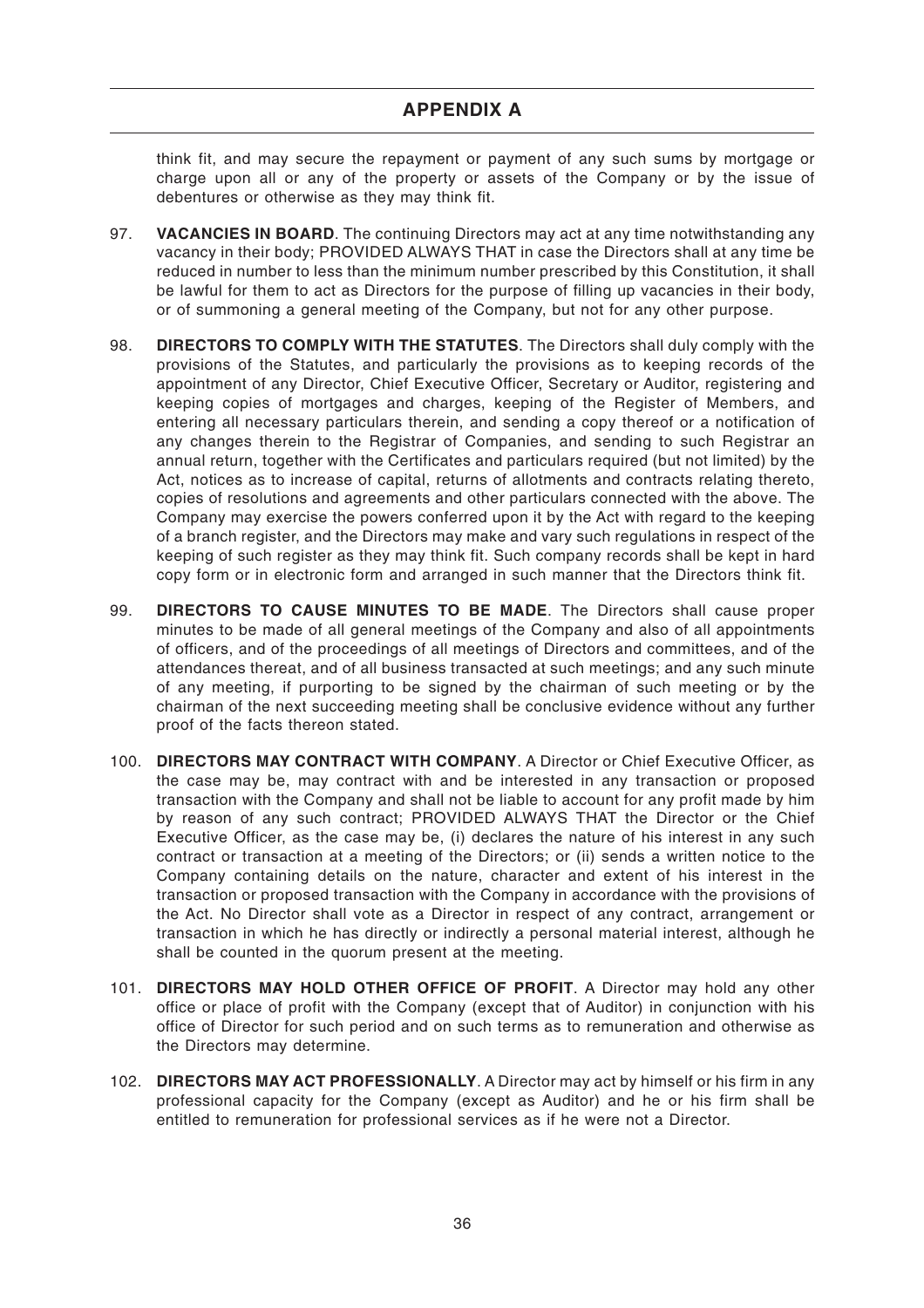- 103. **OFFICE OF DIRECTOR VACATED IN CERTAIN CASES**. Subject as herein otherwise provided or to the terms of any subsisting agreement, the office of a Director shall be vacated:–
	- (1) if he becomes a bankrupt or he makes any arrangement or composition with his creditors;
	- (2) if he becomes disqualified from being a Director or is prohibited from being a Director by reason of any order made under any provision of the Statutes;
	- (3) if he becomes disqualified from being a Director by virtue of his automatic disqualification or removal or the revocation of his appointment as a Director, as the case may be, under any provision of the Statutes;
	- (4) if he becomes disqualified from acting as a director in any jurisdiction for reasons other than on technical grounds:
	- (5) if he becomes mentally disordered and incapable of managing himself or his affairs;
	- (6) if he ceases to be a Director by virtue of the Statutes; or
	- (7) if he resigns his office by notice in writing to the Company.

#### **APPOINTMENT AND REMOVAL OF DIRECTORS**

104. **NUMBER OF DIRECTORS MAY BE INCREASED OR REDUCED**. The Company may from time to time in general meeting increase or reduce the number of Directors.

#### 105. **ELECTION OF DIRECTORS**.

- (1) An election of Directors shall take place at every annual general meeting of the Company. All Directors except any Director appointed pursuant to Article 87 or Article 106 are subject to retirement by rotation as prescribed in Article 105(2) below.
- (2) At such annual general meeting, one-third of the Directors for the time being, or, if their number is not 3 or a multiple of 3, then the number rounded to the nearest one-third shall retire from office.
- (3) A retiring Director shall be eligible for re-election.
- (4) Every Director shall retire from office at least once every 3 years and shall be eligible for re-election, and the Directors to retire in every year shall be those who have been longest in office since his last election or re-election, as the case may be, but as between persons who were elected or re-elected, as the case may be, as Directors on the same day, those to retire shall (unless they otherwise agree amongst themselves) be determined by lot.
- 106. **VACANCY TO BE FILLED BY DIRECTORS**. Any vacancy occurring in the Board of Directors may be filled up by the Directors or the Members in the general meeting. A Director so appointed by the Directors shall retire from office at the next annual general meeting but shall be eligible for re-election. Such Director shall not be taken into account in determining the number of Directors who are to retire by rotation at such meeting pursuant to Article 105(2).
- 107. **NOMINATION OF DIRECTORS FOR ELECTION**. No person not being a retiring Director shall be eligible for election to the office of Director at any general meeting unless the Member intending to propose him has, at least 11 clear days before the meeting, left at the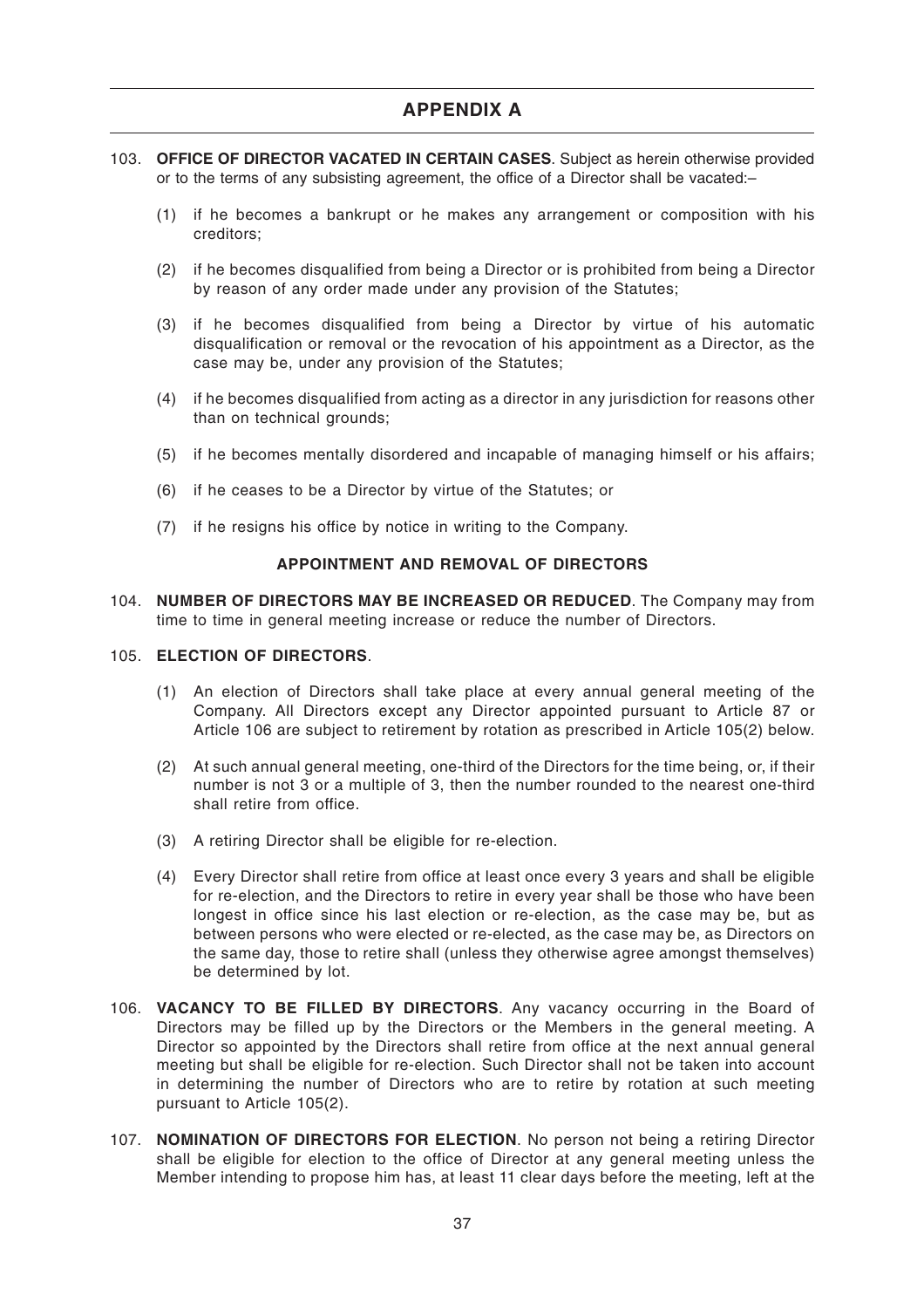Office of the Company a notice in writing duly signed by the nominee, giving his consent to the nomination and signifying his candidature for the office, or the intention of such Member to propose him; PROVIDED ALWAYS THAT in the case of a person recommended by the Directors for election, 9 clear days' notice only shall be necessary, and notice of each and every candidature for election to the Board of Directors shall be served on the registered holders of shares at least 7 days prior to the meeting at which the election is to take place.

108. **DIRECTOR MAY BE REMOVED BY ORDINARY RESOLUTION**. The Company may by ordinary resolution remove any Director before the expiration of his period of office, and may, if thought fit, by ordinary resolution appoint another Director in his stead.

# **PROCEEDINGS OF DIRECTORS**

109. **DIRECTOR MAY CALL MEETING OF DIRECTORS**. A Director may, and the Secretary on the requisition of a Director shall, at any time summon a meeting of the Directors.

# 110. **MEETINGS OF DIRECTORS AND MEETINGS BY CONFERENCE CALLS**.

- (1) The Directors may meet together for the despatch of business adjourn, and otherwise regulate their meetings, as they think fit. The quorum necessary for the transaction of business may be fixed by the Directors, and unless so fixed shall be two. Questions arising at any meeting shall be decided by a simple majority of votes. In case of an equality of votes, the Chairman shall have a second or casting vote except when only two Directors are present and form a quorum or only two are competent to vote on the question at issue. A Director may waive notice of any meeting and any such waiver may be retroactive.
- (2) A Director may participate in a meeting of the Directors by conference telephone, videoconferencing or other means of similar communications equipment whereby all persons participating in the meeting are able to hear or be heard by all other participants without a Director being in the physical presence of another Director or Directors, and participation in a meeting pursuant to this provision shall constitute presence in person at such meeting. A Director participating in a meeting in the manner aforesaid may also be taken into account in ascertaining the presence of a quorum at the meeting. Save as herein provided and subject to the provisions of the Act and/or other applicable law, the Directors may participate in a meeting via any form of electronic communication or medium or such other methods as the Directors may deem fit. A Director participating in a meeting in the manner aforesaid may also be taken into account in ascertaining the presence of a quorum at the meeting. A resolution passed pursuant to this Article shall, notwithstanding that the Directors are not present together at one place at the time of conference, be deemed to have passed at a meeting of the Directors held on the day and at the time at which the conference was held and shall be deemed to have been held at the Office, unless otherwise agreed, and all Directors participating at that meeting shall be deemed for all purposes of this Constitution to be present at that meeting.
- 111. **CHAIRMAN OF THE BOARD**. The meetings of Directors shall be presided over by the Chairman. If at any meeting the Chairman shall not be present within 15 minutes after the time appointed for holding the same, the Directors present may choose one of their number to be Chairman of the meeting.
- 112. **DIRECTORS MAY DELEGATE THEIR POWERS**. The Directors may delegate any of their powers to committees consisting of such member or members of their body as they think fit. Any committee so formed shall in the exercise of the powers so delegated conform to any regulations that may be imposed on it by the Directors.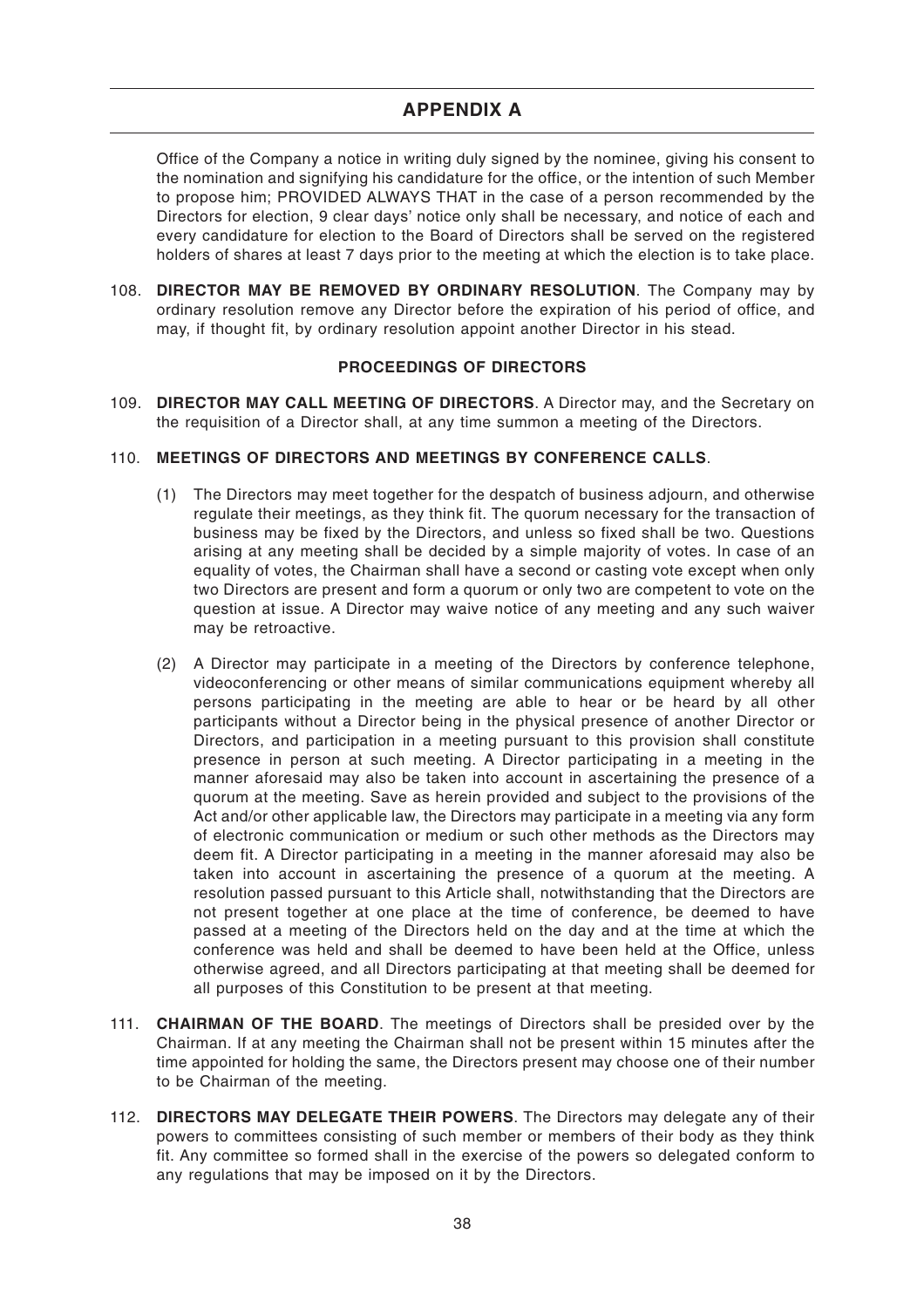- 113. **CHAIRMAN OF COMMITTEES**. A committee may elect a chairman of its meetings. If no such chairman is elected, or if at any meeting the chairman is not present within 15 minutes after the time appointed for holding the same, the members present may choose one of their number to be chairman of the meeting.
- 114. **MEETINGS OF COMMITTEES**. A committee may meet and adjourn as its members think proper. Questions arising at any meeting shall be determined by a majority of votes of the members present, and in case of an equality of votes, the chairman shall have a second or casting vote except when only 2 members are present and form a quorum or only 2 are competent to vote on the question at issue.
- 115. **ALL ACTS DONE BY DIRECTORS TO BE VALID**. All acts done bona fide by any meeting of Directors, or by a committee of Directors, or by any person acting as a Director, shall, notwithstanding it be afterwards discovered that there was some defect in the appointment of any such Director or person acting as aforesaid, or that they or any of them were disqualified, be as valid as if every such person had been duly appointed and was qualified to be a Director.
- 116. **RESOLUTIONS IN WRITING**. A resolution in writing signed or approved by letter, telex or facsimile or any form of electronic communication approved by the Directors for such purpose from time to time by a majority of the Directors who are not disqualified from voting thereon pursuant to these presents or the Act shall be as effective for all purposes as a resolution passed at a meeting of the Directors duly convened, held and constituted. Any such resolution may be contained in a single document or may consist of several documents all in like form. The signature to any such resolution may be written or printed or in the electronic form which includes electronic and/or digital signatures.

# **SECRETARY**

- 117. **APPOINTMENT OF SECRETARY**. The Secretary shall, and a Deputy or Assistant Secretary may, be appointed by the Directors for such term at such remuneration and upon such conditions as they may think fit provided that more than one person may be appointed as the Secretary and such person or persons are not debarred under the Act from acting as Secretary. Any Secretary or Deputy or Assistant Secretary so appointed may be removed by the Directors, but without prejudice to any claim he or they may have for damages for any breach of contract of service against the Company.
- 118. **APPOINTMENT OF SUBSTITUTE**. The Directors may from time to time by resolution appoint a temporary substitute for the Secretary, who shall be deemed to be the Secretary during the term of his appointment.

# **THE SEAL**

119. **USE OF SEAL**. The Directors shall provide for the safe custody of the Seal which shall not be used without the authority of the Directors or of a committee authorised by the Directors in that behalf. Every instrument to which the Seal shall be affixed shall be signed autographically or by facsimile by one Director and countersigned by the Secretary or by a second Director or by some other person appointed by the Directors save that as regards any certificates for shares or debentures or other securities of the Company the Directors may by resolution determine that such signatures shall be dispensed with or affixed by some method of mechanical electronic signature or other method approved by the Directors. The Company may exercise the powers conferred by the Act with regard to having an official seal for use abroad and a duplicate common seal respectively, and such powers shall be exercised by the Directors.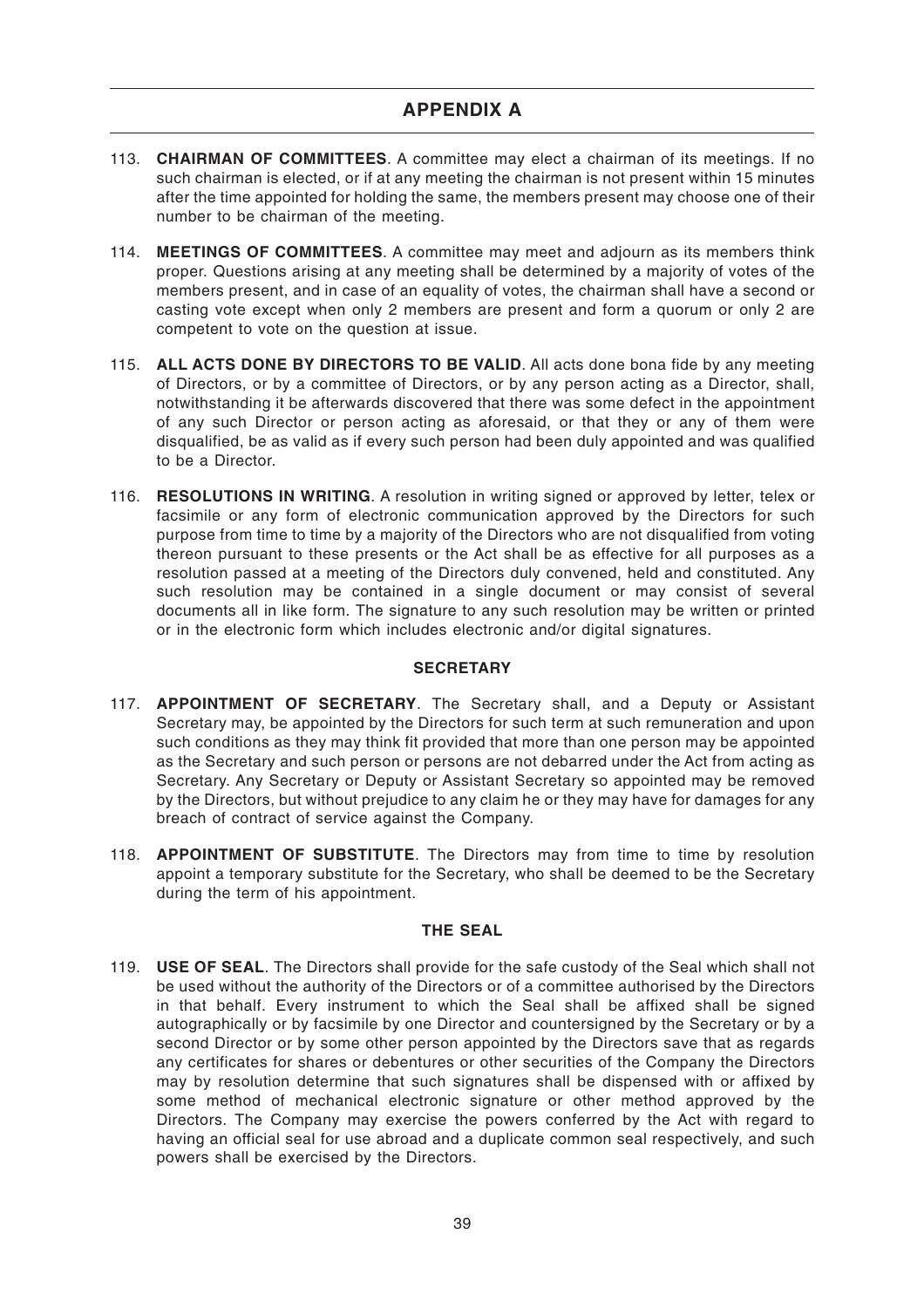# **DIVIDENDS AND RESERVE**

- 120. **DISTRIBUTION OF PROFITS**. Subject to any preferential or other special rights for the time being attached to any special class of shares, the profits of the Company which it shall from time to time determine to distribute by way of dividend shall be applied in payment of dividends upon the shares of the Company in proportion to the amounts paid up or credited as paid up thereon respectively otherwise than in advance of calls.
- 121. **DECLARATION OF DIVIDENDS**. The Directors may, with the sanction of a general meeting, from time to time declare dividends, but no such dividend shall (except as expressly authorised by the Act and/or other applicable law) be payable except out of the profits of the Company. Any dividend unclaimed after 6 years from the date of declaration shall be made forfeit and revert to the Company. The Directors may, if they think fit, from time to time declare and pay to the Members such interim dividends as appear to them to be justified by the position of the Company, and may also from time to time if in their opinion such payment is so justified, pay any preferential dividends which by the terms of issue of any shares are made payable on fixed dates. No higher dividend shall be paid than is recommended by the Directors, and the declaration of the Directors as to the amount of the net profits shall be conclusive. Subject to the provisions of the Act where any asset, business or property is bought by the Company as from a past date upon the terms that the Company shall as from that date take the profits and bear the losses, thereof, such profits or losses, as the case may be, shall, at the discretion of the Directors, be credited or debited wholly or in part to revenue account, and in that case the amount so credited or debited shall, for the purpose of ascertaining the fund available for dividend be included accordingly. Subject as aforesaid, if any shares or securities are purchased cum dividend or interest by the Company, such dividend or interest when paid may at the discretion of the Directors be treated as revenue, and it shall not be obligatory to capitalise the same or any part thereof.
- 122. **DEDUCTION FROM DIVIDEND**. The Directors may deduct from any dividend payable to any Member all sums of money (if any) presently payable by him to the Company on account of calls or otherwise in relation to the shares of the Company.
- 123. **RETENTION OF DIVIDENDS ON SHARES SUBJECT TO LIEN**. The Directors may retain any dividends or other monies payable on or in respect of a share on which the Company has a lien, and may apply the same in or towards the satisfaction of the debts, liabilities or engagements in respect of which the lien exists.
- 124. **RETENTION OF DIVIDENDS ON SHARES PENDING TRANSMISSION**. The Directors may retain the dividends payable on shares in respect of which any person is under the provisions as to the transmission of shares hereinbefore contained entitled to become a Member, or which any person under those provisions is entitled to transfer, until such person shall become a Member in respect of such shares or shall duly transfer the same.
- 125. **PAYMENT OTHERWISE THAN IN CASH**. Any general meeting declaring a dividend or bonus may direct payment of such dividend or bonus wholly or partly by the distribution of specific assets and in particular of paid up shares, debentures or debenture stock of any other company or in any one or more of such ways, and the Directors shall give effect to such resolution, and where any difficulty arises in regard to such distribution, the Directors may settle the same as they think expedient, and in particular may issue fractional certificates and fix the value for distribution of such specific assets or any part thereof and may determine that cash payments shall be made to any Members upon the footing of the value so fixed in order to adjust the rights of all parties, and may vest any such specific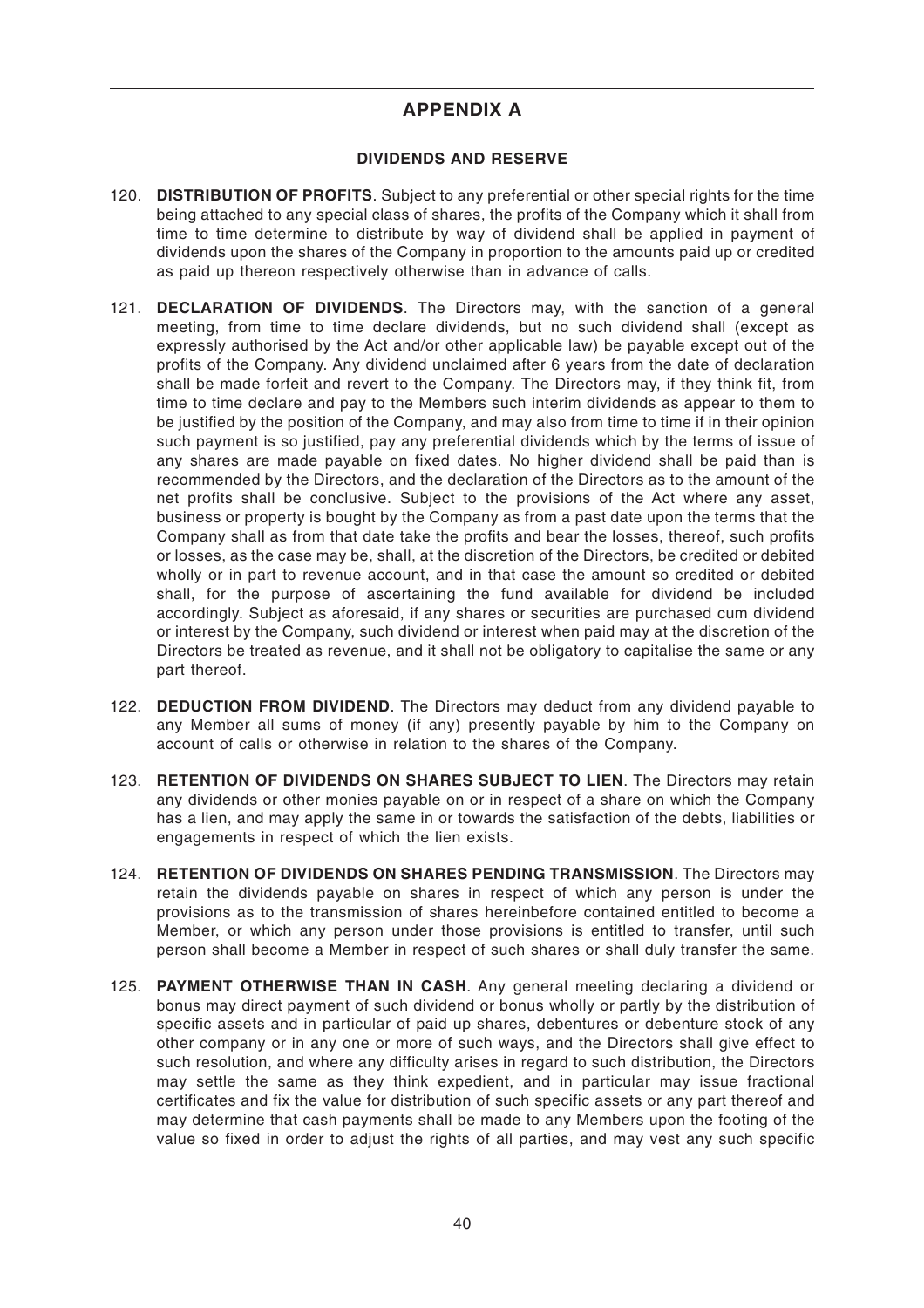assets in trustees as may seem expedient to the Directors. Any shares allotted as fully paid bonus shares in respect of the treasury shares shall be treated for the purposes of this Act as if they were purchased by the Company at the time they were allotted.

### 126. **SCRIP DIVIDENDS**

- (1) Whenever the Directors or the Company in general meeting have resolved or proposed that a dividend (including an interim, final, special or other dividend) be paid or declared on the shares of a particular class of the Company, the Directors may further resolve that Members entitled to such dividend be entitled to elect to receive an allotment of shares credited as fully paid in lieu of cash in respect of the whole or such part of the dividend as the Directors may think fit. In such case, the following provisions shall apply:
	- (a) the basis of any such allotment shall be determined by the Directors;
	- (b) the Directors shall determine the manner in which Members shall be entitled to elect to receive an allotment of shares of the relevant class credited as fully paid in lieu of cash in respect of the whole or such part of any dividend in respect of which the Directors shall have passed such a resolution as aforesaid, and the Directors may make such arrangements as to the giving of notice to Members, providing for forms of election for completion by Members (whether in respect of a particular dividend or dividends or generally), determining the procedure for making such elections or revoking the same and the place at which and the latest date and time by which any forms of election or other documents by which elections are made or revoked must be lodged, and otherwise make all such arrangements and do all such things, as the Directors consider necessary or expedient in connection with the provisions of this Article;
	- (c) the right of election may be exercised in respect of the whole of that portion of the dividend in respect of which the right of election has been accorded PROVIDED ALWAYS THAT the Directors may determine, either generally or in a specific case, that such right shall be exercisable in respect of the whole or any part of that portion; and
	- (d) the dividend (or that part of the dividend in respect of which a right of election has been accorded) shall not be payable in cash on shares of the relevant class in respect of which the share election has been duly exercised (the "**elected shares**") and in lieu and in satisfaction thereof shares shall be allotted and credited as fully paid to the holders of the elected shares on the basis of allotment determined as aforesaid. For such purpose and notwithstanding any provision of the Articles to the contrary, the Directors shall be empowered to do all things necessary and convenient for the purpose of implementing the aforesaid, including, without limitation, the making of each necessary allotment of shares and of each necessary appropriation, capitalisation, application, payment and distribution of funds which may be lawfully appropriated, capitalised, applied, paid or distributed for the purpose of the allotment and without prejudice to the generality of the foregoing the Directors may (i) capitalise and apply the amount standing to the credit of any of the Company's reserve accounts or any sum standing to the credit of the profit and loss account or otherwise available for distribution as the Directors may determine, such sums as may be required to pay up in full the appropriate number of shares for allotment and distribution to and among the holders of the elected shares on such basis, or (ii) apply the sum which would otherwise have been payable in cash to the holders of the elected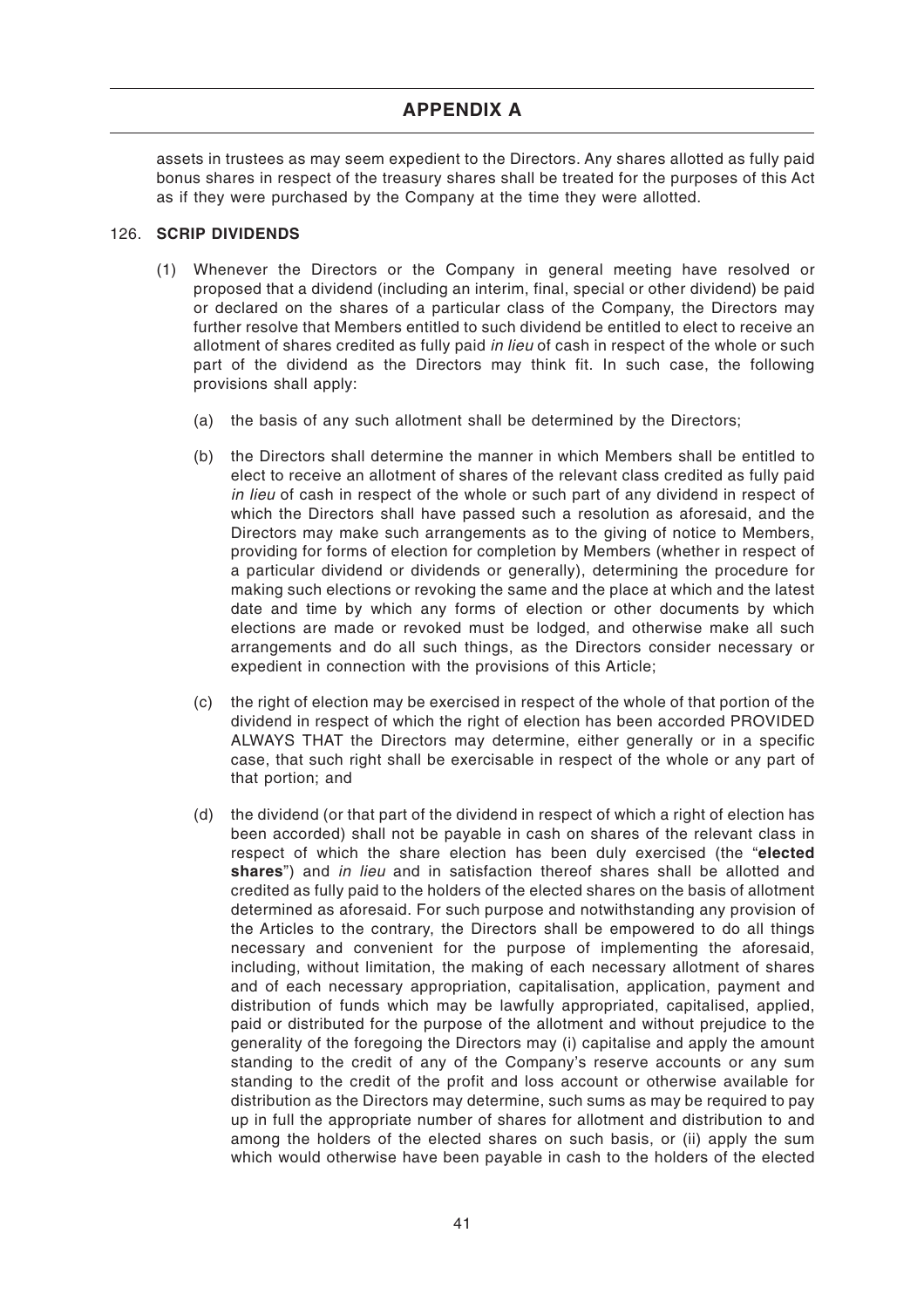shares towards payment of the appropriate number of shares of the relevant class for allotment and distribution to and among the holders of the elected shares on such basis.

### Ranking of shares and other actions

- (2) (a) The shares of the relevant class allotted pursuant to the provisions of paragraph (1) of this Article shall rank pari passu in all respects with the shares of such class then in issue save only as regards participation in the dividend which is the subject of the election referred to above (including the right to make the election referred to above) or any other distributions, bonuses or rights paid, made, declared or announced prior to or contemporaneous with the payment or declaration of the dividend which is the subject of the election referred to above, unless the Directors shall otherwise specify.
	- (b) The Directors may do all acts and things considered necessary or expedient to give effect to any appropriation, capitalisation, application, payment and distribution of funds pursuant to the provisions of paragraph (1) of this Article, with full power to make such provisions as they may think fit in the case of fractional entitlements to shares (including, notwithstanding any provision to the contrary in this Constitution, provisions whereby, in whole or in part, fractional entitlements are disregarded or rounded up or down, or whereby the benefit of fractional entitlements accrues to the Company rather than the Members) and to authorise any person to enter on behalf of the Members interested into agreement(s) with the Company providing for any such appropriation, capitalisation, application, payment and distribution of funds and matters incidental thereto and any agreement made under such authority shall be effective and binding on all concerned.

# Record date

(3) The Directors may, on any occasion when they resolve as provided in paragraph (1) of this Article, determine the rights of election under that paragraph shall not be made available to the persons who are registered as holders of shares in the Register of Members or (as the case may be) in the Depository Register, or in respect of shares the transfer of which is registered, after such date as the Directors may fix subject to such exceptions as the Directors think fit and, in such event, the provisions of this Article shall be read and construed subject to such determination.

#### Cash in lieu of shares

(4) The Directors may, on any occasion when they resolve as provided in paragraph (1) of this Article, further determine that no allotment of shares or rights of election for shares under that paragraph shall be made available or made to Members whose registered addresses entered in the Register of Members (or as the case may be) the Depository Register is outside Singapore or to such other Members or class of Members as the Directors may in their sole discretion decide and in such event the only entitlements of the Members aforesaid shall be to receive in cash the relevant dividend resolved or proposed to be paid or declared.

#### Cancellation

(5) Notwithstanding the foregoing provisions of this Article, if at any time after the Directors' resolution to apply the provisions of paragraph (1) of this Article in relation to any dividend but prior to the allotment of shares pursuant thereto, the Directors shall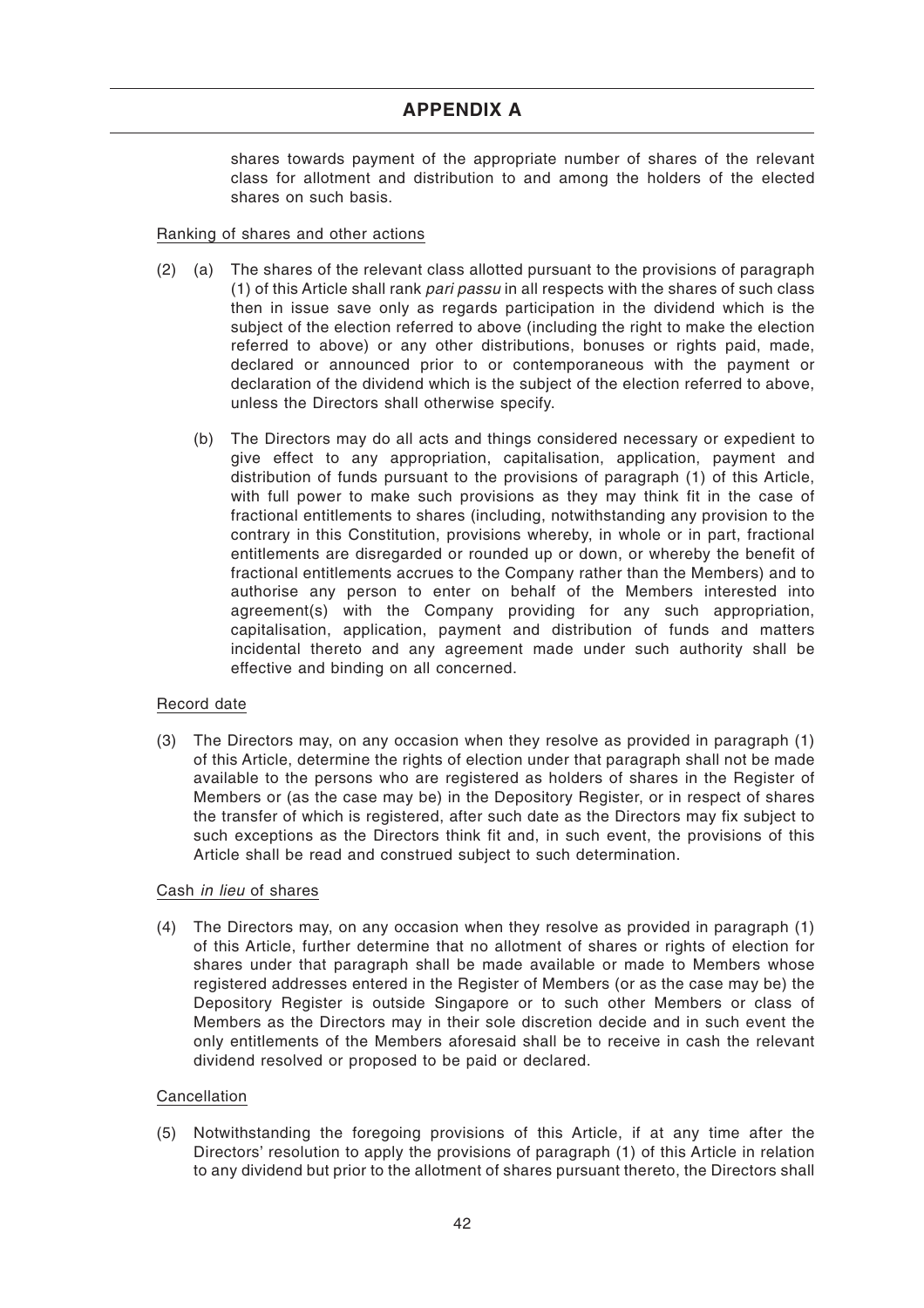consider that by reason of any event or circumstance (whether arising before or after such resolution) or by reason of any matter whatsoever it is no longer expedient or appropriate to implement that proposal, the Directors may at their discretion and as they deem fit in the interest of the Company and without assigning any reason therefore, cancel the proposed application of paragraph (1) of this Article.

- 127. **DIRECTORS MAY FORM RESERVE FUND AND INVEST**. The Directors may, before recommending any dividend, set aside out of the profits of the Company such sums as they think proper as a reserve or reserves, which shall at the discretion of the Directors be applicable for meeting contingencies, or for repairing or maintaining any works connected with the business of the Company, or for equalising dividends, or for distribution by way of special dividend or bonus, or may be applied for such other purposes for which the profits of the Company may lawfully be applied as the Directors may think expedient in the interests of the Company, and pending such application the Directors may employ the sums from time to time so set apart as aforesaid in the business of the Company or invest the same in such securities, other than the shares of the Company, as they may select. The Directors may also from time to time carry forward such sums as they may deem expedient in the interests of the Company.
- 128. **DIVIDEND WARRANTS TO BE POSTED TO MEMBERS**. Every dividend warrant may, unless otherwise directed, be sent by post to the last registered address of the Member entitled thereto, and the receipt of the person, whose name at the date of the declaration of the dividend appears on the Register of Members or (as the case may be) the Depository Register as the owner of any share or, in the case of joint holders or joint Depositors, of any one of such joint holders or joint Depositors, shall be a good discharge to the Company for all payments made in respect of such share. No unpaid dividend or interest shall bear interest as against the Company.

# **BONUS ISSUES AND CAPITALISATION OF PROFITS AND RESERVES**

#### 129. **COMPANY MAY CAPITALISE RESERVES AND UNDIVIDED PROFITS**.

- (A) The Directors may, with the sanction of an ordinary resolution of the Company (including any ordinary resolution passed pursuant to Article 54):
	- (a) issue bonus shares for which no consideration is payable to the Company to all the persons registered as holders of shares in the Register of Members or (as the case may be) in the Depository Register at the close of business on:
		- (i) the date of the ordinary resolution (or such other date as may be specified therein or determined as therein provided); or
		- (ii) (in the case of an ordinary resolution passed pursuant to Article 54) such other date as may be determined by the Directors,

in proportion to their then holdings of shares; and/or

- (b) capitalise any sum standing to the credit of any of the Company's reserve accounts or other undistributable reserve or any sum standing to the credit of profit and loss account by appropriating such sum to all the persons registered as holders of shares in the Register of Members or (as the case may be) in the Depository Register at the close of business on:
	- (i) the date of the ordinary resolution (or such other date as may be specified therein or determined as therein provided); or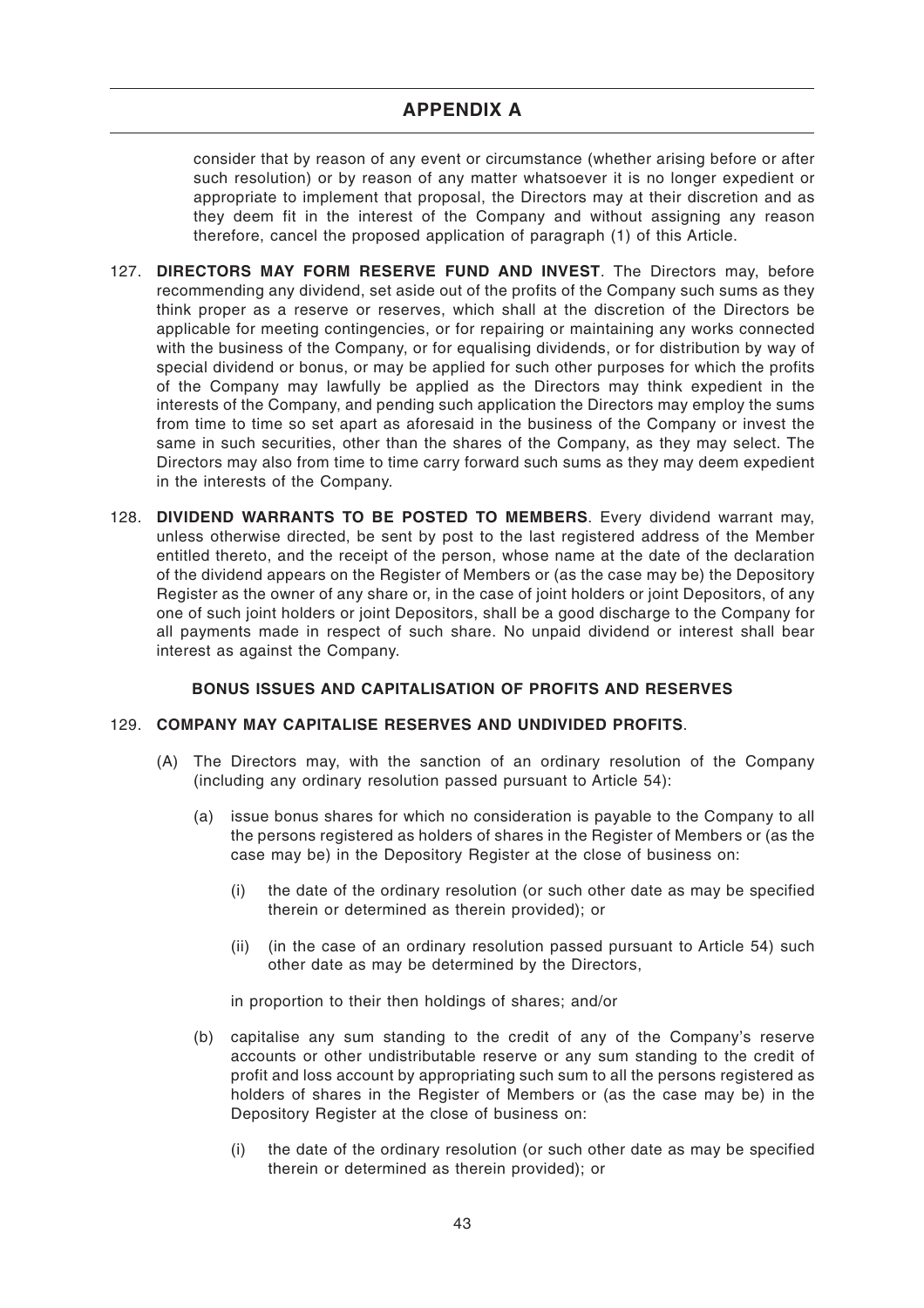(ii) (in the case of an ordinary resolution passed pursuant to Article 54) such other date as may be determined by the Directors,

in proportion to their then holdings of shares and applying such sum on their behalf in paying up in full unissued shares (or, subject to any special rights previously conferred on any shares or class of shares for the time being issued, unissued shares of any other class not being redeemable shares) for allotment and distribution credited as fully paid up to and amongst them as bonus shares in the proportion aforesaid.

The Directors may do all acts and things considered necessary or expedient to give effect to any such bonus issue and/or capitalisation, with full power to the Directors to make such provisions as they think fit for any fractional entitlements which would arise on the basis aforesaid (including provisions whereby fractional entitlements are disregarded or the benefit thereof accrues to the Company rather than to the Members concerned). The Directors may authorise any person to enter on behalf of all the Members interested into an agreement with the Company providing for any such bonus issue and/or capitalisation and matters incidental thereto and any agreement made under such authority shall be effective and binding on all concerned.

(B) In addition and without prejudice to the powers provided for by this Article, the Directors shall have power to issue shares for which no consideration is payable and/or to capitalise any undivided profits or other monies of the Company not required for the payment or provision of any dividend on any shares entitled to cumulative or non-cumulative preferential dividends (including profits or other monies carried and standing to any reserve or reserves) and to apply such profits or other monies in paying up in full new shares on terms that such shares shall, upon issue, be held by or for the benefit of such person or persons as the Directors may in their absolute discretion deem fit, including (but not limited to) participants of any share incentive or option scheme or plan implemented by the Company and approved by shareholders in general meeting in such manner and on such terms as the Directors shall think fit.

# **FINANCIAL STATEMENTS**

- 130. **FINANCIAL STATEMENTS TO BE KEPT**. The Directors shall cause proper accounting and other records to be kept, whether in hard copy or in electronic form:–
	- (1) of the assets and liabilities of the Company;
	- (2) of all sums of money received and expended by the Company, and the matters in respect of which such receipts and expenditures take place; and
	- (3) of all sales and purchases by the Company.

The accounting and other records shall be kept at the Office, or at such other place as the Directors shall think fit, and shall always be open to the inspection by the Directors.

131. **INSPECTION BY MEMBERS**. The Directors shall from time to time determine whether in any particular case or class of cases, or generally, and to what extent, and at what times and places and under what conditions or regulations, the accounting and other records of the Company, or any of them shall be open to the inspection by Members, and no Member (not being a Director) shall have any rights of inspecting any record or book or document of the Company, except as conferred by the Statutes or authorised by the Directors or by a resolution of the Company in general meeting.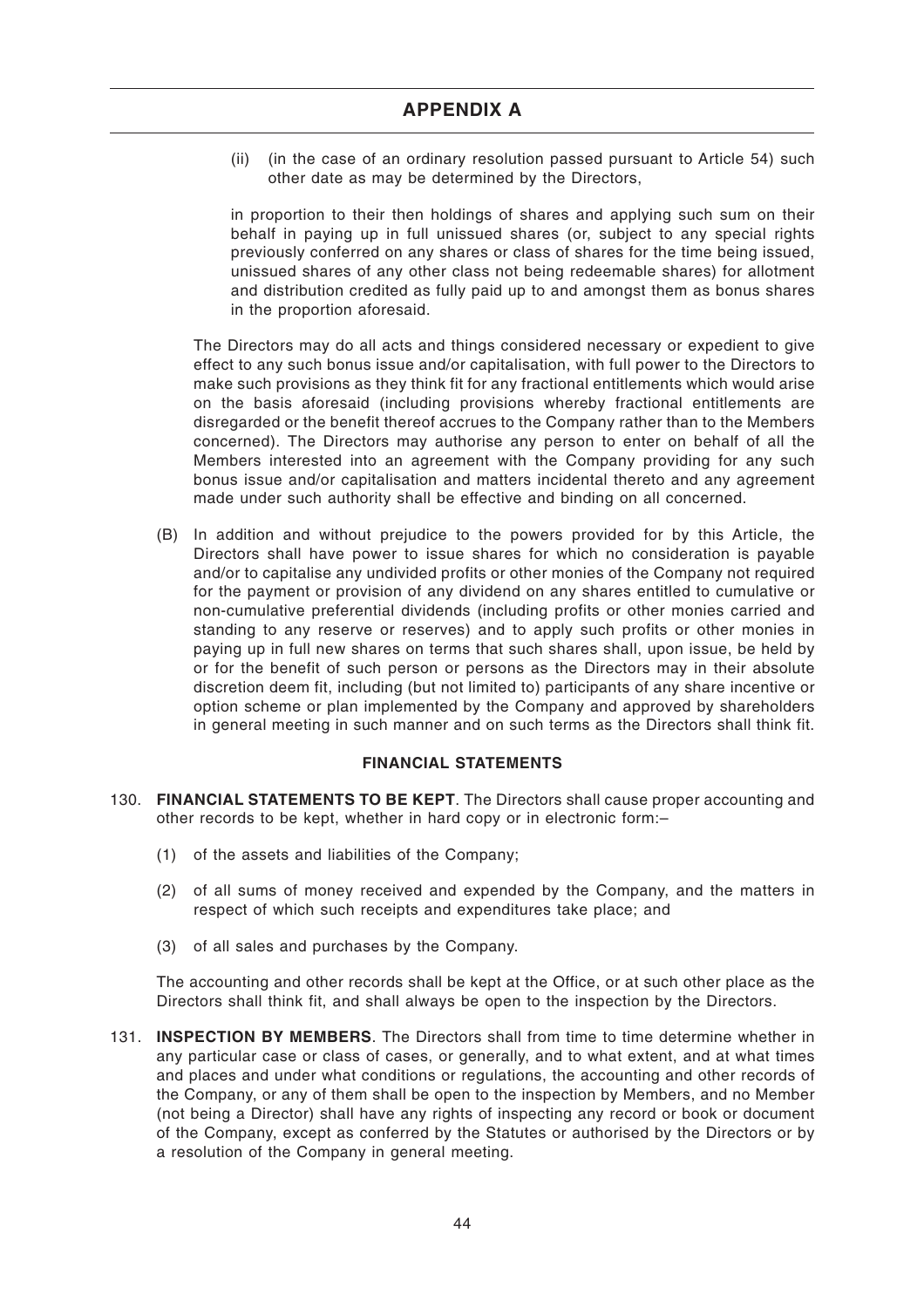- 132. **FINANCIAL STATEMENTS TO BE LAID BEFORE COMPANY**. Once at least in every year but in any event before the expiry of 4 months (or such other period as may be prescribed from time to time by the Securities Exchange, the provisions of the Act and/or any applicable law) from the close of a financial year of the Company the Directors shall lay before the Company in general meeting the financial statements for the period following the preceding financial statements or (in the case of the first financial statements) since the incorporation of the Company, made up to a date not more than 4 months (or such other period as may be prescribed from time to time by the Securities Exchange, the provisions of the Act and/or any applicable law) before such meeting. The said financial statements shall be accompanied by such reports and documents and shall contain such particulars as are prescribed (but not limited) by the Act.
- 133. **COPIES OF FINANCIAL STATEMENTS**. A copy of the financial statements which is to be laid before a general meeting of the Company (including every document required by law to be comprised therein or attached or annexed thereto) shall, not less than 14 days before the date appointed for holding the meeting, be sent to every Member of the Company and to every other person who is entitled to receive notices of meetings from the Company under the provisions of the Statutes or of this Constitution; PROVIDED ALWAYS THAT these documents may, subject to the listing rules of the Securities Exchange, be sent less than 14 days before the date of the general meeting if all persons entitled to receive notices of general meetings so agree; and this Article shall not require a copy of these documents to be sent to more than one of any joint holders or to any person whose address the Company is not aware, but any Member to whom a copy of these documents has not been sent shall be entitled to receive a copy free of charge on application at the Office.

#### **AUDIT**

134. **FINANCIAL STATEMENTS TO BE AUDITED**. Once at least in every year the financial statements of the Company shall be examined, and the correctness of the financial statements ascertained by one or more Auditor or Auditors, and the provisions of the Act and any modification or re-enactment thereof for the time being in force in regard to audit and Auditors shall be observed.

#### **NOTICES**

135. **SERVICE OF NOTICES**. A notice or any other document may be served by the Company upon any Member either personally or by sending it through the post in a prepaid letter addressed to such Member at his registered address as appearing in the Register of Members or, in the case of a Depositor, such address as may be notified by the Depository to the Company for the purpose of the despatch of such notice or document. All notices directed to be given to the Members shall, with respect to any share to which persons are jointly entitled, be given to whichever of such persons is named first in the Register of Members, and any notice so given shall be sufficient notice to all the holders of such share. Subject to the requirements of the Act, the listing rules of the Securities Exchange (including any additional safeguards or restrictions which might be prescribed under the listing rules of the Securities Exchange) and/or any other applicable regulations, law or procedure, and without prejudice to the provisions of this Constitution, a notice of a meeting or other document required or permitted to be given, sent or served under the Act or this Constitution to any person (including but not limited to a Member, an officer or the Auditors of the Company) may also be given, sent or served by the Company by way of electronic mail, posting of the notice or document on a specified website, sending of data storage devices including, without limitation, CD-ROMs and USB flash drives to the current address of that person, or such other forms of electronic communications as the Directors deem fit in accordance with the Act and/or any other applicable regulations, law or procedures PROVIDED ALWAYS THAT, the Member (i) expressly consents to the service of such notice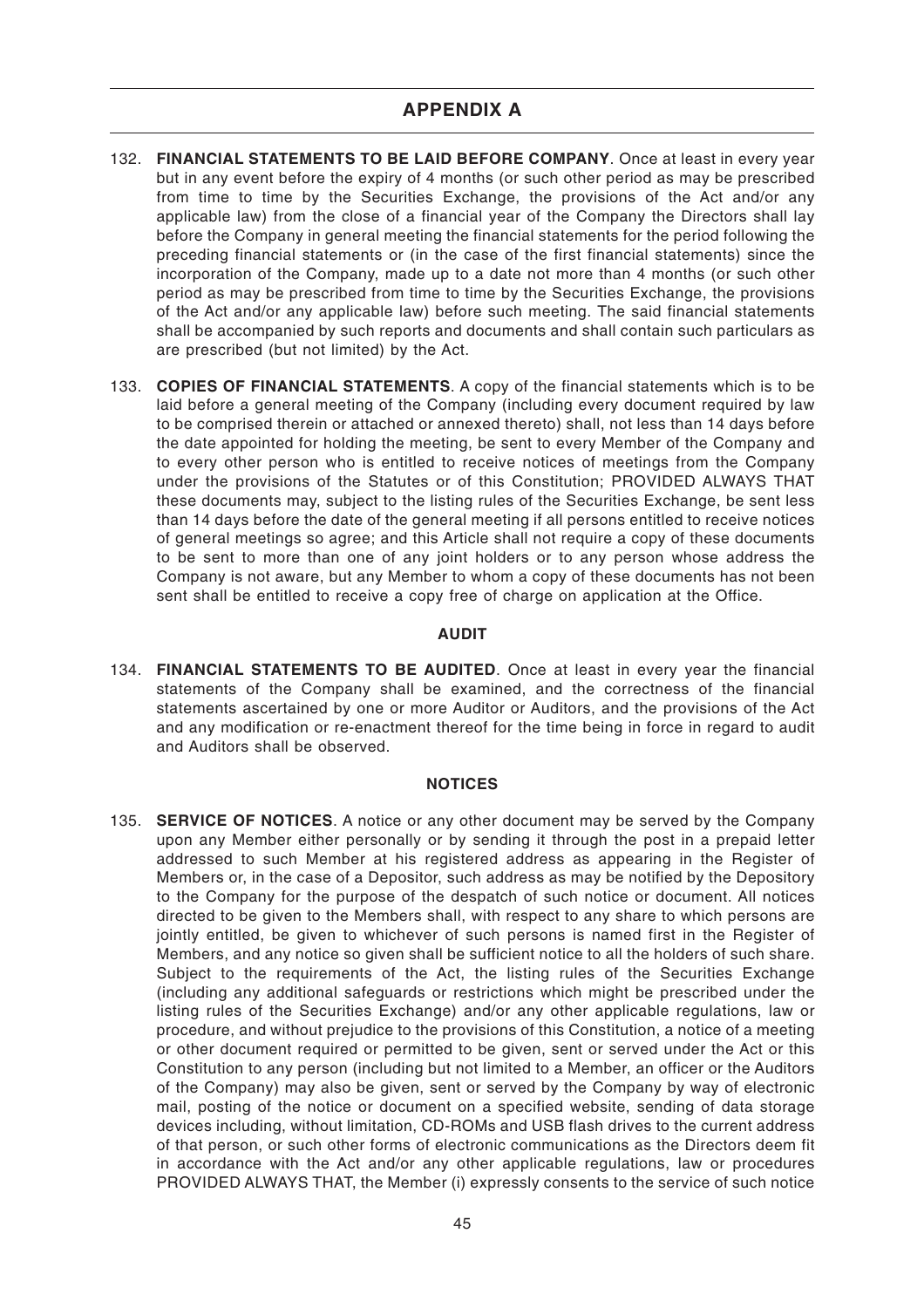or document on him by way of such electronic communications; (ii) agrees to receive such notice or document by way of such electronic communications and shall not have a right to elect to receive a physical copy of such notice or document; or (iii) is given an opportunity to elect within a specified period of time whether to receive such notice or document by way of electronic communications or as a physical copy and the Member, having been given an opportunity to elect whether to receive such notice or document by way of such electronic communications or as a physical copy, failed to make an election within the specified time. The signature to any such notice or document (if any) may be written or printed or in electronic form which includes electronic and/or digital signatures.

- 136. **SERVICE OF NOTICES AND DOCUMENTS OUTSIDE SINGAPORE**. Notwithstanding Article 135, any Member whose registered address is outside Singapore and who has not supplied an address within Singapore for the service of notices and documents shall not be entitled to receive any such notices or documents from the Company.
- 137. **NOTICES IN CASE OF DEATH OR BANKRUPTCY**. A notice or any other document may be given by the Company to the persons entitled to any share in consequence of the death or bankruptcy of a Member by sending it through the post in a prepaid letter or using electronic communication, addressed to them by name or by the title of representatives or trustees of such deceased or bankrupt Member, at the address (if any) supplied for the purpose by such person as aforesaid, or (until such an address has been supplied) by giving the notice in the manner in which the same would have been given if the death or bankruptcy had not occurred.
- 138. **WHEN SERVICE DEEMED EFFECTED**. Any notice or other document, if served or sent by post, shall be deemed to have been duly given, sent, served or delivered at the time when the letter containing the same is put into the post, and in proving such service or sending it shall be sufficient to prove that the letter containing the notice or document was properly addressed and put into the post office as a prepaid letter. Any notice or other document if served or sent by electronic communication shall be deemed to have been duly given, sent, served or delivered upon transmission of the electronic communication to the current address of such person or as otherwise provided under the Act and/or any other applicable regulations, law or procedures.

# **WINDING UP**

139. **DISTRIBUTION IN SPECIE**. If the Company shall be wound up, the liquidators may, with the sanction of a special resolution, divide among the Members in specie any part of the assets of the Company and any such division may be otherwise than in accordance with the existing rights of the Members, but so that if any division is resolved on otherwise than in accordance with such rights the Members shall have the same right of dissent and consequential rights as if such resolution were a special resolution passed pursuant to the Act. A special resolution sanctioning a transfer or sale to another company duly passed pursuant to the Act may in like manner authorise the distribution of any shares or other consideration receivable by the liquidators amongst the Members otherwise than in accordance with their existing rights, and any such determination shall be binding upon all the Members subject to the right of dissent and consequential rights conferred by the Act.

#### **INDEMNITY**

140. **DIRECTORS AND OFFICERS ENTITLED TO INDEMNITY**. Subject to and so far as may be permitted under the Act, every Director or other officer of the Company shall be entitled to be indemnified out of the assets of the Company against all expenses, charges, cost, damages, claims, proceedings, losses or liabilities whatsoever which he may sustain or incur in or about the execution of the duties of his office or otherwise in relation thereto,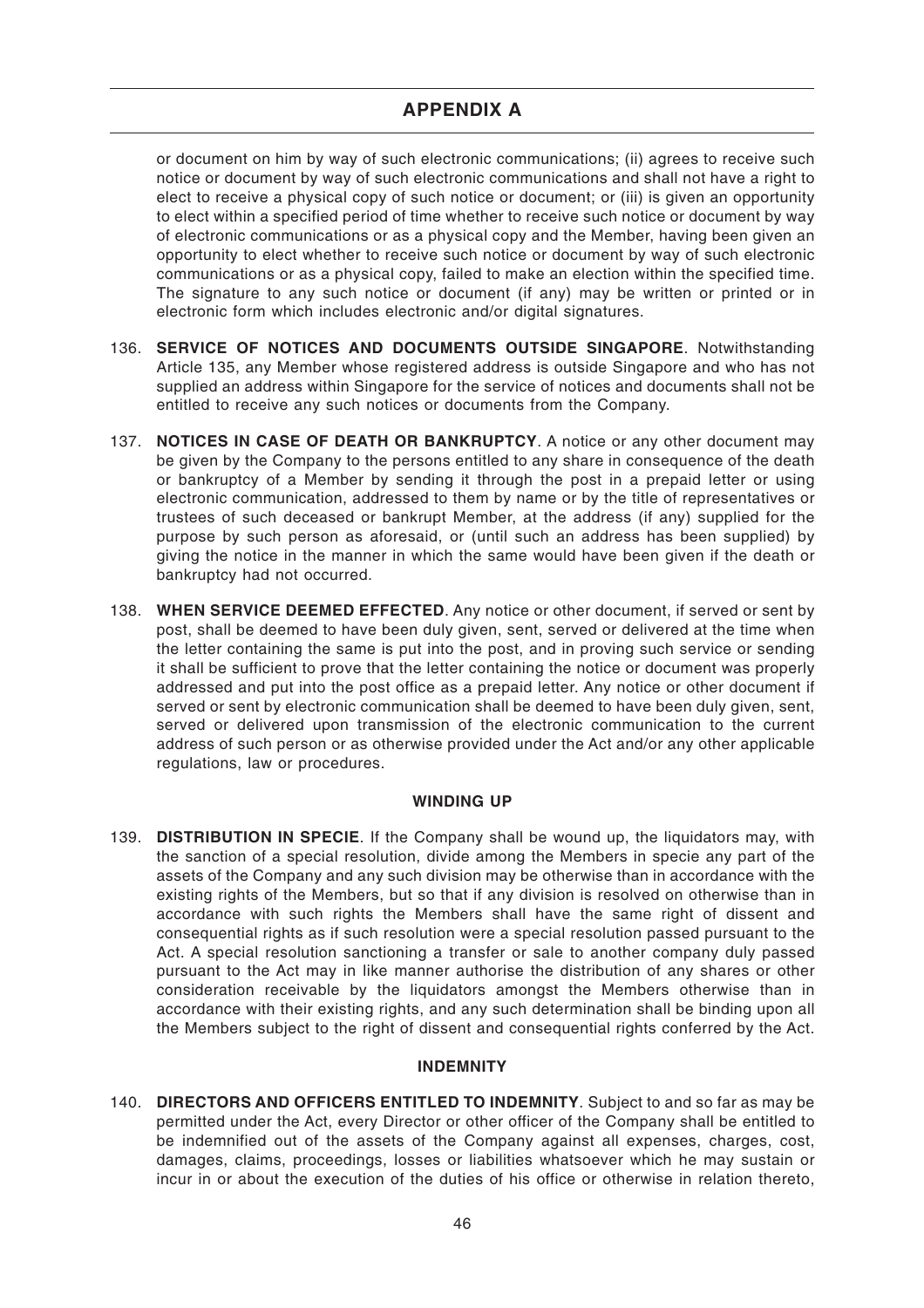save for any liability under the provisions of the Act, and no Director or other officer shall be liable for any loss, damage or misfortune which may happen to or be incurred by the Company in the execution of the duties of his office or in relation thereto.

### **DESTRUCTION OF DOCUMENTS**

- 141. **TIME FRAME FOR DESTRUCTION**. The Company shall be entitled to destroy all instruments of transfer which have been registered at any time after the expiration of 6 years from the date of registration thereof and all dividend mandates and notifications of change of address at any time after the expiration of 2 years from the date of recording thereof and all certificates which have been cancelled at any time after the expiration of 1 year from the date of the cancellation thereof and it shall be conclusively presumed in favour of the Company that every entry in the Register purporting to have been made on the basis of an instrument of transfer or other document so destroyed was duly and properly made and every instrument of transfer so destroyed was a valid and effective instrument duly and properly registered and every certificate so destroyed was a valid and effective certificate duly and properly cancelled and every other document hereinbefore mentioned so destroyed was a valid and effective document in accordance with the recorded particulars thereof in the books or records of the Company. PROVIDED ALWAYS THAT:–
	- (1) the provisions aforesaid shall apply only to the destruction of a document in good faith and without notice of any claim (regardless of the parties thereto) to which the document might be relevant;
	- (2) nothing herein contained shall be construed as imposing upon the Company any liability in respect of the destruction of any such document earlier than as aforesaid or in any other circumstances which would not attach to the Company in the absence of this Article; and
	- (3) references herein to the destruction of any document include references to the disposal thereof in any manner.
- 142. **POWER TO AUTHENTICATE DOCUMENTS**. Any Director or the Secretary or any person appointed by the Directors for the purpose shall have power to authenticate any documents affecting the Constitution and any resolutions passed by the Company or the Directors or any committee and any books, records, documents and financial statements relating to the business of the Company, and to certify copies thereof or extracts therefrom as true copies or extracts, and where any books, records, documents or financial statements are elsewhere than at the Office, the local manager or other officer of the Company having the custody thereof shall be deemed to be a person appointed by the Directors as aforesaid. A document purporting to be a copy of a resolution, or an extract from the minutes of a meeting, of the Company or of the Directors or any committee, which is certified as aforesaid, shall be conclusive evidence in favour of all persons dealing with the Company upon the faith thereof that such resolution has been duly passed, or as the case may be, that any minute so extracted is a true and accurate record of proceedings at a duly constituted meeting. Any authentication or certification made pursuant to this Article may be made by any electronic means approved by the Directors from time to time for such purpose incorporating, if the Directors deem necessary, the use of security procedures or devices approved by the Directors.

# **SECRECY**

143. **SECRECY**. No Member shall be entitled to require discovery of or any information respecting any detail of the Company's trade or any matter which may be in the nature of a trade secret, mystery of trade or secret process which may relate to the conduct of the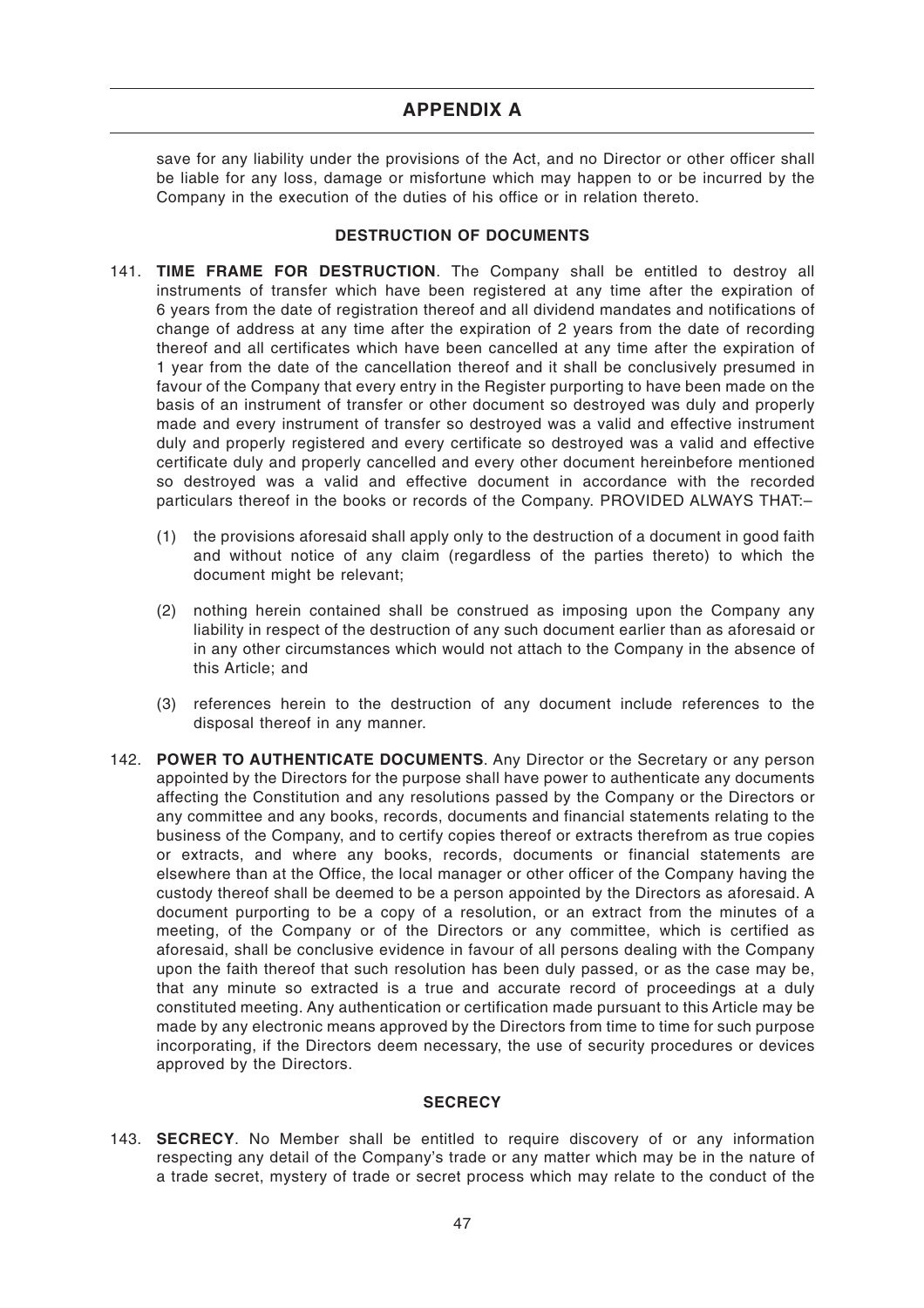business of the Company and which in the opinion of the Directors it will be inexpedient in the interest of the Members to communicate to the public save as may be authorised by law or required by the listing rules of the Securities Exchange.

### **PERSONAL DATA**

#### 144. **PERSONAL DATA OF MEMBERS, PROXIES AND/OR REPRESENTATIVES**.

- (A) A Member who is a natural person is deemed to have consented to the collection, use and disclosure of his personal data (whether such personal data is provided by that Member or is collected through a third party) by the Company (or its agents or service providers) from time to time for any of the following purposes:
	- (a) implementation and administration of any corporate action by the Company (or its agents or service providers);
	- (b) internal analysis and/or market research by the Company (or its agents or service providers);
	- (c) investor relations communications by the Company (or its agents or service providers);
	- (d) administration by the Company (or its agents or service providers) of that Member's holding of shares in the Company;
	- (e) implementation and administration of any service provided by the Company (or its agents or service providers) to its Members to receive notices of meetings, annual reports and other shareholder communications and/or for proxy appointment, whether by electronic means or otherwise;
	- (f) processing, administration and analysis by the Company (or its agents or service providers) of proxies and representatives appointed for any general meeting of the Company (including any adjournment thereof) and the preparation and compilation of the attendance lists, minutes and other documents relating to any general meeting of the Company (including any adjournment thereof);
	- (g) implementation and administration of, and compliance with, any provision of this Constitution;
	- (h) compliance with any applicable laws, listing rules, take-over rules, regulations and/or guidelines; and
	- (i) purposes which are reasonably related to any of the above purpose.
- (B) Any Member who appoints a proxy and/or representative for any general meeting and/or any adjournment thereof is deemed to have warranted that where such Member discloses the personal data of such proxy and/or representative to the Company (or its agents or service providers), that Member has obtained the prior consent of such proxy and/or representative for the collection, use and disclosure by the Company (or its agents or service providers) of the personal data of such proxy and/or representative for the purposes specified in this Article, and is deemed to have agreed to indemnify the Company in respect of any penalties, liabilities, claims, demands, losses and damages as a result of such Member's breach of warranty.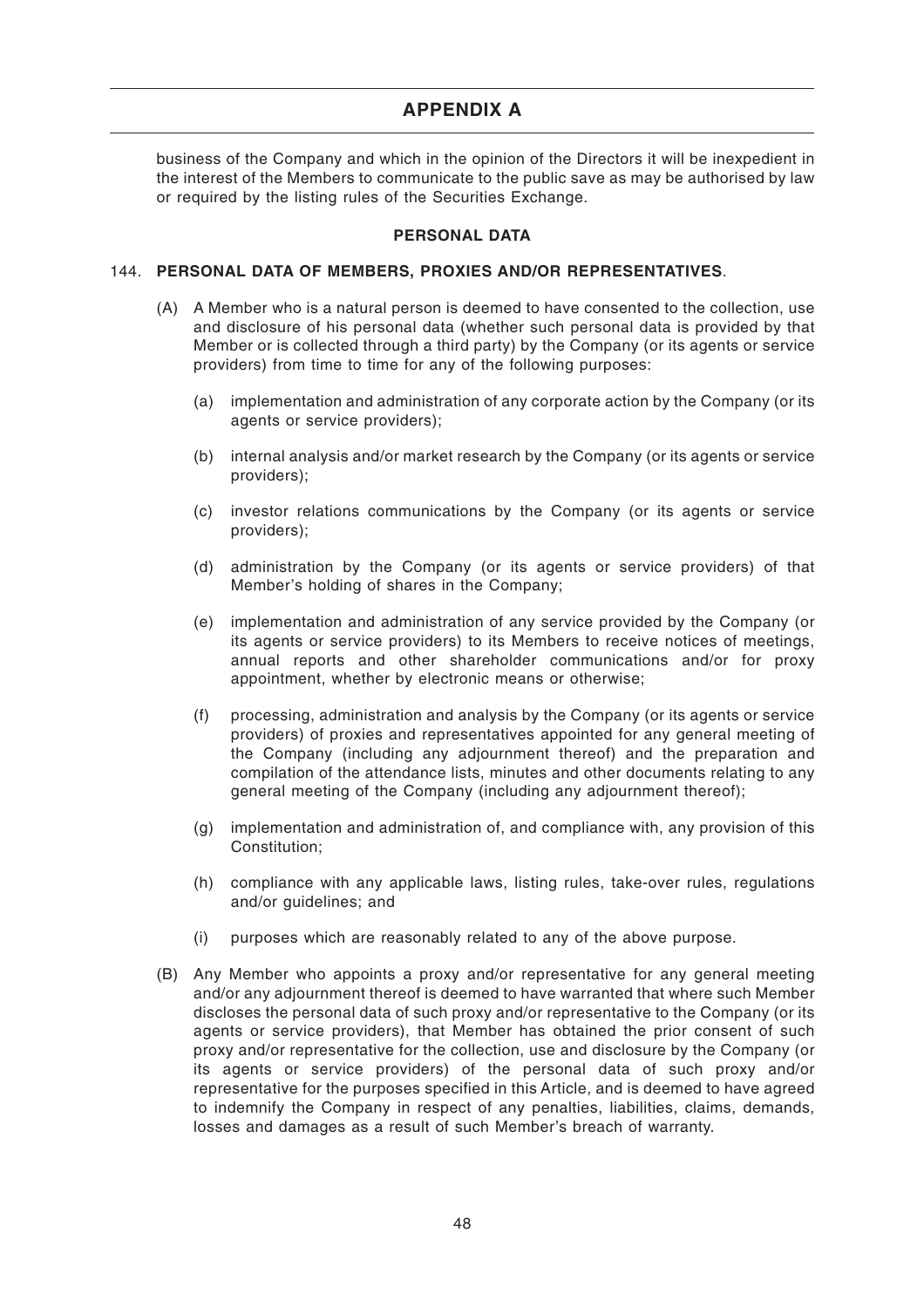We, the several persons whose names, addresses and occupations are hereunto subscribed are desirous of being formed into a company in pursuance of this Constitution and we respectively agree to take the number of shares in the capital of the Company set opposite our respective names.

| Names, Addresses and Descriptions of Subscribers | Number of Shares<br>taken by each<br>Subscriber |
|--------------------------------------------------|-------------------------------------------------|
| Lee Tian Yew                                     | One                                             |
| 116, Everitt Road, Singapore                     |                                                 |
| Merchant                                         |                                                 |
| Yu Wing Kon                                      | One                                             |
| 8, Martia Road, Singapore                        |                                                 |
| Merchant                                         |                                                 |
| Total number of Shares Taken                     | Two                                             |
| Dated this 25 <sup>th</sup> day of November 1952 |                                                 |

WITNESS to the above signatures:

P.Y. Tan, Solicitor, Singapore.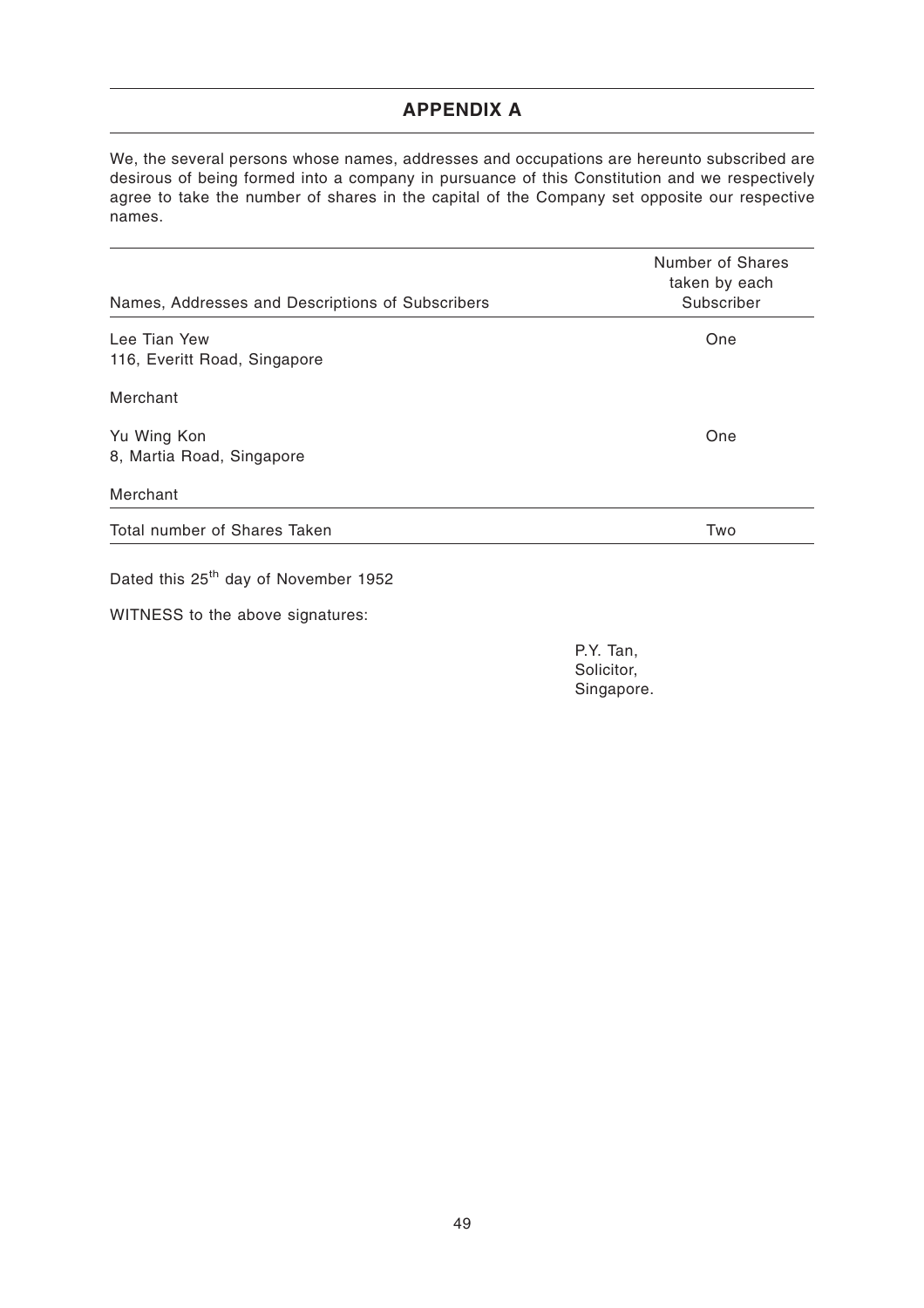Set out below are the principal provisions of the New Constitution which (i) are significantly different from the equivalent provisions in the Existing Constitution; or (ii) have been included in the New Constitution as new provisions, with the amendments blacklined.

# **1. Proposed Deletion of Article 1**

"1. **TABLE A EXCLUDED**. The regulations in Table A in the Fourth Schedule to the Act shall not apply to the Company except so far as the same are repeated or contained in these Articles."

# **2. Proposed Amendments to Article 2**

"12. **INTERPRETATION CLAUSE**. In these Articlesthis Constitution the words standing in the first column of the Table next hereinafter contained shall bear the meanings set opposite to them respectively in the second column thereof, if not inconsistent with the subject or context.

| <b>WORDS</b>                   |           | <b>MEANINGS</b>                                                                                                                                                                                                                                                               |
|--------------------------------|-----------|-------------------------------------------------------------------------------------------------------------------------------------------------------------------------------------------------------------------------------------------------------------------------------|
| Act                            |           | The Companies Act (Cap. 50) and every other Act<br>for the time being in force concerning companies<br>and affecting the Company of Singapore, as may be<br>amended or modified from time to time.                                                                            |
| Articles                       |           | These Articles of Association The provisions of this<br>Constitution as originally framed or as altered from<br>time to time by special resolution.                                                                                                                           |
| Company                        | $\ddotsc$ | SP Corporation Limited.                                                                                                                                                                                                                                                       |
| Constitution                   | <u></u>   | The constitution of the Company as may be<br>amended from time to time.                                                                                                                                                                                                       |
| <b>Chief Executive Officer</b> | <u>::</u> | Any one or more persons, by whatever name<br>described, who:                                                                                                                                                                                                                  |
|                                |           | is in direct employment of, or acting for or by<br>(a)<br>arrangement with, the Company; and                                                                                                                                                                                  |
|                                |           | (b)<br>is principally responsible for the management<br>and conduct of the business of the Company,<br>or part of the business of the Company, as the<br>case may be.                                                                                                         |
| <b>Depositor</b>               | $=$       | An account holder or a depository agent but does<br>not include a sub-account holder.                                                                                                                                                                                         |
| <b>Depository</b>              | $=$       | The Central Depository (Pte) Limited or any other<br>corporation approved by the Minister as a<br>depository company or corporation for the purposes<br>of the Act, which operates the Central Depository<br>System for the holding and transfer of book-entry<br>securities. |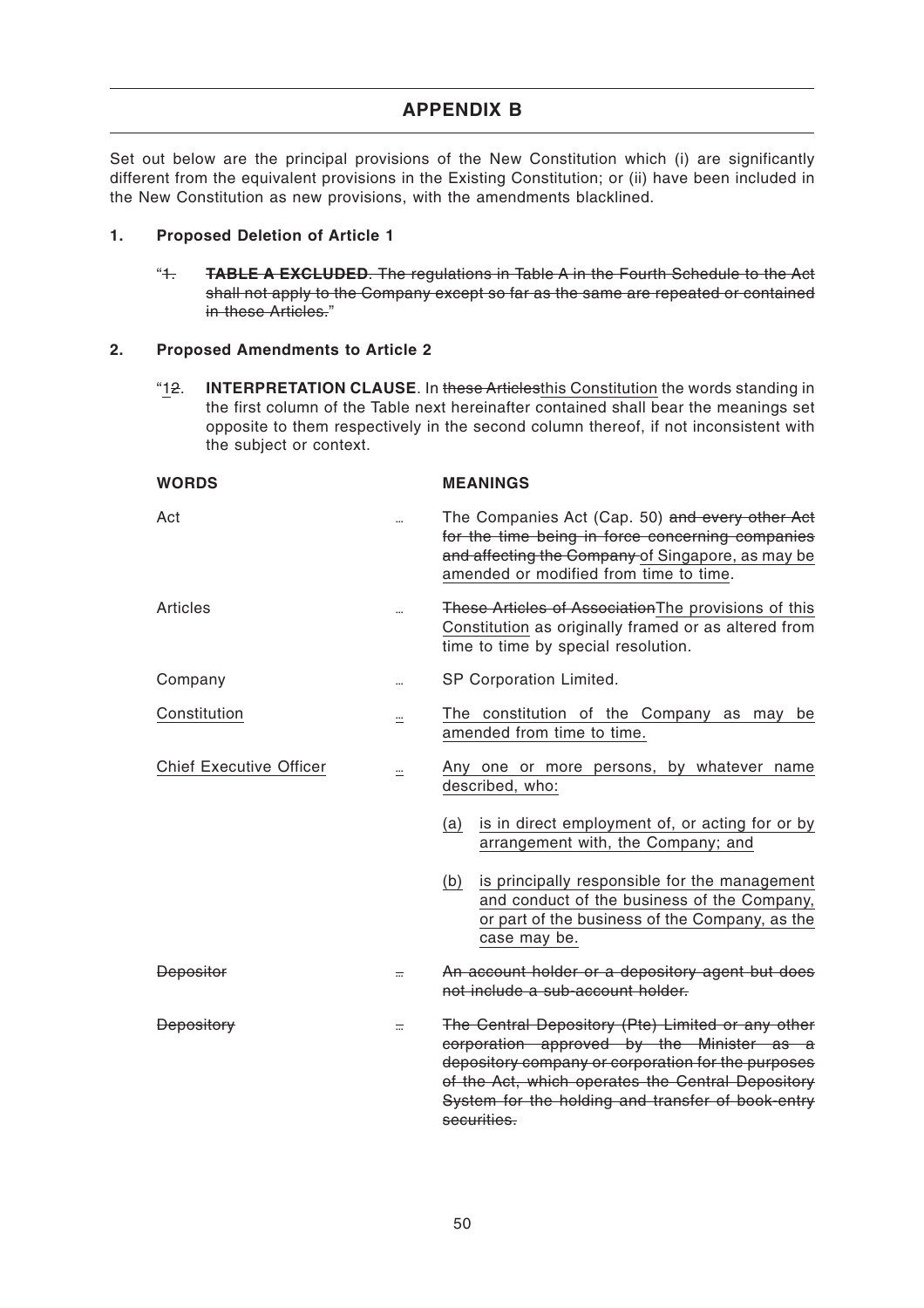| <b>Depository Agent</b>                            | $\equiv$      | A member company of the Securities Exchange, a<br>trust company (licensed under the Trust Companies<br>Act) 2005, a banking corporation or merchant bank<br>(approved by the Monetary Authority of Singapore<br>under the Monetary Authority of Singapore Act) or<br>any other person or body approved by the<br>Depository who (a) performs services as a<br>depository agent for sub-account holders in<br>accordance with the terms of a depository agent<br>agreement entered into between the Depository<br>and the depository agent; (b) deposits book-entry<br>securities with the Depository on behalf of the<br>sub-account holders; and (c) establishes an<br>account in its name with the Depository. |
|----------------------------------------------------|---------------|------------------------------------------------------------------------------------------------------------------------------------------------------------------------------------------------------------------------------------------------------------------------------------------------------------------------------------------------------------------------------------------------------------------------------------------------------------------------------------------------------------------------------------------------------------------------------------------------------------------------------------------------------------------------------------------------------------------|
| <b>Depository Register</b>                         | $\overline{}$ | The register of holders maintained by the<br>Depository in respect of book-entry securities (as<br>defined in the Act).                                                                                                                                                                                                                                                                                                                                                                                                                                                                                                                                                                                          |
| <b>Directors</b>                                   |               | The Directors for the time being of the Company.                                                                                                                                                                                                                                                                                                                                                                                                                                                                                                                                                                                                                                                                 |
| electronic communication                           | $\ddot{}$     | Communication transmitted (whether from one<br>person to another, from one device to another, from<br>a person to a device or from a device to a person):<br>by means of a telecommunication system; or<br>(a)<br>by other means but while in an electronic form,<br>(b)<br>such that it can (where particular conditions are<br>met) be received in legible form or be made legible<br>following receipt in non-legible form.                                                                                                                                                                                                                                                                                   |
| <b>Market Day</b>                                  |               | A day on which the Securities Singapore Exchange<br>is open for securities trading.                                                                                                                                                                                                                                                                                                                                                                                                                                                                                                                                                                                                                              |
| Member (and any<br>references to a<br>shareholder) |               | where the Depository or its nominee (as the<br>(a)<br>case may be) is named in the Depository<br>Register as the holder of shares, a Depositor<br>in respect of the number of shares which stand<br>in credit against his name in the Depository<br>Register as at 72 hours before the time of the<br>relevant general meeting of the Company as<br>certified by the Depository to the Company;<br>and                                                                                                                                                                                                                                                                                                           |
|                                                    |               | (b)<br>in any other case, a person whose name<br>appears on the Register of Members as a<br>member of the Company,                                                                                                                                                                                                                                                                                                                                                                                                                                                                                                                                                                                               |
|                                                    |               | but shall exclude the Company itself where it is                                                                                                                                                                                                                                                                                                                                                                                                                                                                                                                                                                                                                                                                 |

such a member by reason of its holding shares as treasury shares.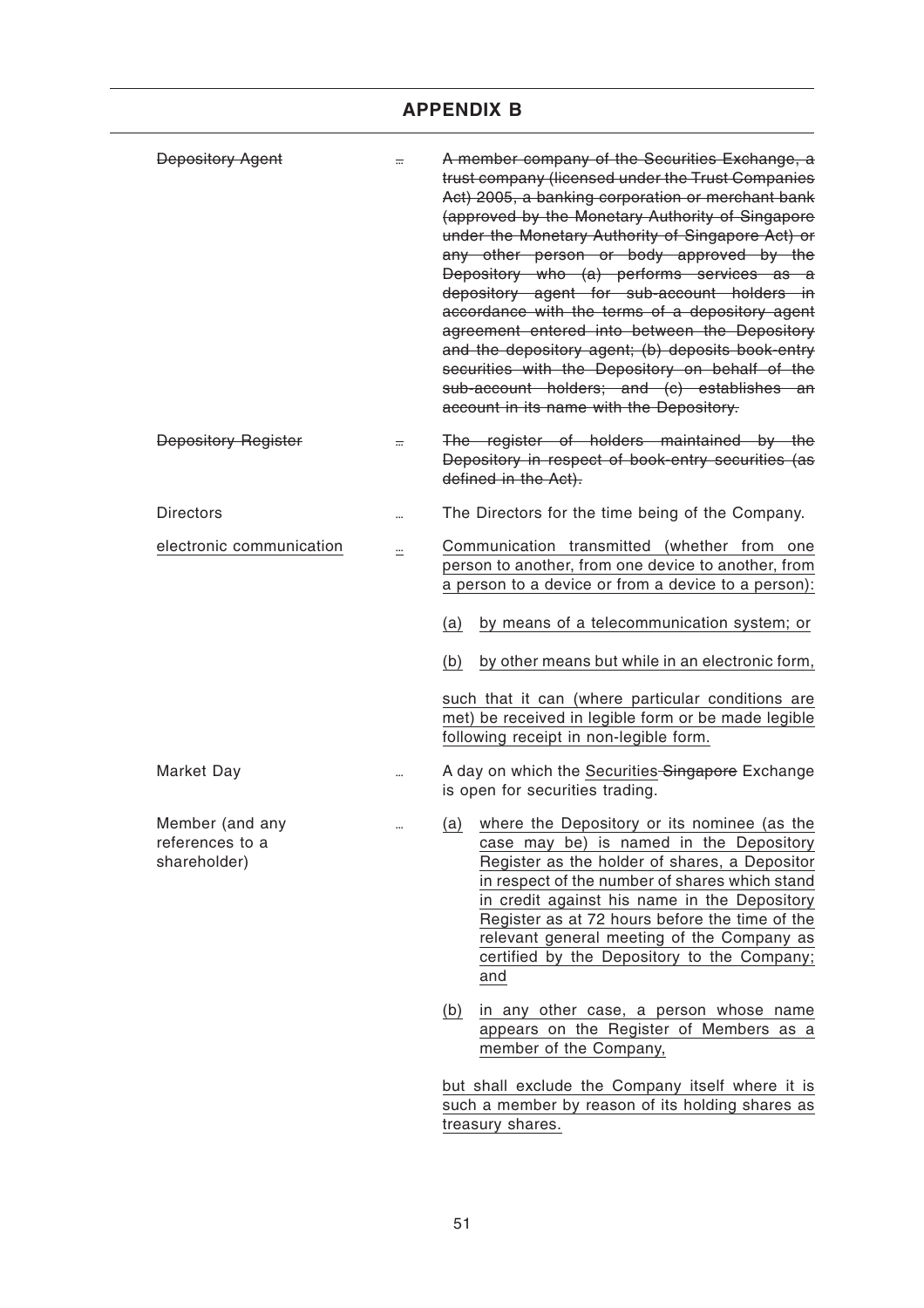Any registered holder of shares in the Company, or where such registered holder is the Depository, the Depositors on whose behalf the Depository holds the shares PROVIDED ALWAYS THAT (a) a Depositor shall only be entitled to attend any general meeting and to speak and vote thereat if his name appears on the Depository Register fortyeight hours before the general meeting as a Depositor on whose behalf the Depository holds shares in the Company, the Company being entitled then to deem each such Depositor as holding such number of shares as is actually credited to the Securities Account of the Depositor as at such time, according to the records of the Depository as supplied by the Depository to the Company, or where a Depositor has appointed a proxy, such proxy as representing such number of shares or where a Depositor has appointed two proxies and specified the proportion of his shares which each proxy is to represent, to apportion the said number of shares standing to his Securities Account between the two proxies in the same proportion as specified by the Depositor in appointing the proxies; (b) the Company shall be entitled to reject any instrument of proxy lodged by any Depositor whose name does not appear on the Depository Register as a Depositor on whose behalf the Depository holds shares in the Company forty-eight hours before the general meeting at which the proxy is to act; (c) the Company shall not be obliged to enter the names and particulars of such Depositor in its Register of Members; (d) the Company shall be entitled to pay any dividends payable to such Depositor to the Depository and, to the extent of the payment made to the Depository, the Company shall be discharged from any and all liability in respect of that payment; and (e) the provisions in these Articles relating to the transfer, transmission or certification of shares shall not apply to any transactions affecting book-entry securities (as defined in the Act). PROVIDED FURTHER THAT any reference to a Member does not include the Company itself where it is such a member by virtue of its holding shares as treasury shares.

Office The registered office for the time being of the Company.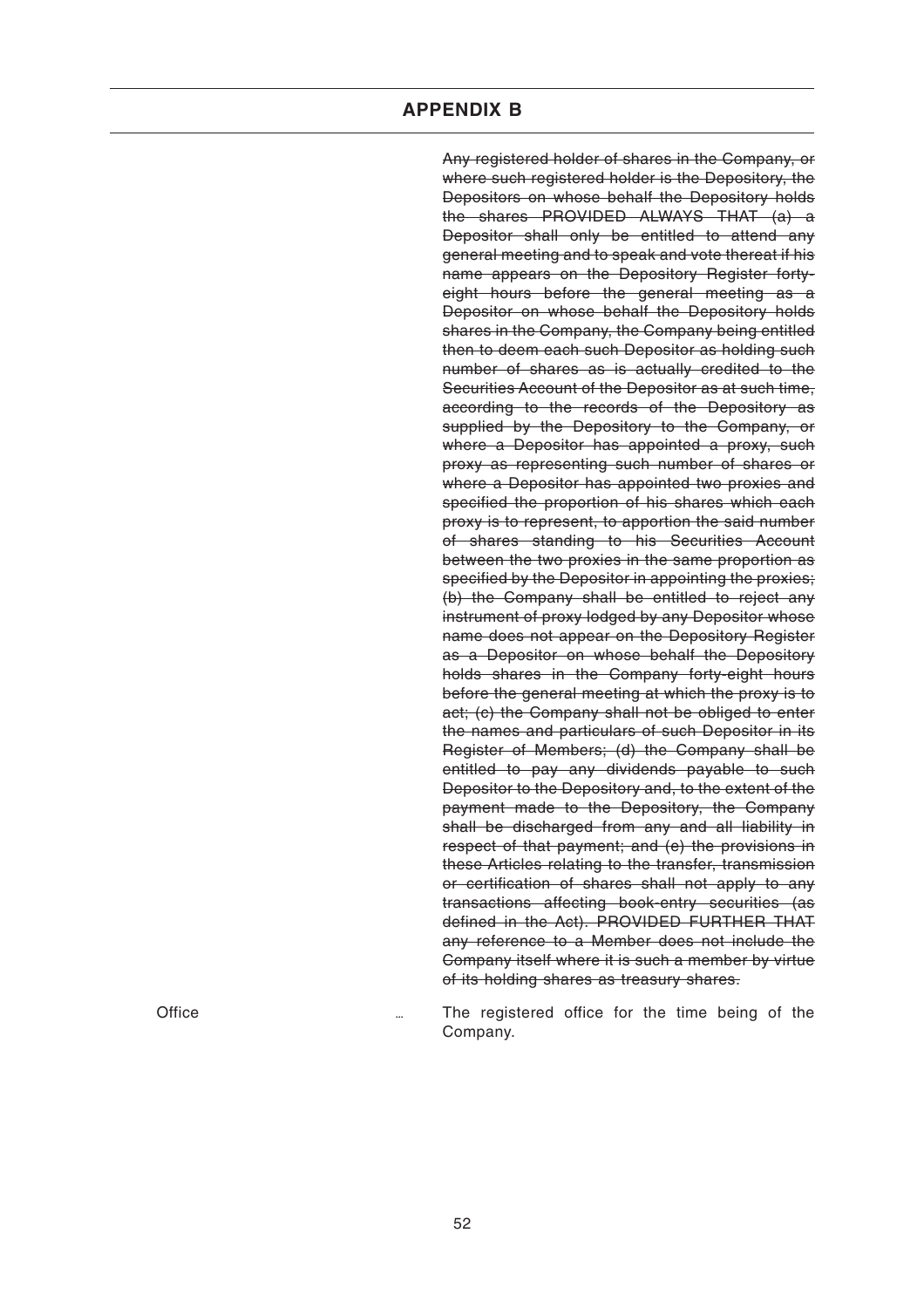| <b>APPENDIX B</b> |  |  |
|-------------------|--|--|
|                   |  |  |

| <b>Register of Members</b> |           | register of members of the Company<br>The<br>maintained by the Company pursuant to Section<br>190 of the Act on which the Company shall enter the<br>name of every person who is a registered holder of<br>shares in the Company including the Depository<br>PROVIDED ALWAYS THAT the Depository shall be<br>deemed not to be a member of the Company. |
|----------------------------|-----------|--------------------------------------------------------------------------------------------------------------------------------------------------------------------------------------------------------------------------------------------------------------------------------------------------------------------------------------------------------|
| Relevant Intermediary      | ≕         | Shall have the meaning ascribed to it under Section<br>181 of the Act.                                                                                                                                                                                                                                                                                 |
| Seal                       | $\ddotsc$ | The Common Seal of the Company.                                                                                                                                                                                                                                                                                                                        |
| <b>Securities Account</b>  |           | The securities account maintained by a Depositor<br>with the Depository.                                                                                                                                                                                                                                                                               |
| Securities and Futures Act | $\equiv$  | The Securities and Futures Act (Cap. 289) of<br>Singapore, as may be amended or modified from<br>time to time.                                                                                                                                                                                                                                         |
| Securities Exchange        |           | Exchange Securities<br>The Singapore<br>Trading<br>Limited.                                                                                                                                                                                                                                                                                            |
| <b>Statutes</b>            |           | The Act and every other legislation for the time<br>being in force concerning companies and affecting<br>the Company.                                                                                                                                                                                                                                  |
| treasury shares            | $\ddot{}$ | Shall have the meaning ascribed to it under the Act.                                                                                                                                                                                                                                                                                                   |

The expressions "Depositor", "Depository", "Depository Agent" and "Depository Register" shall have the meanings ascribed to them respectively in Part IIIA of the Securities and Futures Act.

The expression "Secretary" shall include any person appointed by the Directors to perform any of the duties of the Secretary of the Company and where two or more persons are appointed to act as Joint Secretaries shall include any one of those persons.

Expressions referring to writing shall, unless the contrary intention appears, be construed as including references to printing, lithography, photography, and other modes of representing or reproducing words in a visible form.

Words denoting the singular shall, where applicable, include the plural and vice versa. Words denoting the masculine gender-only shall, where applicable, include the feminine gender and neuter gender and vice versa. Words denoting persons shall, where applicable, include corporations.

Subject as aforesaid, any words or expressions defined in the Statutes shall, unless the context otherwise requires, bear the same meanings in these Articlesthis Constitution."

# **3. Proposed Amendments to Article 3**

"63. **ISSUE OF SHARES**. The shares taken by the subscribers to the Memorandum of AssociationConstitution shall be issued by the Directors. Subject as aforesaid and to these Articles, the shares shall be under the control of this Constitution, the Directors, who may allot and issue the same to such persons on such terms and conditions and at such times as the Directors think fit."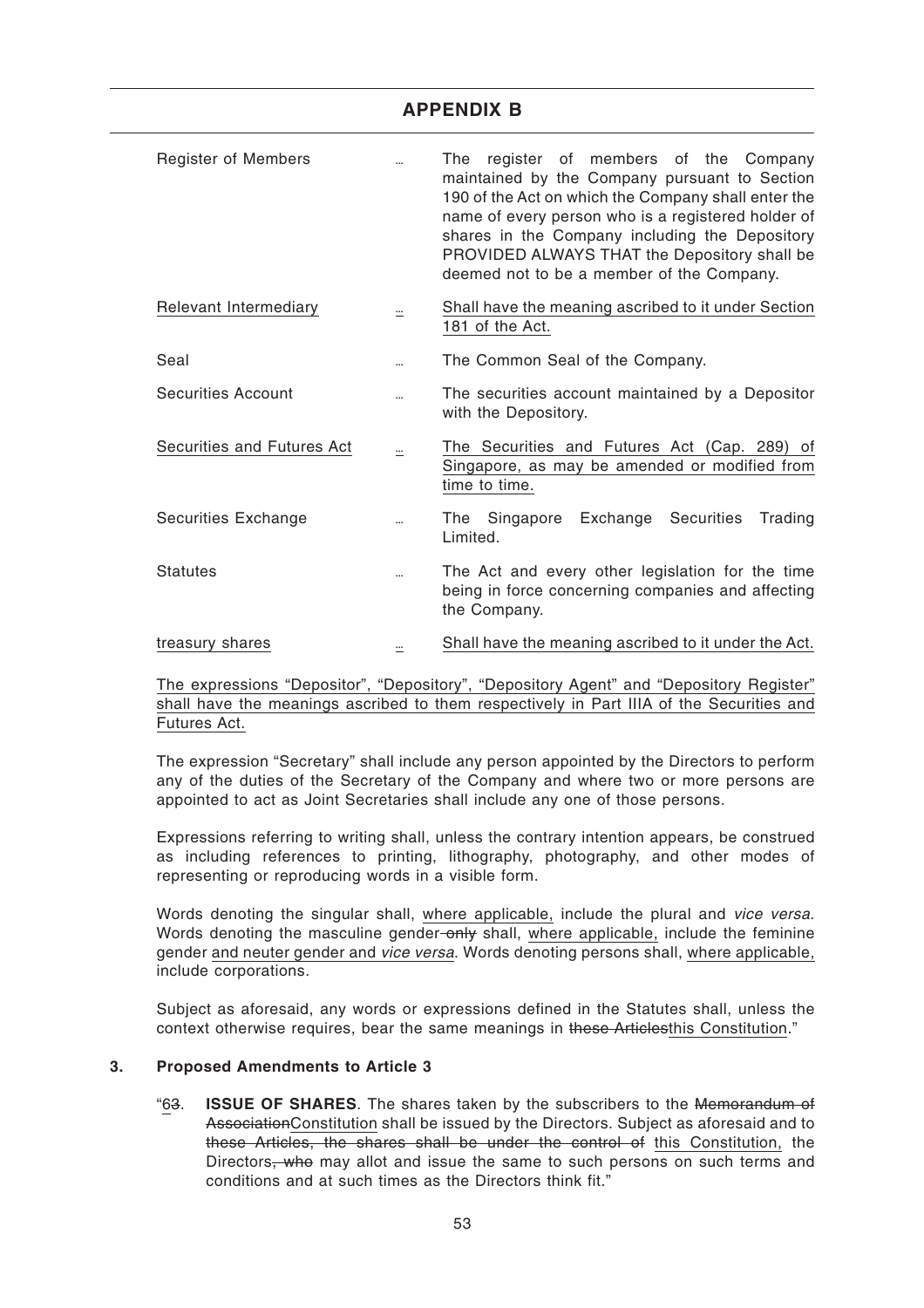- **4. Proposed Insertion of new Article 7**
	- "7. **PAYMENT OF EXPENSES IN ISSUE OF SHARES**. Any expenses (including brokerage or commission) incurred directly by the Company in the issue of new shares may be paid out of the proceeds of the issue or the Company's share capital. Such payment shall not be taken as reducing the amount of share capital of the Company."

#### **5. Proposed Amendments to Article 4**

#### "84. **SPECIAL RIGHTS**.

- (A) Without prejudice to any special rights previously conferred on the holders of any existing shares or class of shares, any share in the Company may be issued with such preferred, deferred or other special rights or such restrictions, whether in regard to dividend, voting, return of capital or otherwise as the Company may from time to time by ordinary resolution determine; PROVIDED ALWAYS THAT the total number of issued preference shares shall not at any time exceed the total number of issued ordinary shares of the Company.
- (B) The Company may issue shares for which no consideration is payable to the Company."

#### **6. Proposed Insertion of new Article 17**

"17. **POWER TO PAY COMMISSION AND BROKERAGE**. The Company may pay commissions or brokerage on any issue of shares at such rate or amount and in such manner as the Directors may deem fit. Such commissions or brokerage may be satisfied by the payment in cash or the allotment of fully or partly paid shares or partly in one way and partly in the other. The Company may, in addition to, or in lieu of, such commission, in consideration of any person so subscribing or agreeing to subscribe, or of his procuring or agreeing to procure subscriptions, for any shares in the Company, confer on any such person an option call within a specified time for a specified number of shares in the Company at a specified price or on such other terms and conditions as the Directors may deem fit."

#### **7. Proposed Insertion of new Article 18**

"18. **POWER TO CHARGE INTEREST ON CAPITAL**. If any shares of the Company are issued for the purpose of raising money to defray the expenses of the construction of any works or buildings or the provision of any plant which cannot be made profitable for a lengthened period, the Company may, subject to the conditions and restrictions mentioned in the Act, pay interest on so much of the share capital as is for the time being paid up (except treasury shares) and may charge the same to capital as part of the cost of the construction or provision."

### **8. Proposed Amendments to Article 26**

"3226. **TRANSFER OF SHARES**. There shall be no restriction on the transfer of fully paid up shares (except where required by law or, where the Company is listed on the SingaporeSecurities Exchange, the rules, bye-laws or listing rules of the SingaporeSecurities Exchange) but the Directors may in their discretion refuse to register a transfer to a transferee of whom they do not approve, in the case of shares not fully paid up, PROVIDED ALWAYS THAT in the event of the Directors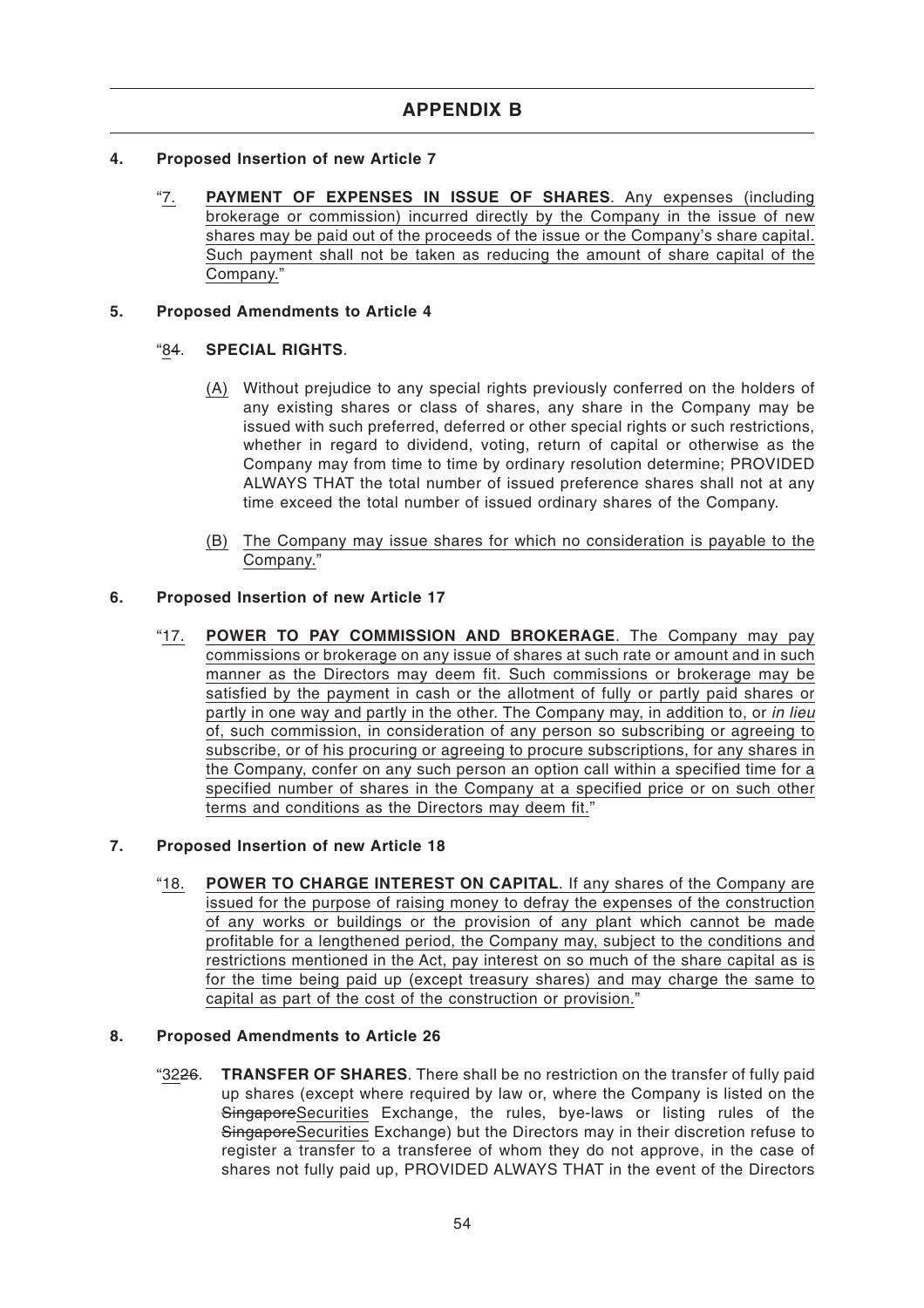refusing to register a transfer of shares, they shall within one month30 days, or in the event of the Company being listed on the SingaporeSecurities Exchange, within ten market days10 Market Days beginning with the day on which the application for such transfer of shares was made, serve a notice in writing to the applicant stating the facts which are considered to justify the refusal as required by the Act."

### **9. Proposed Insertion of new Article 39A**

"39A. **DIRECTORS MAY GIVE NOTICE TO PERSON ENTITLED**. The Directors may at any time give notice requiring any person entitled to a share by transmission to elect either to be registered himself or to transfer such share, and if the notice is not complied with within 90 days the Directors may thereafter withhold payment of all dividends, or other monies payable in respect of the share until the requirements of the notice have been complied with."

#### **10. Proposed Amendments to Article 49**

- "5549. **COMPANY MAY ALTER ITS CAPITAL**. The Company may by ordinary resolution:–
	- (1) consolidate and divide all or any of its share capital;  $-$ or
	- (2) cancel any number of shares which at the date of the passing of the resolution have not been taken, or agreed to be taken, by any person-or which have been forfeited and diminish the amount of its capital by the number of shares so cancelled; or
	- (3) sub-divide shares, or any of them, (subject, nevertheless, to the provisions of the Statutes), and so that the resolution whereby any share is sub-divided may determine that, as between the holders of the shares resulting from such sub-division, one or more of thesuch shares may have any such preferred or other special rights over, or may have such deferred rights, or be subject to any such restrictions as compared with the others as the Company has power to attach to unissued or new shares-; or
	- (4) subject to the provisions of this Constitution and the Statutes, convert its share capital or any class of shares from one currency to another currency."

#### **11. Proposed Amendments to Article 54**

"6054. **ANNUAL GENERAL MEETINGS**. A general meeting shall be held once in every calendar year and in accordance with the requirements of the Act, at such time and place in Singapore as may be determined by the Directors, but not more than four 4 months or such other period as may be prescribed by the Act, shall be allowed to elapse between the close of each financial year and such general meeting."

#### **12. Proposed Amendments to Article 57**

"6357. **NOTICE OF GENERAL MEETING**. Any general meeting at which it is proposed to pass a special resolution or a resolution of which special notice is required and has been given to the Company, shall be called by twenty-one21 days' notice in writing at the least and an annual general meeting and any other extraordinary general meeting by fourteen14 days' notice in writing at the least, provided that. The period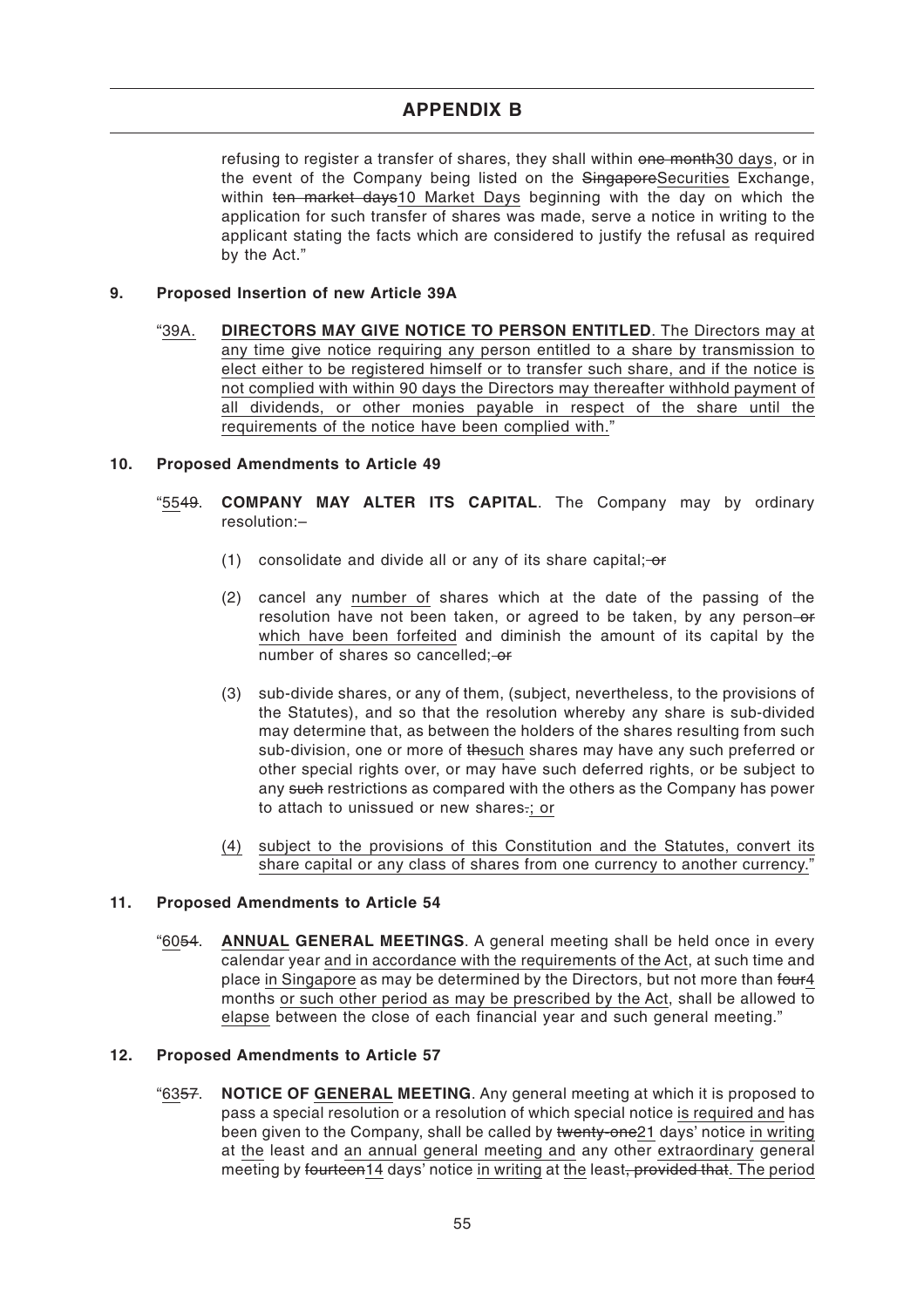of notice shall in each case be exclusive of the date of notice and of the date of meeting; PROVIDED ALWAYS THAT a general meeting notwithstanding that it has been called by a shorter notice than that specified above, shall be deemed to have been duly called if it is so agreed  $(a)$ :

- (a) in the case of aan annual general meeting, by all the Members entitled to attend and to vote thereat  $(b)$ ; and
- (b) in the case of an extraordinary general meetings, by a majority in number of the membersMembers having a right to attend and vote thereat, being a majority which holdstogether holding not less than 95% of the total voting rights of all the membersMembers having a right to vote at that meeting.

Every notice calling a general meeting shall specify the place (which shall be in Singapore) and the day and the hour of meeting and be given in a manner hereinafter mentioned to such persons as are under the provisions of these Articlesthis Constitution and the Act entitled to receive notices of general meetings from the Company. Any notice of a meeting called to consider special business shall be accompanied by a statement regarding the effect of any proposed resolution in respect of such special business. In and if any resolution is to be proposed as a special resolution or as requiring special notice, the eventnotice shall contain a statement to that effect. So long as the shares of the Company beingare listed on the SingaporeSecurities Exchange, at least fourteen14 days' notice of every suchany general meeting shall be given by advertisement in the daily press and in writing to the SingaporeSecurities Exchange. The accidental omission to give such notice to, or the non-receipt of such notice by, any such person shall not invalidate the proceedings or any resolution passed at any such meeting.

The accidental omission to give notice to or the non-receipt of notice by any person entitled thereto shall not invalidate the proceedings at any general meeting."

# **13. Proposed Amendments to Article 58**

"6458. **RESOLUTION SIGNED BY ALL THE MEMBERS AS EFFECTIVE AS IF PASSED AT GENERAL MEETING**. Subject to the Statutes, a resolution in writing signed by all the Members (in accordance with the requirements of the Act) for the time being entitled to receive notice of and attend and vote at general meetings (or being corporations by their duly authorised representatives) shall be valid and effective as if the same had been passed at a general meeting of the Company duly convened and held, and may consist of several documents in the like form each signed by one or more Members. The expressions 'in writing' and 'signed' include approval by telefax, telex, cable or telegram or such other electronic communication by any such Member."

#### **14. Proposed Amendments to Article 59**

"6559. **SPECIAL BUSINESS**. All business shall be deemed special that is transacted at an extraordinary general meeting, and also all that is transacted at aan annual general meeting, with the exception of declaring a dividend, the consideration of the accounts, balance sheets, financial statements, Directors' statement and the reports of the Directors and Auditors, Auditors' report, and any other documents required by law to be annexed to the balance sheets, the election of Directors in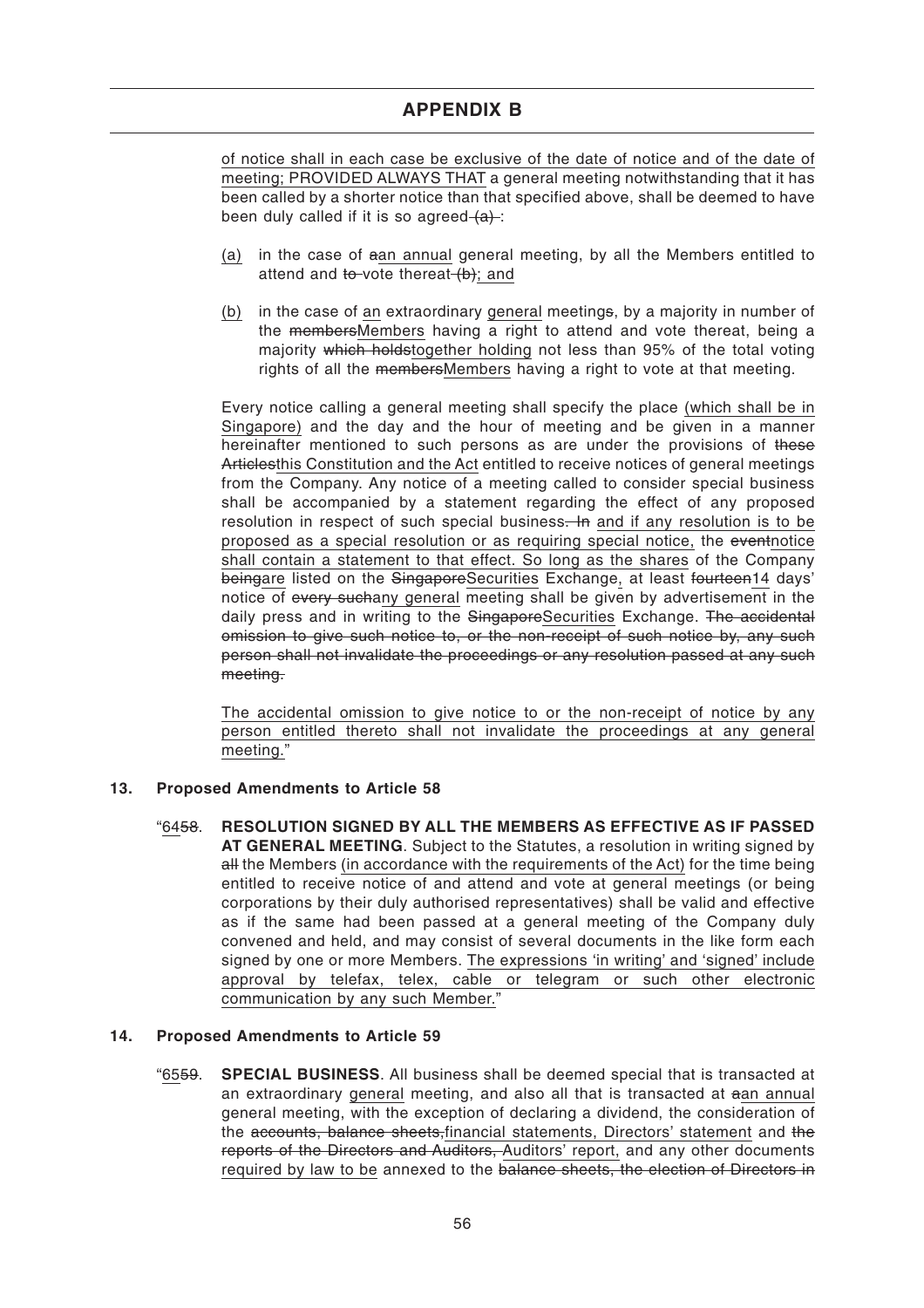the place of those retiring and the financial statements, appointing Directors to fill vacancies arising at the general meeting on retirement whether by rotation or otherwise, appointing or re-appointing Auditors, fixing of the remuneration of the Directors and the appointmentproposed to be paid in respect of their office as such under this Constitution and fixing of the remuneration of the Auditors or determining the manner in which such remuneration is to be fixed."

### **15. Proposed Amendments to Article 63**

"6963. **NOTICE OF ADJOURNED MEETINGS**. The Chairman may, with the consent of any meeting at which a quorum is present and shall, if so directed by the meeting, adjourn any meeting from time to time and from place to place as the meeting shall determine PROVIDED ALWAYS THAT the place of the adjourned meeting shall be in Singapore. Whenever a meeting is adjourned for ten10 days or more, notice of the adjourned meeting shall be given in the same manner as in the case of an original meeting. Save as aforesaid, no Member shall be entitled to any notice of any adjournment or of the business to be transacted at an adjourned meeting. No business shall be transacted at any adjourned meeting other than the business which might have been transacted at the meeting from which the adjournment took place."

#### **16. Proposed Amendments to Article 64**

# "7064. **HOW RESOLUTION DECIDED**.

- (A) If required by the listing rules of the Securities Exchange, all resolutions at general meetings shall be voted by poll.
- (B) Subject to Article 70(A), Aat any general meeting a resolution put to the vote of the meeting shall be decided on a show of hands, unless before or on the declaration of the result of the show of hands, a poll is demanded by either:–
	- (i) the chairman of the meeting; or
	- (ii) not less than two Members present in person or by proxy and entitled to vote at the meeting; or
	- (iii) a Member or Members present in person or by proxy and representing not less than ten per cent5% of the total voting rights of all the Members having the right to vote at the meeting; or
	- (iv) a Member or Members present in person or by proxy and holding not less than ten per cent5% of the total number of paid-up shares of the Company (excluding treasury shares).
- (C) Subject to Article 70(A), where a resolution put to the vote of the general meeting is to be decided on a show of hands:–
	- (i) in the case of a Member who is not a Relevant Intermediary and who is represented by two proxies, only one of the two proxies as determined by such Member or, failing such determination, by the chairman of the meeting (or by a person authorised by the chairman) in his sole discretion, shall be entitled to vote on a show of hands; and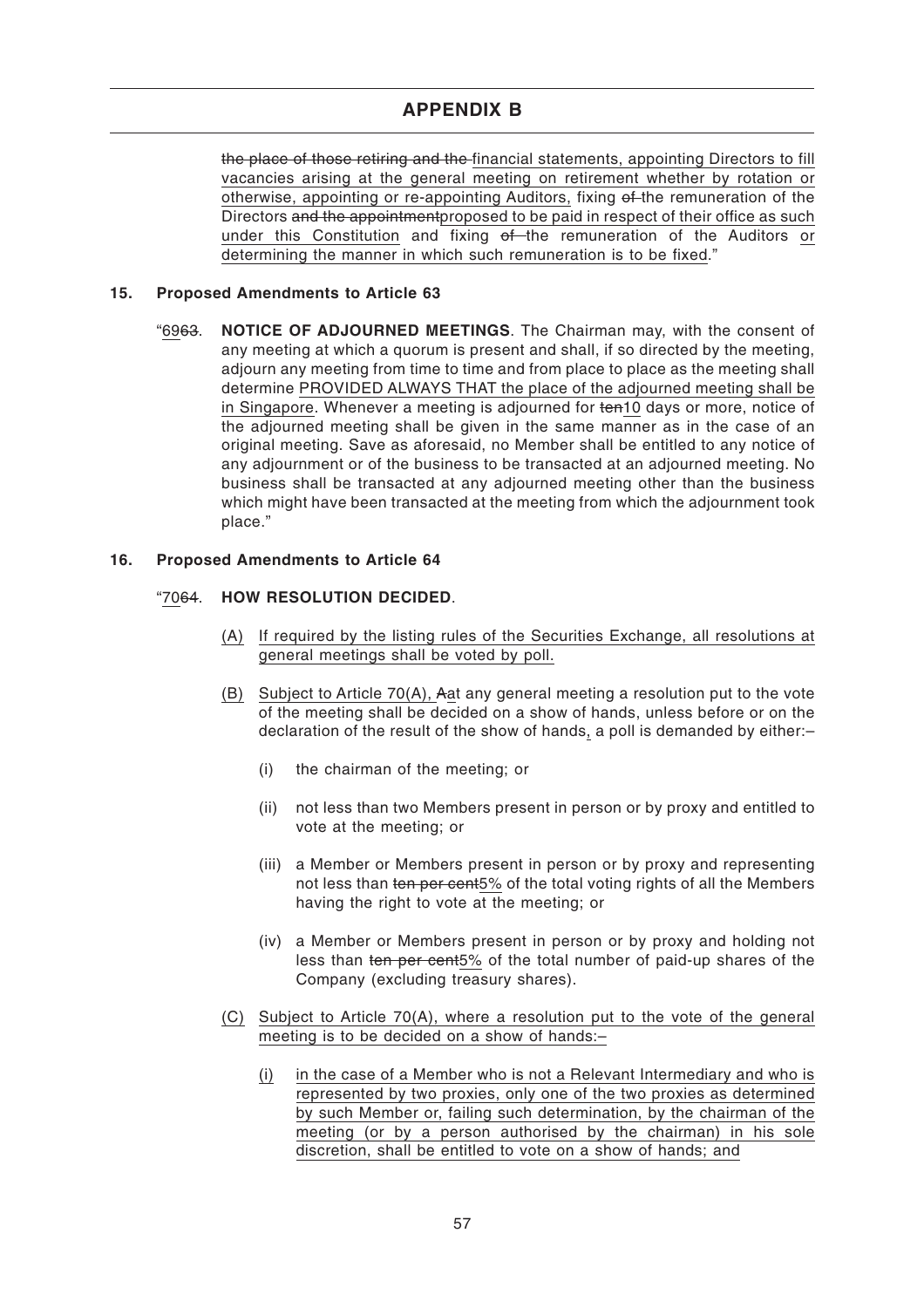(ii) in the case of a Member who is a Relevant Intermediary and who is represented by two or more proxies, each proxy shall be entitled to vote on a show of hands."

# **17. Proposed Amendments to Article 65**

"7165. **RESULT OF VOTING**. A demand for a poll made pursuant to Article 70(B) may be withdrawn. Unless a poll be so demanded (and the demand be not withdrawn) or is required pursuant to Article 70(A), a declaration by the chairman that a resolution has been carried, or carried unanimously, or by a particular majority, or lost, and an entry to that effect in the book containing the minutes of the proceedings of the Company shall be conclusive evidence thereof without proof of the number or proportion of the votes recorded in favour of or against such resolution."

# **18. Proposed Amendments to Article 67**

"7367. **HOW POLL TO BE TAKEN**. A No poll shall be demanded on the electionchoice of the chairman of a Chairmanmeeting or on anya question of adjournment of the meetingshall be taken immediately. A poll demandedtaken on any other question shall be taken at such time and place in Singapore, and in such manner as the chairman directs, and the result of the poll shall be deemed to be the resolution of the meeting at which the poll was demandedtaken. The chairman may (and if required by the listing rules of the Securities Exchange or if so directed by the meeting shall) appoint scrutineer(s) and may adjourn the meeting to some place in Singapore and time fixed by him for the purpose of declaring the results of the poll. Any business other than that upon which a poll has been demandedtaken may be proceeded with at a meeting pending the taking of the poll."

# **19. Proposed Amendments to Article 73**

"7973. **VOTES OF LUNATIC MEMBER**. A person of unsound mind**VOTES OF MEMBERS WHO ARE MENTALLY DISORDERED**. A Member who is mentally disordered and incapable of managing himself or his affairs, or in respect of whom an order has been made by any court having jurisdiction in lunacy, may vote, whether on a show of hands or on a poll, by his committee, receiver, curator bonis, or other legal curator and such last-mentioned persons may give their votes either personally or by proxy."

# **20. Proposed Amendments to Article 75**

"8175. **APPOINTMENT OF PROXIES**. A Member shall be entitled to be present and to vote on any question either personally or by proxy, or as proxy for another Member at any General Meeting, or upon a poll and to be reckoned in a quorum in respect of any fully paid-up shares and of any shares upon which calls due and payable to the Company shall have been paid. A proxy need not be a Member of the Company and. A Member may appoint not more than 2 proxies to attend and vote at the same general meeting provided that no limit shall be imposed on the number of proxies for nominee companies Relevant Intermediaries. Each proxy appointed by a Relevant Intermediary must be appointed to exercise the rights attached to a different share or shares held by such Relevant Intermediary (which number and class of shares shall be specified). (shareholdersShareholders holding shares through nominee companiesRelevant Intermediaries may attend any General Meetinggeneral meeting as proxies). No shareholderMember shall be entitled so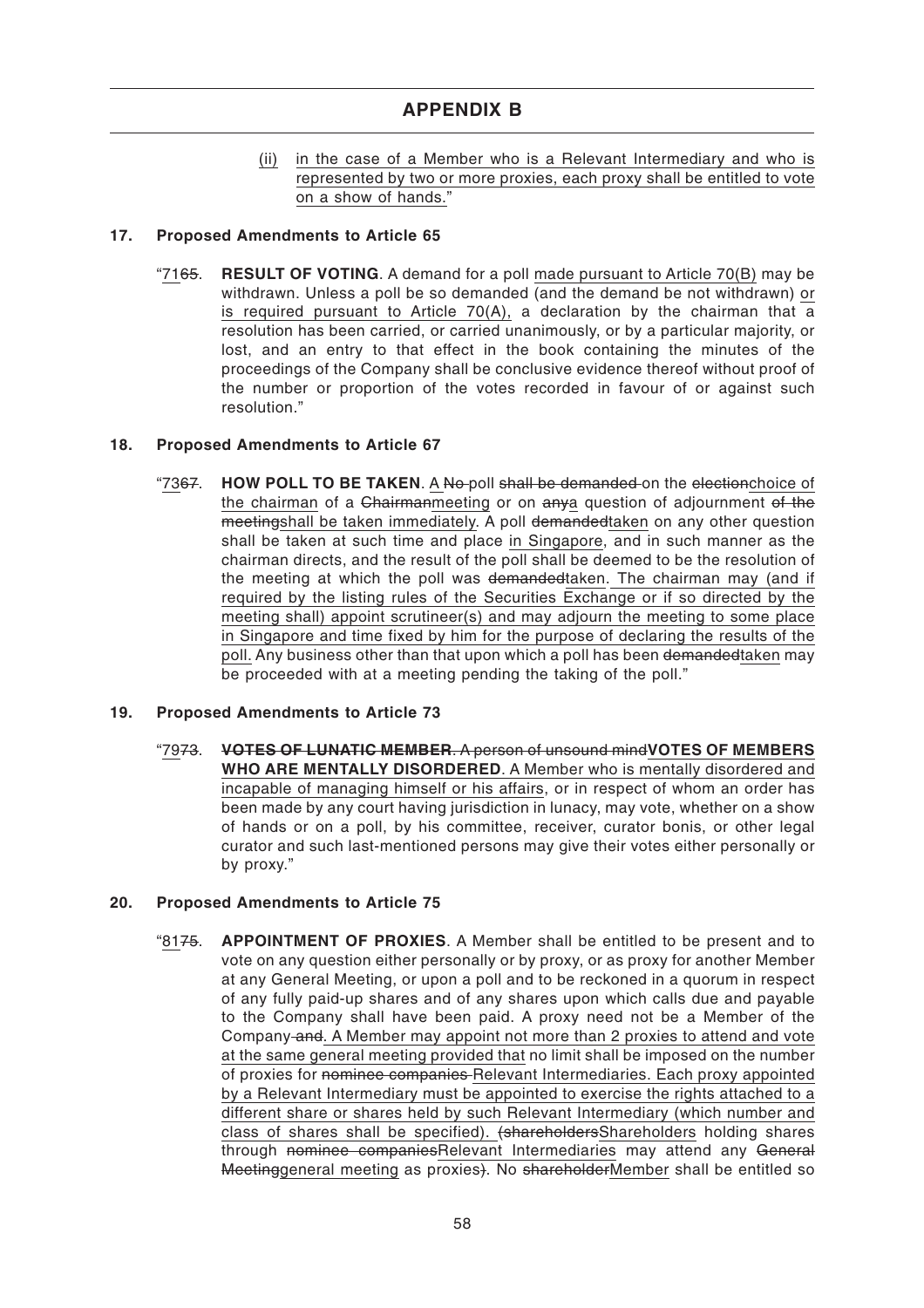to vote or be recognised in a quorum in respect of any shares upon which any call or other sum so due and payable shall be unpaid. An instrument of proxy shall be deemed to confer authority to demand, join in demanding and vote on a poll."

# **21. Proposed Amendments to Article 76**

"8276. **INSTRUMENT APPOINTING A PROXY TO BE LEFT AT THE OFFICE**. The instrument appointing a proxy and the power of attorney or other authority, if any, under which it is signed, or a notarially certified copy of that power or authority shall be deposited at the Office not less than forty-eight (or such other place, if any, as is specified for the purpose in the notice convening the meeting) not less than 72 hours before the time for holding the meeting or adjourned meeting at which the person named in the instrument proposes to vote, and in default the instrument of proxy shall not be treated as valid. The deposit of an instrument appointing a proxy does not preclude a Member concerned from attending and voting in person at the meeting, as well as for any adjournment of the meeting to which it relates. In such an event, the appointment of the proxy or proxies is deemed to be revoked by the Member concerned at the point when the Member attends the meeting."

# **22. Proposed Amendments to Article 79**

"8579. **CORPORATION ACTING BY REPRESENTATIVES AT MEETING**. Any corporation which is a Member of the Company may by resolution of its directors or other governing body authorise such person as it thinks fit to act as its representative at any meeting of the Company or of any class of Members of the Company, and the person so authorised shall be entitled to exercise the same powers on behalf of the corporation which he represents as that corporation could exercise if it were an individual Member of the Company and such corporation shall for the purposes of this Constitution (but subject to the Act) be deemed to be present in person at any such meeting if a person so authorised is present thereat, save that such person shall not be otherwise entitled to attend the meeting as a Member or proxy or corporate representative of another Member."

# **23. Proposed Amendments to Article 82**

"8882. **DIRECTOR'S SHARE QUALIFICATION AND RETIREMENT AGE LIMIT**. A Director shall not be required to hold any share qualification in the Company, but subject to the provisions of the Act he shall not be of or over the age of 70 years at the date of his appointment."

#### **24. Proposed Amendments to Article 86**

"9286. **DIRECTOR TO MANAGE COMPANY'S BUSINESS**. The business of the Company shall be managed by or under the direction or the supervision of the Directors<sub>7</sub>. The Directorswho may pay all such expenses of and preliminary and incidental to the promotion, formation, establishment and registration of the Company as they think fit, and may exercise all such powers of the Company and do on behalf of the Company all such acts as may be exercised and done by the Company, and as are not by the Statutes or by these Articlesthis Constitution required to be exercised or done by the Company in general meeting, subject nevertheless to any regulations of these Articlesthis Constitution, to the provisions of the Statutes, and to such regulations being not inconsistent with the aforesaid regulations or provisions as may be prescribed by the Company in general meeting, but no regulation made by the Company in general meeting shall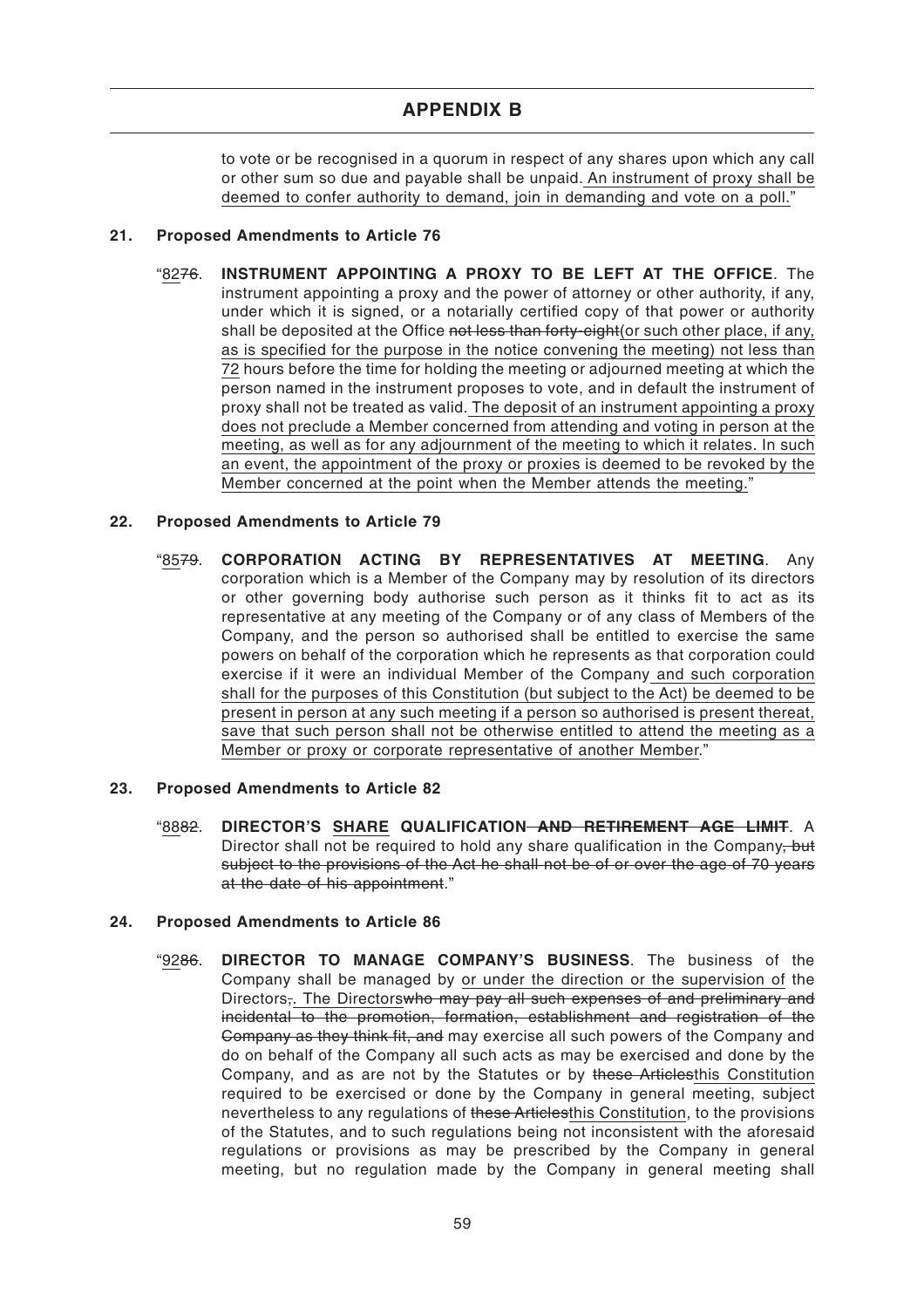invalidate any prior act of the Directors which would have been valid if such regulation had not been made; PROVIDED ALWAYS THAT any sale or disposal by the Directors of the Company's main undertaking shall be subject to ratificationapproval by shareholders in general meeting save in accordance with the Act."

#### **25. Proposed Amendments to Article 92**

"9892. **DIRECTORS TO COMPLY WITH THE STATUTES**. The Directors shall duly comply with the provisions of the Statutes, and particularly the provisions as to registrationkeeping records of the appointment of any Director, Chief Executive Officer, Secretary or Auditor, registering and keeping copies of mortgages and charges, keeping of the Register of Members, keeping a Register of Directors and entering all necessary particulars therein, and sending a copy thereof or a notification of any changes therein to the Registrar of Companies, and sending to such Registrar an annual return, together with the Certificates and particulars required (but not limited) by Section 197 of the Act, notices as to increase of capital, returns of allotments and contracts relating thereto, copies of resolutions and agreements and other particulars connected with the above. The Company may exercise the powers conferred upon it by the Act with regard to the keeping of a branch register, and the Directors may make and vary such regulations in respect of the keeping of such register as they may think fit. Such company records shall be kept in hard copy form or in electronic form and arranged in such manner that the Directors think fit."

#### **26. Proposed Amendments to Article 94**

"10094. **DIRECTORS MAY CONTRACT WITH COMPANY**. A Director or Chief Executive Officer, as the case may be, may contract with and be interested in any transaction or proposed transaction with the Company and shall not be liable to account for any profit made by him by reason of any such contract; PROVIDED ALWAYS THAT the Director or the Chief Executive Officer, as the case may be, (i) declares the nature of thehis interest of the Director in any such contract be declaredor transaction at a meeting of the Directors as required (but not limited) by Section 156; or (ii) sends a written notice to the Company containing details on the nature, character and extent of his interest in the transaction or proposed transaction with the Company in accordance with the provisions of the Act. No Director shall vote as a Director in respect of any contract, arrangement or transaction in which he has directly or indirectly a personal material interest, although he shall be counted in the quorum present at the meeting."

# **27. Proposed Amendments to Article 97**

- "10397. **OFFICE OF DIRECTOR VACATED IN CERTAIN CASES**. Subject as herein otherwise provided or to the terms of any subsisting agreement, the office of a Director shall be vacated:–
	- (1) if he becomes a bankrupt or he makes any arrangement or composition with his creditors;
	- (2) if he becomes disqualified from being a Director or is prohibited from being a Director by reason of any order made under any provision of the Statutes;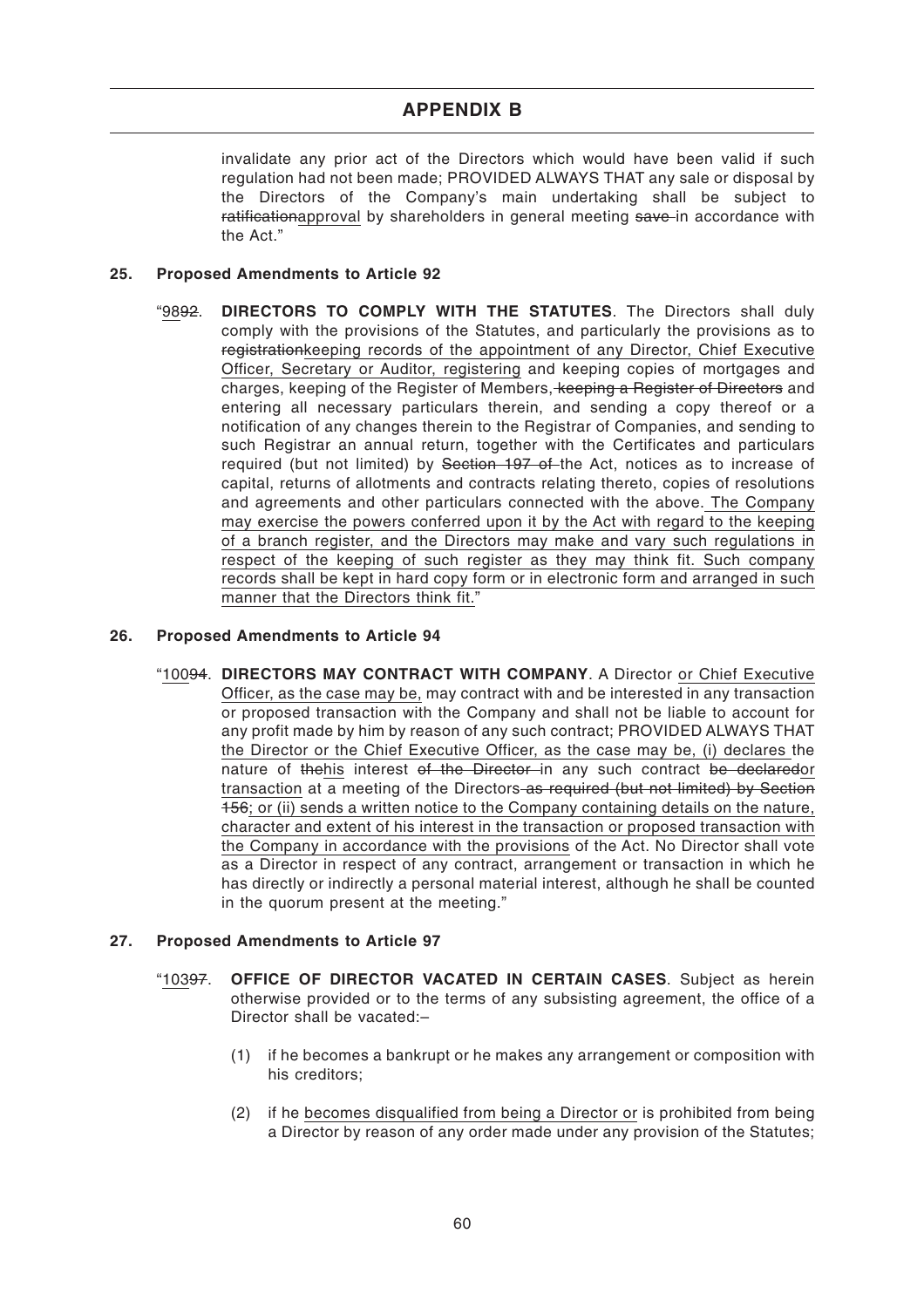- (3) if he becomes disqualified from being a Director by virtue of his automatic disqualification or removal or the revocation of his appointment as a Director, as the case may be, under any provision of the Statutes;
- (4) if he becomes disqualified from acting as a director in any jurisdiction for reasons other than on technical grounds;
- (35) if he is found lunatic or becomes of unsound mind mentally disordered and incapable of managing himself or his affairs;  $-$ or
- (6) if he ceases to be a Director by virtue of the Statutes; or
- (47) if he resigns his office by notice in writing to the Company."

# **28. Proposed Amendments to Article 104**

# "110104. **MEETINGS OF DIRECTORS AND MEETINGS BY CONFERENCE CALLS**.

- (1) The Directors may meet together for the despatch of business adjourn, and otherwise regulate their meetings, as they think fit. The quorum necessary for the transaction of business may be fixed by the Directors, and unless so fixed shall be two. Questions arising at any meeting shall be decided by a simple majority of votes. In case of an equality of votes, the Chairman shall have a second or casting vote except when only two Directors are present and form a quorum or only two are competent to vote on the question at issue. A Director may waive notice of any meeting and any such waiver may be retroactive.
- (2) A Director may participate in a meeting of the Directors by conference telephone, videoconferencing or other means of similar communications equipment whereby all persons participating in the meeting eanare able to hear eachor be heard by all other participants without a Director being in the physical presence of another Director or Directors, and participation in a meeting pursuant to this provision shall constitute presence in person at such meeting. A Director participating in a meeting in the manner aforesaid may also be taken into account in ascertaining the presence of a quorum at the meeting. Save as herein provided and subject to the provisions of the Act and/or other applicable law, the Directors may participate in a meeting via any form of electronic communication or medium or such other methods as the Directors may deem fit. A Director participating in a meeting in the manner aforesaid may also be taken into account in ascertaining the presence of a quorum at the meeting. A resolution passed pursuant to this Article shall, notwithstanding that the Directors are not present together at one place at the time of conference, be deemed to have passed at a meeting of the Directors held on the day and at the time at which the conference was held and shall be deemed to have been held at the Office, unless otherwise agreed, and all Directors participating at that meeting shall be deemed for all purposes of this Constitution to be present at that meeting."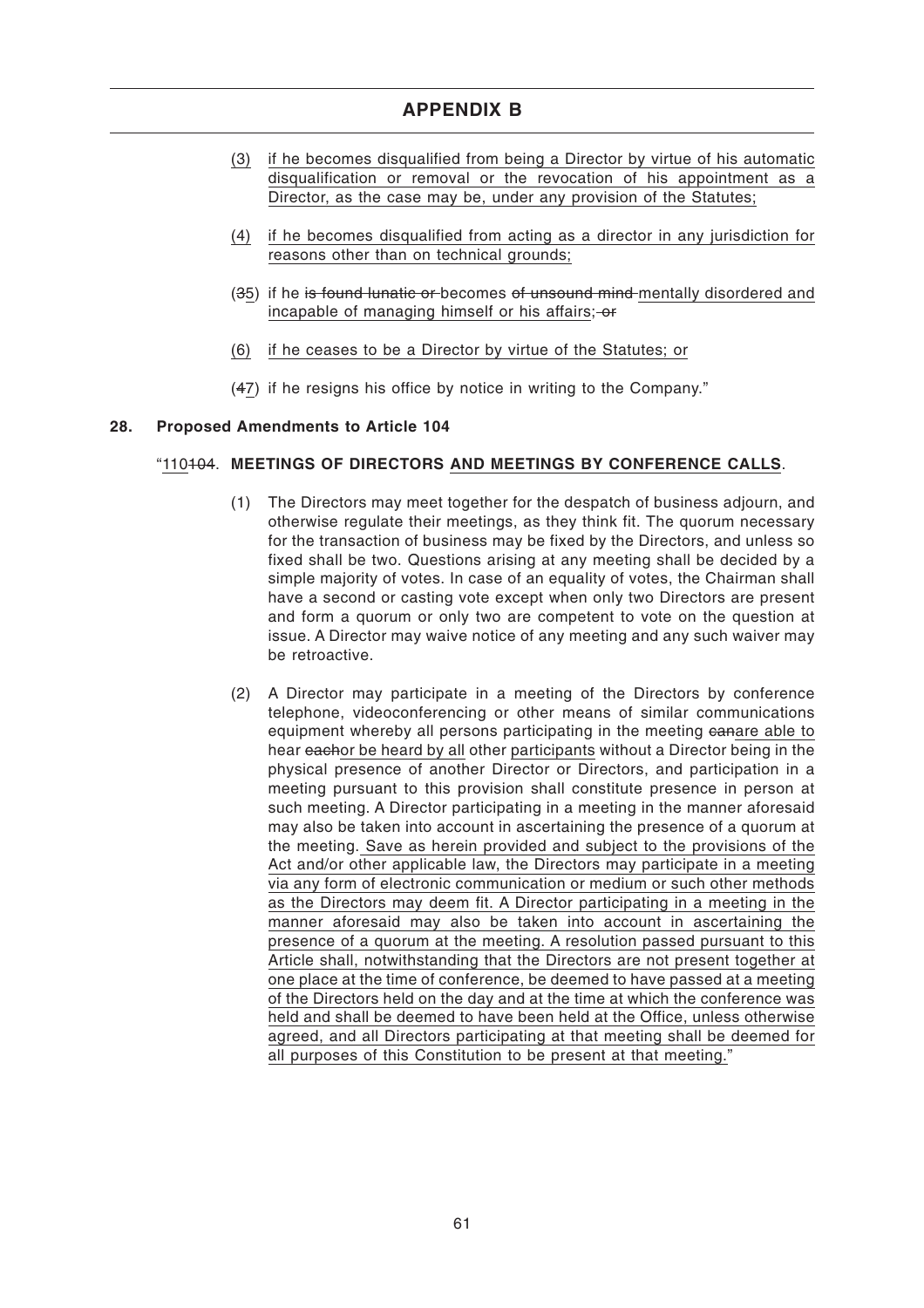# **29. Proposed Amendments to Article 110**

# "116110. **RESOLUTIONS IN WRITING AND MEETINGS BY CONFERENCE CALLS**.

- $(1)$  A resolution in writing signed or approved by letter, telex or facsimile or any form of electronic communication approved by the Directors for such purpose from time to time by a majority of the Directors who are not disqualified from voting thereon pursuant to these presents or the Act shall be as effective for all purposes as a resolution passed at a meeting of the Directors duly convened, held and constituted. Any such resolution may be contained in a single document or may consist of several documents all in like form. The signature to any such resolution may be written or printed or in the electronic form which includes electronic and/or digital signatures.
- (2) Save as herein provided and subject to the provisions of the Act, the Directors may meet together either in person at any place or by telephone, radio, conference television or similar communication equipment or any other form of audio or audio-visual communication by which all persons participating in the meeting are able to hear or be heard by all other participants, for the despatch of business, adjourn and otherwise regulate their meetings as they think fit and the quorum for such teleconference meeting shall be the same as the quorum required by a Directors' meeting provided in these Articles. A resolution passed by such a conference shall, notwithstanding that the Directors are not present together at one place at the time of conference, be deemed to have passed at a meeting of the Directors held on the day and at the time at which the conference was held and shall be deemed to have been held at the registered office of the Company, unless otherwise agreed, and all Directors participating at that meeting shall be deemed for all purposes of these Articles to be present at that meeting."

# **30. Proposed Amendments to Article 111**

"117111. **APPOINTMENT OF SECRETARY**. The Secretary shall, and a Deputy or Assistant Secretary may, be appointed by the Directors for such term at such remuneration and upon such conditions as they may think fit: and any provided that more than one person may be appointed as the Secretary and such person or persons are not debarred under the Act from acting as Secretary. Any Secretary or Deputy or Assistant Secretary so appointed may be removed by themthe Directors, but without prejudice to any claim he or they may have for damages for any breach of contract of service against the Company."

# **31. Proposed Insertion of new Article 126**

# "126. **SCRIP DIVIDENDS**

(1) Whenever the Directors or the Company in general meeting have resolved or proposed that a dividend (including an interim, final, special or other dividend) be paid or declared on the shares of a particular class of the Company, the Directors may further resolve that Members entitled to such dividend be entitled to elect to receive an allotment of shares credited as fully paid in lieu of cash in respect of the whole or such part of the dividend as the Directors may think fit. In such case, the following provisions shall apply: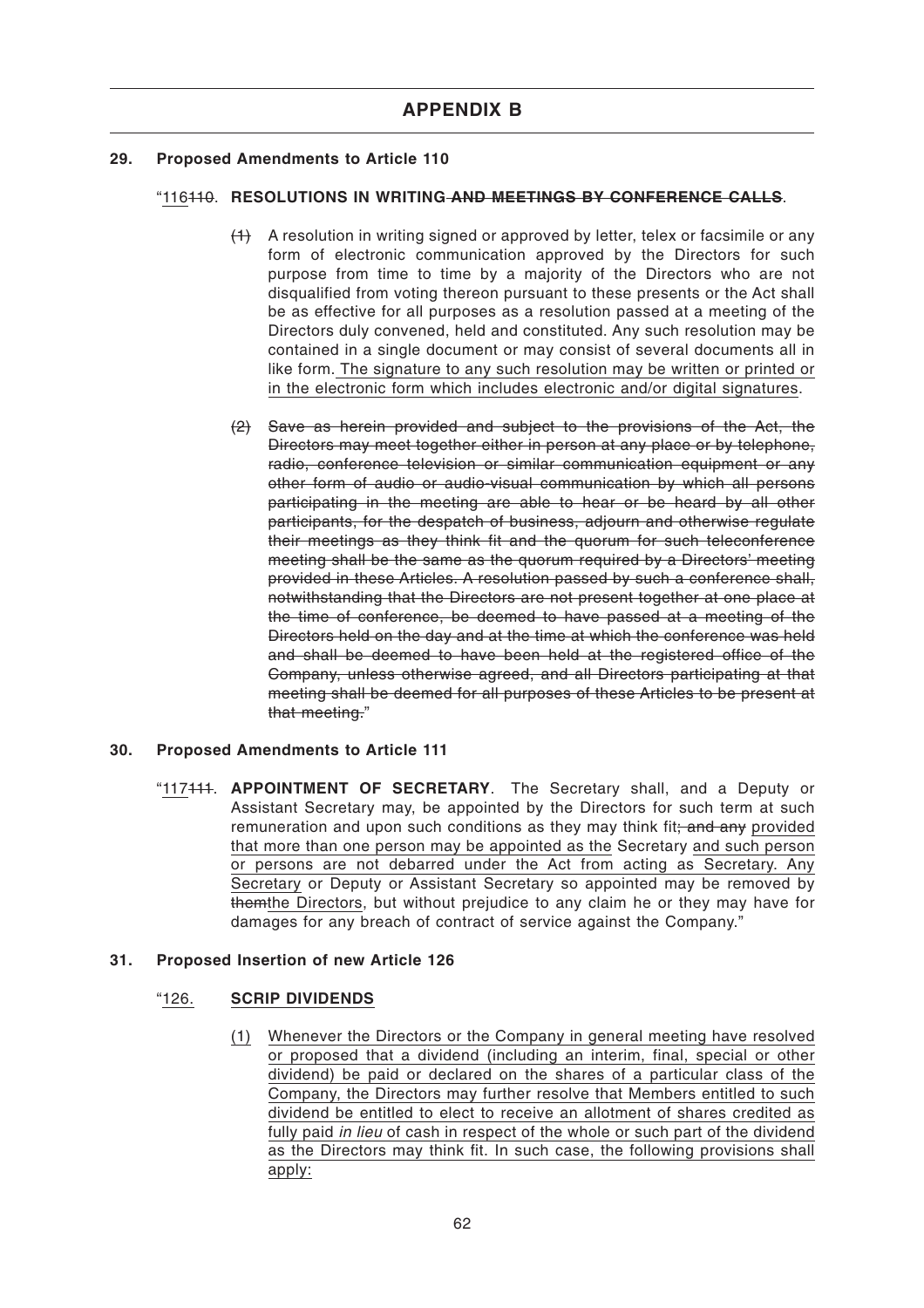- (a) the basis of any such allotment shall be determined by the Directors;
- (b) the Directors shall determine the manner in which Members shall be entitled to elect to receive an allotment of shares of the relevant class credited as fully paid in lieu of cash in respect of the whole or such part of any dividend in respect of which the Directors shall have passed such a resolution as aforesaid, and the Directors may make such arrangements as to the giving of notice to Members, providing for forms of election for completion by Members (whether in respect of a particular dividend or dividends or generally), determining the procedure for making such elections or revoking the same and the place at which and the latest date and time by which any forms of election or other documents by which elections are made or revoked must be lodged, and otherwise make all such arrangements and do all such things, as the Directors consider necessary or expedient in connection with the provisions of this Article;
- (c) the right of election may be exercised in respect of the whole of that portion of the dividend in respect of which the right of election has been accorded PROVIDED ALWAYS THAT the Directors may determine, either generally or in a specific case, that such right shall be exercisable in respect of the whole or any part of that portion; and
- (d) the dividend (or that part of the dividend in respect of which a right of election has been accorded) shall not be payable in cash on shares of the relevant class in respect of which the share election has been duly exercised (the "**elected shares**") and in lieu and in satisfaction thereof shares shall be allotted and credited as fully paid to the holders of the elected shares on the basis of allotment determined as aforesaid. For such purpose and notwithstanding any provision of the Articles to the contrary, the Directors shall be empowered to do all things necessary and convenient for the purpose of implementing the aforesaid, including, without limitation, the making of each necessary allotment of shares and of each necessary appropriation, capitalisation, application, payment and distribution of funds which may be lawfully appropriated, capitalised, applied, paid or distributed for the purpose of the allotment and without prejudice to the generality of the foregoing the Directors may (i) capitalise and apply the amount standing to the credit of any of the Company's reserve accounts or any sum standing to the credit of the profit and loss account or otherwise available for distribution as the Directors may determine, such sums as may be required to pay up in full the appropriate number of shares for allotment and distribution to and among the holders of the elected shares on such basis, or (ii) apply the sum which would otherwise have been payable in cash to the holders of the elected shares towards payment of the appropriate number of shares of the relevant class for allotment and distribution to and among the holders of the elected shares on such basis.

Ranking of shares and other actions

(2) (a) The shares of the relevant class allotted pursuant to the provisions of paragraph (1) of this Article shall rank pari passu in all respects with the shares of such class then in issue save only as regards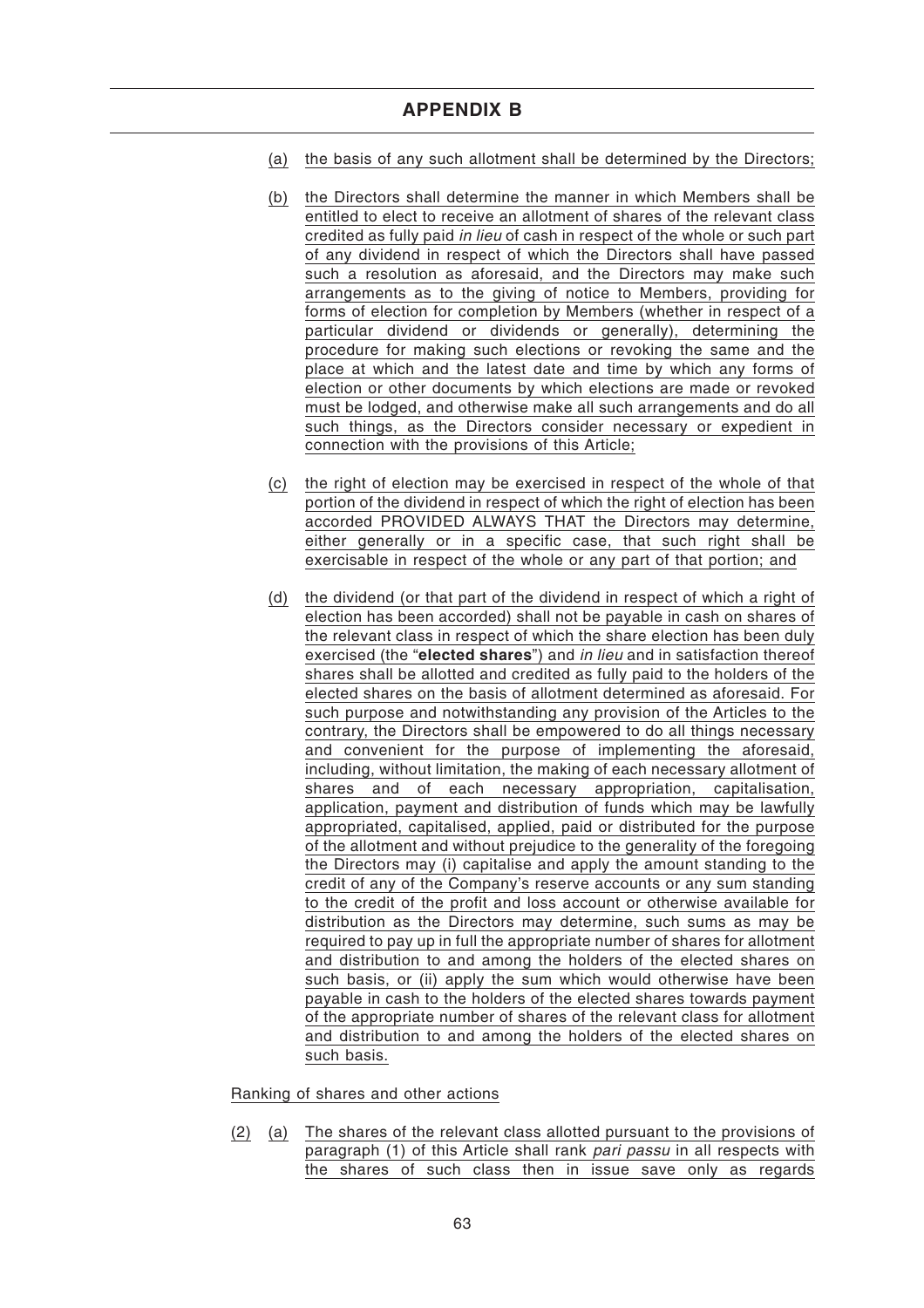participation in the dividend which is the subject of the election referred to above (including the right to make the election referred to above) or any other distributions, bonuses or rights paid, made, declared or announced prior to or contemporaneous with the payment or declaration of the dividend which is the subject of the election referred to above, unless the Directors shall otherwise specify.

(b) The Directors may do all acts and things considered necessary or expedient to give effect to any appropriation, capitalisation, application, payment and distribution of funds pursuant to the provisions of paragraph (1) of this Article, with full power to make such provisions as they may think fit in the case of fractional entitlements to shares (including, notwithstanding any provision to the contrary in this Constitution, provisions whereby, in whole or in part, fractional entitlements are disregarded or rounded up or down, or whereby the benefit of fractional entitlements accrues to the Company rather than the Members) and to authorise any person to enter on behalf of the Members interested into agreement(s) with the Company providing for any such appropriation, capitalisation, application, payment and distribution of funds and matters incidental thereto and any agreement made under such authority shall be effective and binding on all concerned.

# Record date

(3) The Directors may, on any occasion when they resolve as provided in paragraph (1) of this Article, determine the rights of election under that paragraph shall not be made available to the persons who are registered as holders of shares in the Register of Members or (as the case may be) in the Depository Register, or in respect of shares the transfer of which is registered, after such date as the Directors may fix subject to such exceptions as the Directors think fit and, in such event, the provisions of this Article shall be read and construed subject to such determination.

# Cash in lieu of shares

(4) The Directors may, on any occasion when they resolve as provided in paragraph (1) of this Article, further determine that no allotment of shares or rights of election for shares under that paragraph shall be made available or made to Members whose registered addresses entered in the Register of Members (or as the case may be) the Depository Register is outside Singapore or to such other Members or class of Members as the Directors may in their sole discretion decide and in such event the only entitlements of the Members aforesaid shall be to receive in cash the relevant dividend resolved or proposed to be paid or declared.

# Cancellation

(5) Notwithstanding the foregoing provisions of this Article, if at any time after the Directors' resolution to apply the provisions of paragraph (1) of this Article in relation to any dividend but prior to the allotment of shares pursuant thereto, the Directors shall consider that by reason of any event or circumstance (whether arising before or after such resolution) or by reason of any matter whatsoever it is no longer expedient or appropriate to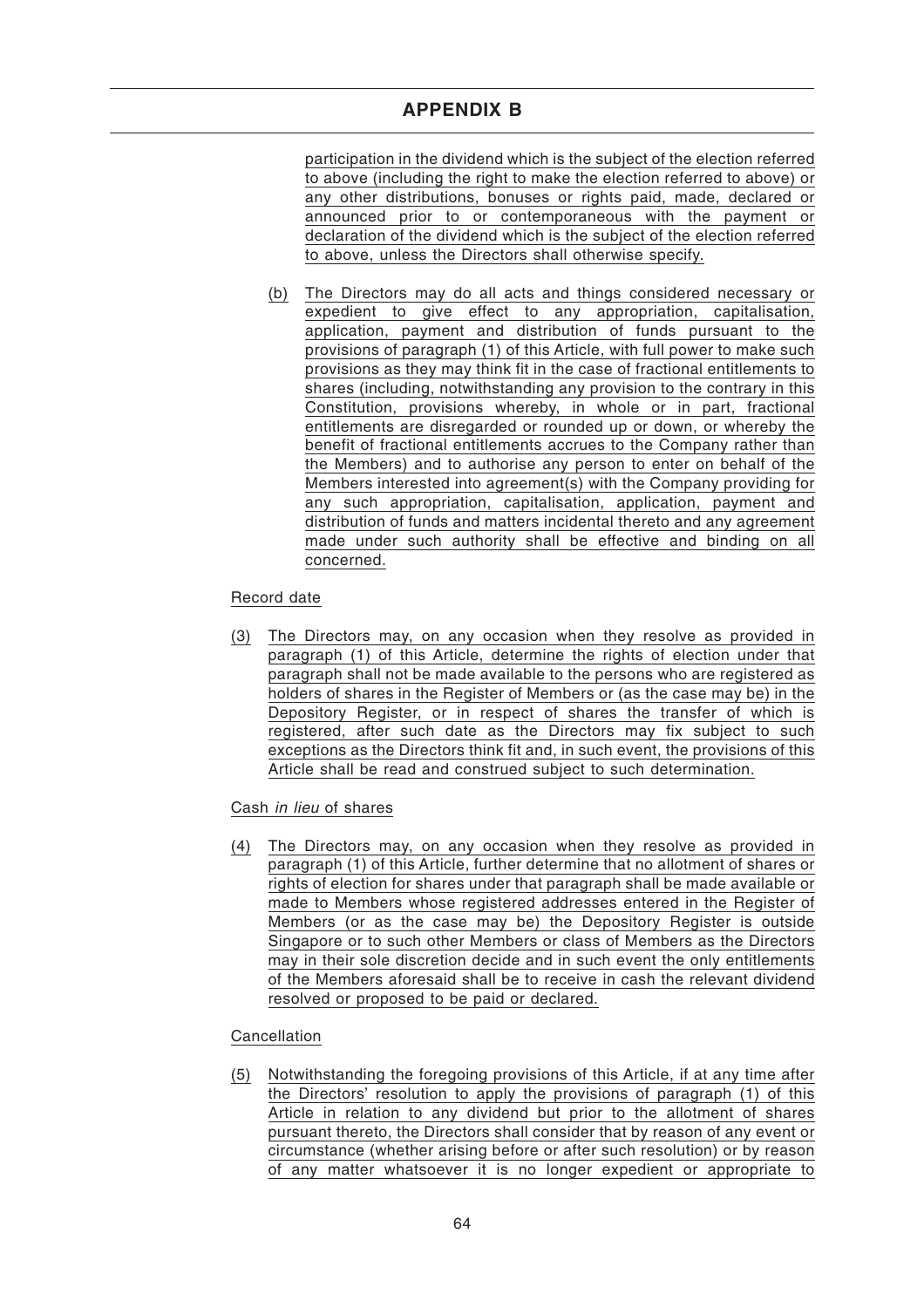implement that proposal, the Directors may at their discretion and as they deem fit in the interest of the Company and without assigning any reason therefore, cancel the proposed application of paragraph (1) of this Article."

#### **32. Proposed Amendments to Article 122**

#### "129122. **COMPANY MAY CAPITALISE RESERVES AND UNDIVIDED PROFITS**.

- (A) The Directors may, with the sanction of an ordinary resolution of the Company (including any ordinary resolution passed pursuant to Article 54):
	- (a) issue bonus shares for which no consideration is payable to the Company to all the persons registered as holders of shares in the Register of Members or (as the case may be) in the Depository Register at the close of business on:
		- (i) the date of the ordinary resolution (or such other date as may be specified therein or determined as therein provided); or
		- (ii) (in the case of an ordinary resolution passed pursuant to Article 54) such other date as may be determined by the Directors,

in proportion to their then holdings of shares; and/or

- (b) capitalise any sum standing to the credit of any of the Company's reserve accounts or other undistributable reserve or any sum standing to the credit of profit and loss account by appropriating such sum to all the persons registered as holders of shares in the Register of Members or (as the case may be) in the Depository Register at the close of business on:
	- (i) the date of the ordinary resolution (or such other date as may be specified therein or determined as therein provided); or
	- (ii) (in the case of an ordinary resolution passed pursuant to Article 54) such other date as may be determined by the Directors,

in proportion to their then holdings of shares and applying such sum on their behalf in paying up in full unissued shares (or, subject to any special rights previously conferred on any shares or class of shares for the time being issued, unissued shares of any other class not being redeemable shares) for allotment and distribution credited as fully paid up to and amongst them as bonus shares in the proportion aforesaid.

The Directors may do all acts and things considered necessary or expedient to give effect to any such bonus issue and/or capitalisation, with full power to the Directors to make such provisions as they think fit for any fractional entitlements which would arise on the basis aforesaid (including provisions whereby fractional entitlements are disregarded or the benefit thereof accrues to the Company rather than to the Members concerned). The Directors may authorise any person to enter on behalf of all the Members interested into an agreement with the Company providing for any such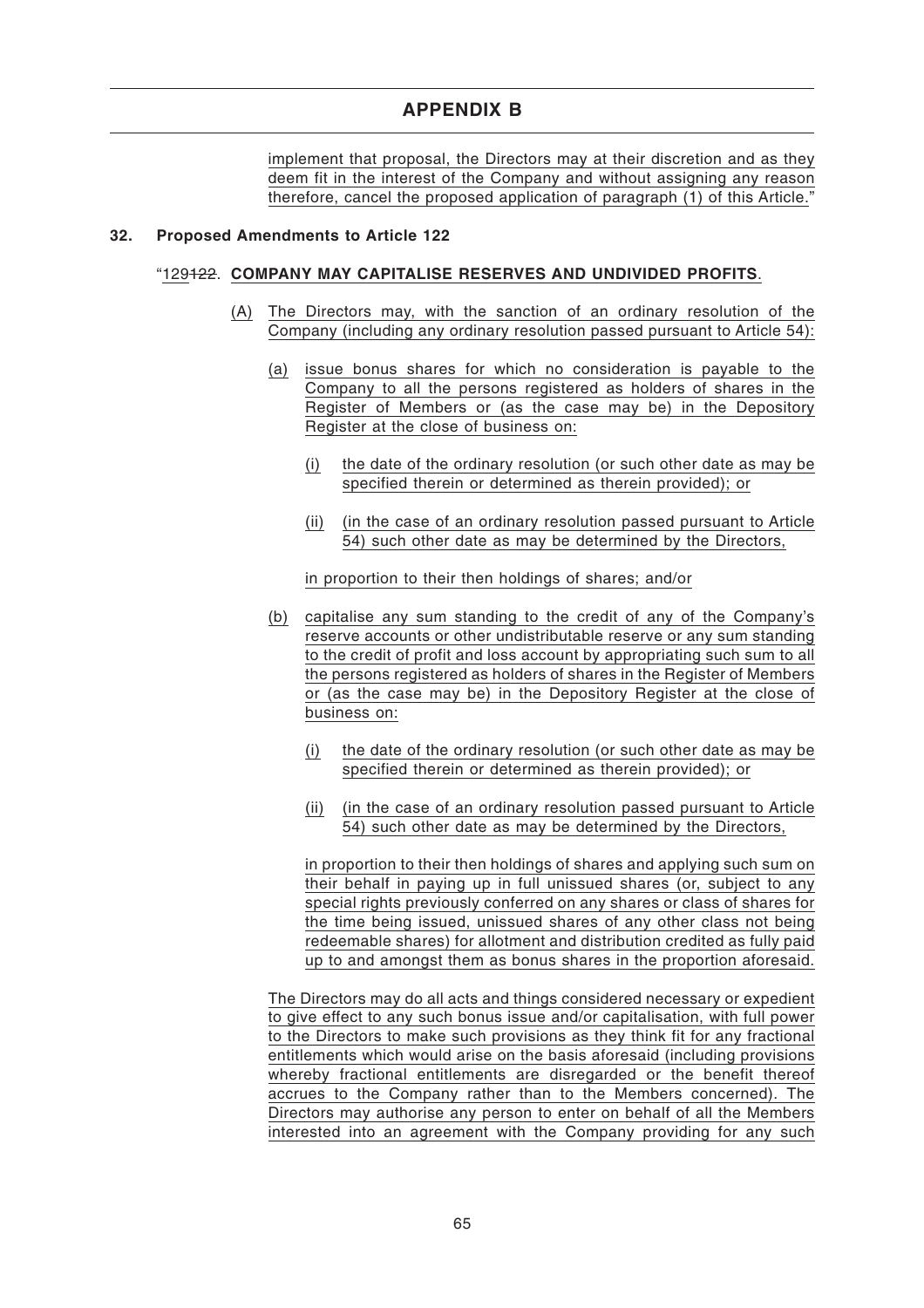bonus issue and/or capitalisation and matters incidental thereto and any agreement made under such authority shall be effective and binding on all concerned.

(B) In addition and without prejudice to the powers provided for by this Article, the Directors shall have power to issue shares for which no consideration is payable and/or to capitalise any undivided profits or other monies of the Company not required for the payment or provision of any dividend on any shares entitled to cumulative or non-cumulative preferential dividends (including profits or other monies carried and standing to any reserve or reserves) and to apply such profits or other monies in paying up in full new shares on terms that such shares shall, upon issue, be held by or for the benefit of such person or persons as the Directors may in their absolute discretion deem fit, including (but not limited to) participants of any share incentive or option scheme or plan implemented by the Company and approved by shareholders in general meeting in such manner and on such terms as the Directors shall think fit.

(A) The Company in general meeting may at any time and from time to time pass a resolution that any sum not required for the payment or provision of any fixed preferential dividend, and (1) for the time being standing to the credit of any reserve accounts of the Company, or (2) being undivided net profits in the hands of the Company, be capitalised, and that such sum be appropriated as capital to and amongst the ordinary shareholders in the proportions in which they would have been entitled thereto if the same had been distributed by way of dividend on the ordinary shares, and in such manner as the resolution may direct, and such resolution shall be effective; and the Directors shall in accordance with such resolution apply such sum or any part thereof on behalf of the shareholders aforesaid in paying up the whole or part of any uncalled balance which shall for the time being be unpaid in respect of any issued ordinary shares held by such shareholders or otherwise deal with such sum as directed by such resolution. Where any difficulty arises in respect of any such distribution, the Directors may settle the same as they think expedient, and in particular they may issue fractional certificates, fix the value for distribution of any fully paid-up shares or debentures, make cash payments to any shareholders on the footing of the value so fixed in order to adjust rights, and vest any such shares or debentures in trustees upon such trust for the persons entitled to share in the appropriation and distribution as may seem just and expedient to the Directors. When deemed requisite a proper contract for the allotment and acceptance of any shares to be distributed as aforesaid shall be delivered to the Registrar of Companies for registration in accordance with Section 63 of the Act and the Directors may appoint any person to sign such contract on behalf of the persons entitled to share in the appropriation and distribution and such appointment shall be effective.

(B) In addition and without prejudice to the power to capitalise profits and other moneys provided for by this Article, the Directors shall have power to capitalise any undivided profits or other moneys of the Company not required for the payment or provision of any dividend on any shares entitled to cumulative or non-cumulative preferential dividends (including profits or other moneys carried and standing to any reserve or reserves) and to apply such profits or other moneys in paying up in full at par unissued shares on terms that such shares shall, upon issue, be held by or for the benefit of non-executive Directors as part of their remuneration under Article 84 approved by shareholders in General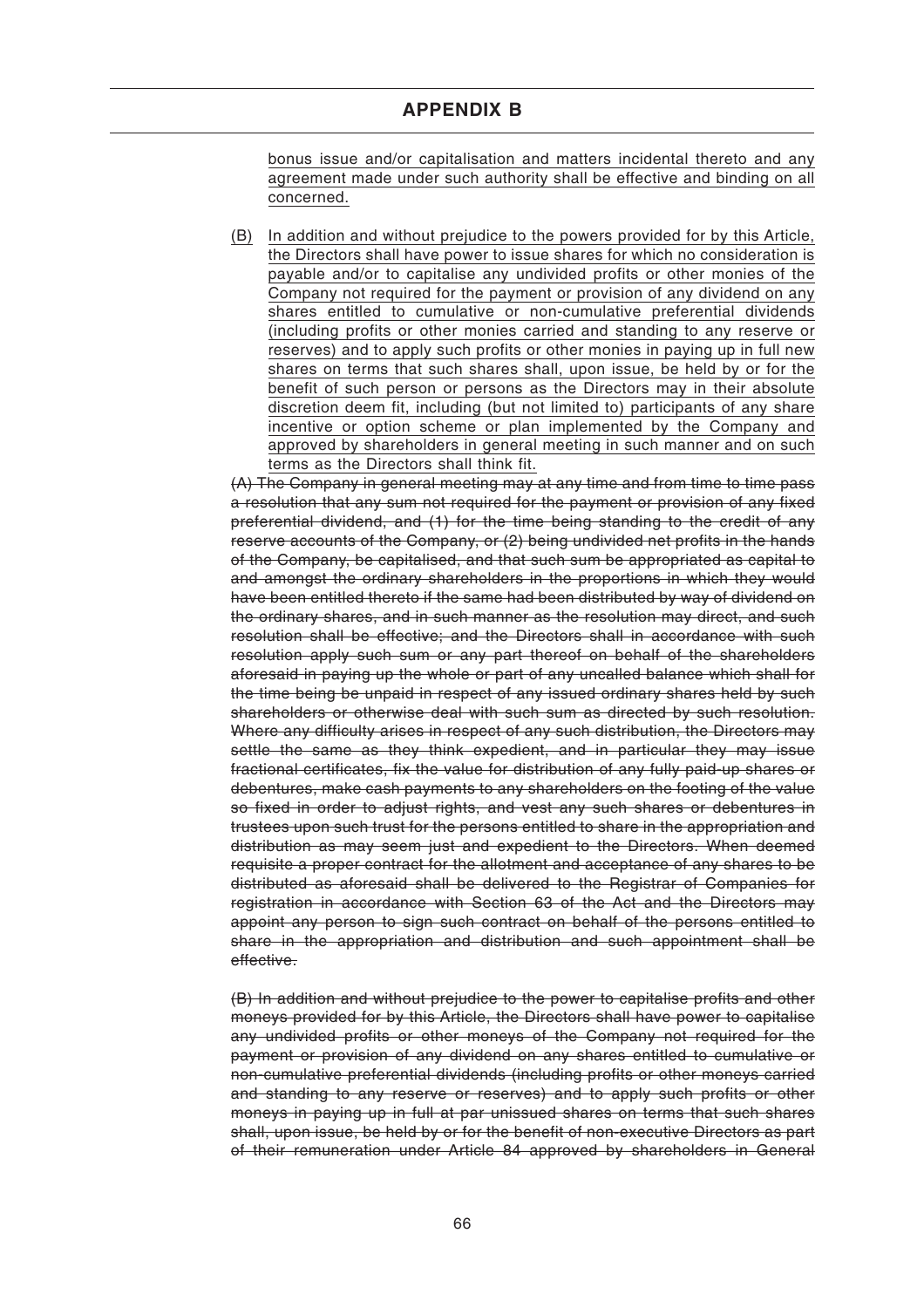Meeting in such manner and on such terms as the Directors shall think fit. The Directors may do all acts and things considered necessary or expedient to give effect to any capitalisation authorised pursuant to this Article 116(B)."

#### **33. Proposed Amendments to Article 123**

- "130123. **FINANCIAL STATEMENTSACCOUNTS AND BOOKS TO BE KEPT**. The Directors shall cause proper accountsaccounting and other records to be kept, whether in hard copy or in electronic form:–
	- (1) of the assets and liabilities of the Company;
	- (2) of all sums of money received and expended by the Company, and the matters in respect of which such receipts and expenditures take place; and
	- (3) of all sales and purchases by the Company.

The books of accountaccounting and other records shall be kept at the Office, or at such other place as the Directors shall think fit, and shall always be open to the inspection ofby the Directors."

#### **34. Proposed Amendments to Article 124**

"131124. **INSPECTION BY MEMBERS**. The Directors shall from time to time determine whether in any particular case or class of cases, or generally, and to what extent, and at what times and places and under what conditions or regulations, the accountsaccounting and booksother records of the Company, or any of them shall be open to the inspection of by Members, and no Member (not being a Director) shall have any rights of inspecting any accountrecord or book or document of the Company, except as conferred by the Statutes or authorised by the Directors or by a resolution of the Company in general meeting."

#### **35. Proposed Amendments to Article 125**

"132125. **ACCOUNTSFINANCIAL STATEMENTS TO BE LAID BEFORE COMPANY**. Once at least in every year but in any event before the expiry of four4 months (or such other period as may be prescribed from time to time by the SingaporeSecurities Exchange, the provisions of the Act and/or any applicable law) from the close of a financial year of the Company the Directors shall lay before the Company in general meeting a profit and loss account and balance sheetthe financial statements for the period following the preceding accountfinancial statements or (in the case of the first accountfinancial statements) since the incorporation of the Company, made up to a date not more than four4 months (or such other period as may be prescribed from time to time by the SingaporeSecurities Exchange, the provisions of the Act and/or any applicable law) before such meeting. The said account and balance sheetfinancial statements shall be accompanied by such reports and documents and shall contain such particulars as are prescribed (but not limited) by Section 201 of the Act."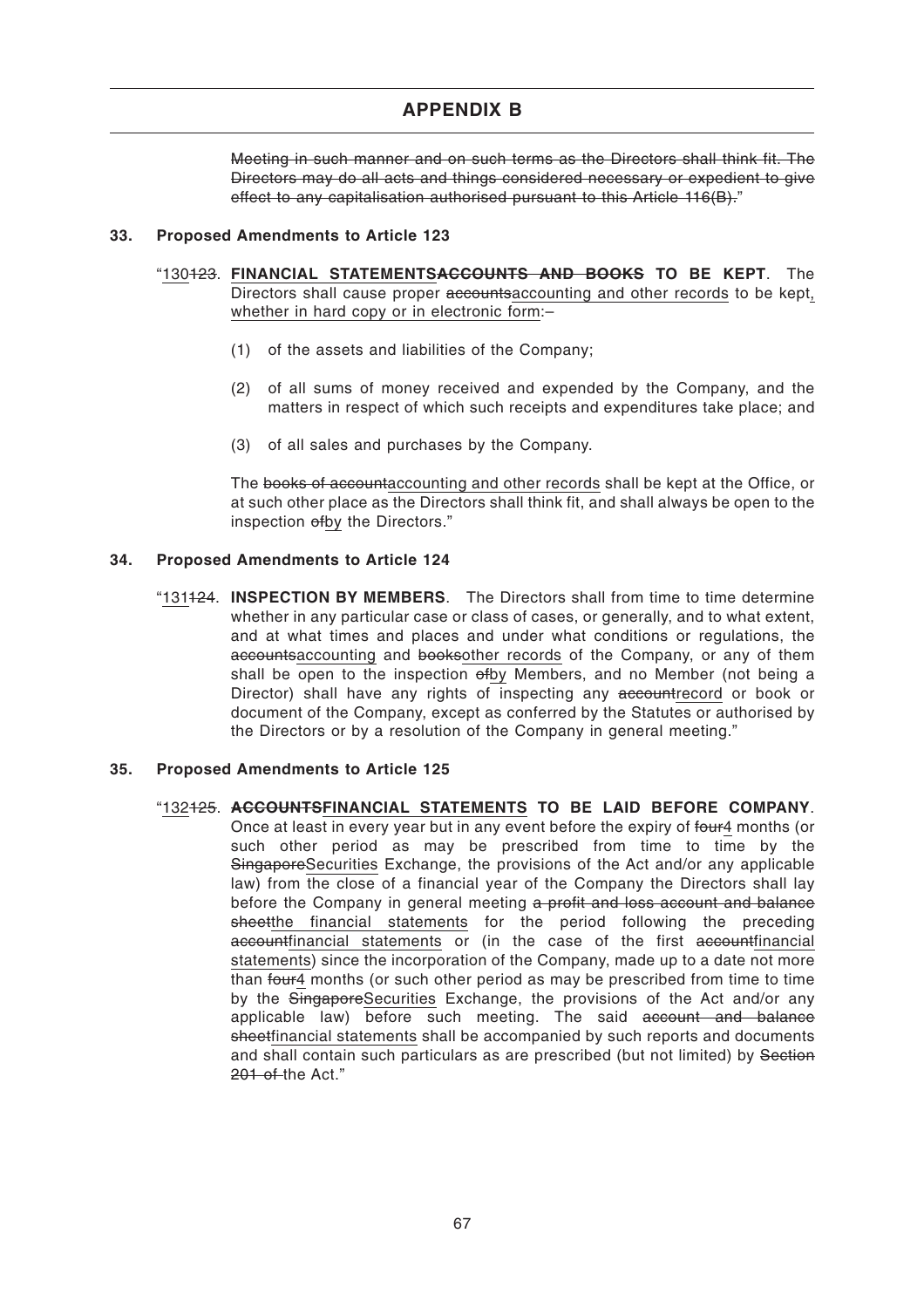#### **36. Proposed Amendments to Article 126**

"133126. **COPIES OF ACCOUNTSFINANCIAL STATEMENTS**. A copy of every balance sheet and profit and loss account the financial statements which is to be laid before a general meeting of the Company (including every document required by law to be comprised therein or attached or annexed thereto) shall, not less than fourteen14 days before the date appointed for holding the meeting, be sent to every Member of, and every holder of debentures of, the Company and to every other person who is entitled to receive notices of meetings from the Company under the provisions of the Statutes or of these Articles; Provided thatthis Constitution; PROVIDED ALWAYS THAT these documents may, subject to the listing rules of the Securities Exchange, be sent less than 14 days before the date of the general meeting if all persons entitled to receive notices of general meetings so agree; and this Article shall not require a copy of these documents to be sent to more than one of any joint holders or to any person whose address the Company is not aware, but any Member or holder of debentures to whom a copy of these documents has not been sent shall be entitled to receive a copy free of charge on application at the Office."

#### **37. Proposed Amendments to Article 127**

"134127. **FINANCIAL STATEMENTSACCOUNTS TO BE AUDITED**. Once at least in every year the accountsfinancial statements of the Company shall be examined, and the correctness of the profit and loss account and balance sheetfinancial statements ascertained by one or more Auditor or Auditors, and the provisions of Sections 205, 206, 207, 208 and 209 of the Act and any modification or re-enactment thereof for the time being in force in regard to audit and Auditors shall be observed."

# **38. Proposed Amendments to Article 128**

"135128. **SERVICE OF NOTICES**. A notice or any other document may be served by the Company upon any Member either personally or by sending it through the post in a prepaid letter addressed to such Member at his registered address as appearing in the Register of Members or, in the case of a Depositor, such address as may be notified by the Depository to the Company for the purpose of the despatch of such notice or document. All notices directed to be given to the Members shall, with respect to any share to which persons are jointly entitled, be given to whichever of such persons is named first in the Register of Members, and any notice so given shall be sufficient notice to all the holders of such share. AnySubject to the requirements of the Act, the listing rules of the Securities Exchange (including any additional safeguards or restrictions which might be prescribed under the listing rules of the Securities Exchange) and/or any other applicable regulations, law or procedure, and without prejudice to the provisions of this Constitution, a notice of a meeting or other document required or permitted to be given, sent or served under the Act or the Memorandum of Association and these Articles may be given, sent or served by the Company using electronic communications in accordance with the Actthis Constitution to any person (including but not limited to a Member, an officer or the Auditors of the Company) may also be given, sent or served by the Company by way of electronic mail, posting of the notice or document on a specified website, sending of data storage devices including, without limitation, CD-ROMs and USB flash drives to the current address of that person, or such other forms of electronic communications as the Directors deem fit in accordance with the Act and/or any other applicable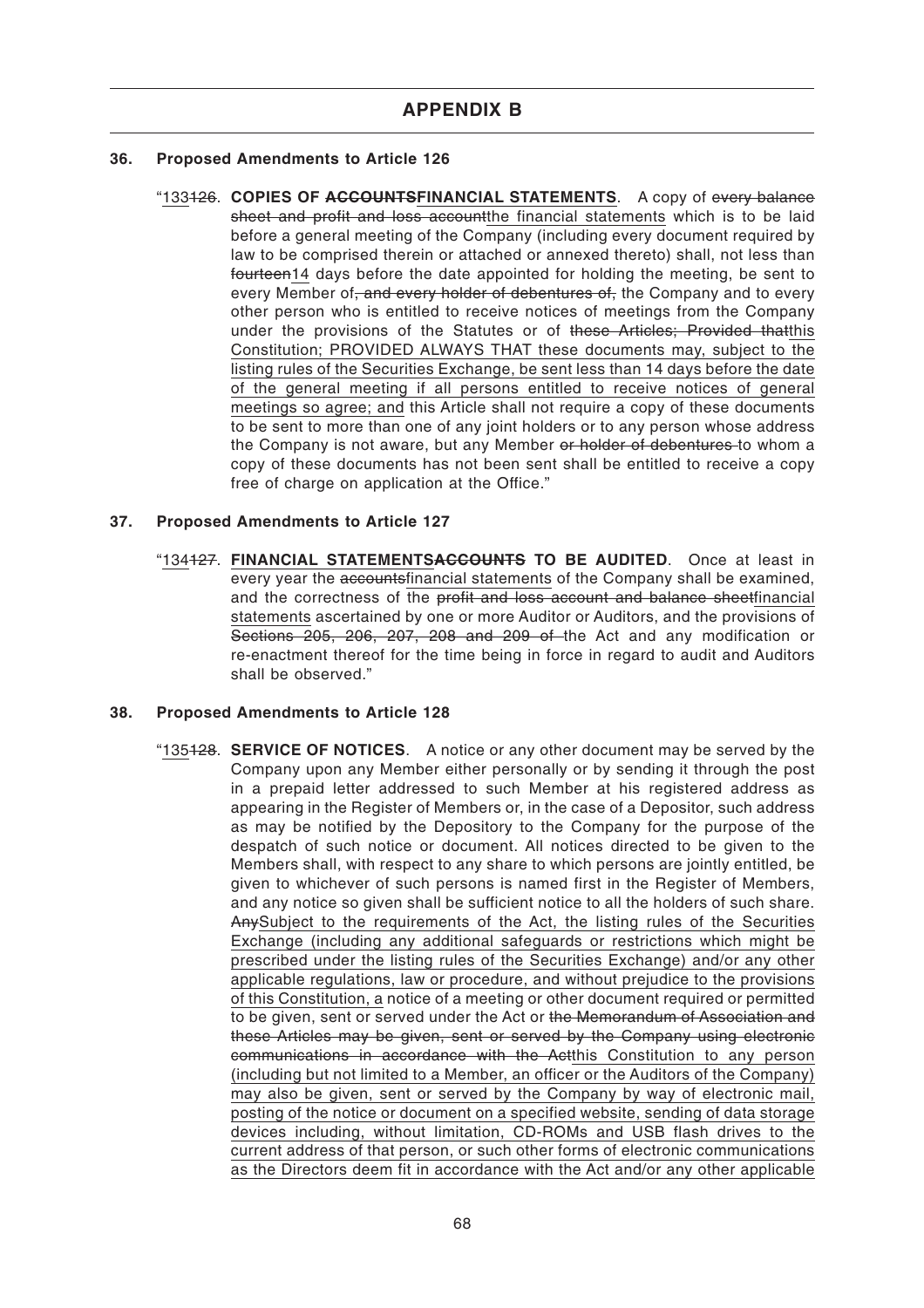regulations, law or procedures PROVIDED ALWAYS THAT, the Member (i) expressly consents to the service of such notice or document on him by way of such electronic communications; (ii) agrees to receive such notice or document by way of such electronic communications and shall not have a right to elect to receive a physical copy of such notice or document; or (iii) is given an opportunity to elect within a specified period of time whether to receive such notice or document by way of electronic communications or as a physical copy and the Member, having been given an opportunity to elect whether to receive such notice or document by way of such electronic communications or as a physical copy, failed to make an election within the specified time. The signature to any such notice or document (if any) may be written or printed or in electronic form which includes electronic and/or digital signatures."

# **39. Proposed Amendments to Article 131**

"138131. **WHEN SERVICE DEEMED EFFECTED**. Any notice or other document, if served or sent by post, shall be deemed to have been duly given, sent, served or delivered at the time when the letter containing the same is put into the post, and in proving such service or sending it shall be sufficient to prove that the letter containing the notice or document was properly addressed and put into the post office as a prepaid letter. Any notice or other document if served or sent by electronic communication shall be deemed to have been duly given, sent, served or delivered upon transmission of the electronic communication to the current address of such person or as otherwise provided under the Act and/or any other applicable regulations, law or procedures."

# **40. Proposed Amendments to Article 133**

"140133. **DIRECTORS AND OFFICERS ENTITLED TO INDEMNITY**. Subject (but not limited) to Section 172 ofand so far as may be permitted under the Act, every Director or other officer of the Company shall be entitled to be indemnified out of the assets of the Company against all expenses, charges, cost, damages, claims, proceedings, losses or liabilities whatsoever which he may sustain or incur in or about the execution of the duties of his office or otherwise in relation thereto, save for any liability under the provisions of the Act, and no Director or other officer shall be liable for any loss, damage or misfortune which may happen to or be incurred by the Company in the execution of the duties of his office or in relation thereto.

# **41. Proposed Insertion of new Article 143**

"143. **SECRECY**. No Member shall be entitled to require discovery of or any information respecting any detail of the Company's trade or any matter which may be in the nature of a trade secret, mystery of trade or secret process which may relate to the conduct of the business of the Company and which in the opinion of the Directors it will be inexpedient in the interest of the Members to communicate to the public save as may be authorised by law or required by the listing rules of the Securities Exchange."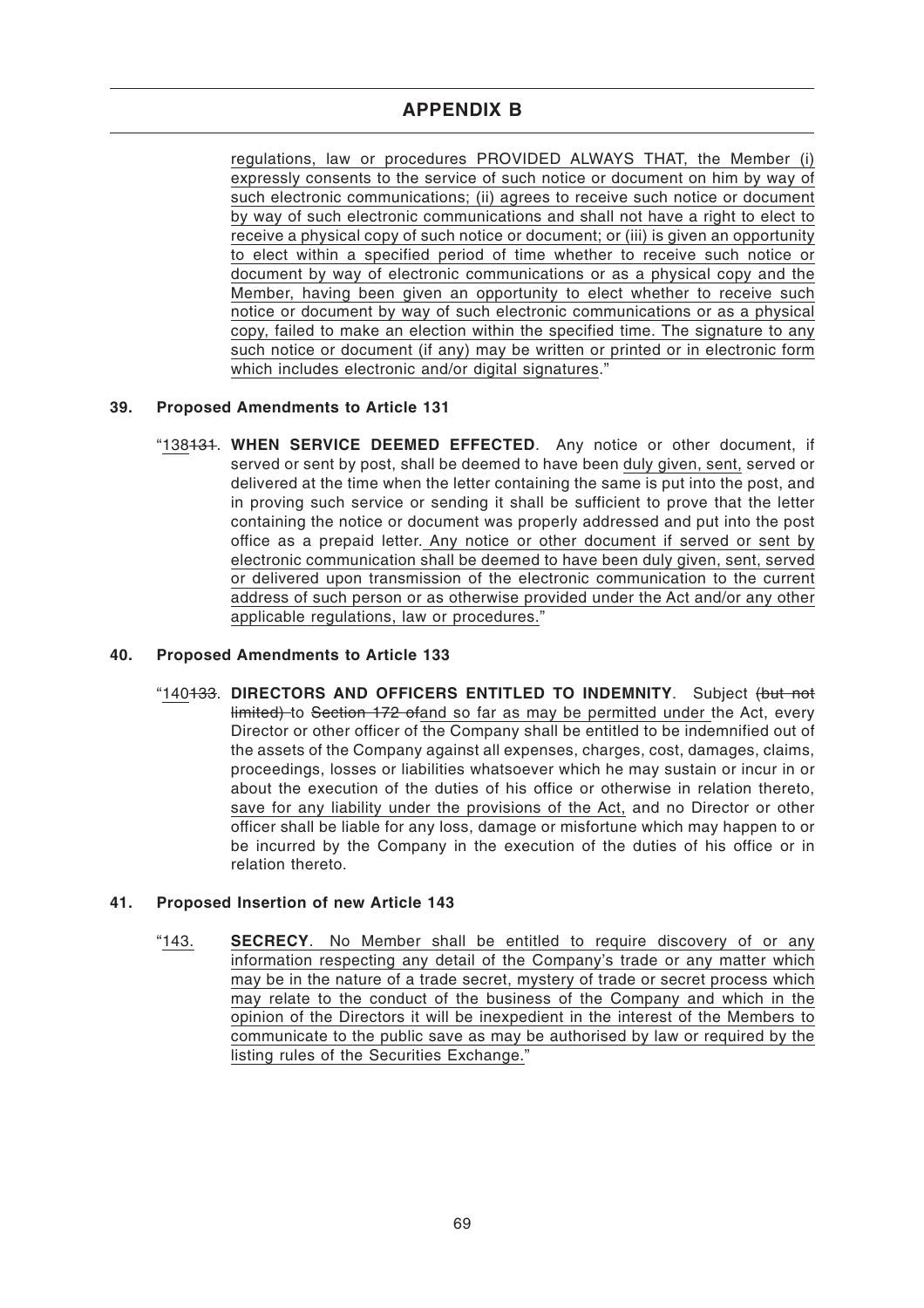#### **42. Proposed Insertion of new Article 144**

#### "144. **PERSONAL DATA OF MEMBERS, PROXIES AND/OR REPRESENTATIVES**.

- (A) A Member who is a natural person is deemed to have consented to the collection, use and disclosure of his personal data (whether such personal data is provided by that Member or is collected through a third party) by the Company (or its agents or service providers) from time to time for any of the following purposes:
	- (a) implementation and administration of any corporate action by the Company (or its agents or service providers);
	- (b) internal analysis and/or market research by the Company (or its agents or service providers);
	- (c) investor relations communications by the Company (or its agents or service providers);
	- (d) administration by the Company (or its agents or service providers) of that Member's holding of shares in the Company;
	- (e) implementation and administration of any service provided by the Company (or its agents or service providers) to its Members to receive notices of meetings, annual reports and other shareholder communications and/or for proxy appointment, whether by electronic means or otherwise;
	- (f) processing, administration and analysis by the Company (or its agents or service providers) of proxies and representatives appointed for any general meeting of the Company (including any adjournment thereof) and the preparation and compilation of the attendance lists, minutes and other documents relating to any general meeting of the Company (including any adjournment thereof);
	- (g) implementation and administration of, and compliance with, any provision of this Constitution;
	- (h) compliance with any applicable laws, listing rules, take-over rules, regulations and/or guidelines; and
	- (i) purposes which are reasonably related to any of the above purpose.
- (B) Any Member who appoints a proxy and/or representative for any general meeting and/or any adjournment thereof is deemed to have warranted that where such Member discloses the personal data of such proxy and/or representative to the Company (or its agents or service providers), that Member has obtained the prior consent of such proxy and/or representative for the collection, use and disclosure by the Company (or its agents or service providers) of the personal data of such proxy and/or representative for the purposes specified in this Article, and is deemed to have agreed to indemnify the Company in respect of any penalties, liabilities, claims, demands, losses and damages as a result of such Member's breach of warranty."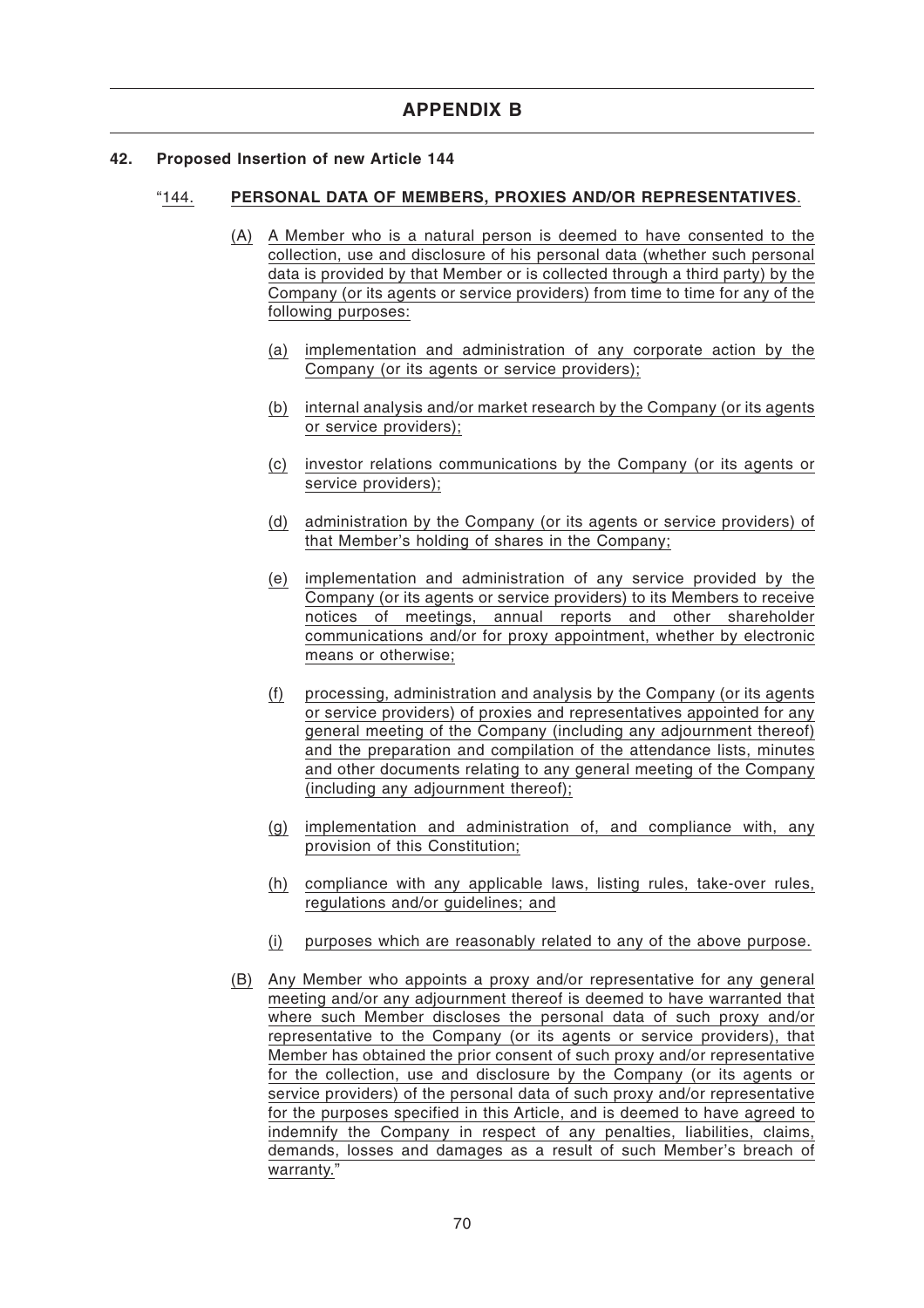# **APPENDIX C**

# **SHAREHOLDERS' MANDATE FOR INTERESTED PERSON TRANSACTIONS**

### **1. Rationale for the IPT Mandate**

It is envisaged that in the normal course of their businesses, transactions between the Company, its subsidiaries and associated companies with the Company's interested persons are likely to occur, and may arise from time to time or at any time.

In view of the time-sensitive nature of commercial transactions, the obtaining of a mandate from Shareholders (the "**IPT Mandate**") pursuant to Chapter 9 of the Listing Manual, will enable the Company, its subsidiaries and associated companies which are considered to be "entities at risk" within the meaning of Chapter 9 of the Listing Manual (together, the "**SP Group**") or any of them, to enter into certain types of transactions as set out in Paragraph 2 below, with the Company's interested persons set out in Paragraph 3 below (the "**Interested Persons**"), provided that such transactions are entered into in the ordinary course of business of the SP Group, are on normal commercial terms and are not prejudicial to the interests of the Company and its minority Shareholders.

The IPT Mandate will provide the SP Group with added means to underpin its diversification and growth strategy by leveraging on the SP Group's network and its close working relationship with Interested Persons. In particular, it would enable the SP Group to pursue commercial transactions in the ordinary course of business in an expedient manner with Interested Persons, particularly in the areas of trading, marketing, distribution and manufacturing and related specialist services, that would value add and provide new engines of growth for the SP Group.

The IPT Mandate is intended to enhance the SP Group's ability to pursue business opportunities which are time-sensitive in nature, and will eliminate the need for the Company to announce, or to announce and convene separate general meetings on each occasion to seek Shareholders' prior approval for, the entry by the relevant company in the SP Group into such transactions. This will substantially reduce the expenses associated with the convening of general meetings on an ad hoc basis, improve administrative efficacy considerably, and allow manpower resources and time to be channelled towards attaining other corporate objectives.

# **2. Nature and Scope of Interested Person Transactions**

The types of transactions with Interested Persons to be covered by the IPT Mandate relate principally to the provision or obtaining of services and products in the normal course of the SP Group's businesses ("**Interested Person Transactions**") but not in respect of purchase or sale of assets, undertakings or businesses as provided under Rule 920(1) of the Listing Manual. The Interested Person Transactions are as described below.

# **(a) Construction and Engineering Services Transactions**

The Company's principal subsidiaries and associated companies carry out building and construction works as building, engineering and foundation contractors as well as project managers. They also provide specialist engineering services including but not limited to foundation piling, soil and foundation work consultancy, geotechnical works, ground improvement works, pipe jacking and diaphragm wall construction.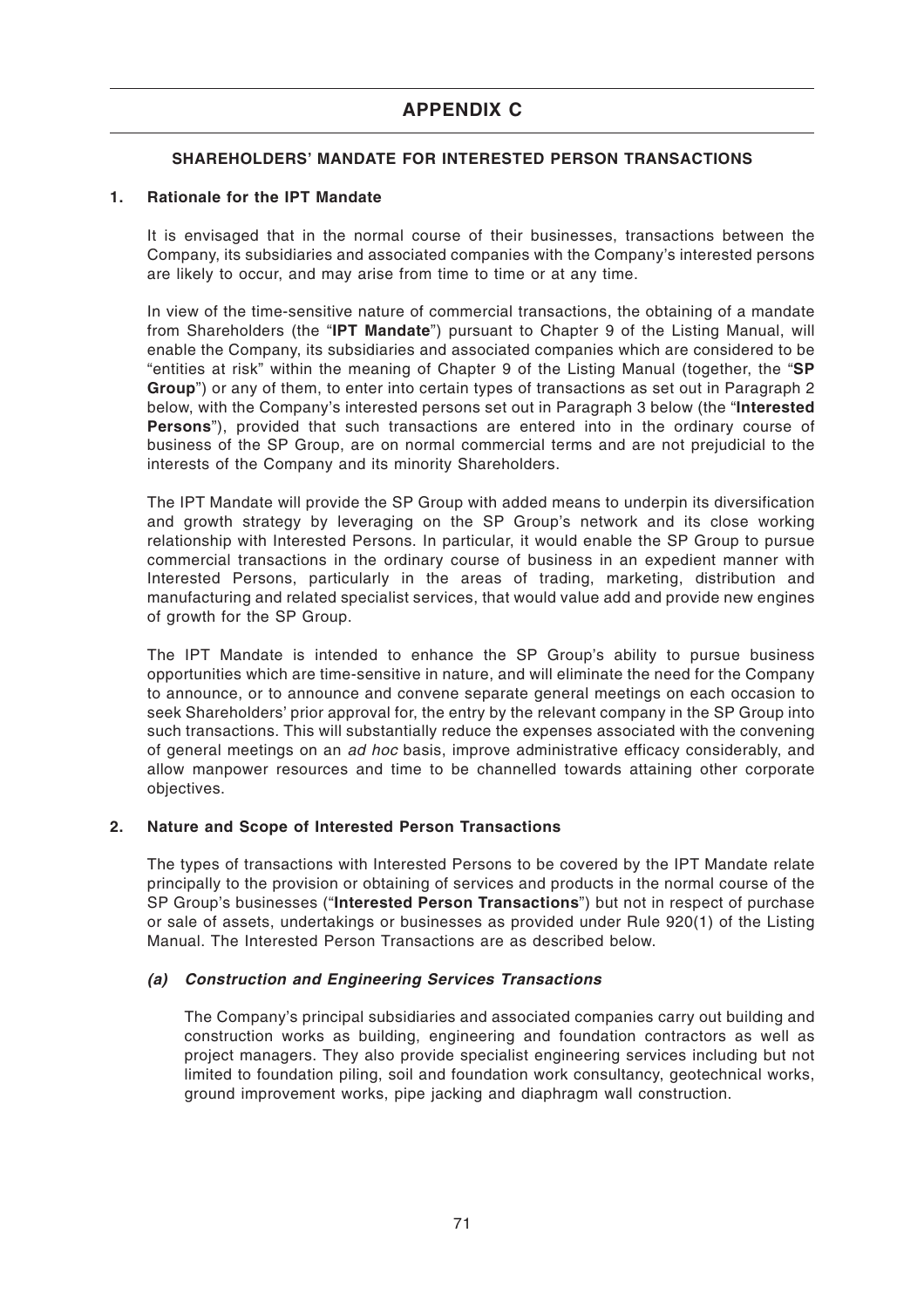Transactions with Interested Persons under this category will consist of the following:

- (i) the tender by companies in the SP Group (whether by way of public tender, invitation or otherwise) and/or the award of contracts by Interested Persons to companies in the SP Group, or, as the case may be, the tender by Interested Persons (whether by way of public tender, invitation or otherwise) and/or the award of contracts by companies in the SP Group to Interested Persons, whether as main contractors or as sub-contractors, for construction and engineering services including turnkey projects for residential, commercial, industrial and engineering works or infrastructural development (including build, operate and transfer) or other projects;
- (ii) the provision by companies in the SP Group to, or receipt from Interested Persons of, project management, consultancy, engineering services, geotechnical soil investigation and/or instrumentation services for residential, industrial, commercial, infrastructural or other building, construction, engineering works and/or development projects undertaken by the Interested Persons or (as the case may be) companies in the SP Group; and
- (iii) the provision by the companies in the SP Group to, or receipt from Interested Persons of, industrial, commercial, infrastructural or other building, construction, engineering works and/or development projects undertaken by Interested Persons or (as the case may be) companies in the SP Group including but not limited to treated water supply and water treatment services, power and natural resources mining services.

As construction and engineering services constitute one of the core businesses of the SP Group, the inclusion of the above category of transactions in the IPT Mandate will facilitate such transactions by the SP Group with Interested Persons that arise in the normal course of operations of the SP Group in a more expeditious manner.

# **(b) Construction and Engineering Materials and Equipment Transactions**

Related to its activities in building, construction and engineering services, the SP Group may also engage in sourcing, purchasing, supplying and trading in building, construction and engineering materials including but not limited to concrete and granite aggregates, steel bars, steel sheet piles, timber products, wall and floor tiles, and construction equipment.

Transactions that may be carried out with Interested Persons under this category consist of the following:

- (i) the design, installation, supply and provision of equipment and machinery and/or building, construction and engineering materials including but not limited to paint, electric motors and generators by companies in the SP Group to Interested Persons or vice versa; and
- (ii) the purchase or sale, and/or rental of equipment and machinery and/or building, construction and engineering materials including but not limited to paint, electric motors and generators by companies in the SP Group from, or to Interested Persons for on-sale or for use in the construction and/or engineering services activities of the SP Group or, as the case may be, the Interested Persons.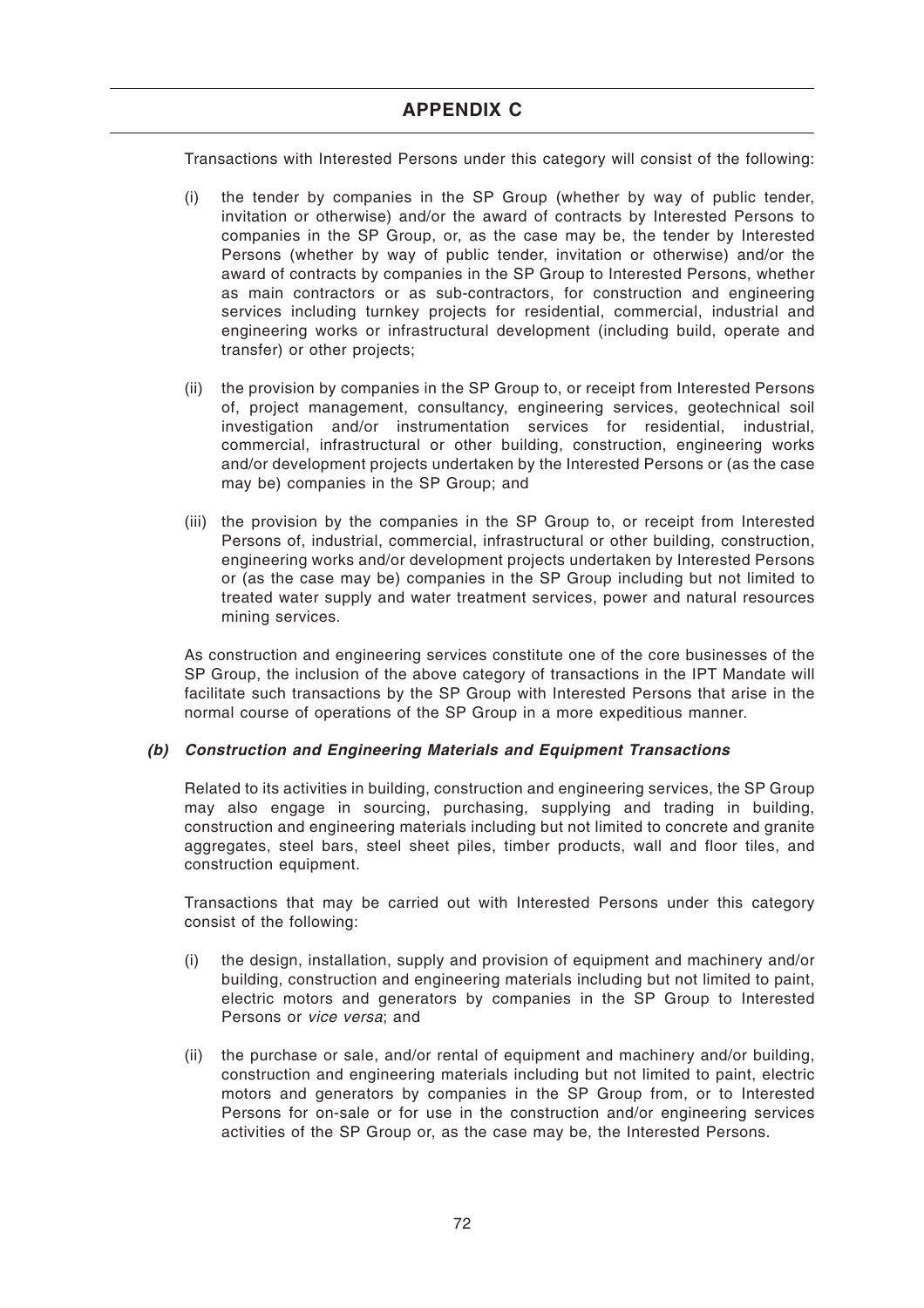# **APPENDIX C**

These transactions relate to the supply of materials and equipment used in the building, construction and engineering industry. The inclusion of this category of transactions in the IPT Mandate will allow the SP Group to transact with Interested Persons in an expeditious manner to meet business needs for the supply and/or provision of materials and equipment.

#### **(c) Trading and Marketing Transactions**

The SP Group is engaged in the trading and marketing of various products relating to the automotive, tyre and rubber, chemical, petrochemical, mining, aquaculture, power, electronics and agriculture industries.

Transactions coming within this category consist of the following:

- (i) the marketing, sale by or purchase of, fish meal, shrimp feed and their related feedstock materials, shrimps and other products in the aquaculture industry;
- (ii) the marketing, sale by or purchase of, the provision or receipt of, technical, operation, maintenance and engineering services for machinery, equipment and spare parts related to tyre and rubber, power, petrochemical, chemical, aquaculture, agriculture, mining and other industries referred to in sub-paragraphs  $(c)(i)$  above and  $(c)(iii)$  to  $(ix)$  below;
- (iii) the marketing, sale by or purchase of, palm oil and related products, fertilizers and other natural produce items in the agriculture industry;
- (iv) the marketing, sale by or purchase of, natural resources including but not limited to coal, metals like iron, aluminium, zinc, gold and copper and their alloys for various industries such as the power and cement industries, automotive manufacturing industries, chemicals, tyre and rubber industries;
- (v) the marketing, sale by or purchase of, printed circuit boards, electrical and electronics parts and electrical cables and motors and other products related to the electronics and electrical industries;
- (vi) the marketing, sale by or purchase of, paint, basic and intermediate petrochemicals including but not limited to ethylene, monoethylene glycol, polyester, synthetic rubber, nylon fibres and others related to the petrochemical industries;
- (vii) the distribution, marketing, sale and purchase of rubber and tyre related stocks and related products (including raw materials and auxiliary products);
- (viii) the sale, purchase, rental and/or leasing of rubber, tyre and tyre related retreading machinery and equipment or components and parts in respect thereof; and
- (ix) the provision and/or receipt of commissions, rebates and other trade-related or marketing incentives to or by counter-parties including but not limited to dealers, distributors and principals.

The entry into and/or renewal of distribution, commission, agency or other marketing or representation agreements with Interested Persons, and the purchase, sale, import and export of products set out above, will come within the ambit of this category of transactions.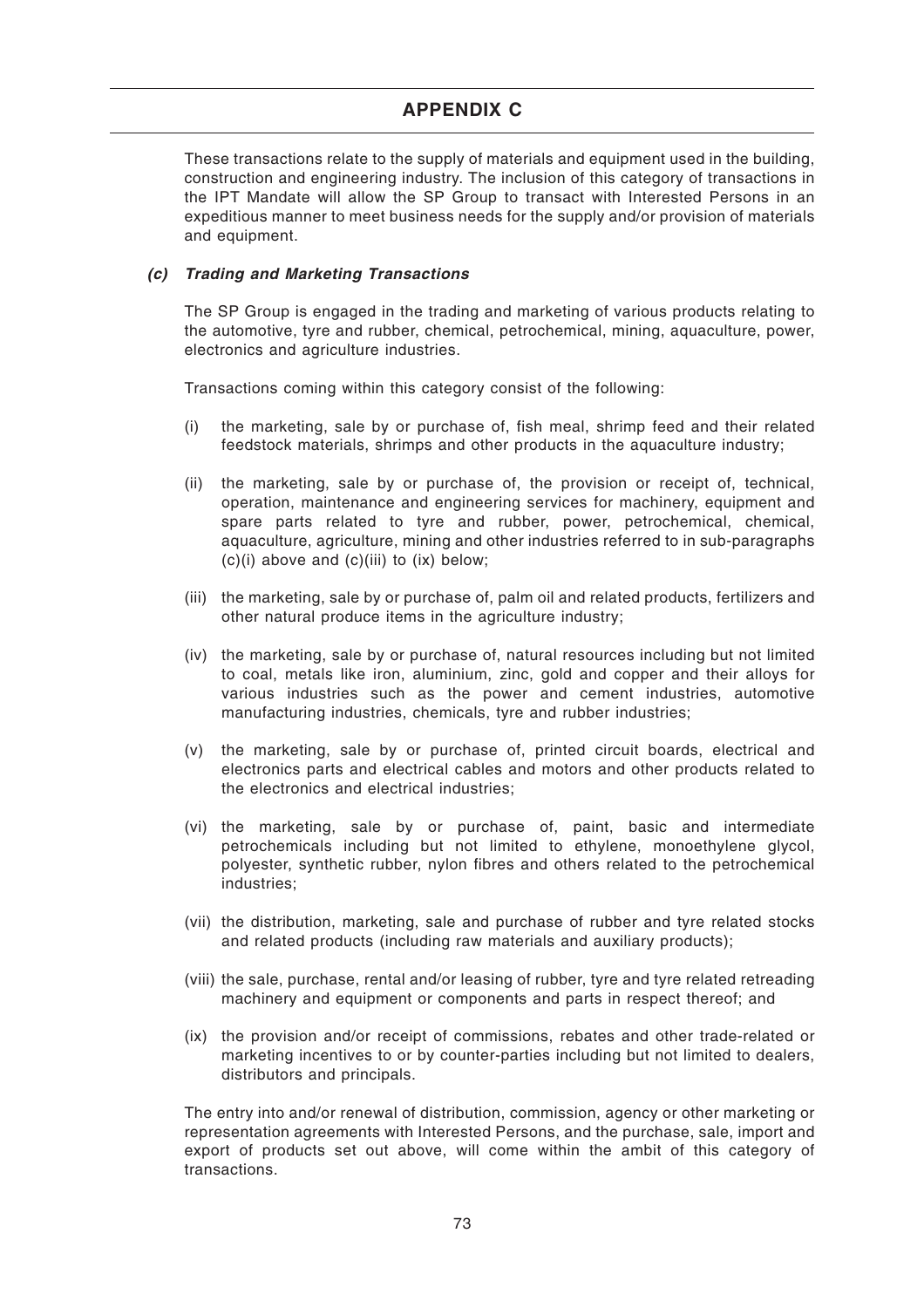## **(d) Distribution Transactions**

The SP Group is engaged in the distribution of various consumer, automotive and related products.

Transactions coming within this category consist of the following:

- (i) distribution of consumer products including but not limited to hygiene, paper and food products; and
- (ii) distribution of tyres and automotive related products including but not limited to alloy wheels, rubber belts, batteries, electrical and pneumatic sensors.

The entry into and/or renewal of distribution, commission, agency or other marketing or representation agreements with Interested Persons, and the purchase, sale, import and export of products set out above, will come within the ambit of this category of transactions.

## **(e) Manufacturing Transactions**

Transactions coming within this category consist of the following:

- (i) the provision by the companies in the SP Group to, or the receipt from, Interested Persons of, tyre retreading services and logistic services related to the rubber, tyre and automotive industries; and
- (ii) the provision by the companies in the SP Group to, or the receipt from, Interested Persons of, design, technical expertise, operation, maintenance, manufacturing and purchase or sales of tyre machinery and equipment and related parts and products.

## **(f) Business, Management and Technical Services Transactions**

It is expected that with further diversification of the activities of the SP Group, overhead costs and administrative costs may increase with the establishment of more business units. As such, the centralisation of management and support services staff within Tuan Sing Holdings Limited ("**TSH**"), its subsidiaries and associated companies (together with TSH, collectively, the "**TSH Group**") and between the SP Group and the Interested Persons will enable business services costs to be shared, avoid duplication of efforts and enhance communication within the TSH Group, the SP Group and the Interested Persons. The latter results in savings for all operating companies within the TSH Group, the SP Group and the Interested Persons through shared resources and economies of scale, and ensures that the services provided are of a uniform approach and consistent standard throughout the operating subsidiaries.

Further, it is expected that TSH (the holding company of the Company) and other Interested Persons may provide certain corporate functions and support to the SP Group in areas including but not limited to finance, treasury, investment risk review and management; corporate planning and business development; management information systems; human resource management and development; information technology management and development; legal and corporate secretarial affairs; and internal audit.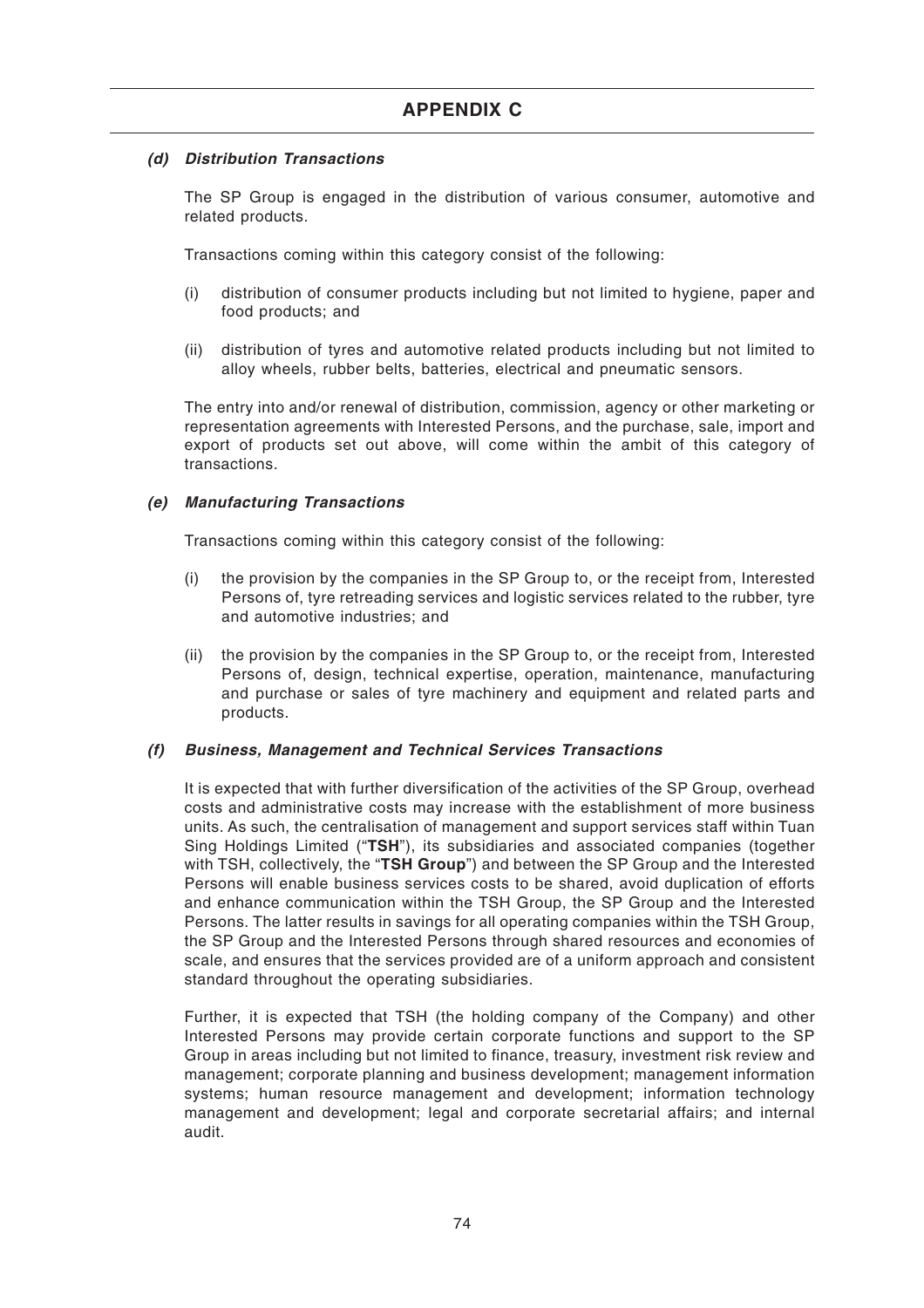Additionally, as part of the TSH Group, the Company can benefit in treasury transactions from competitive rates or quotes from TSH and third party financial institutions in an expedient manner. By transacting directly with TSH, the Company may obtain better yields through the elimination of margins which third party intermediaries might ordinarily be expected to earn.

The SP Group may also lease premises to or from, Interested Persons for meeting various business needs.

Transactions covered by this category consist of the following:

- (i) the provision by the companies in the SP Group to, or the receipt from, Interested Persons of, corporate, administrative and support services including but not limited to the areas of internal audit, corporate planning and development, treasury and fund management services and staff secondments;
- (ii) the borrowing of funds from Interested Persons or *vice versa* on a short-term and medium-term basis; the placement of funds with the TSH Group on a short-term and medium-term basis; and the entry into with Interested Persons of foreign exchange, swap, and option transactions for hedging purposes (collectively, "**Treasury Transactions**");
- (iii) the leasing or letting of office, warehouse and other business premises to or from the TSH Group and/or other Interested Persons; and
- (iv) the provision by the companies in the SP Group to, or the receipt from, Interested Persons of, subcontracting and outsourcing services, supply chain management services (including but not limited to packaging, transport and logistic services), sharing of logistic facility management including but not limited to rental and subletting of premises.

These transactions relate to the supply of corporate, support and administrative services, subcontracting and outsourcing services, supply chain services and premises by the TSH Group and other Interested Persons to companies in the SP Group. The inclusion of this category of transactions in the IPT Mandate will allow the SP Group to transact with the TSH Group and other Interested Persons in an expeditious manner to meet its business needs and requirements.

## **3. Classes of Interested Persons with which the SP Group is transacting**

The IPT Mandate will apply to the following classes of Interested Persons:

- (a) TSH;
- (b) Nuri Holdings (S) Pte Ltd;
- (c) Mr William Nursalim alias William Liem; and
- (d) any company which, at the time at which the transaction is entered into, is an associate of the Interested Persons named in (a) to (c) above.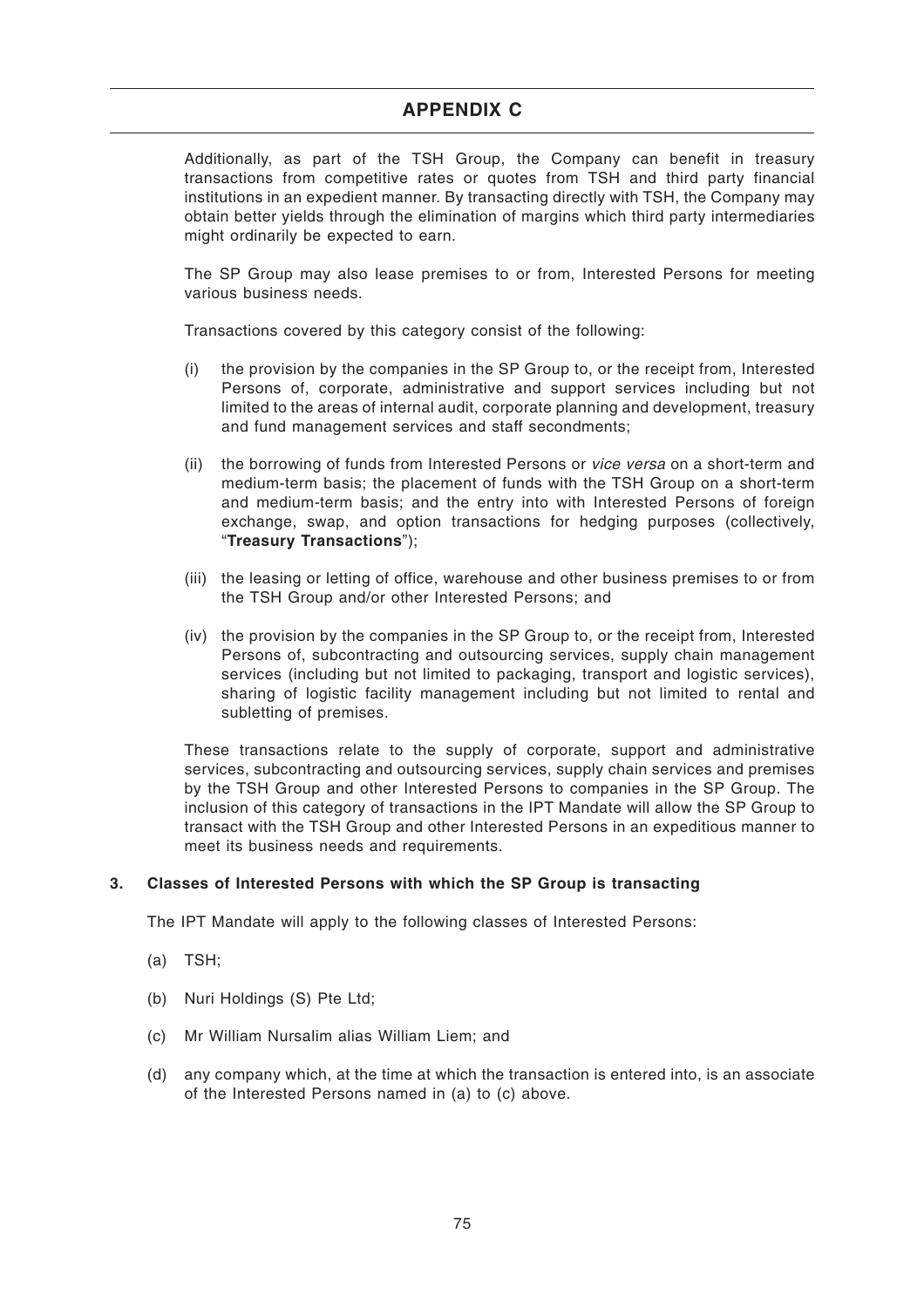### **4. Review Procedures for Interested Person Transactions**

Pursuant to the IPT Mandate, the Company has formed a special review committee (the "**Review Committee**") to ensure that transactions with Interested Persons are undertaken on the SP Group's normal commercial terms under the IPT Mandate. The Review Committee comprise senior executives of the Company namely, the Managing Director, up to two executive Directors, the head of the relevant business units and the Financial Controller/Chief Financial Officer, who have been tasked by the Board of Directors of the Company (based on the recommendation of the Audit and Risk Committee of the Company (the "**Audit and Risk Committee**") from time to time) with the review and approval of such transactions.

To ensure that the Interested Person Transactions arising from the normal course of business of the SP Group are undertaken at arm's length and on the SP Group's normal commercial terms, and will not be prejudicial to the interests of the Company and its minority Shareholders, the SP Group has implemented the following guidelines for the review and approval of Interested Person Transactions under the proposed renewal of the IPT Mandate:

- (a) A transaction equal to or exceeding S\$100,000 in value but below S\$3 million (the "**Financial Threshold**"), will be reviewed and approved by any two members of the Review Committee, who shall ensure that the Interested Person Transactions are made on arm's length basis and on terms and conditions no more favourable than those which would be granted to an unrelated third party in similar circumstances, and which are on the SP Group's normal commercial terms or otherwise in accordance (where applicable) with industry norms and that they are not prejudicial to the interests of the Company and its minority Shareholders.
- (b) A transaction equal to or exceeding the Financial Threshold will be reviewed and approved by any two members of the Audit and Risk Committee, who shall ensure that the Interested Person Transactions are made on arm's length basis and on terms and conditions no more favourable than those which would be granted to an unrelated third party in similar circumstances, and which are on the SP Group's normal commercial terms or otherwise in accordance (where applicable) with industry norms and that they are not prejudicial to the interests of the Company and its minority Shareholders.
- (c) Any member of the Review Committee and the members of the Audit and Risk Committee may, as he/they deem fit, request for additional information pertaining to the transaction under review from independent sources or advisers, including the obtaining of valuations from independent professional valuers.
- (d) If a member of the Review Committee or the Audit and Risk Committee has an interest in a transaction, he shall abstain from participating in the review and approval process in relation to that transaction. If more than three members of the Review Committee are interested in the transaction, the review and approval process shall be undertaken by the Chairman of the Audit and Risk Committee or another member of the Audit and Risk Committee (who has no interest in the transaction) designated by the Chairman of the Audit and Risk Committee for such purpose.

The Audit and Risk Committee will also:

(i) carry out periodic reviews (on a quarterly basis) to ascertain that the established guidelines and procedures for Interested Person Transactions have been complied with; and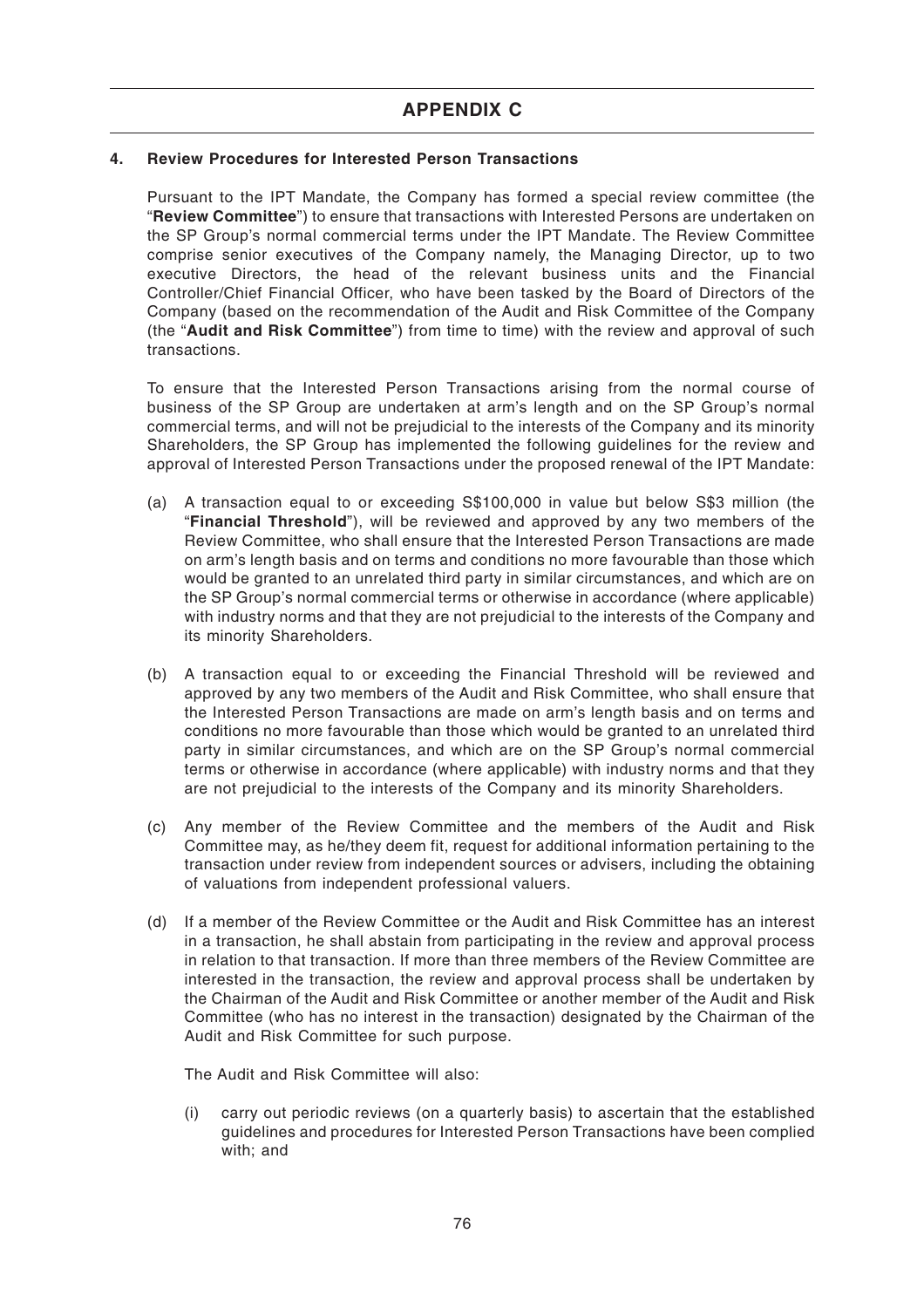- (ii) consider from time to time whether the established guidelines and procedures for transactions with Interested Persons have become inappropriate or are unable to ensure that the transactions will be carried out on normal commercial terms, and are not prejudicial to the interests of the Company and its minority Shareholders.
- (e) For the purpose of the above review procedures, where goods and/or services (other than Treasury Transactions) are to be purchased or obtained by the SP Group from Interested Persons, quotations will be obtained (wherever possible or available) from at least two other unrelated third party suppliers for similar quantities and/or quality of the materials, equipment, machinery or services concerned as a basis for comparison to determine whether the price and terms offered by the Interested Person are fair and reasonable. Where it is impractical or not possible for such quotes to be obtained, the Review Committee or the Audit and Risk Committee will ensure that the terms of supply are fair and reasonable, in accordance with industry norms and in line with business practices of the relevant industry taking into consideration, factors such as but not limited to pricing, payment terms, credit worthiness, the strategic purpose for the transaction and market conditions.

In relation to Treasury Transactions, the following guidelines shall apply:

Borrowings. The SP Group will only borrow funds from an Interested Person if the interest rate quoted by the Interested Person is not more than the lowest rate quoted by the SP Group's principal bankers for loans of an equivalent amount and tenure. Quotations of rates will be procured from at least two of the SP Group's principal bankers each time that funds are proposed to be borrowed from an Interested Person.

Placements. The SP Group will only place funds with the TSH Group if the interest rate quoted by the TSH Group is not less than the highest of the rates quoted by the SP Group's principal bankers for deposits of an equivalent amount and tenure. Quotations of rates will be procured from at least two of the SP Group's principal bankers each time that funds are proposed to be placed with the TSH Group.

Forex, swaps and options. The SP Group will only enter into forex, swap and option transactions with an Interested Person if the rates quoted by the Interested Person are no less favourable to the SP Group than those quoted by the SP Group's principal bankers. Quotations of rates will be procured from at least two of the SP Group's principal bankers each time that a forex, swap or option transaction is proposed to be entered into with an Interested Person.

In addition, the Company will monitor the Treasury Transactions entered into with Interested Persons as follows:

- (i) Where the aggregate value of funds placed with the TSH Group shall at any time exceed the consolidated shareholders' funds of the Company (based on its latest audited accounts), each subsequent placement of funds with the TSH Group shall require the prior approval of the Audit and Risk Committee.
- (ii) Where the aggregate principal amount of all forex, swap and option transactions entered into with the same Interested Person (as such term is construed under Chapter 9 of the Listing Manual) exceeds at any one time the equivalent of the consolidated shareholders' funds of the Company (based on its latest audited accounts), each subsequent forex, swap or option transaction to be entered into with the same Interested Person shall require the prior approval of the Audit and Risk Committee.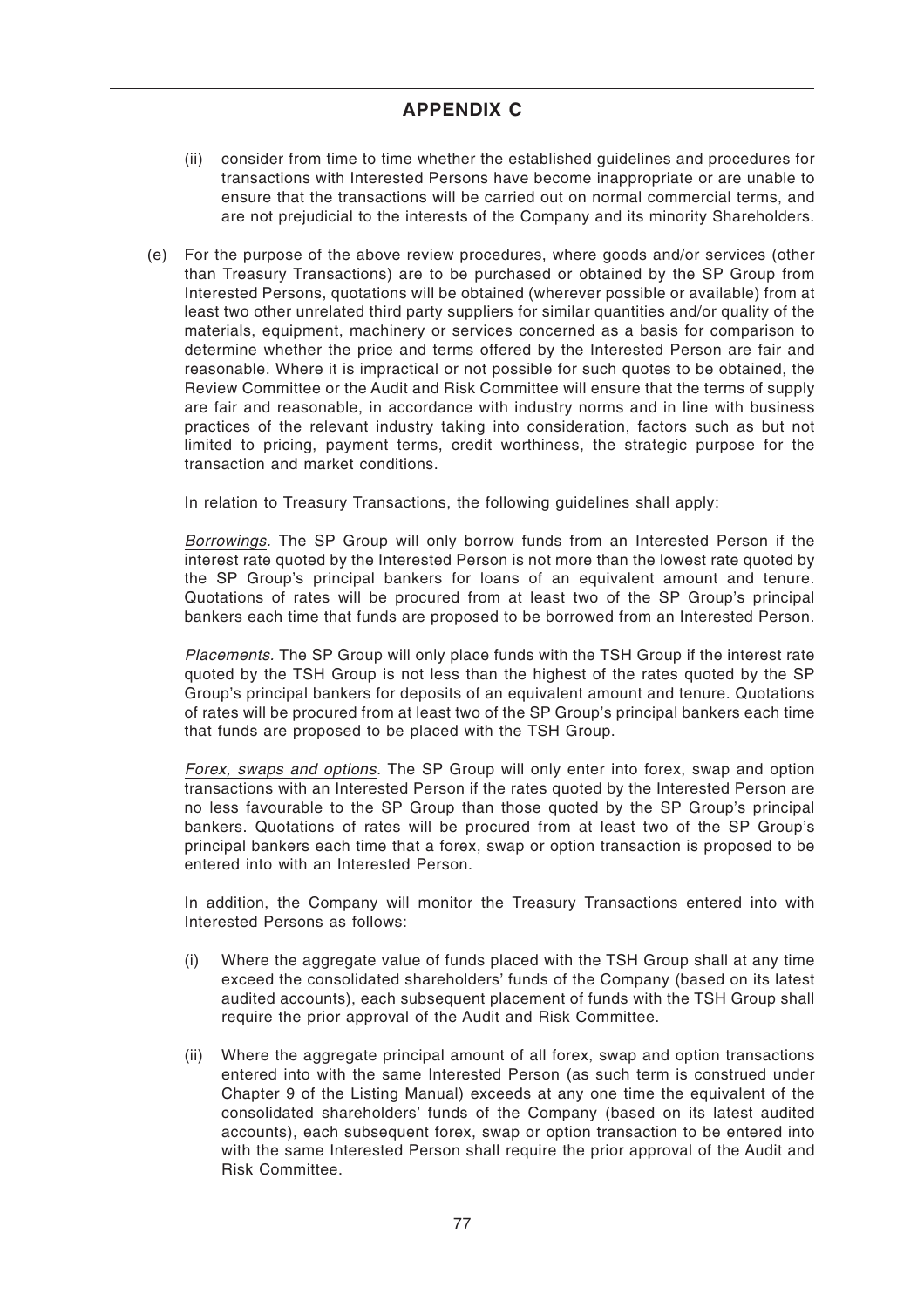## **5. Interested Person Transactions Register**

The Company maintains a register of transactions carried out with Interested Persons pursuant to the IPT Mandate (recording the basis on which they are entered into). Further, the Company's annual internal audit plan will incorporate a review of transactions entered into in the relevant financial year pursuant to the IPT Mandate.

#### **6. Excluded Transactions**

The IPT Mandate will not cover any transaction by a company in the SP Group with an Interested Person that is below S\$100,000 in value as the threshold and aggregation requirements of Chapter 9 of the Listing Manual would not apply to such transactions.

Transactions with interested persons (including the Interested Persons) which do not fall within the ambit of the IPT Mandate shall be subject to the relevant provisions of Chapter 9 of the Listing Manual, or other applicable provisions of the Listing Manual and/or the Companies Act (Cap. 50), if any.

## **7. Validity Period of the IPT Mandate**

The IPT Mandate will take effect from the passing of the resolution relating thereto, and will (unless revoked or varied by the Company in general meeting) continue in force until the conclusion of the next annual general meeting of the Company. Approval from Shareholders will be sought for the renewal of the IPT Mandate at the next annual general meeting and at each subsequent annual general meeting of the Company, subject to satisfactory review by the Audit and Risk Committee of its continued application to the transactions with Interested Persons.

## **8. Disclosure in Annual Report**

Disclosure will be made in the Company's annual report of the aggregate value of transactions conducted pursuant to the IPT Mandate during the financial year and in the annual reports for subsequent financial years that the IPT Mandate continues in force in accordance with the requirements of Chapter 9 of the Listing Manual.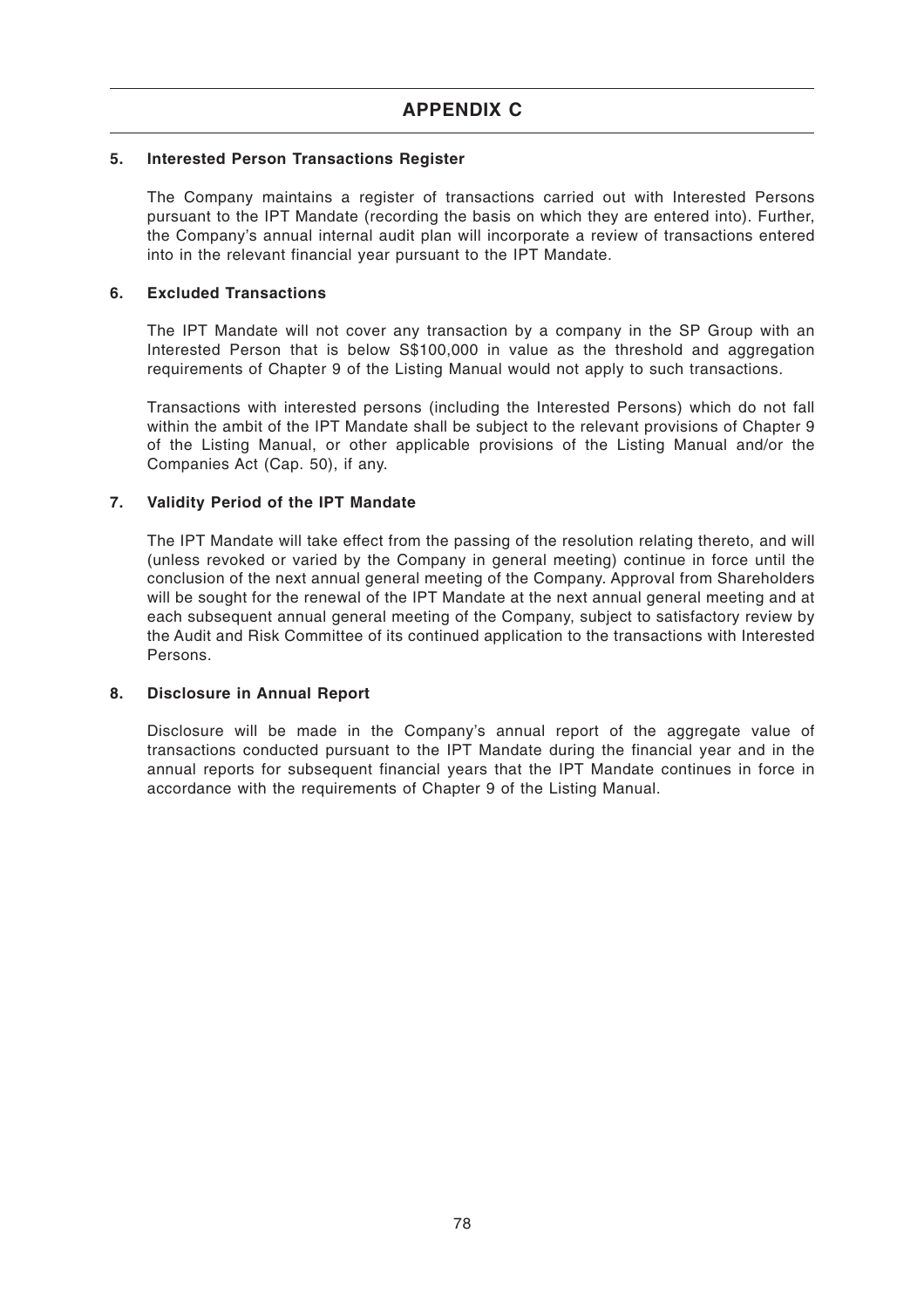## **GENERAL INFORMATION RELATING TO CHAPTER 9 OF THE LISTING MANUAL**

- 1. Chapter 9 of the Listing Manual deals with transactions in which a listed company or any of its subsidiaries or associated companies (that are not listed on the SGX-ST or an approved exchange, provided that the listed group, or the listed group and its interested person(s) (as defined in Chapter 9), has control over the associated company) proposes to enter with a party who is an interested person of the listed company.
- 2. Transactions with interested persons which do not come within the ambit of a general mandate for interested person transactions approved by shareholders of the listed company pursuant to Chapter 9 of the Listing Manual (including any renewal thereof) will be subject to applicable provisions of Chapter 9 and/or other applicable provisions of the Listing Manual. As such, an immediate announcement and/or shareholders' approval would be required in respect of transactions with interested persons if certain financial thresholds as set out in Chapter 9 of the Listing Manual are reached or exceeded. In particular, an immediate announcement is required where:
	- 2.1 the value of a proposed transaction is equal to or exceeds 3% of the group's latest audited net tangible assets ("**NTA**"); or
	- 2.2 the aggregate value of all transactions entered into with the same interested person during the same financial year, is equal to or more than 3% of the group's latest audited NTA. An announcement will have to be made immediately of the latest transaction and all future transactions entered into with that same interested person during the same financial year,

and shareholders' approval (in addition to an immediate announcement) is required where:

- 2.3 the value of a proposed transaction is equal to or exceeds 5% of the group's latest audited NTA; or
- 2.4 the aggregate value of all transactions entered into with the same interested person during the same financial year, is equal to or more than 5% of the group's latest audited NTA. The aggregation will exclude any transaction that has been approved by shareholders previously, or is the subject of aggregation with another transaction that has been approved by shareholders.
- 3. For the purposes of aggregation, interested person transactions below S\$100,000 each are excluded.
- 4. For illustration purposes, based on the audited accounts of the Company and its subsidiaries (the "**Group**") for the financial year ended 31 December 2016, the latest audited NTA of the Group is S\$52.9 million. Accordingly, in relation to the Company, for the purposes of Chapter 9 in the current financial year, shareholders' approval would be required where:
	- (a) the transaction is of a value equal to, or more than, S\$2.6 million, being 5% of the Group's latest audited NTA; or